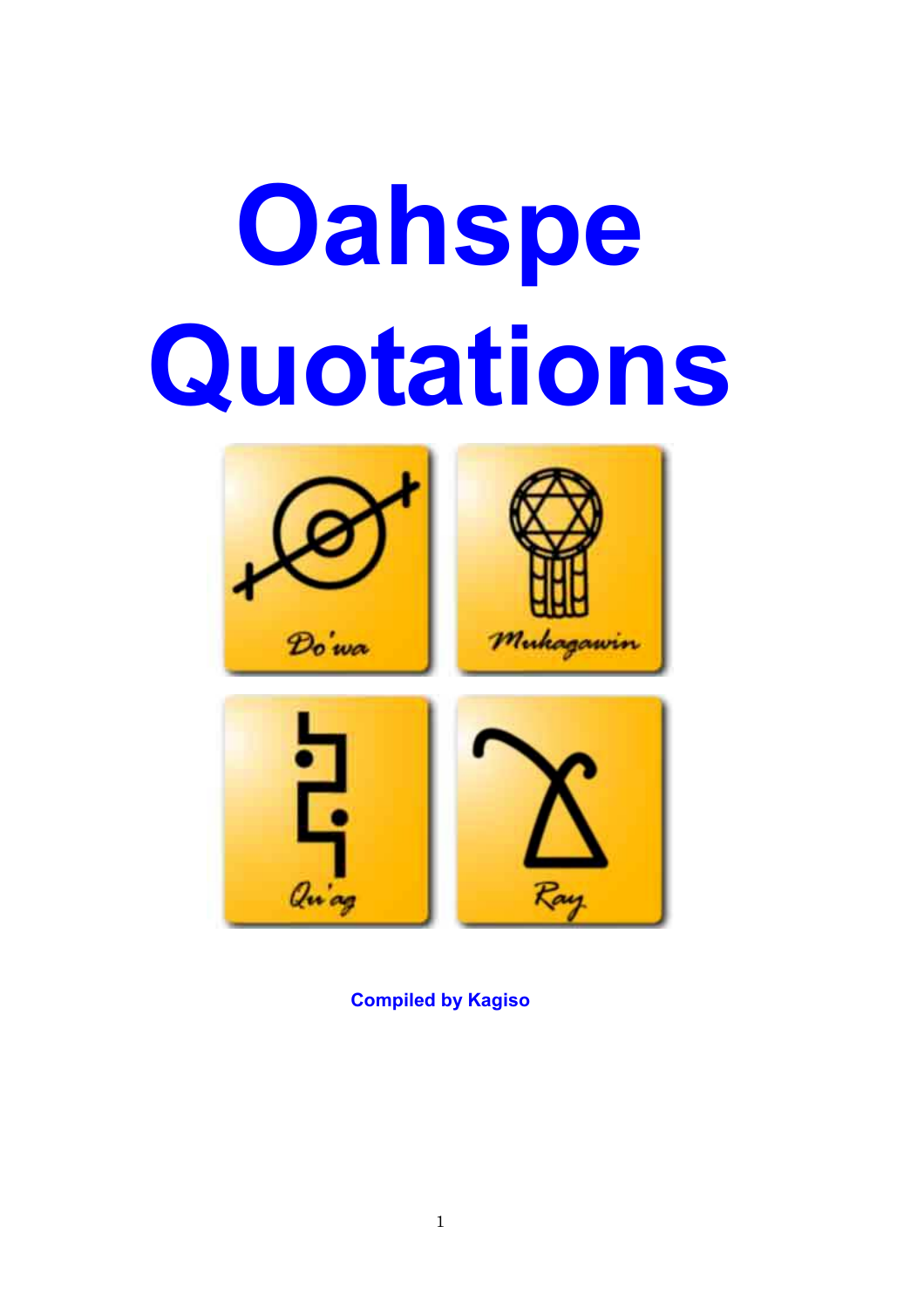# **TABLE OF CONTENTS**

| <b>Angelic Communion</b>         | $3 - 4$   | <b>Praise to the Creator</b> | $43 - 45$ |
|----------------------------------|-----------|------------------------------|-----------|
| <b>Creation of Life</b>          | $4 - 6$   | <b>Prayer</b>                | $45 - 47$ |
| <b>Ever Present Creator</b>      | $7 - 11$  | <b>Purity</b>                | $47 - 48$ |
| <b>Faith</b>                     | $11 - 13$ | Reincarnation                | $48 - 50$ |
| <b>Father's Kingdom on Earth</b> | $13 - 16$ | <b>Religion</b>              | $51 - 53$ |
| <b>Freedom</b>                   | $17 - 18$ | <b>Resurrection</b>          | $53 - 63$ |
| <b>Heavens</b>                   | $18 - 22$ | <b>Rites and Ceremonies</b>  | $63 - 64$ |
| <b>Hell</b>                      | $23 - 26$ | <b>Starships</b>             | $64 - 69$ |
| <b>Inspiration</b>               | $26 - 29$ | <b>Unity</b>                 | $69 - 70$ |
| Joy                              | $30 - 31$ | <b>Universe</b>              | $70 - 72$ |
| <b>Judgment</b>                  | $31 - 36$ | <b>Vegetarianism</b>         | $72 - 73$ |
| <b>Kosmon</b>                    | $36 - 39$ | <b>Vortexya</b>              | $73 - 75$ |
| Light                            | $39 - 42$ | <b>Works of Service</b>      | $75 - 78$ |
| Love                             | $42 - 43$ | <b>Zemers</b>                | $78 - 81$ |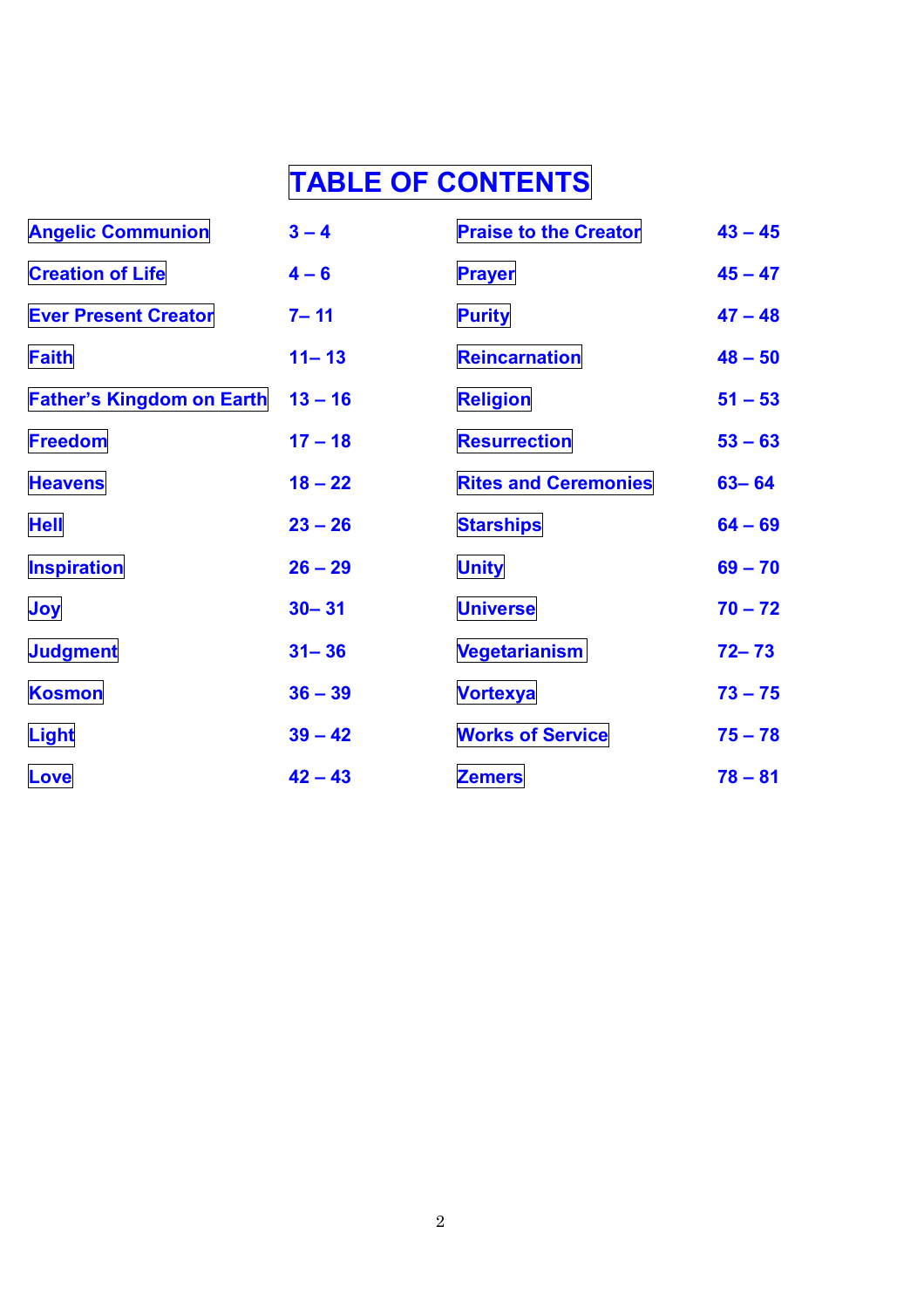# **Angelic Communion**

Nevertheless, child that is raised up without learning angel communion is but half raised (Kingdom 9:17)

As much with the man that is not a seer, or a su'is, are the angels, as with those that are seer, or su'is, or sar'gis. (Inspiration 18:18)

No man knoweth the Creator, unless he hath proven the communion of spirits. Neither can any man rise to the second resurrection, till he hath arisen to faith in the All One, Jehovih. (Judgement 2:26)

This rule is also uniform in all my heavenly kingdoms: That, after the entrance to the first resurrection, none of the angels return as individuals, to commune with mortals, save as hereinafter mentioned, or save when especially commissioned by me or my Lords. (Judgment 24:15)

God, embassador of Jehovih, saith: Ye shall assemble for the communion of angels, regularly, and maintain intercourse with them. For in no other way can ye demonstrate the immortality of the soul. Doing this in the name of Jehovih, and for spiritual light in regard to spiritual things. (Judgement 2:1-2)

Thus my Lords have angels under them who are authorized and ordained in my name, and in the name of Jehovih to abide for times and seasons with mortals as guardians and inspirers; to provide dreams, thoughts and visions in the minds of mortals, and to otherwise labor in elevating them in purity, love and wisdom. (Discipline 2:29)

When thou sittest in communion with angels, do so reverently to thy Creator; and the members of thy circle shall pray unto Him, or sing songs of praise and glory unto Him and His works. Nor shalt thou habit thyself to sit with such as do not this reverence to Jehovih. And, when the angels appear and converse with thee, remember thou that even the least of them hath passed the bars of death. Be not long-faced or melancholy with doleful songs; but rather cheerful, like the birds that sing unto the Creator. And let thy speech be respectful, and relating to spiritual things. Learn thou from them of the places they inhabit in heaven, and the manner of their occupations. And if thou inquire of them as to earthly things, let it be as to how thou mayst help the poor and distressed. (Judgment 15:19-21)

And Jehovih said: That mortals and angels may live and labor in concert, behold, I have given certain days, whereby large congregations on earth may be met by My organic heavens, in re-union, mortals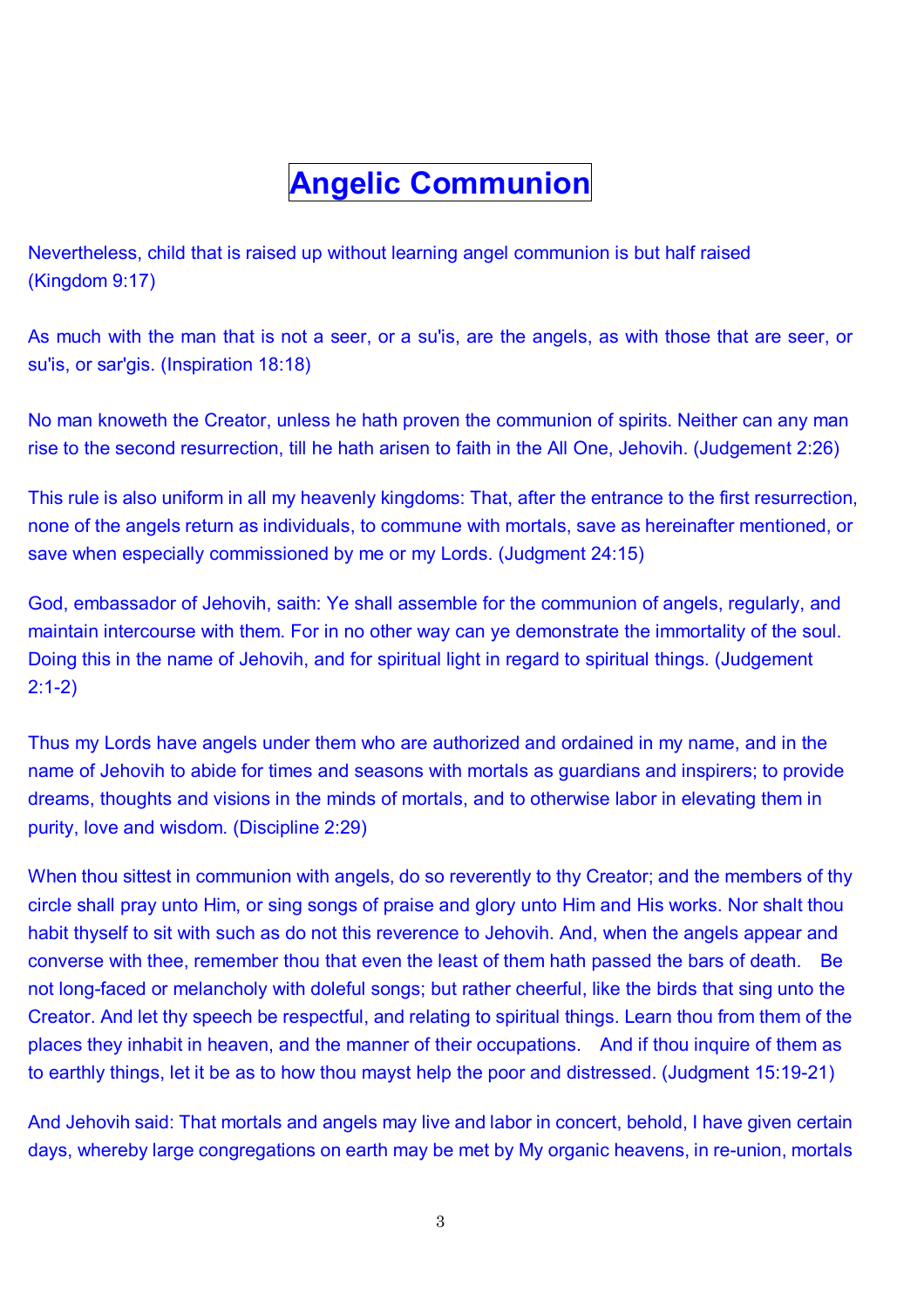and angels, for the happiness of both, and for the glory of My works. Now, behold also, as by My Presence I inspire thee, when thou laborest with Me, and thou art doing righteously, and with purity and love, so also is it with thee, in regard to My angels. When thou makest and keepest thy corporeal body pure and clean, My angels, who are pure and clean, come to thee to aid thee, and to enlighten thee. And when thou puttest away all unclean thoughts and all unselfish desires, and seekest to obtain wisdom, and to learn how best thou canst help thy fellow-man, behold, My angels of light and wisdom come to thee, and, by virtue of their presence, which thou seest not, they inspire thy soul in the light of thy Creator. (Inspiration 18:2-5)

Now, as to Jehovih and His creations, in magnitude and perfection, they shall be ever kept before the child's mind, to exalt its gratitude and adoration, and to make it rejoice in its own life. For there is not, in all the philosophies in all the world, wherewith to restrain the private life and habits from secret vice, save through belief in Jehovih's eye being ever upon us. Nevertheless, a child that is raised up without learning angel communion is but half raised. By the actual presence of angels, and by children seeing them and conversing with them, the proximity of heaven to earth becometh firmly established in the child's mind, and it beholdeth the fitness of one world to the other. For which education the infants shall, at an early age, be made familiar with the unseen world, by training in the crescent. And their teachers shall try them to discover su'is and sar'gis in them; and, finding these talents, shall cultivate them in righteousness and wisdom for the glory of the Father. And it shall come to pass that many of these infants shall not only see without their corporeal eyes, and hear without their corporeal ears, but they will attain to adeptism. And the angels of heaven shall descend amongst us, appearing so as to be seen, and talking with us so as to be heard. And, because of such exceeding great light amongst us, no one shall practice deception; for the minds and souls of all shall become as an open book. These are the promises Jehovih hath given us; by the signs of the times they are proven probable. Through faith in Him we shall make these things true. In faith He will bless you all. (Kingdom 9:15-25)

## **Creation of Life**

Out of the darkness man is brought forth a blank and his entity is a spark of Jehovih. His entity will never cease to grow. Yea, from the hour of conception it is a new star in the world, and it magnifieth itself forever. (Knowledge 2:24)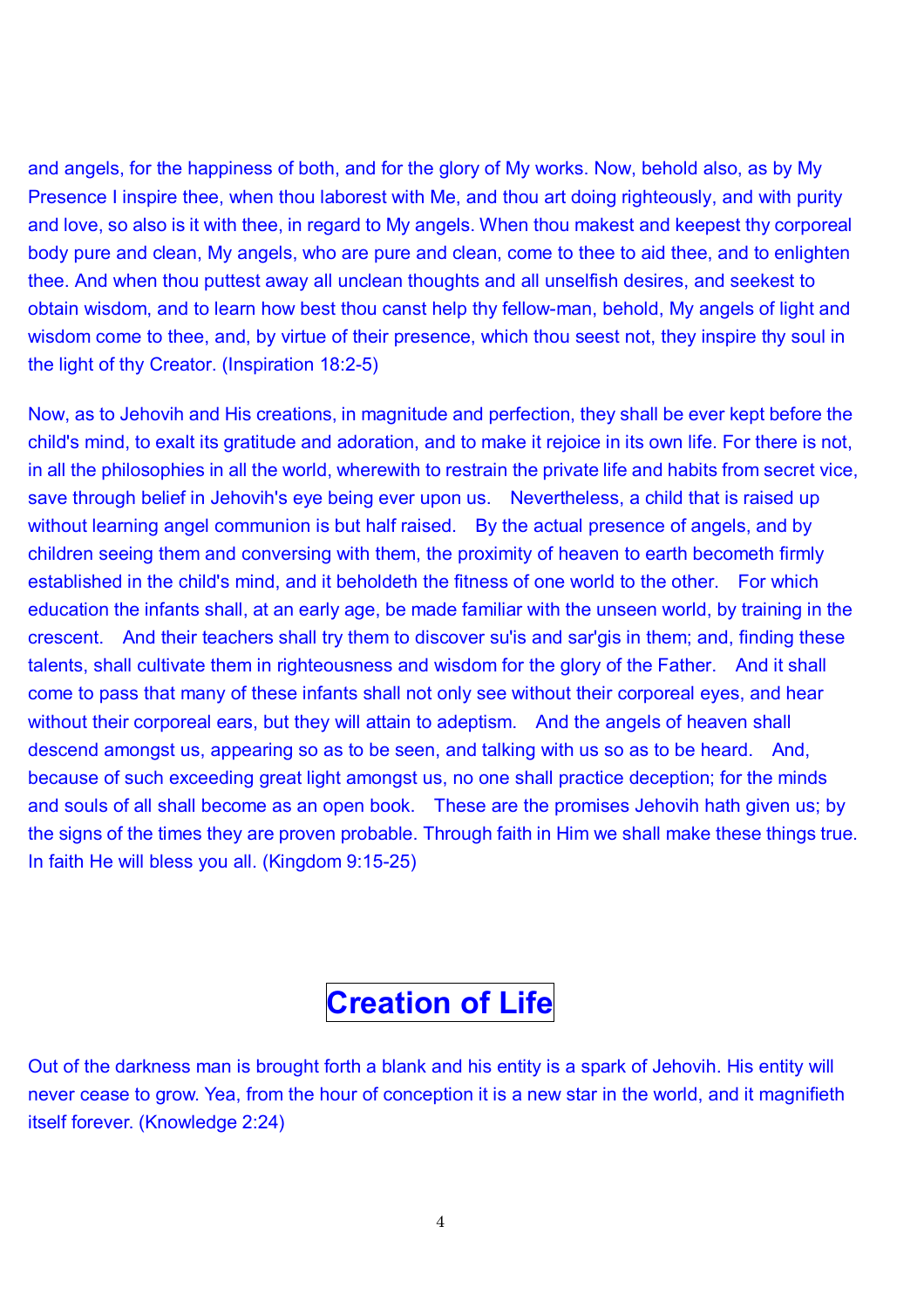With My breath create I alive the earth-born child; with My hand quicken I the newborn spirit; and with My Light illume I the soul of My Faithist. Behold, I dwell in the All Highest place, and in the lowest of created things; whoever findeth Me, I find also; whoever proclaimeth Me, I proclaim in return. (Fragapatti 26:15)

As I have quickened the seed of the first born, so will I quicken all seed to the end of the earth. And each and every man-child and woman-child born into life will I quicken with a new spirit, which shall proceed out of Me at the time of conception. Neither will I give to any spirit of the higher or lower heaven power to enter a womb, or a fetus of a womb, and be born again. (Jehovih 6:21)

The Ever Present quickeneth man into life in his mother's womb; and he is then and there a new creation, his spirit from the Spirit Jehovih, and his body from the earth; a dual being the Father createth him. His destination is everlasting resurrection; in which matter man can have delightful labor as he riseth upward forever and ever. (Arc of Bon 28:27-28)Each child born into life will I quicken with a new spirit, which shall proceed out of Me at the time of conception. Neither will I give to any spirit of the higher or lower heavens power to enter a womb, or a fetus of a womb, and be born over again, neither created I him imperfectly, that he should re-enter a womb and be born over again. That which I do is well done. (Oahspe Index)

Then spake Jehovih to the ashars, the guardian angels: Into your keeping, O My beloved, give I this My Son, quickened by My very breath to live forever. In your regular turns, watch and watch, guard ye him from this time forth, for he is the fruit I bequeath unto you. And in due time ye shall render his soul unto My asaphs in heaven, being glorified therein. Nor shall ye ever make yourselves known to him through his corporeal senses; for your labor is with the spirit. But when ye find it rightful that angels shall approach his corporeal understanding, see to it that they be exalted and in the way of My everlasting kingdoms. For the plan of My creations is for the resurrection of the soul of man to be forever and ever! (Praise, Spe 7-8)

Jehovih said: All the living have I provided with certain paths to travel in; but man alone I created new out of all things dead and dissolved, and he shall grow forever. To the beast I gave an already created sense (instinct); to man I allotted angels. And even these have I provided with others above them; and yet others above them, forever and ever. Hence the first of man, the newborn babe, I created a blank in sense and judgment, that he may be a witness that even he himself was fashioned and created anew by My hand. Neither created I him imperfectly that he should re-enter a womb and be born over again. That which I do is well done, saith Jehovih. (Sethantes 8:9)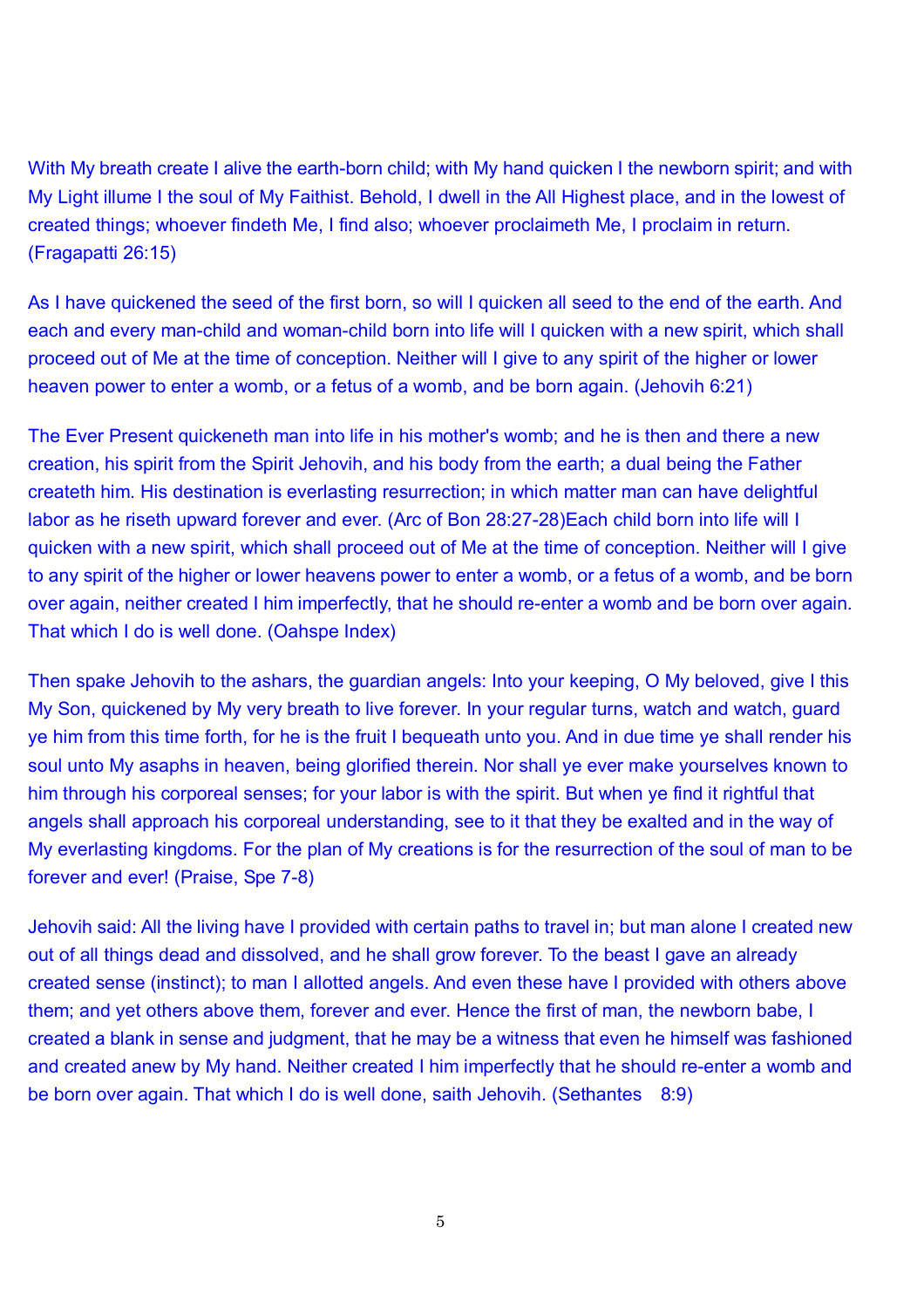And yet the depth is not full. In a stately mansion a woman of high caste is dead. And it was said she was blessed, because since not having borne children, ease and glory were at her command. And now, with curious mirth and some envy, the spirits of other women who were outcasts come to behold the newborn spirit of the leader of fashion. And as they turn about, nurses come with children born from her body and her spirit, by abortion cast into heaven, even in Jehovih's face accursed: A curtain of black death that will not away, choketh her. To the left, the right, or up and down, there is nothing but the wail of sweet babes - Mother, why murderest thou me? Was I not Jehovih's gift? The woman of fashion hides but is not hidden, even the soiled outcasts are white beside her; like a woman that is crushed but cannot die, she squirmeth and writheth in the kingdom she built with her own hands. (Knowledge 6:18)

Then answered Jehovih to those that had an infant born: What I have quickened into life, behold, it is My gift. It is a flower of sunshine molded by a touch of My hand. Provide ye unto it, O My beloved. Fence My garden around, that serpents can not enter. The time shall come when this living soul shall be as a God in My heavens. His light shall be brighter than a sun! Then spake Jehovih to the infant: Light of My light, O My Son! To thee I give the earth and the heavens, to be thine forever! And the waters of the earth and the air of the firmament, to be thine forever! And the forests and mountains and valleys, to be thy paradise forever. And the oceans and seas, to be thine forever. And lastly, O My Son, what I gave to no other animal on earth or in the waters thereof, or in the air of heaven, give I unto thee; behold, I give thyself to thee. And I give thee guardian angels to walk by thee and show thee My great delights and the way of My resurrections! They shall speak to thy soul to keep thee in the right way. Hear thou them and follow in the way of thy Creator, and thou shalt rejoice all the days of thy life. But thy corporeal eyes and ears and thy corporeal judgment give I unto thine own hands. Remember, My Son, learn thou corporeal knowledge through thy soul, for it is of Me, and thou shalt not err. But shut out the way of My voice, and follow thy corporeal senses only, and thou shalt go down in darkness for a long season. Remember thy Creator at all times and seasons, and thou shalt rejoice because thou art this day brought forth an heir of everlasting life. (Praise, Spe 1-6)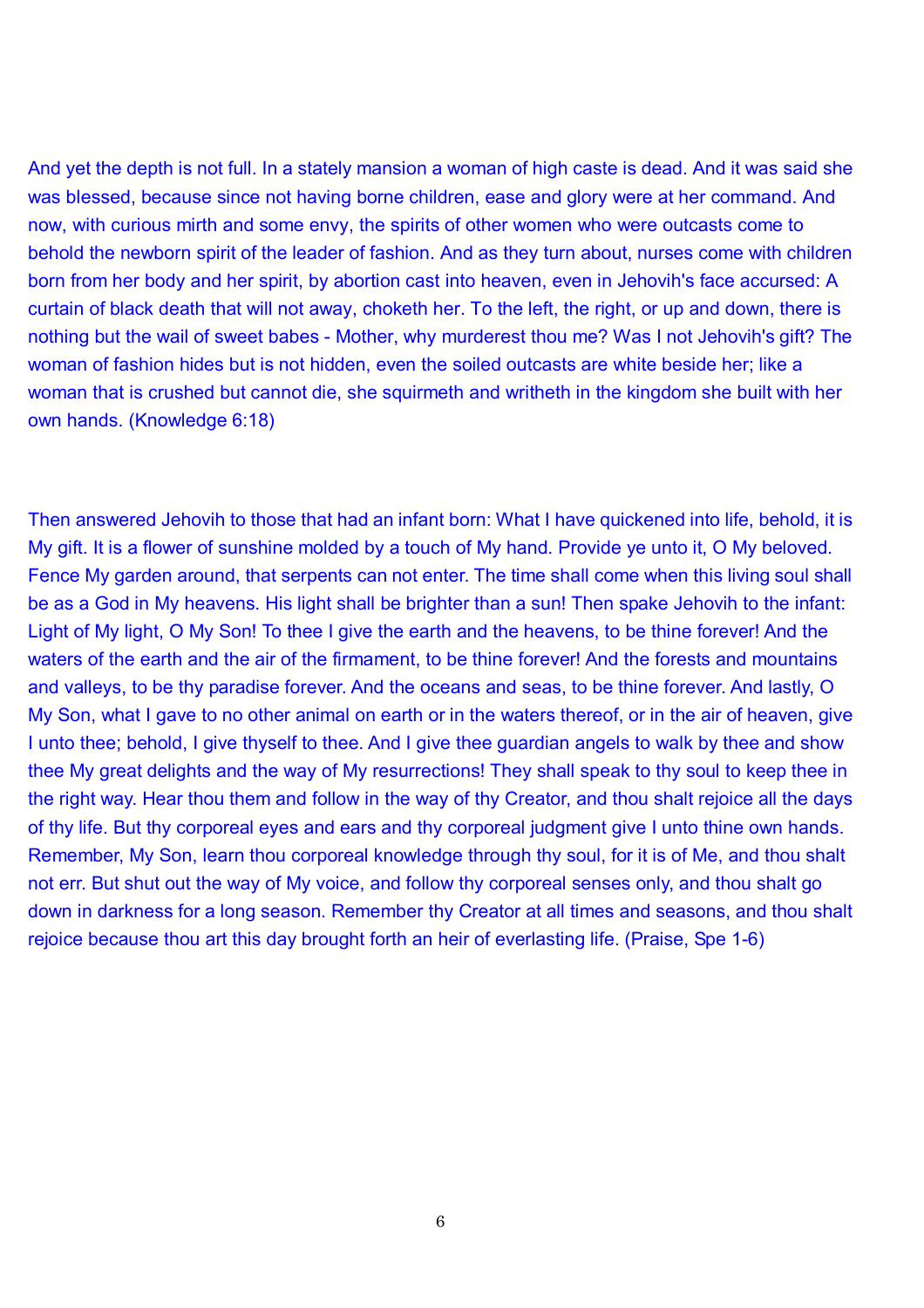## **Ever Present Creator**

I am One Spirit, saith Jehovih. (Inspiration 6:1)

Jehovih said: I am the power, the light, and the life! (Inspiration 13:24)

Jehovih said: Mine are All Harmony; All Symmetry; All Love; and will endure forever! (Apollo 11:22)

He who would find Him must look for Him; he who would hear His Voice, must hearken. Then cometh light. (Ben 6:5)

I am Spirit; I am the Soul of things. By way of the soul is My Voice unto every living creature that I created. (Kingdom 21:7)

Be wise and remember thy Creator all the days of thy life; be thou one with Him, and thou shalt live *f o r e v e r !* (Knowledge 7:19)

He who hath learned to know Jehovih and to serve Him, feareth nothing on earth or in heaven. Fear is but the manifestation of weakness. (Thor 2:25)

Thou shalt school thyself every day of thy life, that thy Creator only is thy God; and that Him shalt thou never see as thou seest a man or an angel; but that Him also thou canst see every day in the glory of His works. (Judgment 20:20)

Stretch forth thy hand unto thy Creator, and swear thou unto Him, thou wilt conquer every passion that is unclean, and every habit not conducive to the purity of the growth of thy spirit. Make the Creator the idol of thy soul, neither setting up this or that as impossible, admitting that all things are possible in Jehovih's Hands. (Judgment 13:35)

My Hand is ready to whomsoever will reach forth unto Me. My voice is ready and clear to whomsoever will turn away from other things, and away from philosophers and ambiguous words, serving Me in good works. My Light is present, and answereth unto all who follow their all highest knowledge. (Inspiration 10:24-26)

To sing and rejoice in Me, O My beloved; and to attain to great knowledge; these are the roads I created, shining, diversified and broader than the imagination of man. By death provide I the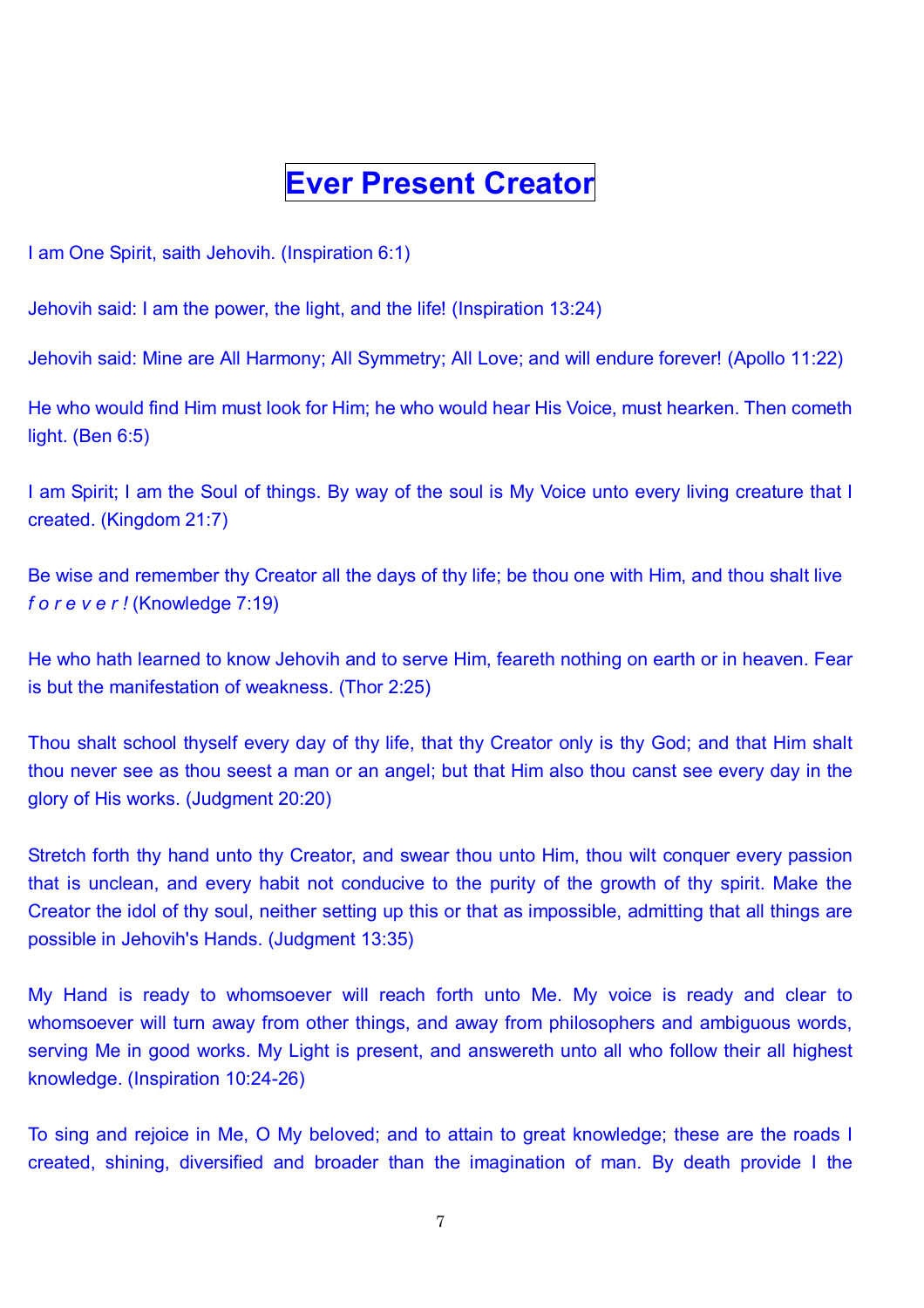resurrection of the souls of the dead. Mourn not for My proceedings, O My beloved! But be ye wise and rejoice with discretion in the glory of My creations. (Praise, Ux 8)

Behold me! I am the light! And the life! I quicken into life every living thing. Behold me! I am with thee! I am never away from thee! Thou art mine now, and forever shall be! Look upon me! I am in all things! Nothing is, nor was, nor ever shall be without me! Hear my Love! I am thy Creator! Only for love, and for love only, created I thee, my beloved. (Lika 15:13)

So also, to him that desireth to comprehend Jehovih, let him describe the All Highest constantly. To him that desireth to comprehend the etherean worlds, the homes of spirits long risen in Nirvana, let him describe them. Fear not, O man, that thou shalt err; all the imagery thou canst devise is surpassed millions of times in the magnitude of the Father's kingdoms. Till thou canst shoot an arrow without striking the air, fear not for thy weak thoughts shooting amiss in Jehovih's worlds. (Apollo 1:9)

To Thee, O Jehovih, are all things committed, even as from Thee they came forth. Thy Voice is ever upon all men, but they hear Thee not. Thine eye is observant of all men, but they believe it not. To teach men these simple things, is to make Gods of them. To open up their understanding, to find Thee, to know Thee, and to realize Thy Ever Presence, to become one with Thee, this is the labor with Thy Gods, and Thy Lords, and Thy holy angels. (Fragapatti 24:6)

Now will I turn to find Thee, O Jehovih, and the search shall be everlasting. Kingdoms are nothing to me; all possession, save wisdom and love, are but vanity and vexation. I know Thou art above all else, and yet Thou art that that hath given Thyself all away, so that none can look upon Thy face. Verily hast Thou hid Thyself away; to be like unto Thee is to hide away the self of one-self; and that that will remain will be Thy mouth-piece and Thy hand. (Lika 18:17)

I am the Self within all selfs, saith Jehovih. Nor things seen, nor things unseen, nor light and darkness are, nor were, but all things proceed out of Me, and are of Me. Into motion and life quickened I them, and all of them are but members of My body. I made man a spirit, but I gave him a corporeal body that he might learn corporeal things, saith Jehovih. Death I made that man might inherit My etherean worlds in the firmament of heaven. (Saphah Hi'dang 23-24)

Remember thy Creator and seek to discover Him in the best perfections; remembering that darkness knoweth Him not, but Light proclaimeth Him forever. For on the foundation of an All Person, and believing in Him, lie the beginning and the way of everlasting resurrection. Without Him-none have risen. These are the words and discipline; in such direction shapeth thy God the thoughts of millions.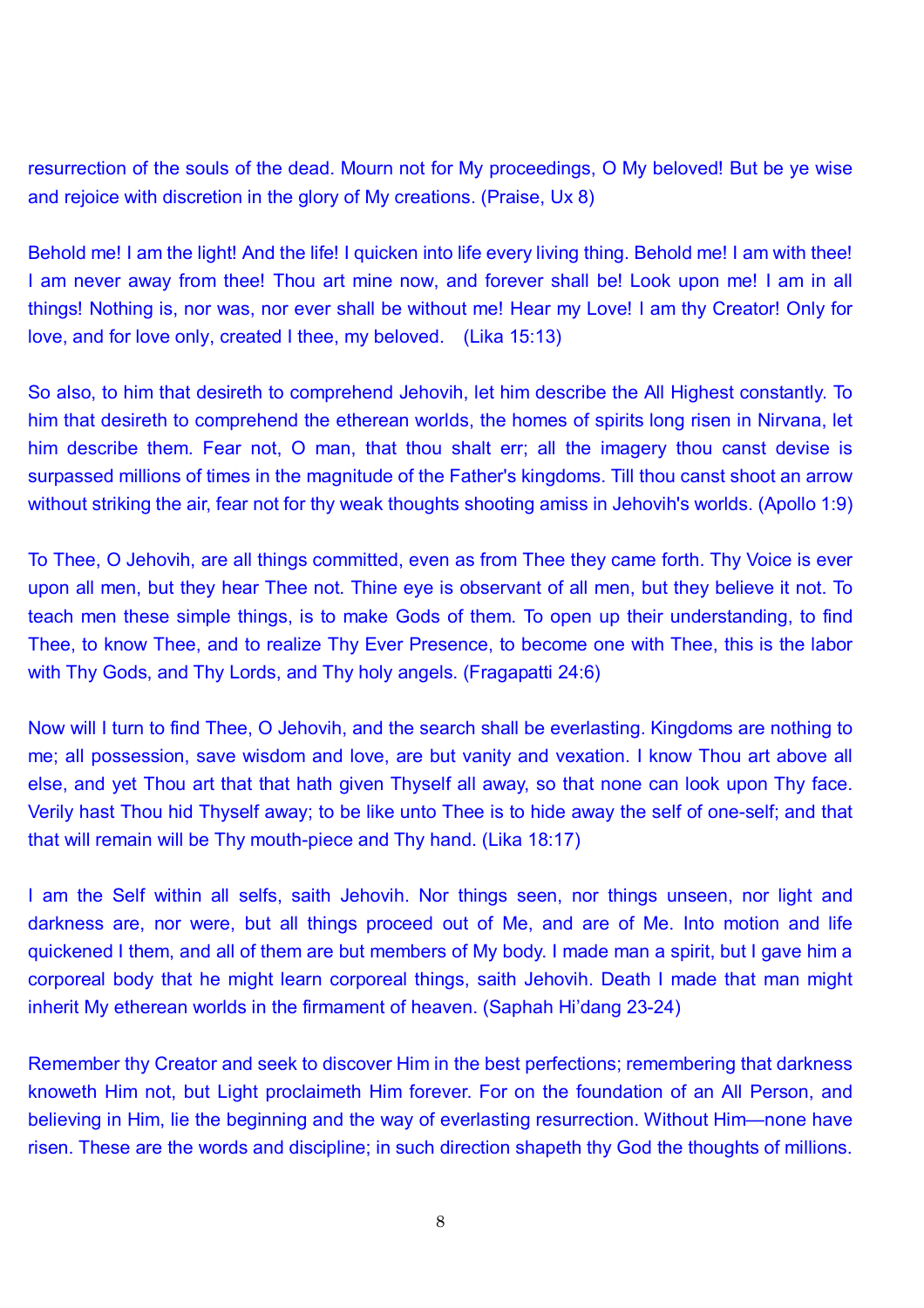The twain are the authority vested in me, thine elder brother, by Jehovih, Creator, Ruler and Dispenser, worlds without end. Amen! (Discipline 14:19-21)

To the All One, Jehovih, now as in the olden time, and for all time to come, all honor and glory, worlds beyond number. The Highest Ideal, the Nearest Perfect the mind can conceive of—let such be thy Jehovih, even as in the olden time, which is the Ever Present thou shalt set thy heart and mind and soul upon to love and glorify above all things, forever and ever. The All Highest in thy neighbor which he manifesteth—that perceive and discourse upon—all else in him, see not nor mention. The All Highest subject—that discourse upon—all else pass by. (Discipline 7:1-4)

He who hath attained to understand that all things are but one harmonious whole hath also attained to know what is meant by the term, All Person, for He is All; and consequently, Ever Present, filling all, extending everywhere. He seeth his heavenly Father in the flowers; in the clouds, and in the sunshine; in the fruits and herbs; and in the beasts of the field, and in every creeping thing; and in the stars and moon and earth and sun. In sickness, in health, in sorrow and rejoicing; verily, he findeth Jehovih in all things; he knoweth Jehovih's eye and ear are forever upon him; and he walketh upright, not in fear, but in truth and faith and rejoicing! (Arc of Bon 28:21-25)

Jehovih said: I answer all things by good. To the good at heart I give good thoughts, desires and holy observations. To the perverse of heart I hold up My glories and the beneficence of virtue and peaceful understanding. To them that practice charity and good works unto others, laboring not for self, I give the highest delight. Though they be pricked in the flesh with poverty and wicked persecutions, yet their souls are as the waters of a smooth-running river. Amongst them that practice evil, and destruction, and war, I send emissaries of benevolence and healing, who have plenteous words of pity. These are My arrows, and spears, and war-clubs, O God: Pity, gentle words, and the example of tenderness. Soon or late, these shall triumph over all things in heaven and earth. (Wars 17:12-13)

Hold up your heads and rejoice, O my sons and daughters! Behold, I come in a flame of fire! I am here, and there, and throughout the place of heaven, boundless. I gather together and I put assunder the loves of mortals and angels. For they shall go abroad in My firmament and behold My glorious works. Down to the corporeal world I descend and carry hence the loved, for they are Mine. I will make all people look up to My kingdoms. Down to the lower heaven I come in ships of light, curtained about with etherean mantles, and gather in My harvest of new births to higher worlds, more radiant.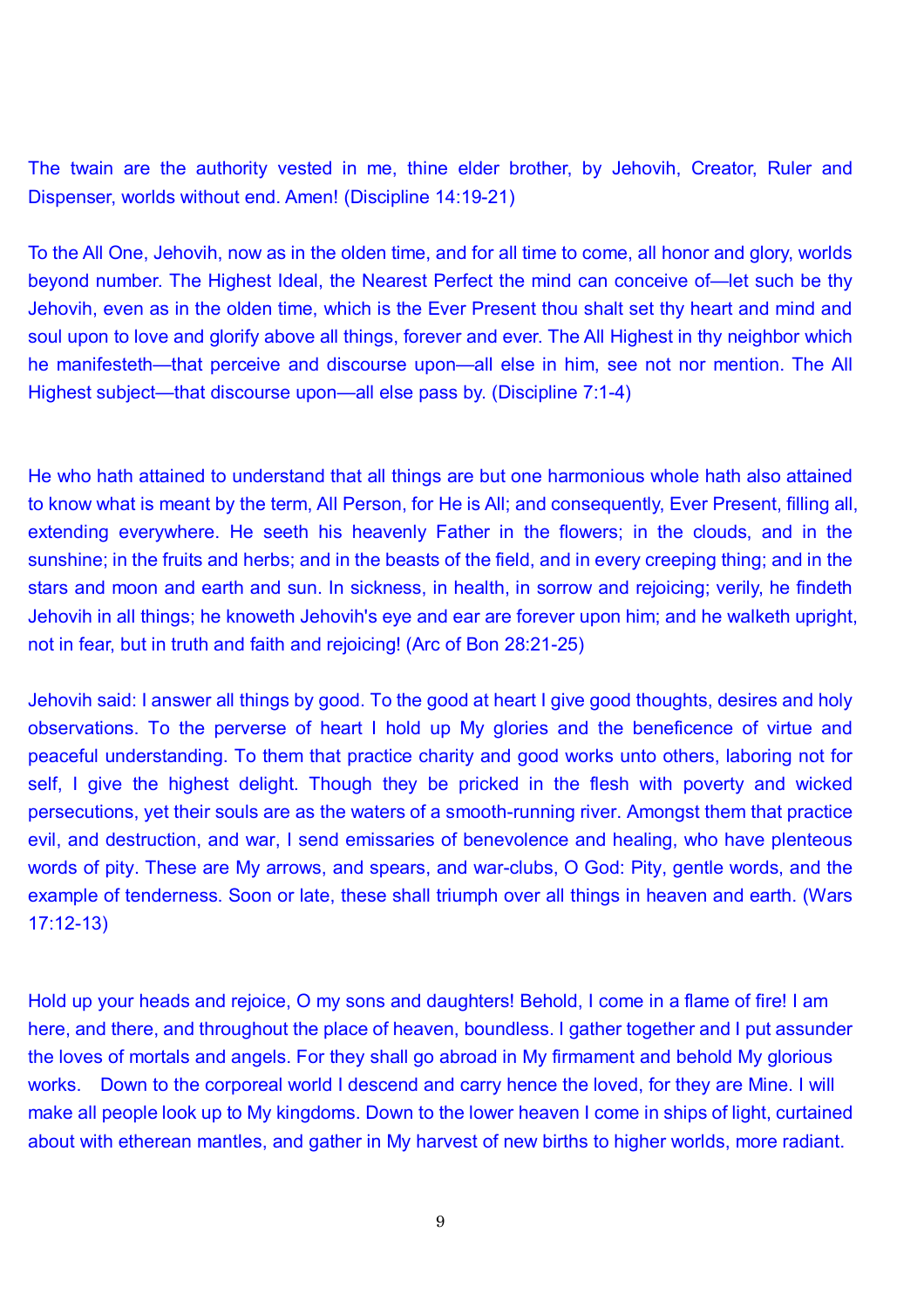My hosts below shall look up and glorify My everlasting splendors. I give the tear of grief and sorrow and pity; but, in its flowing forth. I come with holier light and power to stir up the souls of My people. For they shall learn to speak to their Father, who heareth and giveth ear, and is full of love. My joy is in the birth and growing up of souls, and in the joy of their joys, and in the proclaiming of their adoration for My boundless universe. I call to them in darkness, and they come forth; but they halt in the darkness, and I call again, and I send My higher, upraised angels to them, and they call also. Yea, I fill the sky with the splendor of My worlds, es and corpor, that I may stir man up to rise and enjoy the things I have made. (Sethantes 19: 21-25)

The unseen spake in the wind three sounds, E-O-IH, and was called by mortals Eolin, God of the wind; so Eolin showed himself in three colors; yellow, which is the highest color; blue, which is the coldest color; and red, which is the warmest color. Eolin said: Out of My three sounds, are all sounds made; out of My three colors, are all colors made. He was the All Master. He said: Three worlds have I made: the earth world, which is for mortals; the all high heavens, which is for pure and wise angels; and the intermediate world, which resteth on the earth. Eolin said: Three lights have I created: the sun, to rule the day; the moon, to rule the night; and the burning fire, for the use of man. Three spirit lights created I: Ruch, which issueth out of My soul; Shem, which cometh from My Lords in heaven to the souls of men; and Vas, which cometh from the spirits of the intermediate world. Eolin said: Three states am I in: Ghost, which is ever-present and unchangeable; Corpor, which is in places, like the earth and stars and sun and moon; and Motion, which is everlasting unrest. So am I, Eolin, Mightiest in three, in All Place and All Time. (Lord's  $5<sup>th</sup>$  1:5-10)

Who is Jehovih? The Great Spirit. He who is over all and within all. The Potent and Unseen. He it is whose Ever Presence quickeneth into life all that live. Where is Jehovih? Everywhere, nor is there place without Him. What is His form? No man can attain to know His form. What is His extent? No man can attain to know His extent. Is He Person? Inasmuch as all the living are persons, so is He the All Person of all things. Inasmuch as His Ever Presence quickened into life all that live, so is His Ever Presence with the living, seeing, hearing and feeling every word and act of all men, women and children on earth and in heaven. What interest hast thou in Him? He is my Father! He is within my soul. I am within Him, and a very member of His person. (Saphah M'Hak 8-19)

ALL was. ALL is. ALL ever shall be. The ALL spake, and Motion was, and is, and ever shall be; and, being positive, was called He and Him. The ALL MOTION was His speech. He said, I AM! And He comprehended all things, the seen and the unseen. Nor is there aught in all the universe but what is part of Him. He said, I am the soul of all; and the all that is seen is of My person and My body. By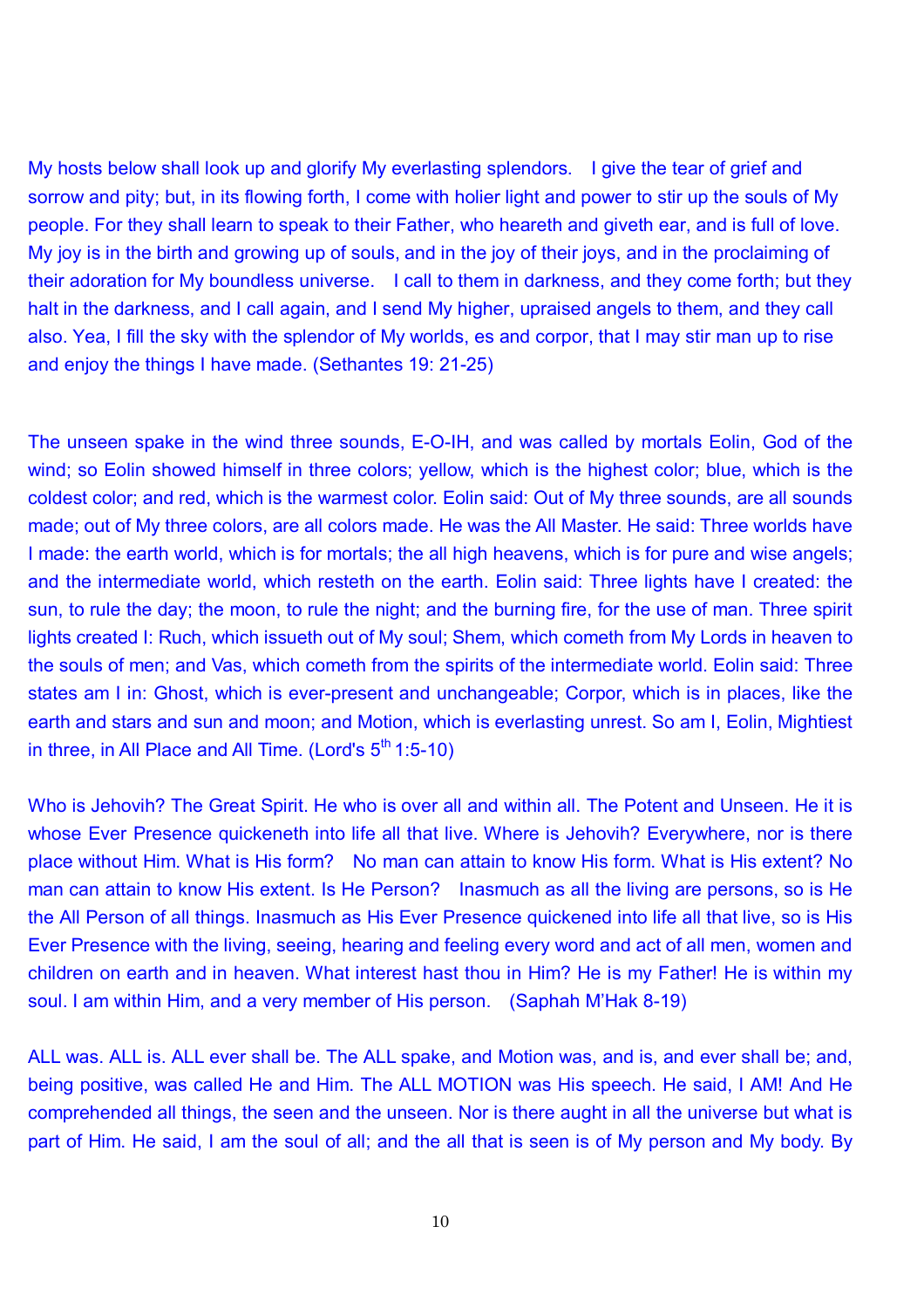virtue of My presence all things are. By virtue of My presence is life. By virtue of My presence are the living brought forth into life. I am the QUICKENER, the MOVER, the CREATOR, the DESTROYER, I am FIRST and LAST. Of two apparent entities am I, nevertheless I AM BUT ONE. These entities are the UNSEEN, which is POTENT, and the SEEN, which is of itself IMPOTENT, and called Corpor. With these two entities in likeness thereby of Myself, made I all the living; for as the life is the potent part, so is the corporeal part the impotent part. Chief over all that live on the earth I made Man; male and female made I them. And that man might distinguish Me, I commanded him to give me a name; by virtue of My presence commanded I him. And man named Me not after anything in heaven or on the earth. In obedience to My will named he Me after the sounds the wind uttereth, and he said, E-O-IH! Which is now pronounced Jehovih, and is written thus (see below symbol): (Jehovih 1:1-7)

## **Faith**

To try, and to try, and to try! This is the sum of the good a man doeth. Even gods fail at times, for by failures do all persons learn there are higher powers. Only Jehovih never faileth! (Fragapatti 19:8 )

Through faith are all things accomplished; without faith, all things are uncertain. He who saith: I know Jehovih liveth and reigneth, hath said wisely. But he who saith: I go forth in Thee, O Jehovih, for I know Thou wilt accomplish, hath said much more. For his words maintain the power of the Father in him. (Fragapatti 24:4)

Thy lessons are near at hand, O Jehovih. But who will learn them? Mortals go insane, because they have not learned to throw their cares upon Thee. To throw government upon Thee, O Jehovih, is not this wisdom? To cast riches and kingdoms into Thy lap; to own nothing; to have nothing; is not this the sum of the highest happiness? (Lika 18:13)

My Son, even God, I brought thee forth out of corpor, quickened into life everlasting. By faith I inspired thee to do whatsoever thou hast done. Faith gave I unto thee, as the tree whereon *all perfection* is the fruit. By that faith within man that nurtureth the *I AM* within Himself unto perfection, becometh he My son, doing by virtue of My presence. According to thy wisdom and love have I given thee strength; and by thy strength raised thee up. (Sethantes 1:25)

On the other hand, the true God, Son of Jehovih, sent word from his throne in Craoshivi to the guardian angels dwelling with these mortals, so unmindful of the Father's care. He said: Come defeat, or disaster, or terrible darkness, overpowering your utmost strength, still struggle ye, in the name of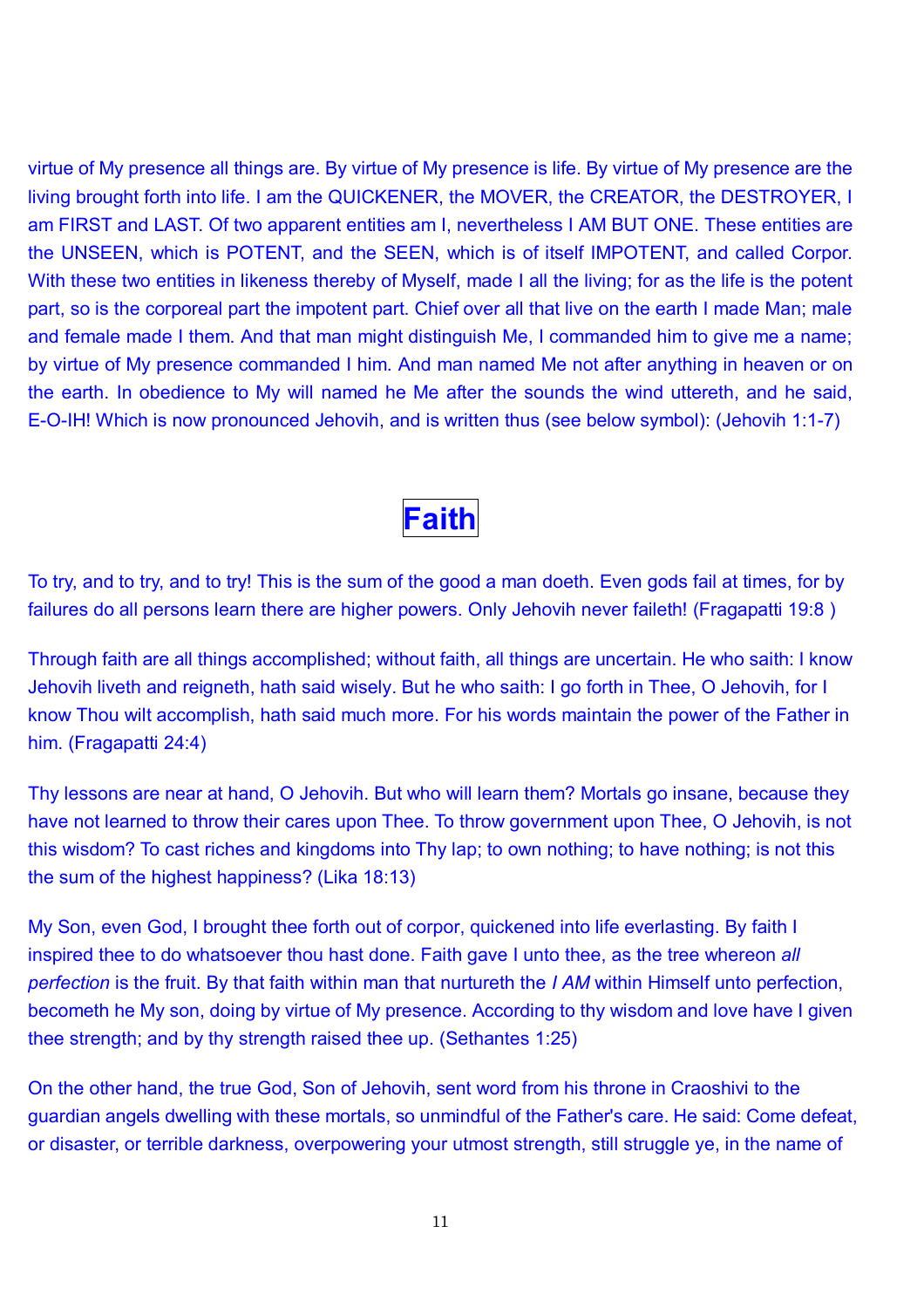Jehovih. The true Faithist knoweth nothing impracticable, but doeth his utmost for his highest light, though failure stare him in the face. For once distrust of weakness entereth the human soul, the man Slideth backward clown the hill of faith; whilst he who will not consider results, save to serve Jehovih right on, fail or not, riseth, even though his project fail. (Wars 24:18-19)

Thou hast set up the poor man in faith; he toileth day and night; he is weary and sore; he crieth out with hunger; his rags are a shame to him; but he remembereth Thee, O Jehovih! In Thy praise he singeth a song in his soul every day. To do good unto others is his great delight. And Thy hand reacheth down to him in time after; his soul is like a giant. Thou hast planned him for a very God in heaven! The spark of faith that was in him he nurtured, and it became as a mighty tree that fell not down before the blast. The good he received he exalted, and it fructified and grew as a harvest in rich soil; and he stood mighty in all places. (Fragapatti 16:29-31)

Without a key-note a number of instruments cannot be attuned to harmony. Without a faith in an All Highest Person, neither angels nor mortals can live in harmony. Individuals may be strong, but many in concerted action comprise the Father's kingdoms. Neither angels nor mortals can assimilate of themselves; but all can assimilate with the Father, every one perfecting himself differently. Such persons are then assimilated to one another. Whoever serveth his own conception of the All Highest, making himself a servant thereto, is on the right road; and, in the plan of the universe, will drift into an association adapted to himself. (Fragapatti 24:9-12)

Now came a great light, bright like a sun, and settled over the throne, enveloping the Goddess. Cpenta-armij, and Jehovih's Voice spake out of the light to Ahura, saying: My Son, My Son, why hast thou so little faith! Behold, I am with thee even as with this, My Daughter. All thou lackest is faith. Go thou back to thy plateau and raise thou it thyself. My Daughter shall come to thee, and show thee, and thou shalt not fail. To have faith in Me is to be one with Me; to lack faith in Me is to be far removed from Me. Ahura said: O Jehovih, teach Thou me how to begin to have faith. To find the beginning, there is my stumbling block! Jehovih said: By trying Me, there is the beginning. By learning to know thine own power in Me; and to know My power in thee; this is the sum of all power and wisdom. By lack of faith in Me, man setteth up himself; by lack of faith in Me, the self-assuming Gods build kingdoms for themselves. The failure of man is proof of My power; the failure of all kingdoms is proof of the lack of faith in Me, whereby My power is manifested over them. First, after the abjuring of self, cometh the constant manifestation of power through faith, the example of which holdeth the multitude to Me and My works. (Cpenta-armij 6:9-13)

And yet there were other millions of them, so low and stupid and crazed, that the others ran over them as if they were but a heap of rubbish, death! Then Fragapatti went to Hoab, saying: For pity's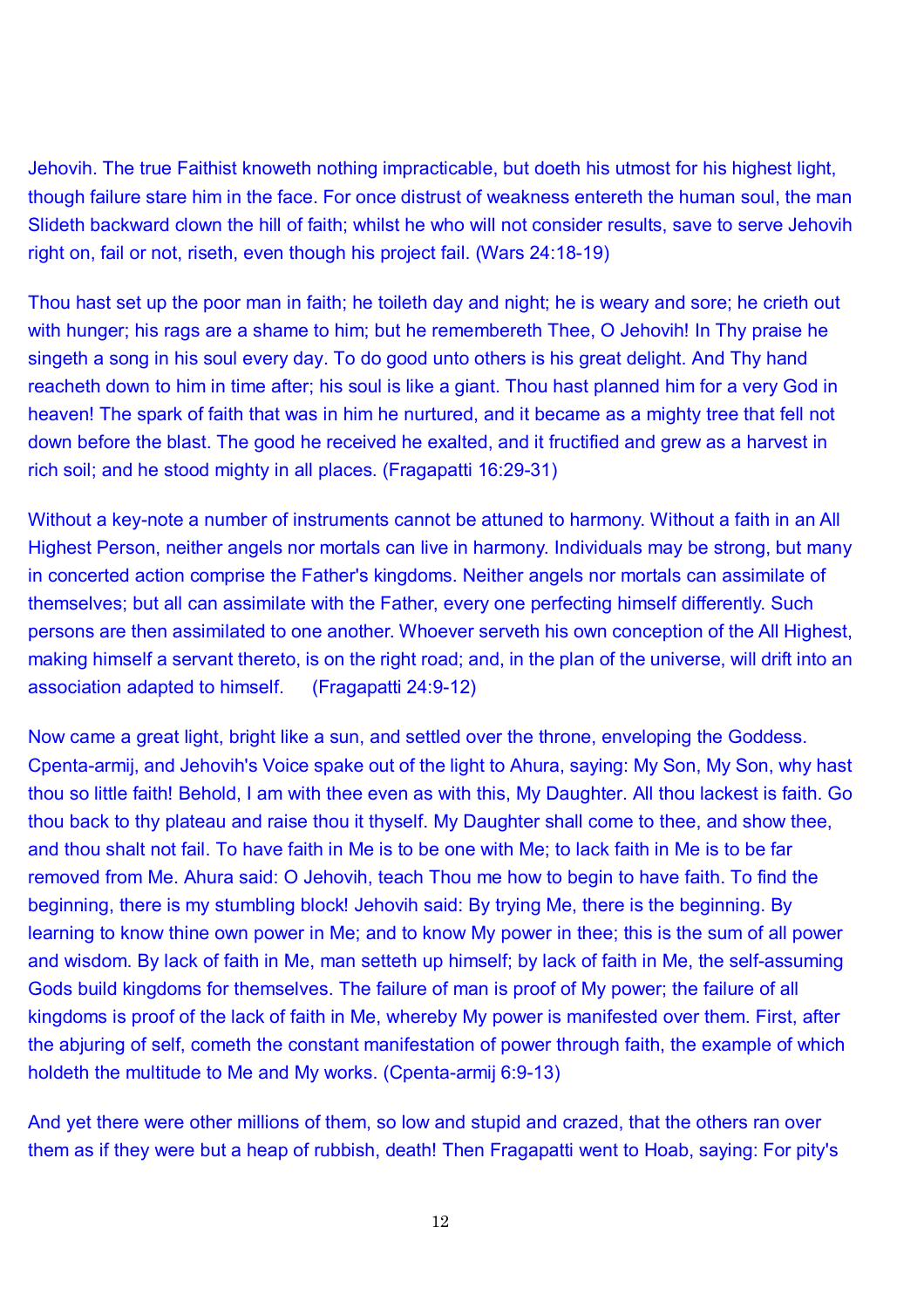sake, come thou and help me, and persuade thy hosts also. Hoab said: O friend, and brother, do not mock me! Thou hast undone me entirely. I am nothing. My hosts are nothing. For pity's sake, temper thou thine own light. It pierceth me through. Fragapatti said: Shall I not send thee back quickly to Zeredho, with thy hosts? Hoab said: My wish is nothing; my will is nothing! Thine and the Great All Power's will be done. Fragapatti said: If ever thou hadst faith in thy life, I charge thee now quickly to summon it to thy soul, for Great Jehovih is with me now, and but ask and speak in faith by thy Creator, and it shall be granted unto thee. Speak quickly, whilst yet the power holdeth upon me: Shall I put on a thousand-fold more light? Say thou: IN FAITH I WILL ENDURE ALL, FOR THE GLORY OF JEHOVIH! GIVE ME, FIRE OR TORMENTS, OR WHATSOEVER THOU WILT, O JEHOVIH! Hoab trembled, and then strained in every part, and at last suddenly sprang up facing the light, melting in the flame of fire; and he said: I WILL ENDURE ALL, IN FAITH OF THEE, O JEHOVIH! GIVE ME, FIRE OR TORMENTS, OR WHATSOEVER THOU WILT. HENCEFORTH, I WILL DO FOR THEE, FOREVER! Presently, his spirit took the crystal form, and the victory dawned upon his soul. A smile denoting knowledge of All Holiness and Majesty gleamed in his countenance! The light began to retract and to reflect from his face, brilliant and sun-like. He had conquered and won! He said: Thanks, O Jehovih! Fragapatti said: Quick, now, seize the goal; go forth practicing thy light for others, and it will grow, giant-like. And Hoab was strong in faith, almost mad with the delight of such wondrous change; and he rushed forth, commanding, in the name of Jehovih, raising up hundreds and thousands, even as he had been raised, crystallizing. All one day and one night they labored, and all the ethereans with them; and they rescued, and divided, and sub-divided the spirits of darkness into grades and sections. And many of the spirits belonging to the hosts of Hoab were thus raised to the second resurrection, with light and power. (Fragapatti 11:8-15)

## **Fatherís Kingdom on Earth**

Bethink thee, O man, of the magnitude of Thy Father's kingdoms and His places in the firmament.Save I take thee, O man, into the heavens above, you cannot comprehend the places thereof. (Jehovih 6:3)

Tae inquired once more: Who, here, hath faith in Jehovih, and, if we labor together in His name, living our all highest light, that His kingdom will be founded? (Kingdom 3:63)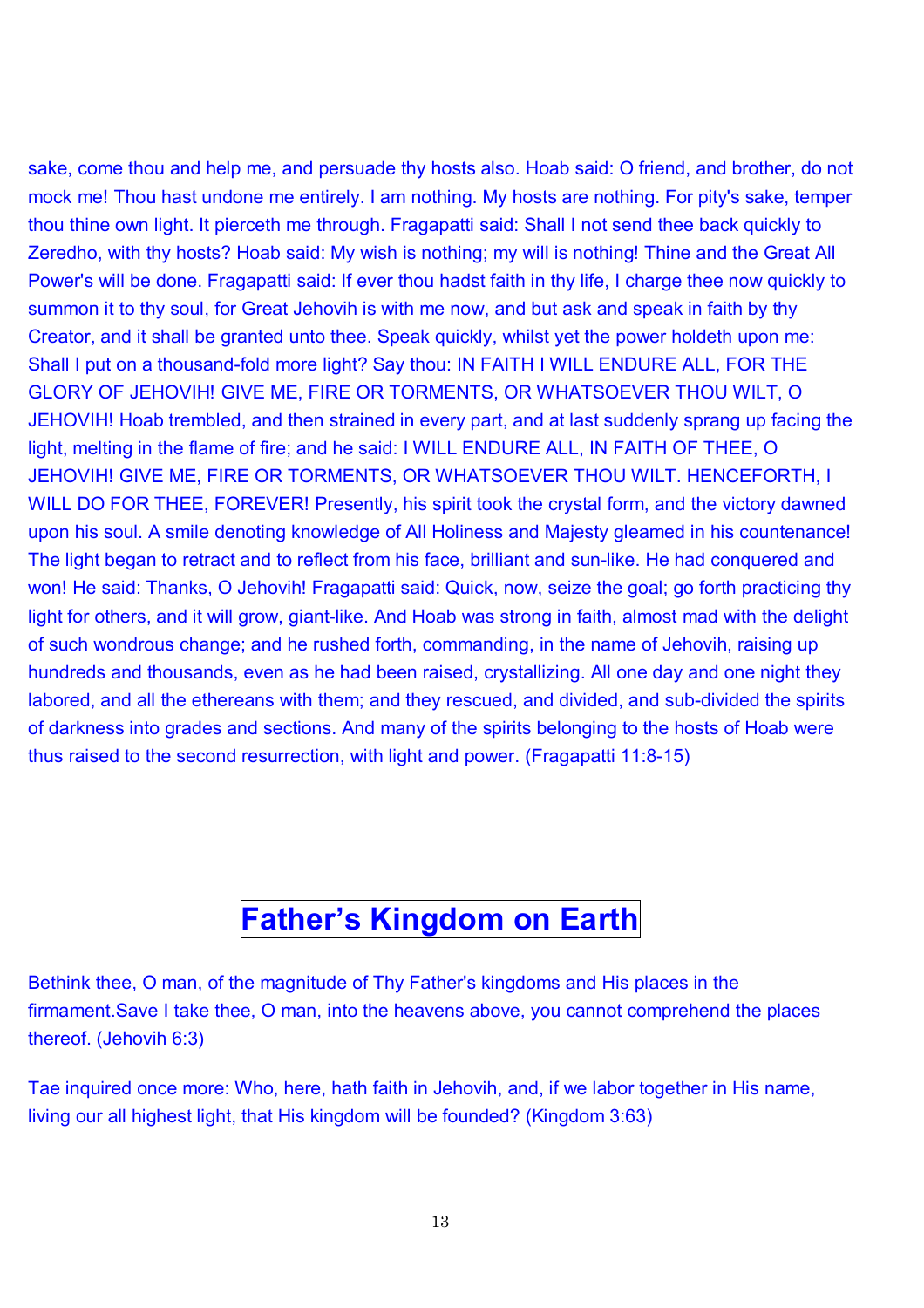#### For this reason, O man, I declare unto thee that the Father's Kingdom is now being founded on the earth, and the mortal manifestation thereof is near at hand. It shall appear as a spontaneous light, permeating the souls of thousands of people; and they shall come forth, establishing Jehovih in truth and fullness! (Judgment 25:15-16)

Jehovih saith: As a builder measureth the place for the house and provideth a sure foundation, let not My chosen neglect the All Light that I have given to every soul. Ye are as the stones in one building in My sight; and every one must be squared for the place I fashioned from the beginning. The Emeth'a shall be My house; to them will I give the whole earth. Yea, all others shall fail; but My chosen shall not fail. (Saphah Hi'Dang 7)

And they shall become an organic body in communities of tens and twenties and hundreds and thousands. But they shall have no leaders, only their Creator; but be organic, for sake of good works. But they shall not go about preaching for sinners to go to repentance. Nor preaching for charity to the poor. But they shall go themselves about gathering up sinners, and the poor and helpless and orphans; and bring them into comfortable homes, teaching them how to live, to be a glory unto Me and My kingdoms. (Judgment 1:41-45)

And over these babes, which Thou hast entrusted to me, will I be as loving and true as were they mine own blood and kin, sons and daughters. According to Thy Light, which Thou mayst bestow upon me, will I raise them up to know Thee, and to be a glory in Thy kingdom. First of my teaching unto them shall be, to make them know Thee, and to remember that Thy eye is upon them, and Thy hand above them, to bless them according to their wisdom, truth, love and purity. And I will teach them the way of the communion of Thy angels; to develop them in su'is and sar'gis. Teaching them to live for the spirit within, rather than for corpor. (Kingdom 5:29-33)

Thy armies shall be disbanded. And, from this time forth, whosoever desireth not to war, thou shalt not impress; for it is the commandment of thy Creator. Neither shalt thou have any God, nor Lord, nor Savior, but only thy Creator, Jehovih! Him only shalt thou worship henceforth forever. I am sufficient unto Mine own creations. And to as many as separate themselves from the dominion of the Beast, making these covenants unto Me, have I given the foundation of My kingdom on earth. And all such shall be My chosen: By their covenants and by their works shall they be known henceforth on the earth as Mine, and shall be called Faithists. But to as many as will not make those covenants, have I given the numbers of the Beast, and they shall he called Uzians, signifying destroyers. And these shall be henceforth the two kinds of people on earth, Faithists and Uzians. (Oahspe 1:17-21)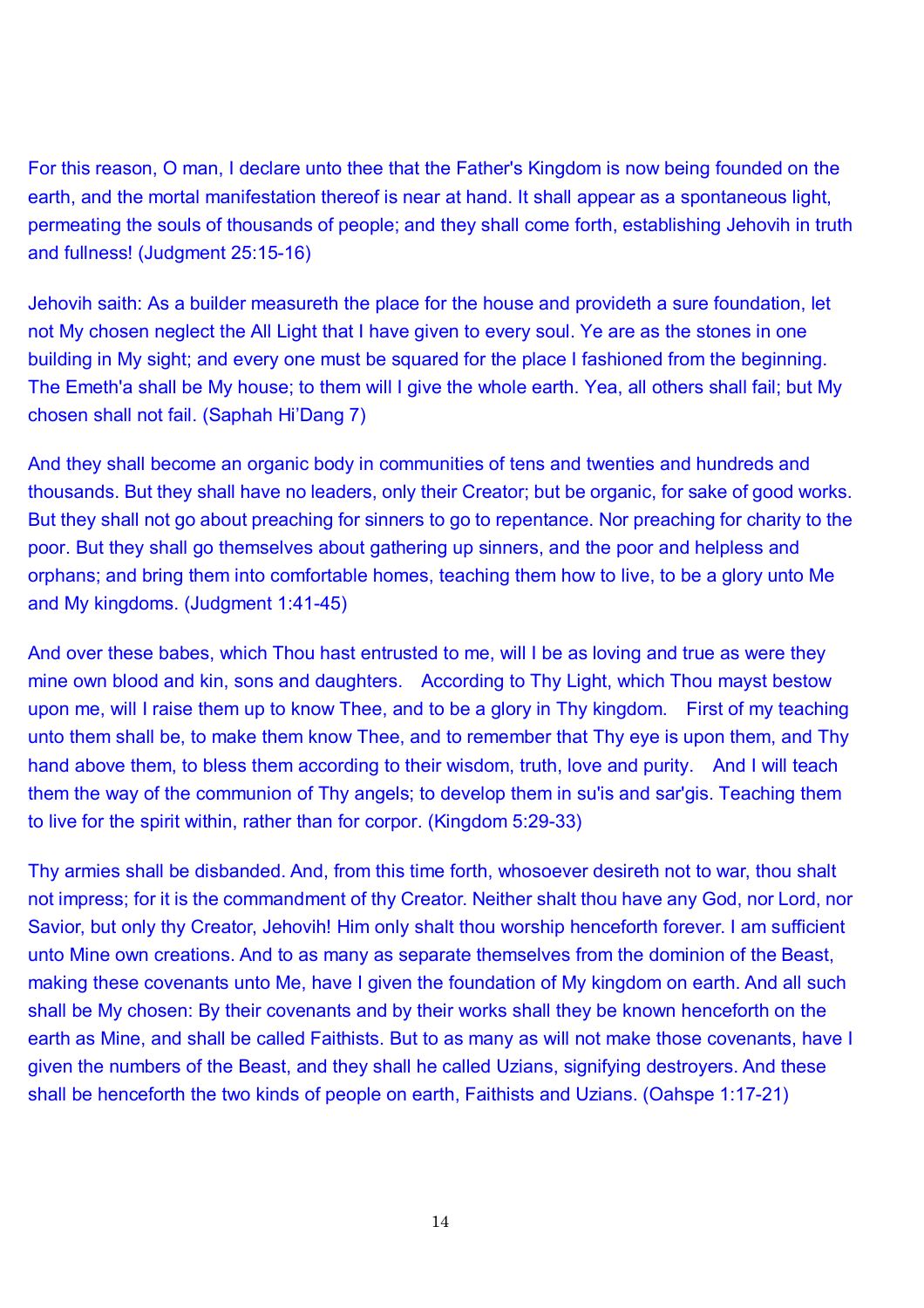Appropriate Thou me, O Jehovih, my corporeal body, and my spirit, my mind, my behavior and thoughts, to be of profit to Thee, for founding Thy kingdom on earth. And I covenant unto Thee, Jehovih, I will search constantly into mine own every act and deed and word and thought, to make myself true in the practice of Thy highest Light upon me. That henceforth, forever, I will search to find the highest Light, and I will practice the same toward all men, women and children. Unto them will I not only do as I would be done by, but more; I will do for them, with all my wisdom and strength, all my life. I covenant unto Thee, Jehovih, that, since all things are Thine, I will not own nor possess, exclusively unto myself, anything under the sun, which may be entrusted to me, which any other person or persons may covet or desire, or stand in need of. Neither more will I talk of myself, either in laudation of what I am, nor of what I have done; but Thou shalt judge me, and hold me accountable for shortness in word and behavior, wherein, by any means, I may manifest self-esteem or covetousness for fame, or the applause of men, even for any good I may have done unto others. Neither more will I censure, nor criticise, nor blame, any man, or woman, nor any child over fourteen years of age, as an individual, in all the world, for any shortness in word or deed they manifest. For they are Thine, Jehovih, and not mine, to be led or driven by me. To all these Faithists, my brothers and sisters in Thy kingdom, will I deal and think and behave, in affiliation, as gentle and truly as were they my own blood and kin, brothers and sisters, or father and mother. (Kingdom 5:22-28)

God said: I have heard thy prayer, O man: Thy kingdom come on earth, as it is in heaven. Hast thou considered thy words? And art thou prepared for it? Hast thou fulfilled the commandments? And lovest thou thy neighbor as thyself? And hast thou done unto the least, as thou desirest thy Creator to do unto thee? Now, behold, Jehovih hath sent me, thy God, to answer thy prayer. I demand of thee, that thou hast no favorite doctrine above thy neighbor; And that thou art servant to no God, nor Lord, nor Savior, nor church, unacceptable to any man in all the world. But, that thou servest Jehovih with all thy wisdom and strength, by doing good unto thy fellow-men with all thy might. That, because thou art strong, or wise, or rich, thou understandest, that thou shalt use these excellencies for raising up such as have them not, believing, that Jehovih so provided thee to that end. Consider, O man! Thou hast a kingdom already. Wouldst thou have two kingdoms? Behold, the kingdom of man hath its power in armies and ships of war. The kingdoms of thy Father have not these, but love, wisdom, righteousness and peace. I demand of thee, that thou shalt give up thy army and navy. Art thou prepared to say: To whom smiteth me on one cheek, I turn the other to be smitten also? . Is thy faith still more in weapons of death, than in the Voice of Everlasting Life? Esteemest thou thy army and navy more to be depended on, than Jehovih? Art thou willing to sacrifice thy time and money and self-interest for sake of Jehovih's kingdom? Use thy judgment, O man. Since the time of the ancients till now, the only progress towards the Father's kingdom hath been through sacrifice. What less canst thou expect? If thou sellest what thou hast, and givest to the poor, behold thy neighbors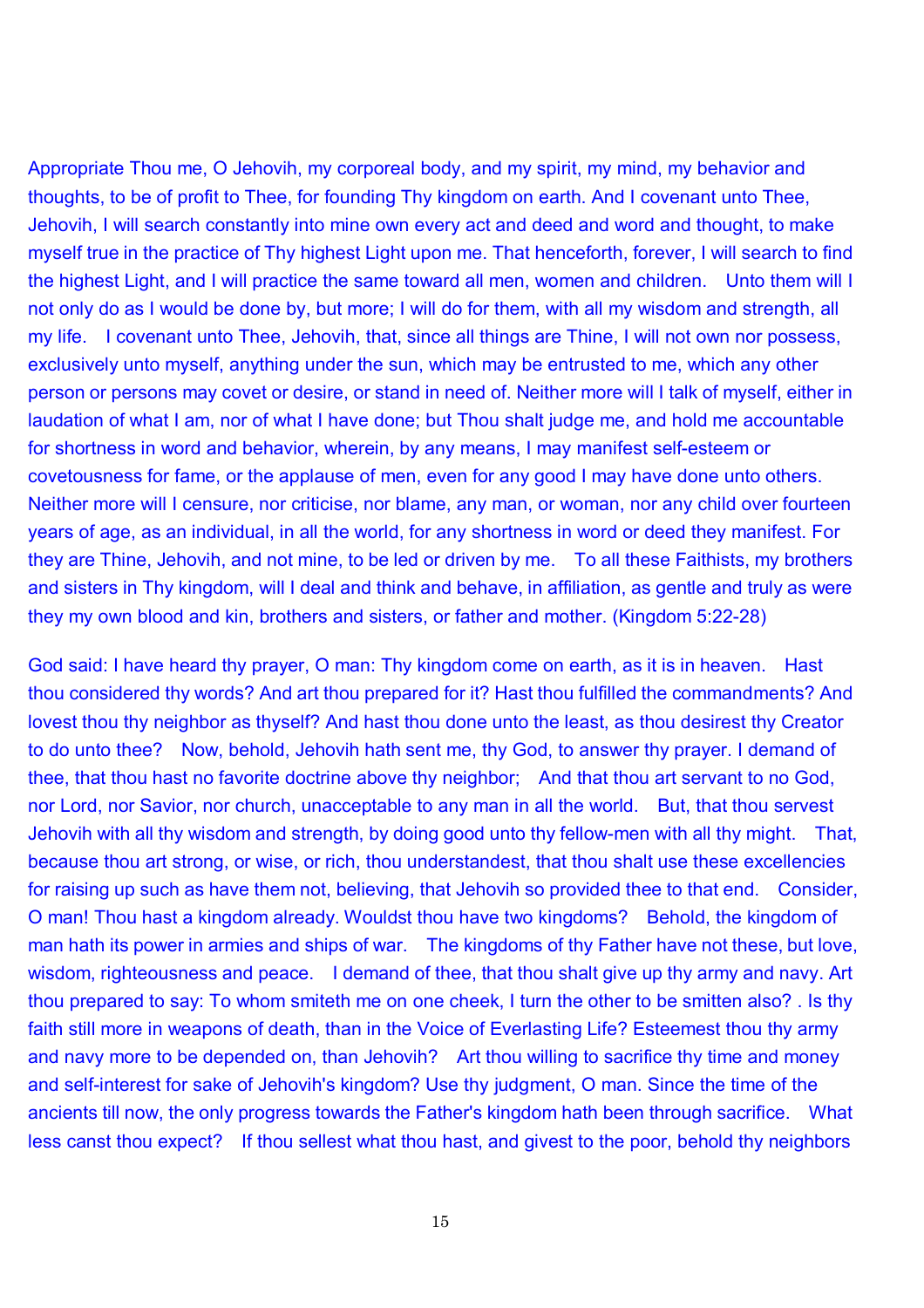will imprison thee for a madman. If thou abnegate thyself and labor for others, they will persecute thee, and revile thee. If thou shouldst profess to love thy neighbor as thyself, they would mock at thee. Therefore, I declare unto thee, O man, in the land of Uz the Father's kingdom can not be. But thou shalt go hence; and, behold, I will go with thee, and with thy neighbor, and show thee how to build, even as a kingdom in heaven. (Judgment 22:1-20)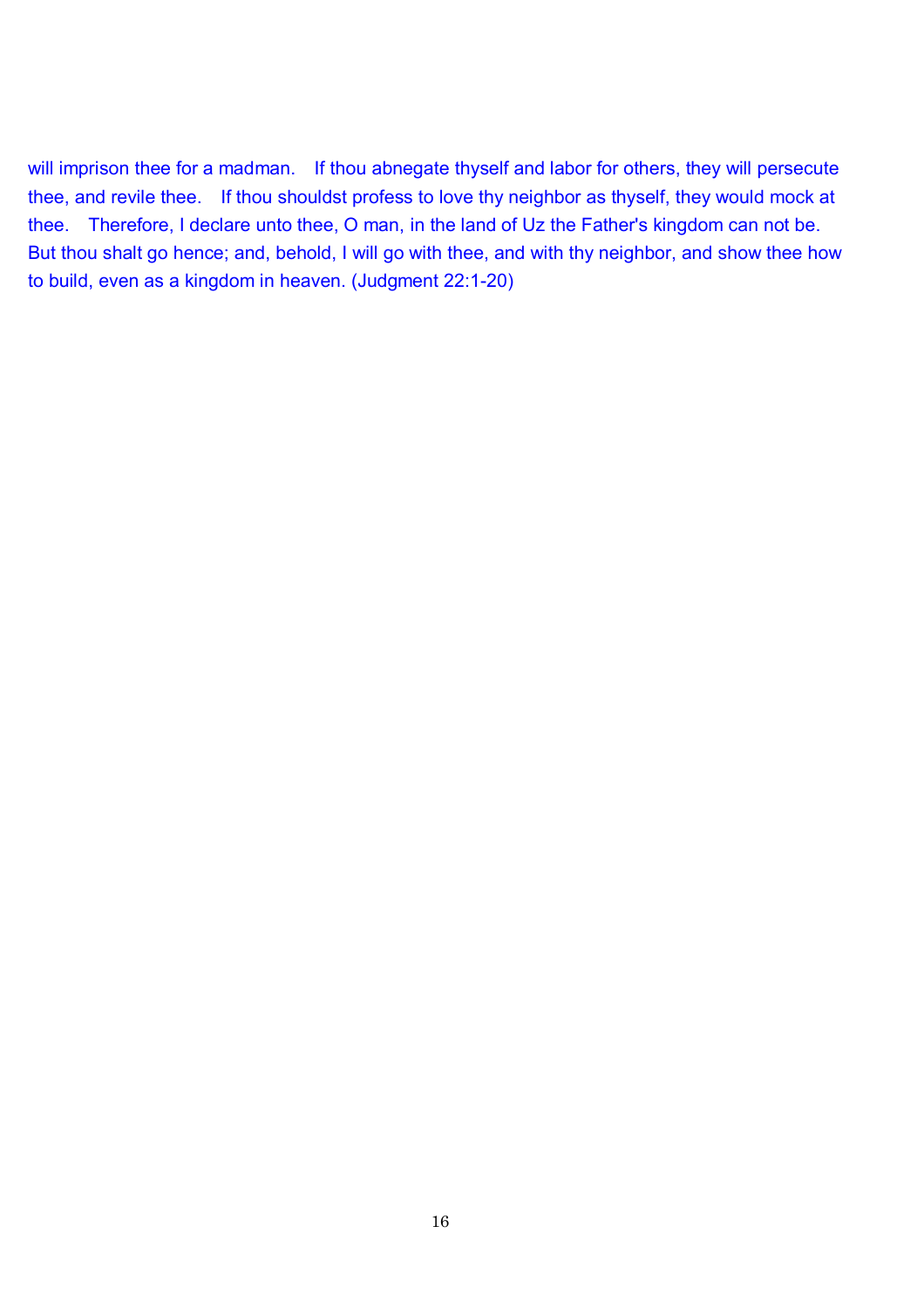# **Freedom**

There is but One Master, and He ruleth over all; but it lieth in the power of each and every soul to attune himself with the All Person, which is freedom. (Osiris 2:17)

The foremost in all lessons is that all men shall have liberty; and no man's judgment be binding on another's; for all do not see alike, nor can they understand alike. (1<sup>st</sup> Book of God 17:17)

Jehovih saith: Because I gave thee liberty, thou art responsible for all thou art, and for all thou makest thyself, and for all that shall come to thee, and for thy peace and happiness, both in this world and the next. (Inspiration 13:5)

Jehovih said: Behold the plan of My government; which is, to come against nothing in heaven or earth; to seize nothing by the head and turn it round by violence to go the other way. Though I am the power that created them, and am the Ever Present that moveth them along, I gave to them to be Gods, like Myself, with liberty to find their own direction. (Wars 17:2-3)

First, freedom unto all people on earth, and to the angels of heaven, to think and to speak whatever they will. Second, that since no man can acquire knowledge for another, but that each and all must acquire knowledge for themselves, thou shalt dispose of whatsoever is before thee in thine own way; remembering that one man seeth Jehovih in the leaves and flowers; in the mountains and skies; in the sun and stars; or heareth Him in the wind and all corporeal sounds; yea, he knoweth his Creator in the presence of everything under the sun. And he is happy. (Discipline 14:1-3)

Seek not to spread My gospels, and entice followers unto this, or that, saith Jehovih. Neither go about preaching, saying: Thus saith Jehovih! Let all men hear Me in their own way. No man shall follow another. I will have no sect. I will have no creed. I am not exclusive; but I am with all My living creatures. To those who choose Me, practicing their all highest light, I am a shield and fortification against all darkness, and against all evil and contention. (Inspiration 11:1-8)

Because I hold man responsible, even so should he have liberty to choose. And if he strive to choose Me, by doing righteously, he shall not fail. Though he accept none of the ancient doctrines, nor rites, nor ceremonies, nor Gods, nor Lords, nor Saviors, but strive for Me in doing good unto others, he shall be My chosen, even though he accept not My name. (Es 2:8-10)

Liberty, first of all, unto all people; then discipline and harmony, and then the improvement of all the talents I created with all. Next to this, to have no leader, nor any one to think for another; nor to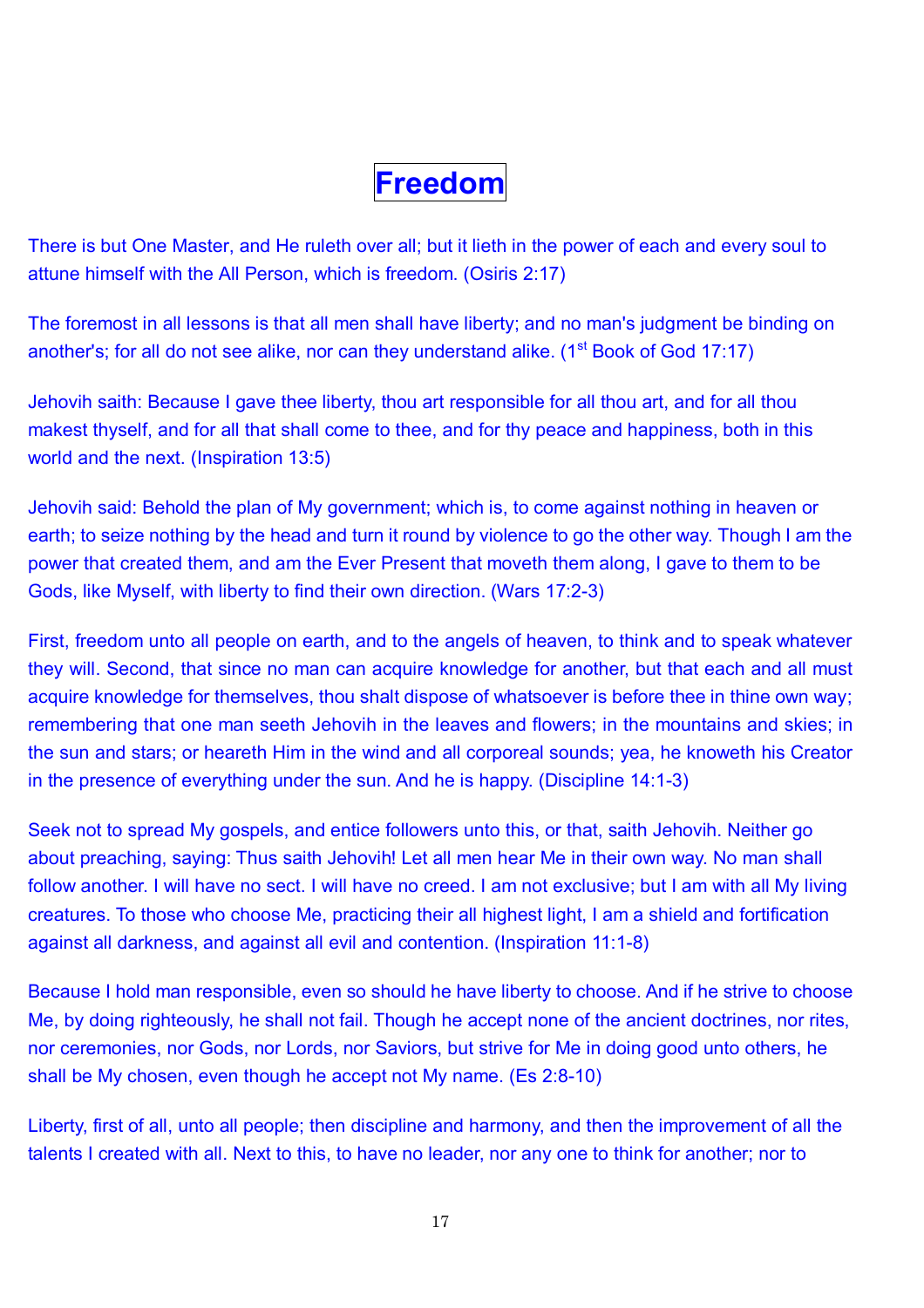abandon one's own judgment contrary to wisdom and truth. But to contend not, nor to be stubborn and positive as to the righteousness of one's own opinion. For I created no two men to see alike the same thing on earth or in heaven. As to which matters, the highest wisdom is to suffer all men to have full liberty to think on all subjects in their own way. (Es 2:11-14)

I created man at zero, but for him to add unto himself forever. Liberty I gave him to add only that which perfecteth his own soul. Wherefore, if he eat poison, it taketh from him his body which I gave. Herein made I a boundary, both on earth and in heaven, which is to say, inasmuch as man accumulateth virtue, wisdom, patience, love, truth and pure words, he is free; because, in so doing, he followeth Me in My works. But he that seeketh to glorify himself in his possessions bindeth himself; because he is unlike Me, for I gave All, and thus made the universe. (Sue 3:2)

# **Heavens**

Into thy hands, O man, I give the key to the heavenly kingdoms. Remember, the pass-word which admitteth thee to the all highest kingdoms is, JEHOVIH, THE I AM. (Judgment 39:24)

Heaven after heaven have I created as a new surprise of great happiness to My Sons and Daughters, in the way of My resurrections. Rejoice and be merry in holiness! Open your eyes, My beloved, and behold the works of My Hands which I provided to be yours forever! (Praise, E-O 8)

Think not, O man, that I created the sky a barren waste, and void of use. Even as man in the corporeal form is adapted to the corporeal earth, so is he in the spiritual form adapted to My etherean worlds. Three great estates have I bestowed on man: the corporeal, the atmospherean, and the etherean. (Jehovih 3:8)

The mortal desireth to become a spirit; then his ambition is to become an etherean; next, an Orian; next, a Nirvanian; next, an Oo'tan, and then to travel in the surveys of magnitudes. But those ahead still call to us to hasten, because the glories ahead are still more surpassing in magnificence! Who, then, can approach the Unapproachable, All Highest! He Who fashioned the plan of all creations! Who is there that is not swallowed up with devotion and awe of Him Who is Ever Present, that extendeth beyond all limit, our Father, Jehovih! (Fragapatti 17:8)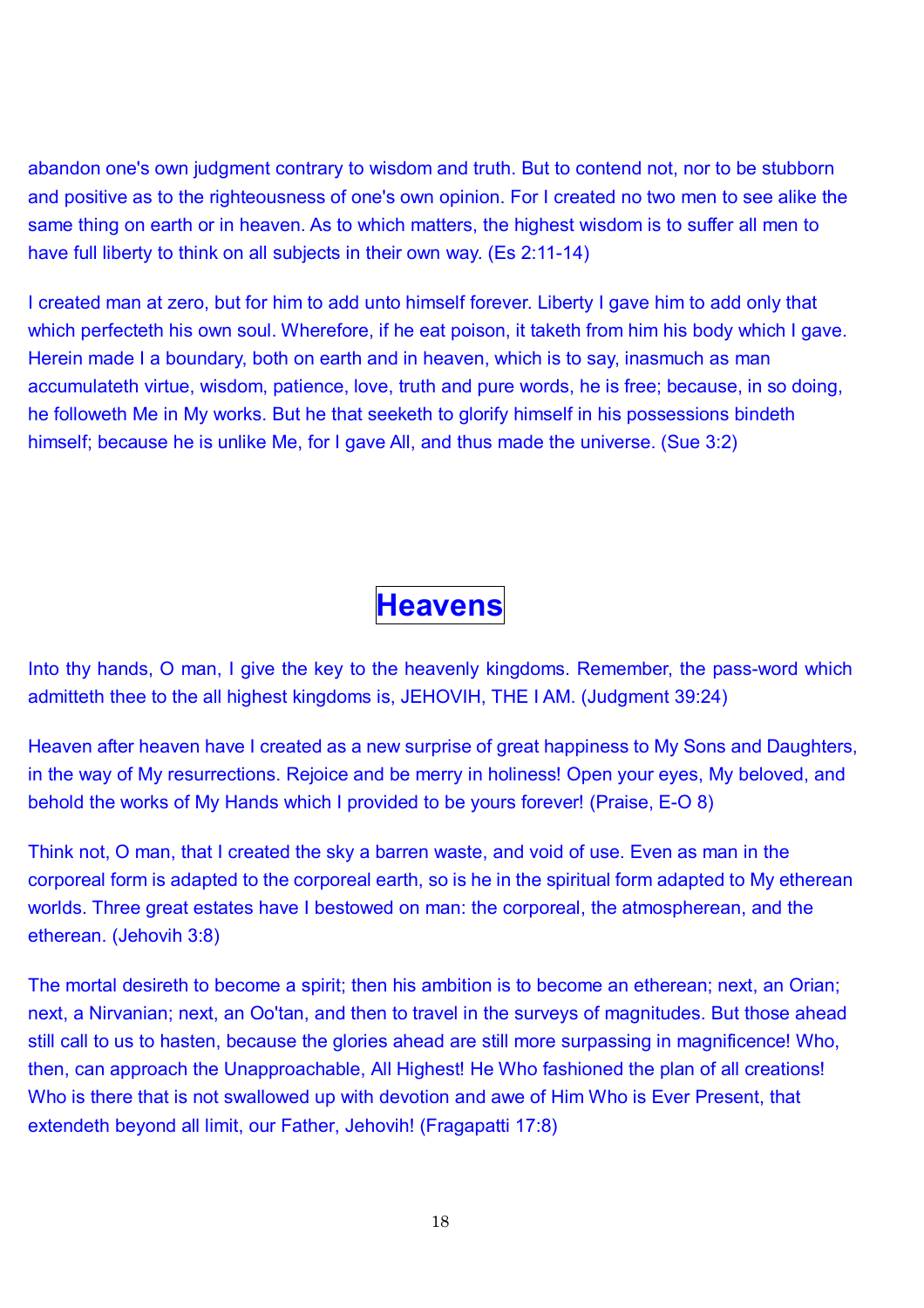First, the earth plieth in a circuit around the sun, which circuit is divided into four arcs called spring, summer, autumn and winter. Second, the sun, with his family, plieth in a large circuit, which is divided into one thousand five hundred arcs, the distance of which for each arc is about three thousand years, or one cycle. During a cycle, the earth and her heavens fall in the etherean regions of hundreds of etherean worlds, where dwell Jehovih's high-raised angels, whose Chiefs have to do with the management of worlds. During the time of a cycle, the earth is therefore under the control and management of such of Jehovih's angels for the resurrection of man of the earth. (Cycles 1:1-4)

Still onward, upward sped the airavagna, her hosts viewing the scenes on every side, here most, the richest part and most glorious places of Salkwatka. Where the etherean worlds, rich in the glitter of swamps shining on the countless rainbow arches and crystal pyramids, afford an extensive view of the new Orian boundaries of Oteson's broad kingdoms. Here course the thousands of excursionists from the measureless regions of the Huan lights, where are to be seen a million varieties of fire-ships, of sizes from ten miles across to the breadth of a world, in unceasing travel, in tens of thousands of directions, onward in their ways, every several one a history of millions of years, and of thousands of millions of souls, and every soul rich in the knowledge of thousands of worlds. (Cpenta-Armij 2:18)

O that I could sing the songs of Thy heavens. Thy sweet places of delight, Hanoshea and O-chi-ma and Riviokim and Pethsiades and Yenades; to find earth-words descriptive of their delightful holiness and rejoicing in the Almighty! O that I could display their mountains and valleys and their wide plains! Their shining waters and their forests and their stalactites and innumerable high arches. Their thousands of millions of angels full of joy and loveliness! Their wonderful music, poured forth in Thy praise, Jehovih. Their dancing, millions in a dance; their boating and swift excursions, like thoughts in unison flying forth, mighty in power, gleeful and full of romance! High in the grades, spotless, pure, every one a flower, a star, a diadem in the kingdom of the Almighty! O that I could sing of the order of Thy heavens! And of the wonderful roadways from one to another! How Thou hast planted elements in Thy kingdoms, ever trying the skill and knowledge of Thy angels! Where genius and wisdom ever lead in Thy ways, Jehovih. Who but Thee, O Father, could create these never-ending varieties of heavens! These wonderful plateaux, suitable habitations for the spirits of the dead! Ever providing the higher to lift up the lower! In system and good discipline displaying the wonders of the Almighty! O that I could sing in words to the understanding of mortals! And to such as had been called sinners and most wicked who had become in time like diadems in Thy crown, Jehovih, sparkling, bright with perfect holiness! (Praise, Lef 1-7)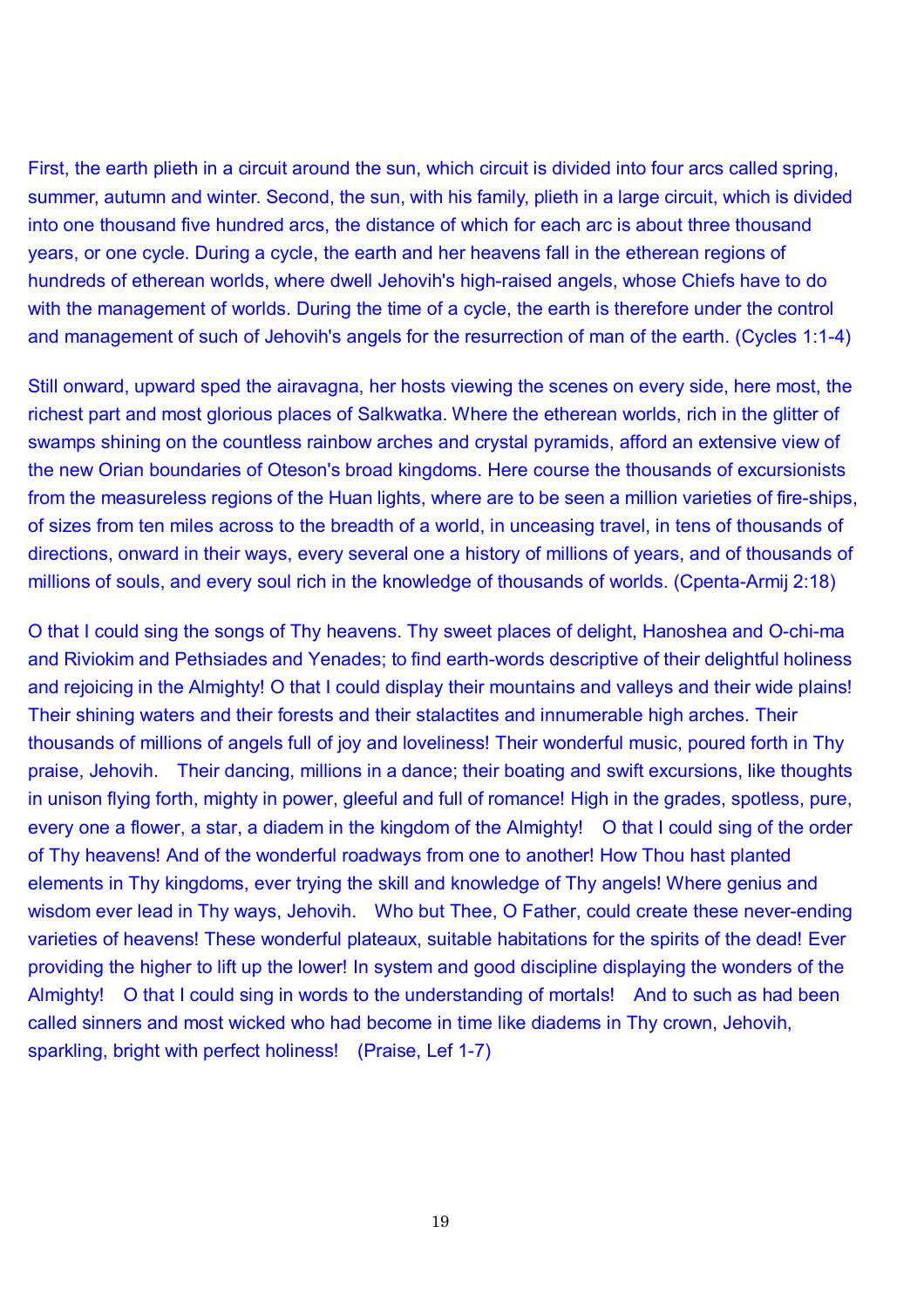Onward moved the float, the fire-ship, with its ten million joyous souls, now nearing the borders of Horub, the boundary of Fragapatti's honored regions, known for hundreds of thousands of years, and for his work on many worlds. Here, reaching C'vork'um, the roadway of the solar phalanx, near the post of dan, where were quartered five hundred million ethereans, on a voyage of exploration of more than four millions of years, rich stored with the glories of Great Jehovih's universe. Their koa'loo, their ship, was almost like a world, so vast, and stored with all appurtenances. They talked of going home! Their pilots had coursed the firmament since long before the earth was made, and knew more than a million of roadways in the etherean worlds, and where best to travel to witness the grandest contrasting scenes. By their invitation, Fragapatti halted here a while, and the hosts interchanged their love, and discoursed on their purposes, rejoicing in the glories of Jehovih's everlasting kingdoms; and though they had lived so long, and seen so much, every one had new and wondrous works to tell of; for so great is the inventive power of the Great Spirit, that never twice alike will one find the scenes in the etherean worlds; radiant, differently; moving into everlasting changes, as if each one were to outdo the former in beauty and magnificence. (Fragapatti 3:13-14)

In the All Highest places created I the etherean worlds, and I fashioned them of all shapes and sizes, similar to My corporeal worlds. But I made the etherean worlds inhabitable both within and without, with entrances and exits, in arches and curves, thousands of miles high and wide, and overruled I them with All Perfect mechanism; and in colors and movable chasms and mountains in endless change and brilliancy. To them I gave motions and orbits and courses of their own; independent made I them, and above all other worlds in potency and majesty. Neither created I one etherean world like another in size or density or in component parts, but everyone differing from another, and with a glory matchless each in its way. Atmospherean worlds I also created in the firmament, and I gave them places and orbits and courses for themselves. But atmospherean worlds I created shapeless and void of fixed form, for they are in process of condensation or dissolution, being intermediate in condition betwixt My etherean and My corporeal worlds. Of three degrees of density created I them, and I commanded man to name them, and one he called A'ji, and one Ji'ay, and one Nebulae. (Jehovih 2:6-9)

Jehovih said: The corporeal worlds I created round, with land and water, and I made them impenetrable, for I bring forth the living on the surface of them. Let not man imagine that My ethereal worlds are also round and impenetrable; for of all I have created, no two alike created I them. Now, it came to pass in the lapse of time, that the atmosphereans so loved the lower heavens, that they strove not to ascend to the emancipated heavens of Nirvana, never having reached the bridge of Chinvat. But they oft returned to the earth and converse with corporeans, and they lauded the glories of even the lower heavens, so that man looked up in wonder because of the magnificence of the works of the Father. Yet these were bounded spirits. Then Jehovih made the snow-flake and caused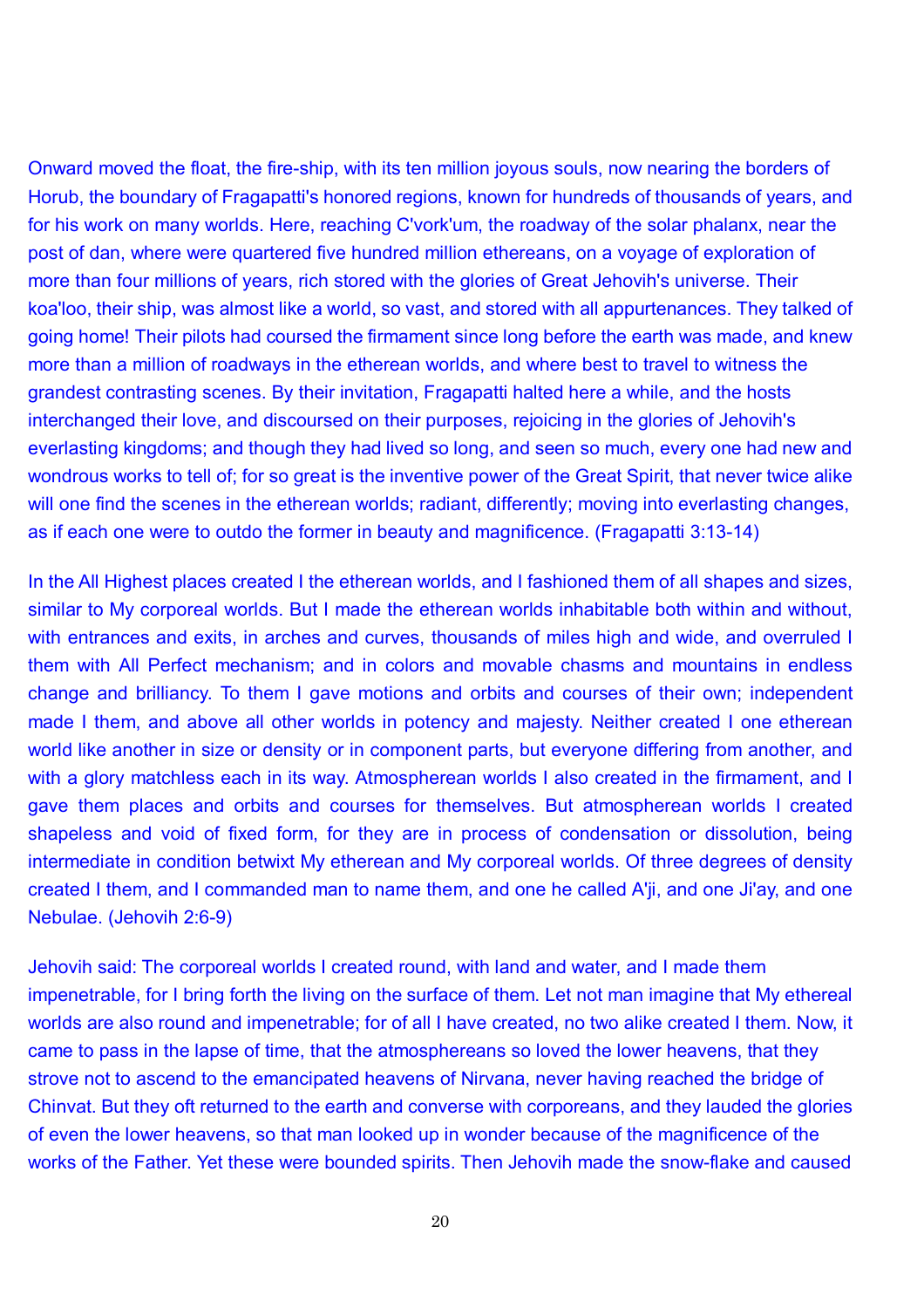it to fall, that man might behold the beauty and glory of its formation. And He sent ethereans down form the emancipated heavens, and these taught man that whatever glory he had yet heard of, was as darkness is to light, compared to the beauty and majesty of the etherean worlds. And the ethereans held up snow-flakes, saying: In the Name of Jehovih we declare unto you that the etherean worlds are larger than the earth, and penetrable, and full of roadways and crystals, and arches and curves, and angles, so that were man to travel a million years on one alone, he could not see half its beauty and glory. And the firmament of heaven hath tens of thousands of millions of etherean worlds. Let the snowflakes be before your eyes as microscopic patterns of the worlds in high heaven; and ye shall tint them as a rainbow, and people them with countless millions of angels, spotless, pure, holy, and rich in the knowledge of Jehovih and His works, and full of the majesty of His love. (Plate 44 SNOW-FLAKES)

Who shall tell the story of the Gods of heaven! Their mighty kingdoms, overspreading he whole earth! Hundreds and hundreds, and thousands! Their libraries of records of valorous and holy deeds! A council chamber of half a million souls! Hundreds of departments; thousands! Here a board to select young students to the colleges of messengers. Another board to select students to the colleges of arts. Another to select students to mathematics. Another for prophecy. Another for great learning. Another for factories. Another for compounding and dissolving elements. Then come the departments of the cosmogony of the stars; then, of the ethereal worlds; then, the roadways of the firmament; then, a'ji and ji'ya, and nebulae; then, se'mu; then hi'dan and dan; then, the dawn of dan; then, histories of the heavens far and near; then, genealogy of thousands of Orian Chiefs; the creation of mineral, vegetable and animal kingdoms. Yea, but to enumerate the half of what cometh before a God and his council would itself fill a book. Who, then, O Jehovih, shall venture to tell the labor and wisdom of Thy etherean Gods! How shall the second resurrection give up its mysteries? Shall Thy recorder follow the young student for messenger, and disclose the training put upon him? How, like a carrier dove, he is taught to go from place to place, but holding the message in his head? Then follow the student in another department, and make a record of how he is taught? And of the multitude of questions that come before the Council from far-off places. Then the rites and ceremonies, and the unending variety and magnificence of the music. Can a man describe a million men and women and children? A hundred millions! A thousand millions! Five thousand millions! Who hath seen so great a man, to do this! And yet this is but Thy lower heaven, O Jehovih! (Osiris 7:1-2)

And it came to pass that when the great light had descended to the plateau of Hored there came forth out of the light one million archangels, from the arc of Wan in the Hosts of A'ji, in the orbit of Fow'sang in etherea, and they bore regalia and crowns from the Orian chief of Harmuts. Foremost of the archangels was Etisyai, and her brother Ya'tiahaga, commissioners from the etherean heaven. When they came near me, Etisyai gave the sign of Jehovih's name, greeting, halting, and saying: All

21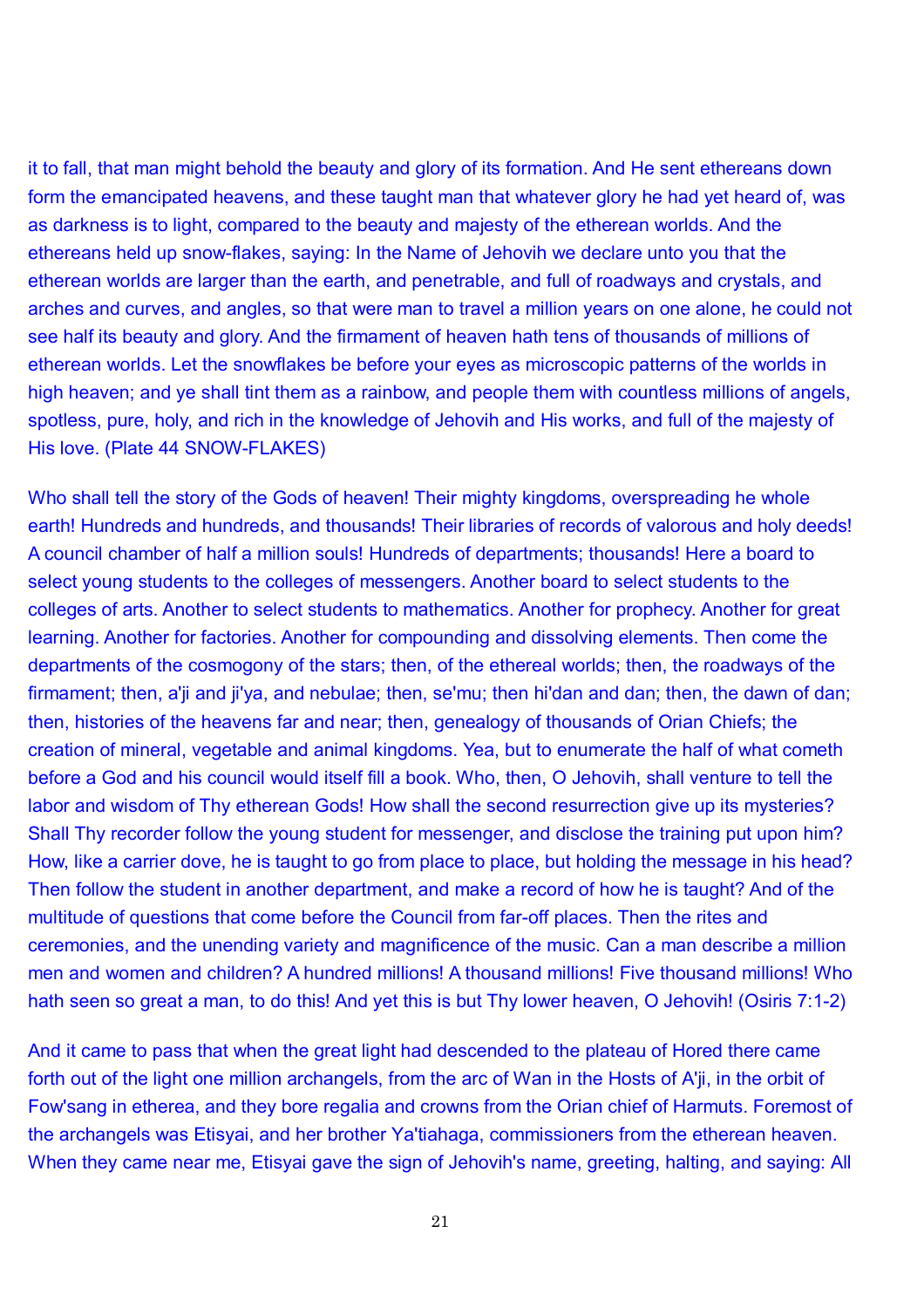hail! In Jehovih's name, and in the love of Harmuts, Orian chief, we come to greet thee, first God of the lower heaven, belonging to the corporeal earth! I said: All hail, O emissaries of Harmuts, Chief of Orian worlds! Come, O Etisyai, and thy brother and all this host! Come honor My throne, in Great Jehovih's name! The archangels then came forward, saluting, and Etisyai said: In Thy name, O Jehovih, I found here a throne! And she caused to rise the form and substance thereof, and she ascended thereon, and Ya'tiahaga with her. And the other archangels formed a crescent in front of the throne, all of them bearing crowns or diadems, but they stood upright. And now the angels of the host of God took their places, that they might witness the testimony of Jehovih's commission, but the lights from the columns of fire, brilliant in all colors and shades and tints, baffled many of them from seeing plainly. When all things were in readiness Etisyai, standing erect and brilliant like a star, raised her right hand, saying: *JEHOVIH! All-wise and Powerful! In Thy name, this Thy Son, God, I crown! From the Orian chief, Harmuts, raised to the rank of God, and by Thee, O JEHOVIH, ordained! Henceforth to be known forever in the emancipated heavens as Thy Son! PEACE! WISDOM! LOVE! POWER!* And now with her left hand she raised high the crown, so that all might see and bear witness, and giving the sign again of Jehovih's name above the crown, wherefrom a flame of light shot forth brilliantly. Thereupon she placed the crown on God's head, saying: *Arise, O My Son, thou Son of JEHOVIH!* Instantly there arose from the millions of souls one universal shout: All hail, O Son of Jehovih! And God rose up, having the crown on his head, and the people cheered him lustily, for he was well beloved. Etisyai said: Bring forth thy five chief Lords that I may crown them also. God then caused the five chief Lords whom he had selected to sit at the foot of the throne. Again Etisyai raised her right hand, saying: *O JEHOVIH! Almighty! From Whom all glories emanate!*  In Thy name, these Thy Sons, I crown, Lords of the earth, and of the waters of the earth! From the *Orian chief Harmuts! By my commission do I raise them to the rank of lords for kingdoms of heaven! PEACE! WISDOM! LOVE! POWER!* Then Etisyai took the crowns, which were handed her by the other archangels, and placed them on the heads of the Lords, saying: *Arise, O my Lords, and BE YE Lords of JEHOVIH for His Glory! And BE YE the Lords of God, having dominion over the earth and the waters of the earth, in LOVE, WISDOM, and POWER, AMEN!* (Sethantes 1:11-22)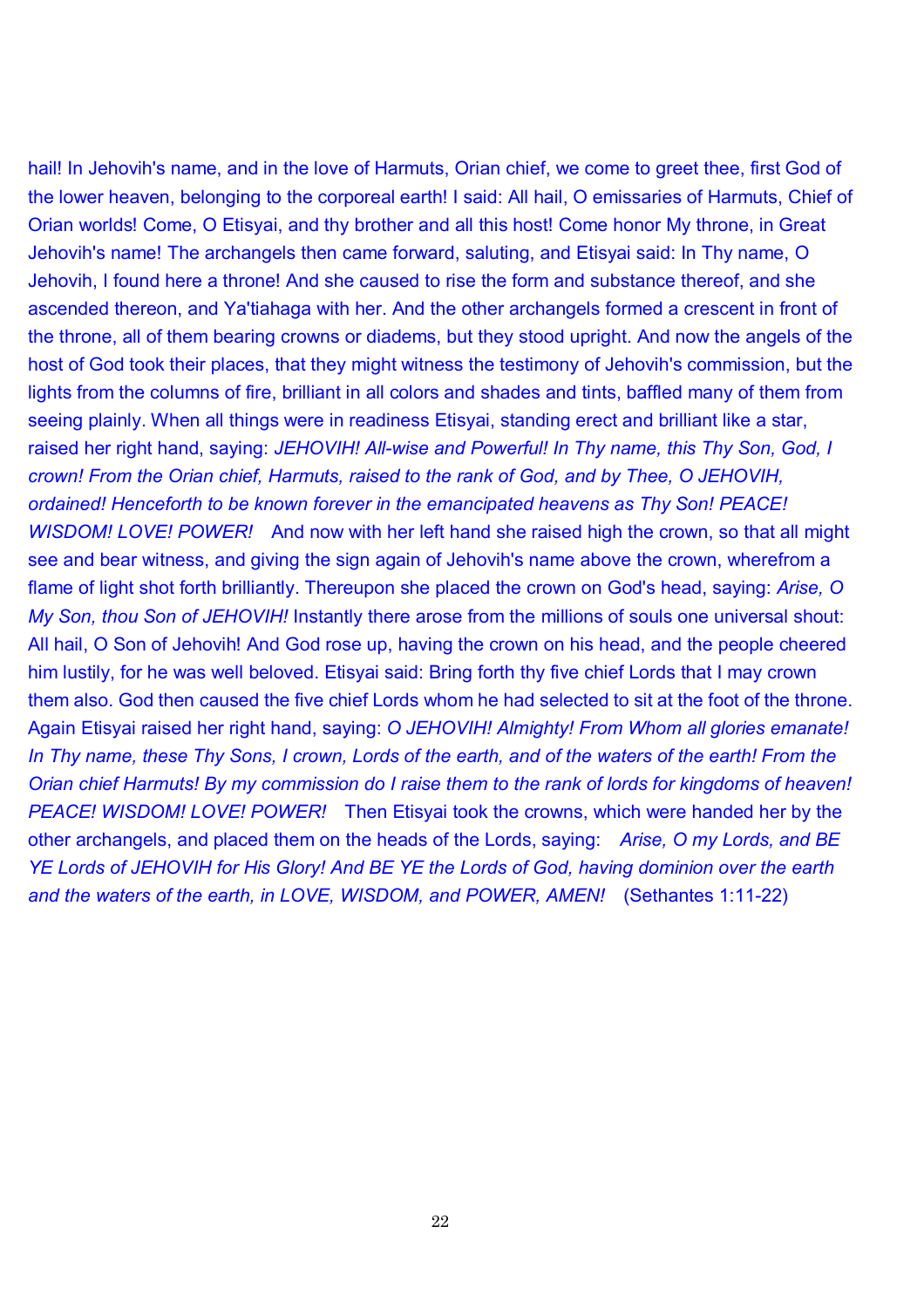**Hell**

Grieve not that ye have had great kingdoms, and been overthrown and cast into torments; for ye have been so prepared in My works, that I might reach them that are not of the flesh and blood of My Faithists. And inasmuch as ye have gone to the farthest limit of glory and of the darkness of hell, so will I give unto you wisdom, love and power accordingly. (Lika, 19:16)

Hear Me, O man! I come every three thousand years; I newly light up the world. My voice cometh upon the souls of men; thy All Highest is Me; thy all lowest is sin. Two things only set I before thee, O man; the Self that is Myself, and the self that is thyself. Which wilt thou serve? For hereon hangeth either thy resurrection or thy hell. (Arc of Bon, 20:3)

Think not that darkness belongeth only to the earth and the lowest heavens; there are those, who rise to the second resurrection, and then fall into unbelief, and then fall to the first resurrection, and afterward become wandering spirits. And some of them even fall into hell, which is belief in evil and destruction being good; and yet others become drujas, engrossed in the affairs of mortals, and in lust, teaching re-incarnation; and they finally become fetals and vampires on mortals. (Fragapatti 24:14)

Think not that darkness belongeth only to the earth and the lowest heavens; there are those, who rise to the second resurrection, and then fall into unbelief, and then fall to the first resurrection, and afterward become wandering spirits. And some of them even fall into hell, which is belief in evil and destruction being good; and yet others become drujas, engrossed in the affairs of mortals, and in lust, teaching re-incarnation; and they finally become fetals and vampires on mortals. Whoever hath attained to the height of his own ideal, is on the precipice of hell; but he who, finding the God of his forefathers too small for himself, and so, inventeth one much higher, is a great benefactor. A fool can ridicule the ancient Person; his delight is to pull down; but a wise man furnisheth a greater Great Person. To pull down the All Person, is to pull down His people. (Fragapatti 24:14-15)

When the king was restored, he was as another man, having su'is, and believing with a full conviction; and he asked Zarathustra what now he should do that he might escape the fires of hell after death. I'hua'Mazda spake through Zarathustra, saying: Think not what thou canst do to escape hell fire, for that would be laboring for self. Think what thou canst do to save others. For which reason thou shalt practice the Ormazdian law. One year shalt thou dwell with the poor, carrying the alms-bowl, according to the Zarathustrian law. After that thou shalt preach the I'hua'Mazdian law, of the denial of self for the good of the city, teaching the turning away from earthly things, and striving for spiritual things, having faith in Ormazd. (God's Word 26: 1-2)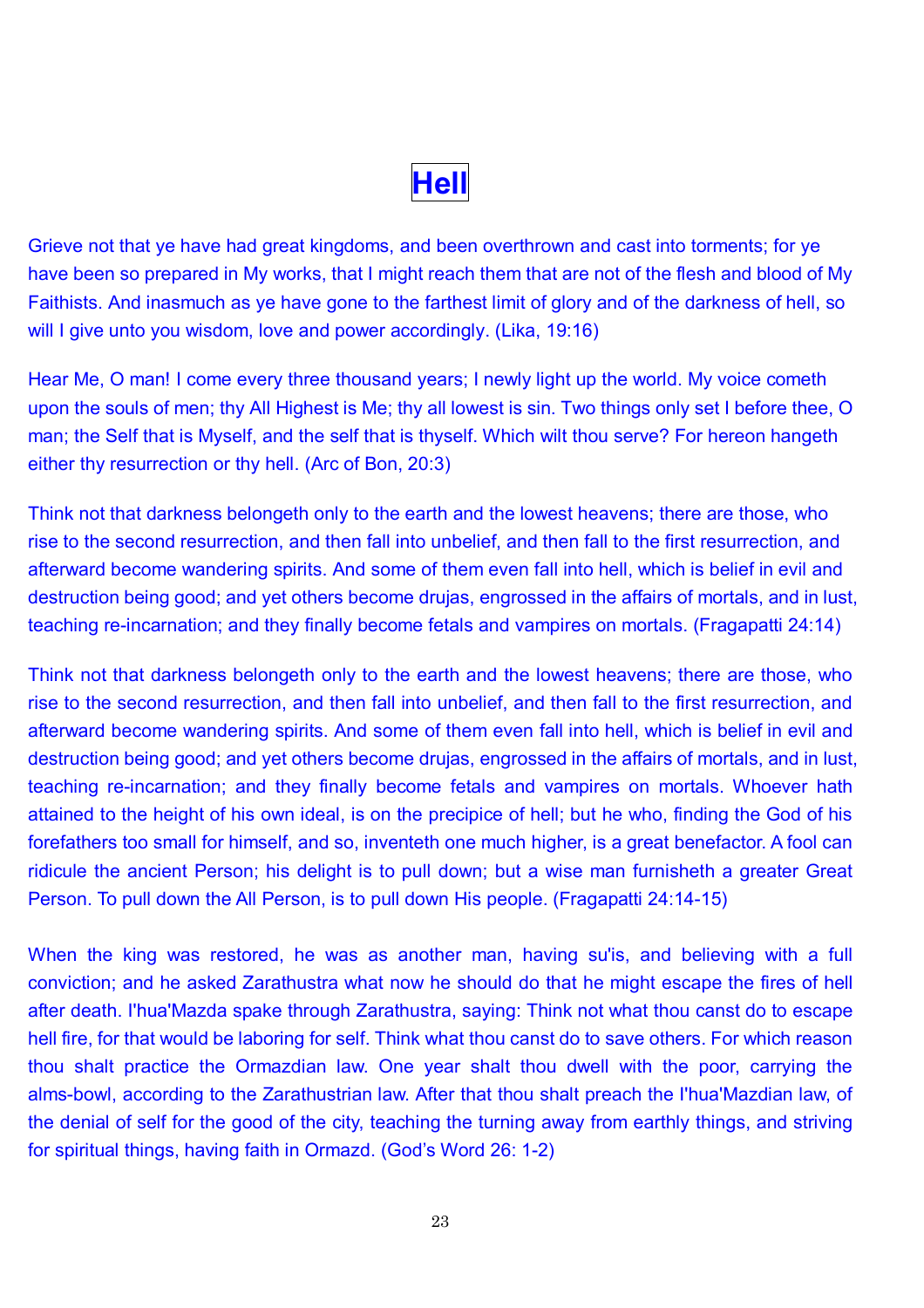So anarchy began to reign in hada. Order was broken down; warfare was divided in a thousand ways, and neither angels nor Gods could more discover what this war or that war was about, save to inflict torments on others. And so great was the conflict that over more than half the earth all the lowest heaven was but one continuous succession of knots and hells. To inflict pain and disorder and destruction was the work of twenty thousand million angels in darkness; war, war, war; hell, hell, hell! And now, alas, over all the earth where war had reveled hundreds of years, were thousands of millions of spirits in chaos, not knowing in fact they were in the spirit world, but still battling against all who came along, to the left and to the right, before and behind, screaming, bawling with madness, striking out in madness, in unceasing agony, in an unending nightmare of madness. And from the mighty hosts of darkness, the drujas, deep born in darkness, now pestering the people on earth, were hundreds of millions of familiars taking to fetalism! Vampire spirits who suck the blood and the flesh of mortals till the brain and heart are wild and mad! Till the mortal is driven to nameless deeds of horrors, desperate with the foul obsession. Spirits who bring poison and horrid smells to afflict mortals with; spirits who delight to feed on the flesh of mortals which is corrupted with scabs and running sores. Spirits that teach re-incarnation and lust as the highest, most exalted heaven. (Wars 54:16-18)

The swift messengers departed hastily. Fragapatti then commanded that the avalanza be anchored for a day; and he and many of his hosts went out into hell, where the spirits were weeping and wailing, and cursing, or lying in drunkenness and lethargy. Many of them were naked and foul smelling; and hundreds of thousands of them, having had diseased corporeal bodies whilst on earth, had now carried with them into hell the substance of their corruptions, even the rottenness of plagues and consumptions, and of other diseases it is not even lawful to mention. Fragapatti said: By Thy Power, O Jehovih, shall a wall of fire encompass these people about. They shall not escape. For were they to return to a nation of mortals, they would inoculate them unto death. Fire, O Jehovih, fire! Thou All Purifier! And he cast his hands outward and upward, in majesty, and there rose up walls of fire on the face of the mountains; and the light thereof fell into the valleys of Ugh'sa, the pit of hell. To the east and west and north and south, Fragapatti turned, saying: A wall of fire! a wall of fire! And he, himself, shone as a sun, united with the Eternal All Creator, Whose voice was power to wield the elements to His will. Presently, there were hemmed into one field more than five hundred million drujas, who, by the sudden transformation, were roused up to desperate wildness, with bated breath, running hither and thither, first one way and then another. And yet there were other millions of them, so low and stupid and crazed, that the others ran over them as if they were but a heap of rubbish, death! Fragapatti 11:4-8)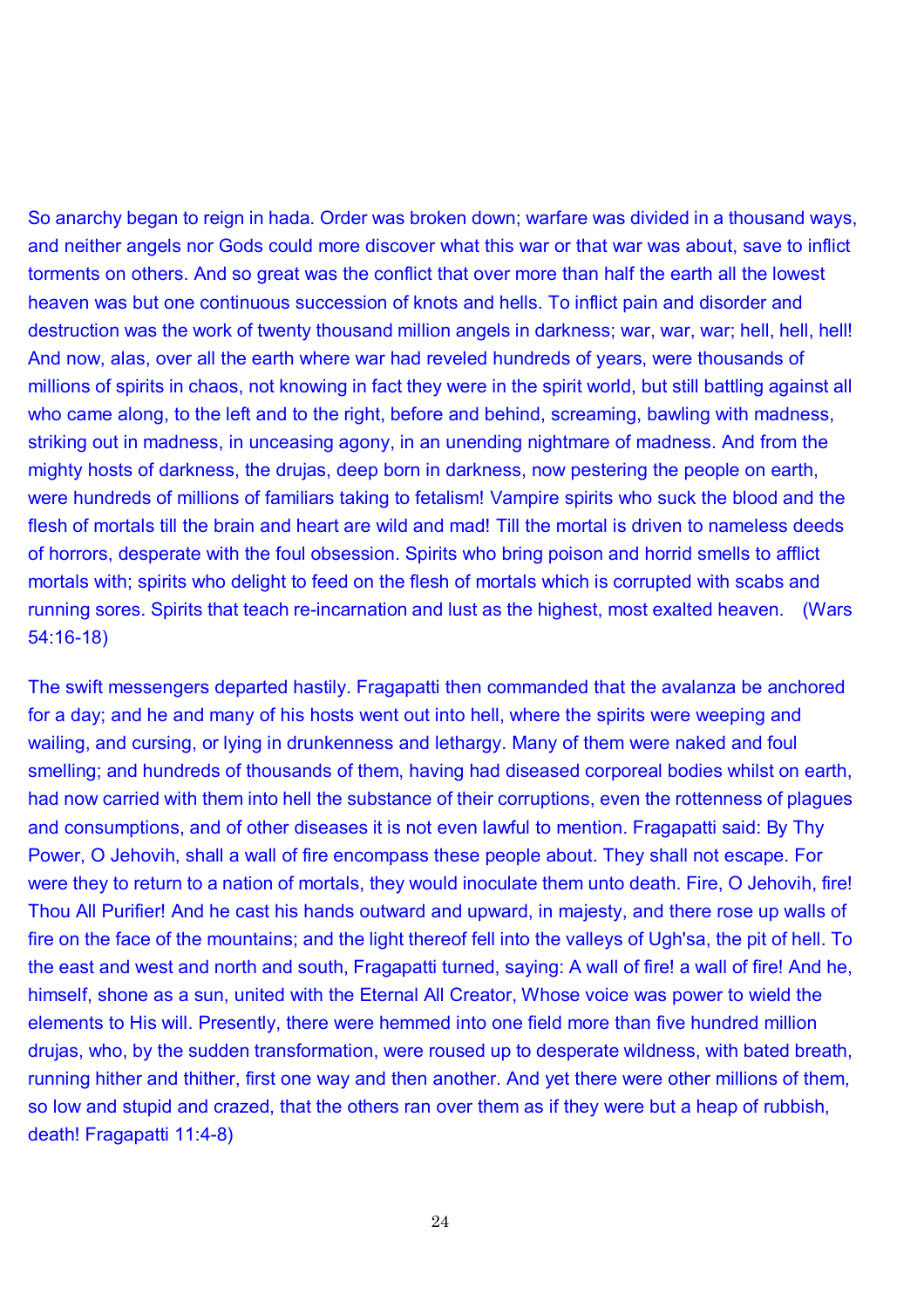Think not, O ye angels, that the resurrection of your heirs, and their descendants that come up out of the earth, is an easy matter and of steady progress, devoid of mishaps and woeful darkness. The angels under you shall become at times rebellious and defiant; disregarding your laws and decrees; and they shall desert your heavenly places and go down to the earth in millions and hundreds of millions. And they shall drive away the ashars, and then assume guardianship over mortals. But they shall develop no righteousness under the sun, but they will inspire mortals to war and destruction. And these angels will themselves take to war and evil on every hand within the place of your heavens. With the foul gases of atmospherea shall they make weapons of war and places of torment. With these elements shall they make suffocating hells in order to cast one another in chaos. And mortals who shall be slain in war shall be born in spirit in chaos on the battlefields; in chaos shall such spirits enter the es world. And they shall not know that they are dead, (as to earth life), but shall still keep fighting right and left. And enemy shall take enemy, in these heavens, and cast them in the places of torment which they have built, and they shall not know peace nor wisdom. And the work of your heavens shall become as nothing. And ye shall turn to, going about delivering hells and the spirits in chaos. And your labor shall be exhaustive; verily shall you cry out because ye came and peopled the earth. This also have I created possible unto My creations; for both angels and mortals shall learn to know the elements of the heavens and the earth, and to know the trials of love and misfortune. Nor have I made wisdom possible unto any man or angel that knoweth not My elements, and the extremes of evil and good which I created. But in the times of great darkness which shall come upon earth and these heavens, lo, I will bring the earth into dan'ha; and my ethereans shall come in my name and deliver them. (Fragapatti 8:3-11)

And during those days of darkness there were more than four score hells founded within Ahura's heavenly regions, and he himself was cast into one of them, and he was walled about by more than three thousand million angels; pilfered and stripped of all he had. And his remaining sub-Gods were also bound in hell and robbed of all they had. And presently the spirits ran for the kings' and queens' souls (of them who had been tyrants on earth), and they caught them, and brought them and cast them into hell also, taking vengeance on them with stripes and foul smells. And hundreds of thousands of spirits went and gathered foul smells and cast them into hell, and surrounded the hells on every side with foul gases, so that none could escape. So desperate became the madness upon them, that even the tormentors rushed in, making a frolic of madness. And whosoever had ever had an enemy on earth now ran for him and caught him in hada and brought him; and others helped; and they took and cast him into the torments of hell. And those who had been slaves hundreds of years to Ahura and his Gods, now caught every one they could lay hands on, and dragged them into hell. (Divinity 27:3-5)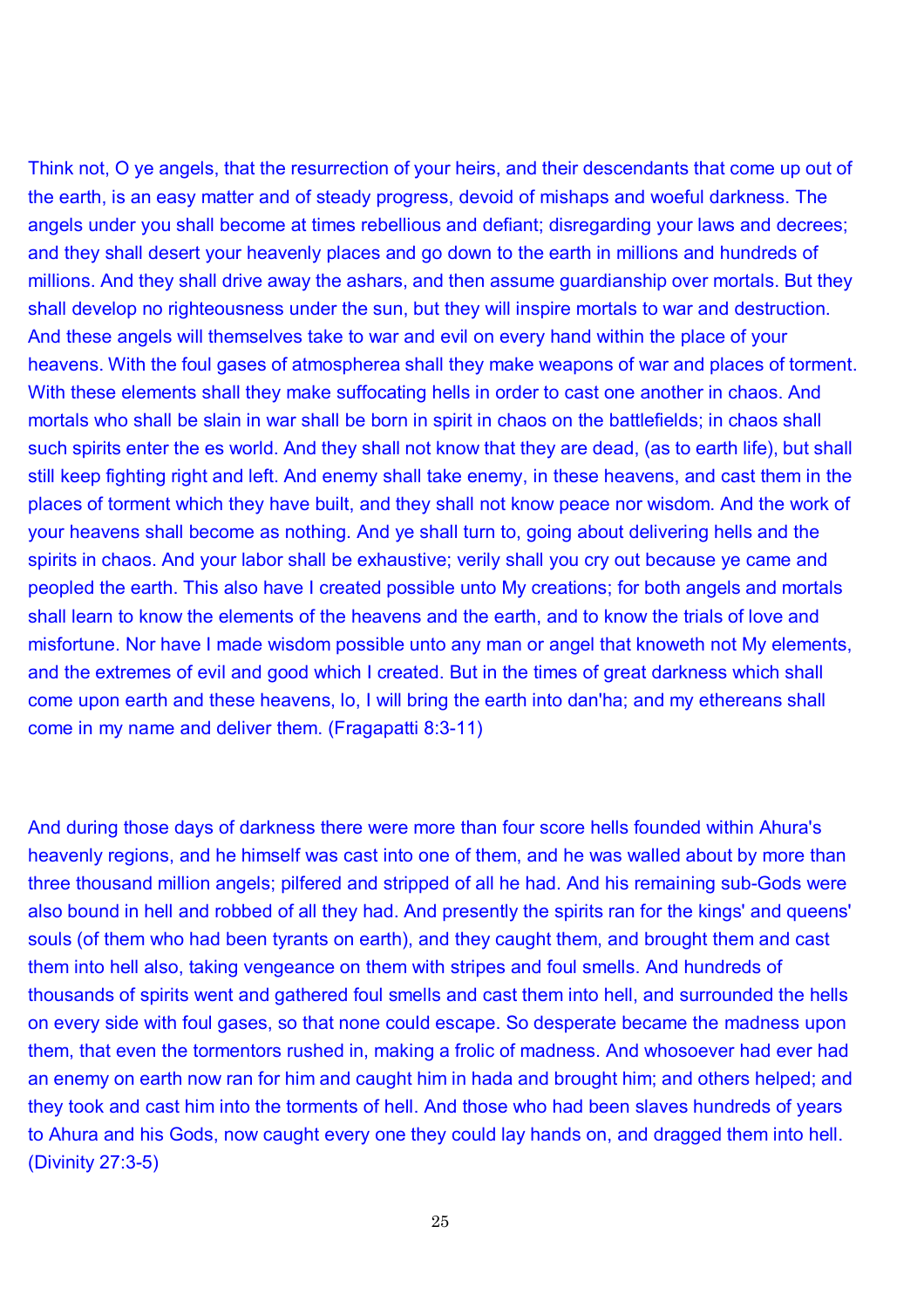Prior to the submersion of Pan, commonly called the flood, more than half the people entering the first es world went into hells and knots. And in all ages of the world there have been thousands and millions of spirits who delight in hell for certain seasons, even as is manifested in mortals who delight in debauchery, and vengeance, and war. Nor is a hell widely different, as regards the spirit, from what war is amongst mortals. And as mortals of this day glorify themselves and their generals and captains for the magnitude of their havoc in war, so in the olden times, in atmospherea, there were great boastings and laudations for such as inflicted the greatest torments and horrors in hell. As mortals of the druk order oft leave their evil ways for a season, and become upright and virtuous, loving decency and righteousness, and then break away and indulge in a season of debauchery, so in the es world hath it been with millions and thousands of millions of angels. In one day the teachers and physicians were rejoicing before Jehovih because of the steadfastness of their wards to righteousness; and in the next day were left to deplore the loss of hundreds and thousands who had broken faith and gone off for indulgence's sake in some of the hells. And these had to be rescued, persuaded, threatened and coaxed back again and again to the nurseries and hospitals, or to the factories and colleges. Neither knoweth any one, save Jehovih, the labor and fretting and anxiety that were undergone by the teachers and physicians, and Lords and Gods, who had such drujas in charge. For even as it is beholden on earth that men of great learning and high estate oft fall, becoming lower than the beasts of the fields, so in heaven were there hundreds of thousands, and even millions, oft high raised in the grades, that would stumble and fall into the lowest of hells, and even into the knots. (Divinity 28:21-23)

## **Inspiration**

According to man's approximation to perfect manhood, so reveal I unto him, by My Presence and My words. (Inspiration 5:1-12)

When man practiceth virtue, wisdom, truth and love unto all, his inspiration is from Me direct. (Inspiration 7:17)

Neither varieth the inspiration from my kingdom one jot or tittle from what it hath ever been, save in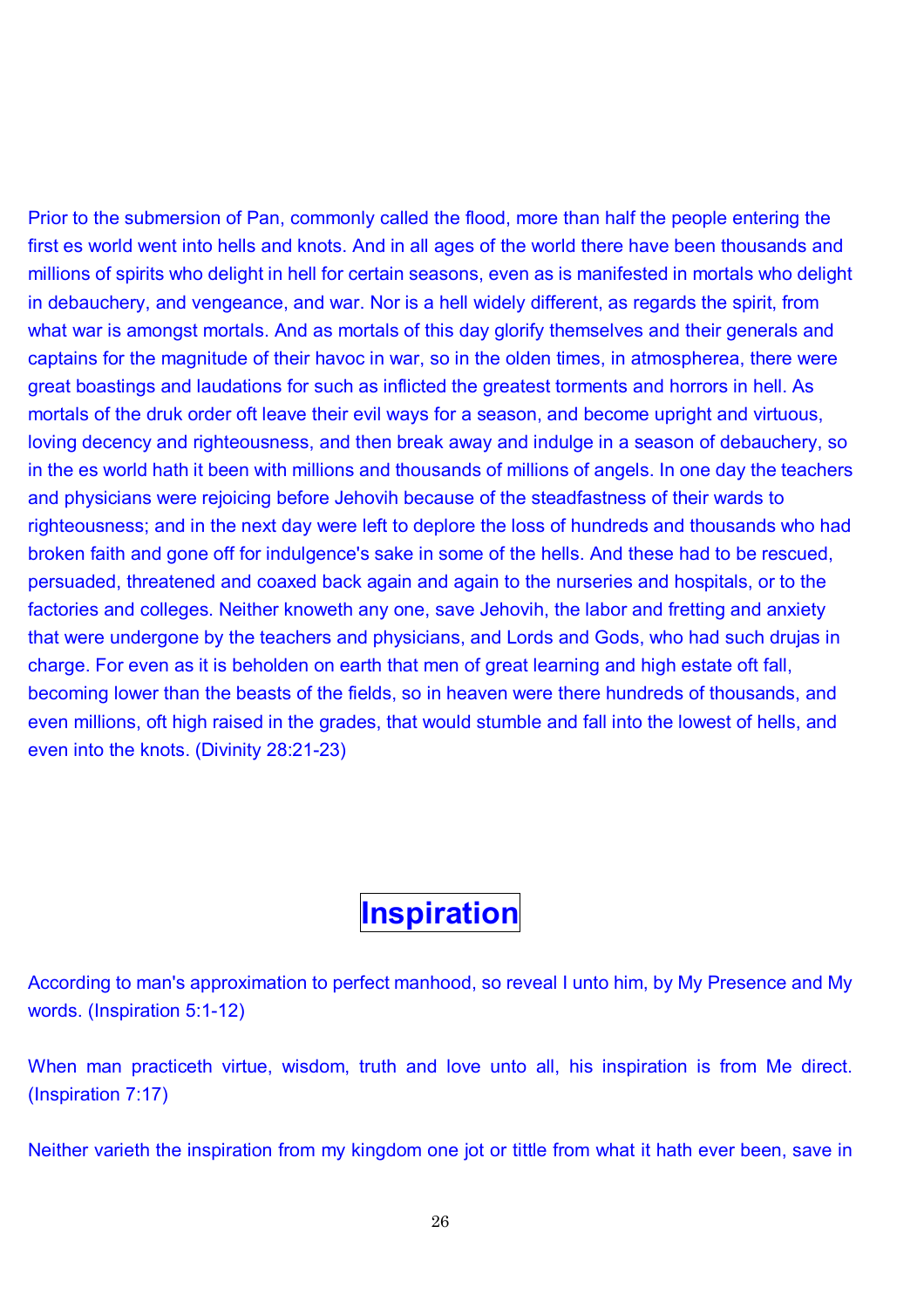greater fullness, according to the increase of capacity in mortals to receive knowledge. (Discipline 3:16)

Whatsoever is one with Me hath no hard labor. Behold the flowers of the field; I color them. Behold the ant and the honeybee; I lead them; the bird I teach how to build. ( $1<sup>st</sup>$  Book of God 26:21)

Tae said: By and through Jehovih, are all things accomplished, either directly or indirectly. If directly, by His inspiration, then are all things well done, and in peace and righteousness and love and wisdom. (Kingdom 4:5-6)

The Lord said: That that speaketh to thy soul, O man, teaching thee wisdom and good works; reproving thee for thy faults, and enchanting thee with the glories of all created things, is the voice of thy Creator. And that is the road by which the Lord thy God cometh to thee. (Lord's  $4<sup>th</sup>$  Book 2:4)

Neither shall man be bound more by the doctrines of this God or that God, or by this Savior or that Savior, nor by any of the ancient books, nor by inspirations of the olden times. But he shall know how to obtain inspirations from My Gods, and My heavens for his own good, and for his own wisdom. (Es 8:30)

The universe is full; all things are members. Speech they have: bid them speak. The recorder of their words be thou. Such is Panic (earth) language, the first language. What saith the bird? The beast? The stars? The sun? All? It is their souls speaking. The soul hear thou, and repeat it. This light leadeth thee to origin. (Jehovih 0:1)

And the Great Spirit said: Call Me Egoquim, O My Son. I am three in One; the earth, and all that is in the earth and on the earth, and all the stars and moon and sun; they are one of My members. And the air above the earth, the Atontea, is another member of My Person. And higher yet; in the high place above the air, is the ether; the great penetrator; and that is the third member of My Person. I am everywhere, far and near; all things thine eye seeth; all things thine ear heareth are of Me and in Me. (1<sup>st</sup> Book of God 26:20)

Are not all words at best but pictures and paintings of the spirit that findeth them? And whether the Captain (Lord) or his private (angel) carry the light to the prophet, what mattereth it to the man or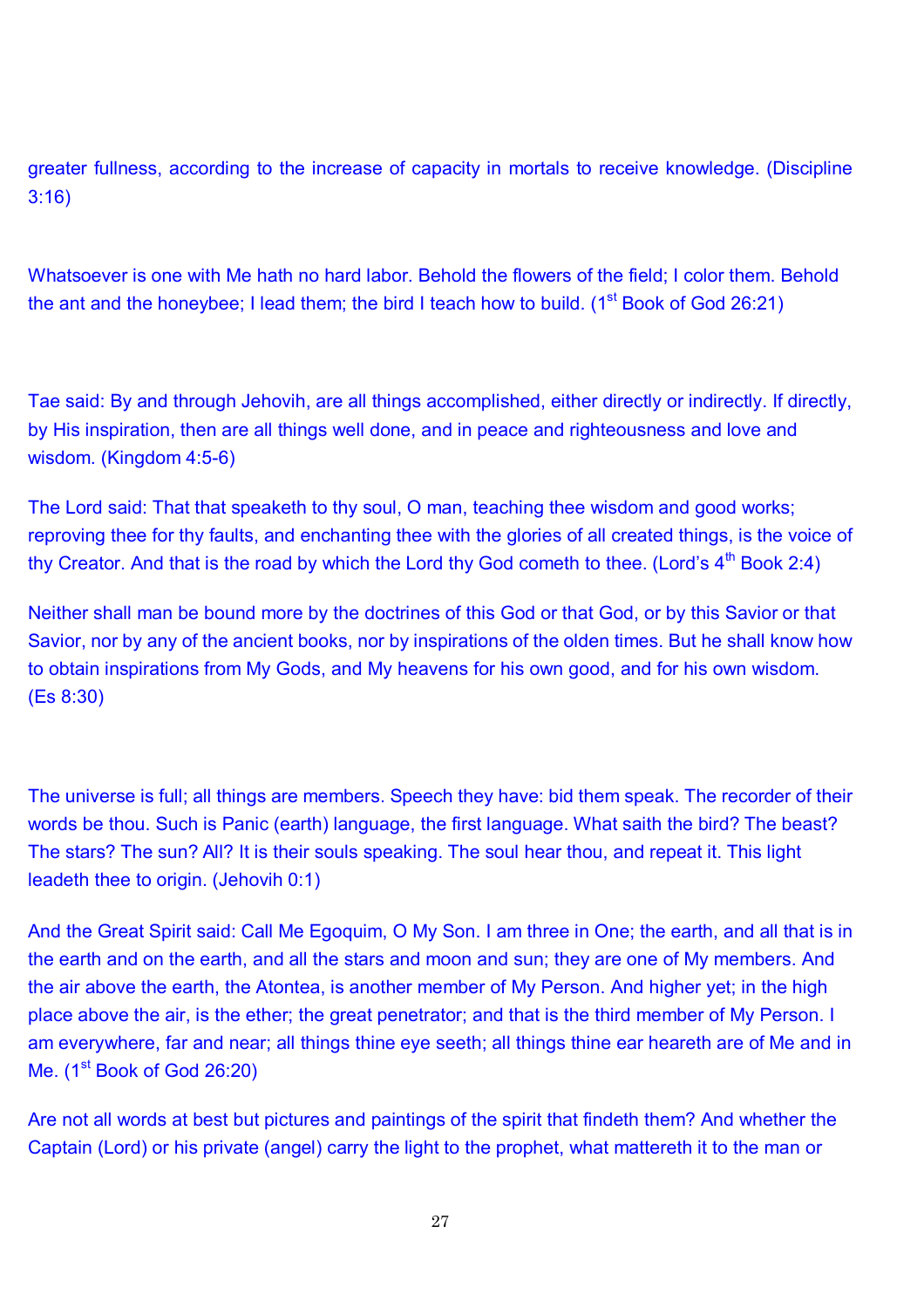woman who seeketh to serve Jehovih by doing good works? Some have said: Behold, I have given all I had to the poor, and I rise early and visit the sick; and in the night I sit up with them; and I gather up orphans and helpless ones and make them so joyous of heart they thank Jehovih they are created into life. Now, verily, all men know that such behavior cometh from them that recognize my word, whether it come from the mouth of a babe or the pen of a fool. Who, then, shall not find delight in the word of the Lord? Know they not that I am the same to-day, yesterday and forever? And in judgment why will they not perceive that my word cometh as well now as in the olden time? Behold, I am not for one man only, nor for one woman, nor for one book; but wherever the light of wisdom and the desire for virtue and holy deeds shine, there will my speech manifest. Is not Jehovih wide as the universe, and immutable? And to be in harmony with Him, is this not the sum of all wisdom? (Lord 1<sup>st</sup> 1:11-14)

I created man at zero, but for him to add unto himself forever. Liberty I gave him to add only that which perfecteth his own soul. Wherefore, if he eat poison, it taketh from him his body which I gave. Herein made I a boundary, both on earth and in heaven, which is to say, inasmuch as man accumulateth virtue, wisdom, patience, love, truth and pure words, he is free; because, in so doing, he followeth Me in My works. But he that seeketh to glorify himself in his possessions bindeth himself; because he is unlike Me, for I gave All, and thus made the universe. (Sue 3:2)

Jehovih said: Whoever serveth Me, in My name, is My son, or My daughter. The Light of My Judgment falleth upon them sufficient for the time and place. Inasmuch as ye honor them, ye honor Me also. Through the flowers of the field I express Myself in color and perfume; through the lion and mastadon I express Myself with power and voraciousness; through the lamb and the dove I express myself in meekness and docility. Through man I express Myself in words and actions; and all men, the wise and the ignorant, are channels of My expression. Some have thick tongues and poor speech, nevertheless they are My babes, My sons and daughters. (Ah'Shong 9:19)

I have given thee many sacred books, and I said to thee: Save thou judgest them, thou shalt be caught in a snare; I charge thee, thou shalt accept nothing from men, nor angels, nor Gods. But thou shalt rely on thine own inspiration from thy Creator. Such is My word which I speak to thine own soul. What cometh to thee from a man is indirect inspiration; what cometh from an angel is indirect; and what cometh from the Gods is indirect. No direct inspiration of Me can come to thee from a book, nor a sermon, nor from anything in all My creations, but only from Me, thy Creator. Though one man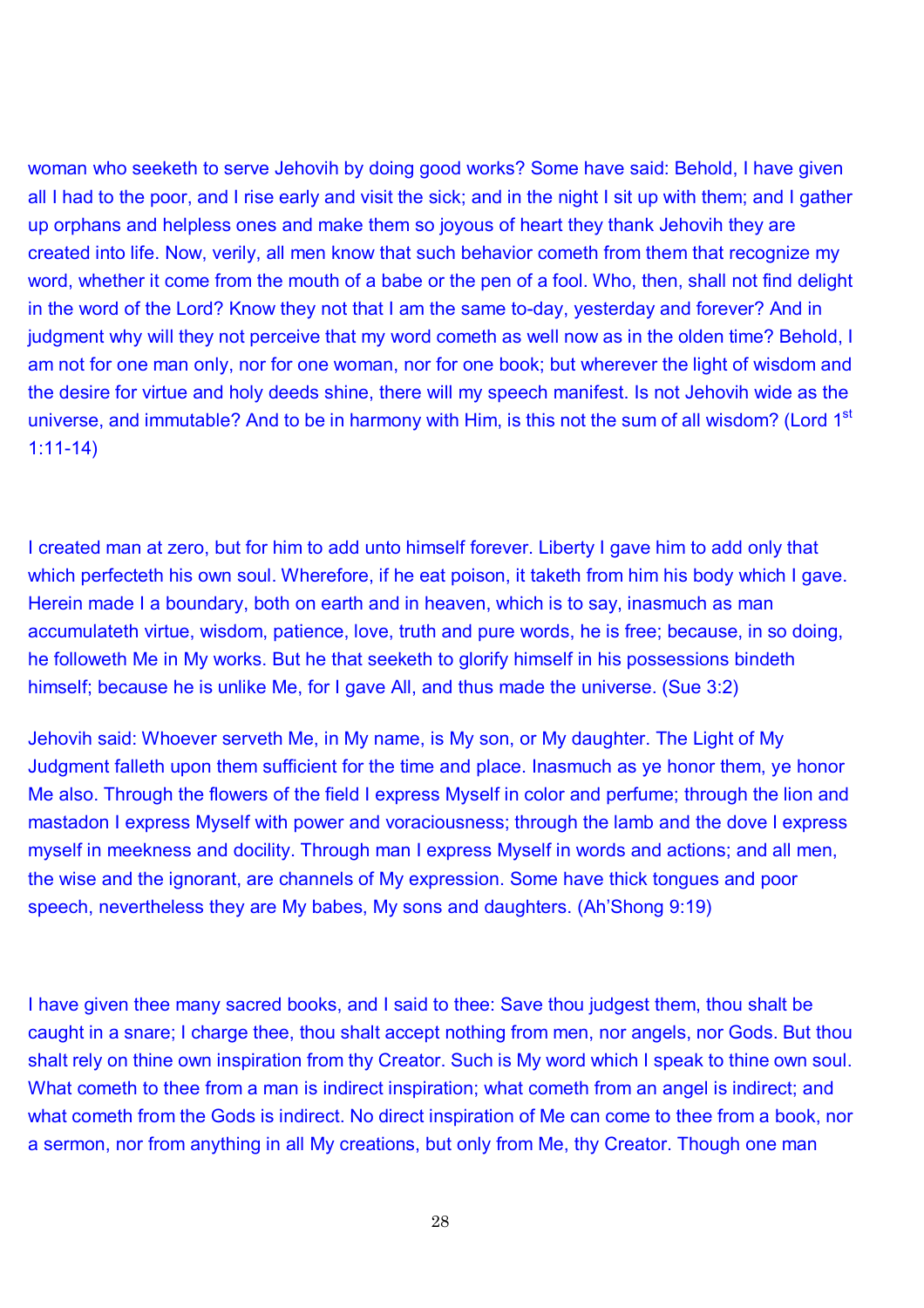receive direct inspiration from Me, and he write it in a book, yet, when it cometh to thee, it is indirect inspiration, and is not binding upon thee, only so far as My direct inspiration upon thee moveth thee to receive it. (Inspiration 9:8-14)

Two kinds of voices have I, saith Jehovih: The silent voice and the audible voice. All men I created susceptible to one or the other of My voices, and many to both. One man heareth My voice in the flowers of the field, and in the scenery of the mountains. And yet another feeleth My inspiration; and he skippeth up the mountain side, and tireth not on the way. He that neither seeth nor feeleth My inspiration, goeth up the mountain in great labor. In proportion as man is clear in his corporeality and in his spirit, so discerneth he My inspiration. And if he have great purity as well, then he shapeth my Light into corporeal words. These I taught man to call My revealed words. Nevertheless, no corporeal man created I perfect; neither can any man reveal My words perfectly. But I created the way open unto all men, to try to reveal Me. Although all inspiration goeth from Me to all the living, directly, yet I also created man susceptible to indirect inspiration from all My creations. Whatsoever receiveth from Me direct, is in harmony with Me. The lily and the rose I created perfect in their order; the female bird I inspire to build her nest in season, perfect in her order. Even so is it with all My created beings, save man. All the rest err not, in the order I made them; and they all fulfill the glory for which I made them. But because I made man capacitated to receive inspiration from all things, he manifesteth both, evil and good; according to his birth and surroundings, so is man good or bad. Nevertheless, I created man with capacity to comprehend this also; for, I designed him, from the first, to work his way up to the Godhead, understanding all below him. And I sent my angels to man, teaching him how to distinguish the difference in the inspirations upon him, that he might govern himself accordingly. And My angels said unto man: Become thou one with thy Creator; these are His direct inspirations: To love thy Creator above all else, and thy neighbor as thyself. To give delights only, and not pain. To kill not. To do not violently against His creatures. To be considerate of the liberty of all the living. To interdict not the happiness and hope of others, only where thou canst return a transcendent glory and hope in place thereof. For these are direct inspirations from thy Creator. (Inspiration 8:1-15)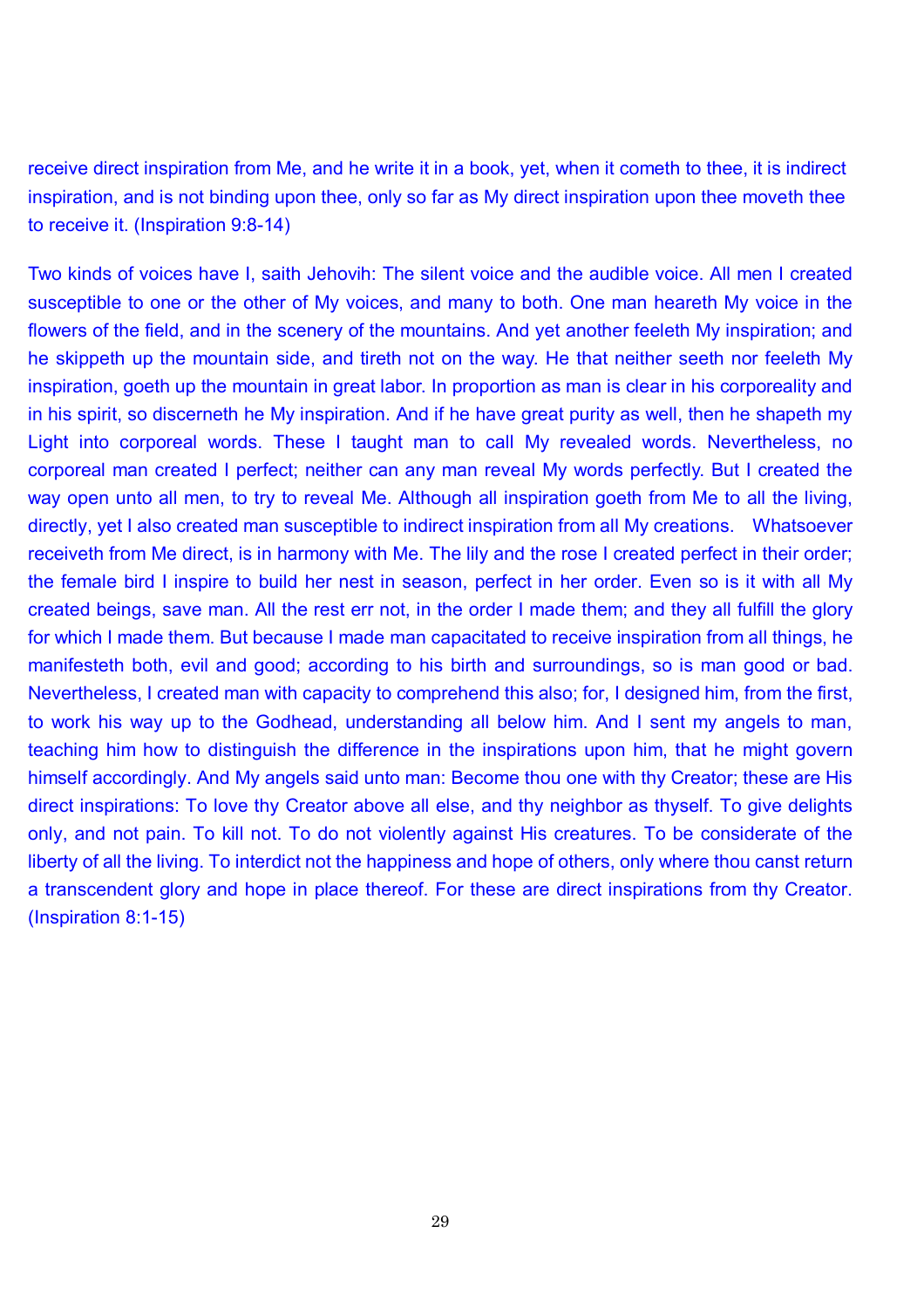**Joy** 

Cultivate joyous hearts, for these are outspoken words of glory to the Great Spirit. (1<sup>st</sup> Book of God 6:15)

For joy created I man and woman; for seasons of labor and recreation. Be ye mirthful before Me, and jubilant toward one another, in remembrance of My creations. And when I call you to labor, behold, My hand will move upon you for the furtherance of My kingdoms in their resurrection. (Cpenta-Armij 3:20)

All argument is void! There is more wisdom in the song of a bird than in the speech of a philosopher; the first, speaketh to the Almighty, proclaiming His Glory; the second, ploddeth in darkness. (Ben 6:6)

I call all people unto me and my kingdom; happiness proclaim I as a result of right-doing and good works; whoever do these are one with me in the framing of words. (Discipline 14:12)

Thy lessons are near at hand, O Jehovih. But who will learn them? Mortals go insane, because they have not learned to throw their cares upon Thee. To throw government upon Thee, O Jehovih, is not this wisdom? To cast riches and kingdoms into Thy lap; to own nothing; to have nothing; is not this the sum of the highest happiness? (Lika 18:13)

To find Thee, O Jehovih; to glorify the good that cometh along, this is the salvation of the world. Of this my songs shall never end; without a shadow of darkness Thou wilt tune my voice forever. I will sing and dance before Thee; the germ of happiness in my soul will I nurse as Thy holiest gift. For of all the trees which Thou hast planted in the soul of men and angels, this is the most glorious; for it is the perfection of Thy Voice, which singeth in all Thy living creatures. (Lika 19:11)

He who can say, I can think of an All Highest, hath the seed of everlasting life in him. He who liveth the all highest he can; he who thinketh of the All Highest; he who talketh to the All Highest; he who trieth to perceive from the standpoint of the All Highest, quickly transcendeth belief and becometh a very God in faith. He becometh master of himself, and feedeth himself with happiness, even as men feed themselves with bread. (God's Word 13:9)

Her sons were early to rise; producing abundance, and with songs of rejoicing, and with dancing. For My beloved shaped the ways of man; their progeny were as the sweet blossoms of an orchard; as the fragrance of red clover. I said unto them: Fear not; thy sons and thy daughters are a great glory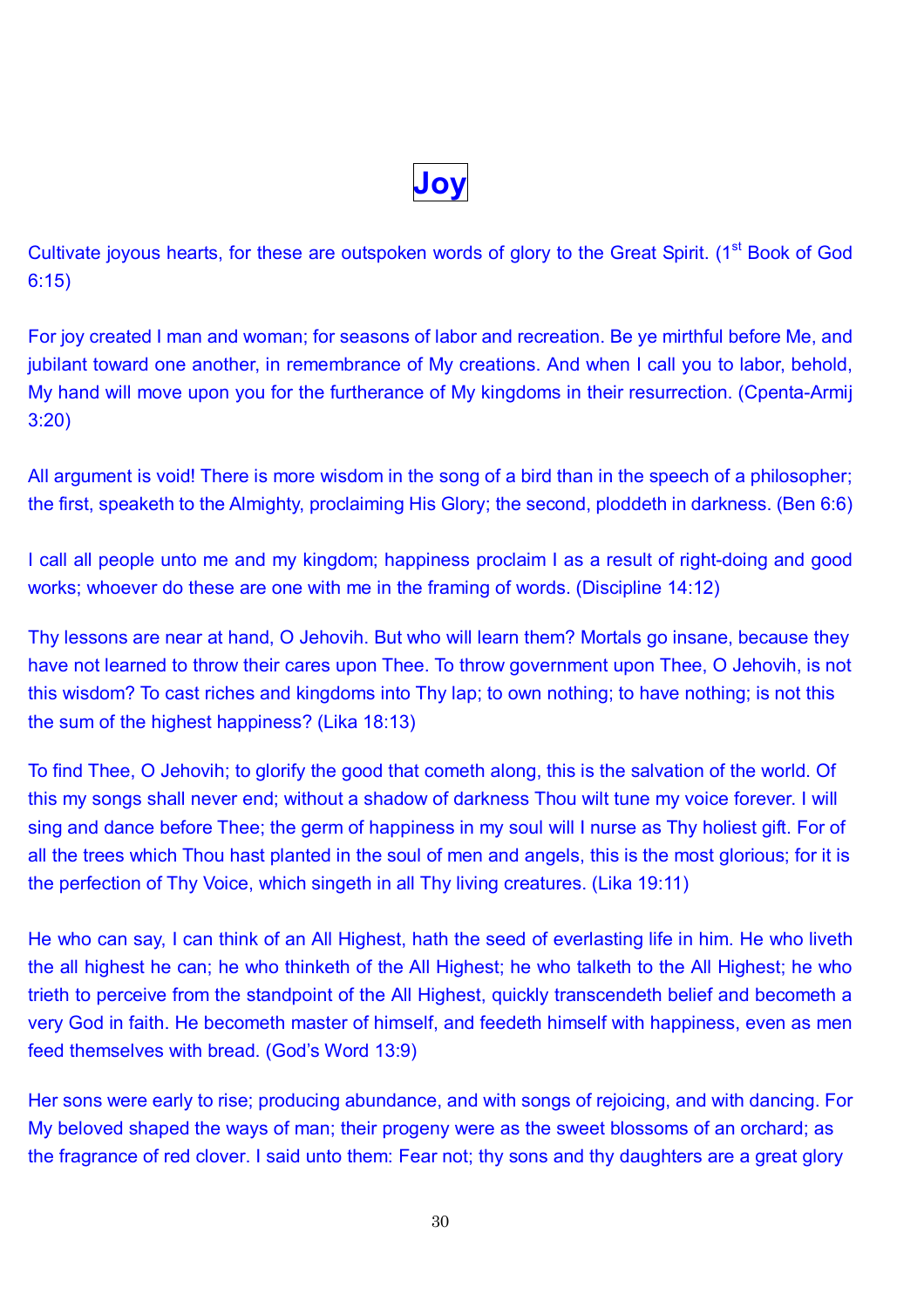to thee. Count thou the days of thy wife; and rejoice when the birth draweth near; for it is fruit of Me and of thee. And they taught the little ones to clap their hands and rejoice; I made them for this. Sing, O earth! Hold up thy head. I said to My beloved, for Mine is a place of glory and sweet love, sparkling with good delights. None could restrain them; like young colts, and young lambs at play; their capers were unceasing and most tenderThis was My good creation; the bliss of My chosen; this was My shapely earth in the days of peace; in the times of My chosen. Nor war, nor weeping was there; nor hunger nor thirst; nor famine; nor fields lying waste; nor sickness, nor evil diseases; nor cursing, nor swearing; nor lying; nor deceit; nor hardships and sore toil, nor any evil thing under the sun. (Arc of Bon 22:8-10)

I created many trees in My garden, the greatest of which is the tree of happiness. And I called out unto all the living to come and dwell in the shade of that tree, and partake of the fruits and its perfumes. But they run after prickers and they scourge themselves; and then, alas, they fall to cursing Me, and accusing Me of shortness in My government. I confined them in their mother's womb for a season, showing them there is a time for all things. But they ran forward hurriedly, desiring speedy happiness and wisdom, without halting to observe My glories by the road-side. (Wars 17:4-5) To find harmony in Thee, O Jehovih; to measure the Goodness of Thee; to rejoice in one's joys; to treasure Thy best gifts; to laud Thy love; to love Thee because Thou hast given me power to love, and things to love; to rejoice in Thy fruits and flowers and all perfected things; to harp forever upon Thy glories and the magnitude of Thy creation; to sing praises to Thee for harmony wherever found; to love to comprehend all good things; to find the good that is in all men and women; to rejoice in delights; to teach others to rejoice, and to search after all perfected beauties and goodness and righteousness and love; these shall be my service unto Thee, my everlasting Father. (Lika 18:25)

## **Judgment**

Remember thou that all men have judgment, and that they should be perfected to see things from their own standpoint, and not from thine. Consider, then, how unjust it is to foist thy opinions on any man, uncalled for. (Arc of Bon 24:13)

Jehovih saith: Swear unto thy Father in heaven every day of thy life; and if thou fail to keep thine oath, thou shalt renew it on the following day, with repentance. But in all swearing it shall be for perfecting one's self and for the glory of the Father. (Saphah Mi'Hak 45)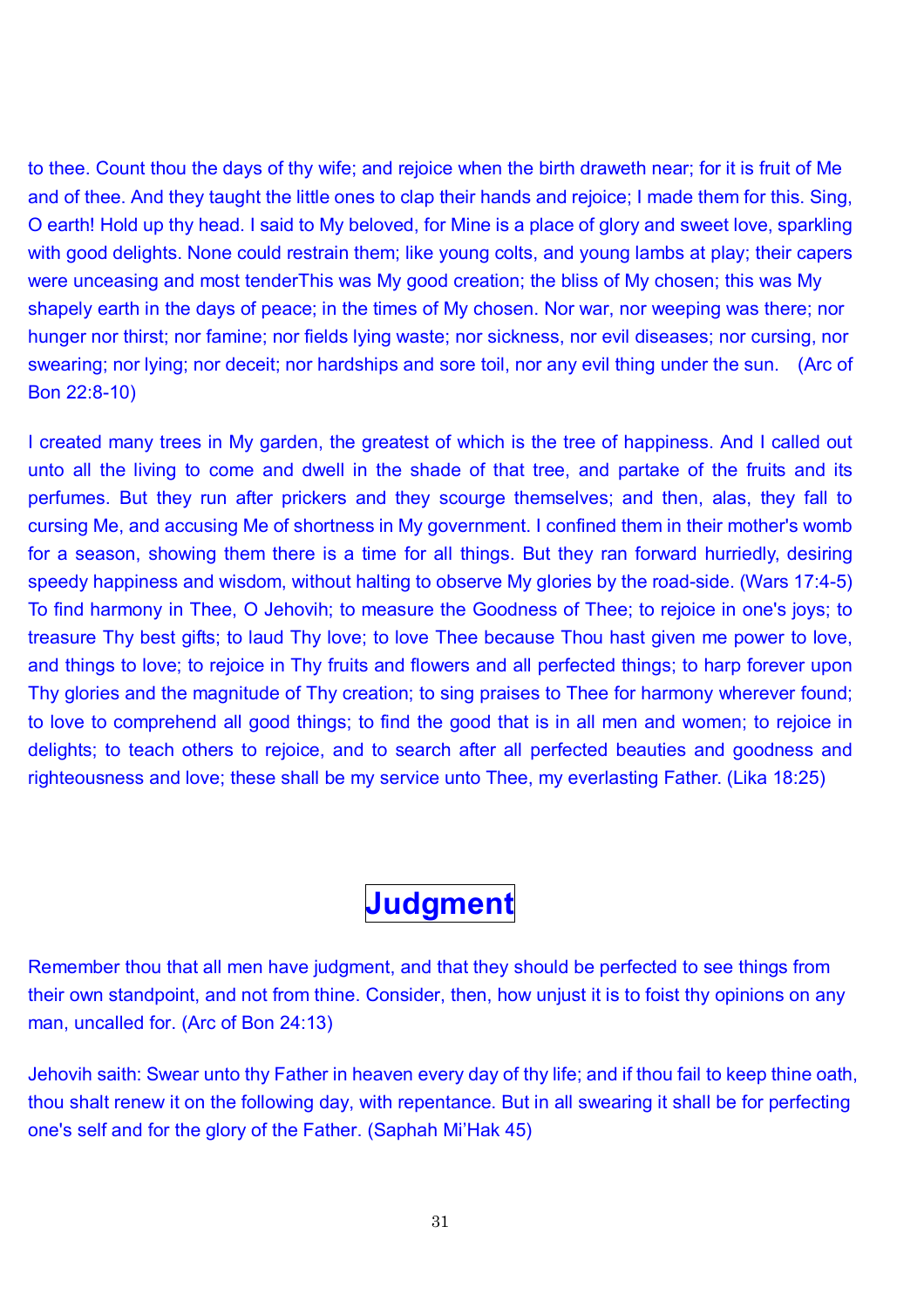Behold, I was as weak as a child; in my weakness Thy light came upon me. Never more shall I desire others to see through my eyes, or hear through my ears, or judge by my judgment. Thou hast healed me of my infirmity, O Jehovih. Only by one Eye can things be seen through; by one Ear can things be heard through; by one Judgment can things be judged. Thou hast said: Go forth in My name! I will go, O Father! Thou hast said: Thou shalt have dominion over the earth and her heavens! This will I accomplish also, by Thy Light and Power, O Jehovih! (Fragapatti 41:25-26)

Let no man concern himself as to whether it be the spirit of himself or an angel; for it is only the subject uttered which is of value. In this day, all things shall stand on their own merit, and not on a supposed authority. And let not him, who speaketh with his own spirit, judge others to be the same; nor yet the reverse of this; for no two in all the world are alike. (Judgment 2: 9-10)

Nevertheless, this shall happen: The second shall say: My angels are high, thine are low! Or they shall ask: How know ye your light is higher than ours? And the Faithists shall answer them, saying: We know no high, no low. We give up all things, in order to serve Jehovih by doing good works unto our fellows. And Jehovih shall judge betwixt them, as to which is high or low, not by their words, but by their works. And the signs of good works and self-abnegation shall be as a witness before the world, whence cometh the inspiration of each. (Judgment 2:18-21)

I'hua'Mazda said: When a potter hath a pot half made, sayest thou it is an evil pot? Nay, verily, but that it is not yet completed. Even so are all men, created by Ormazd. Those who are good are completed, but those who are evil are unfinished work. But the Creator also gave to man knowledge, that he might see himself in the unfinished state, and the Creator gave to man power and judgment, that man might turn to and help complete himself, thereby sharing the glory of his creation. The man that doeth this is already clear of hell fire; he that doeth it not shall not escape. (God's Word:26:4)

In other times, My Gods and Goddesses said unto man: Thou shalt, and thou shalt not. Behold, in kosmon, ye shall declare the glory of My works and the plans of My heavens unto the nations of the earth. In all My fullness shall ye declare the glories of My creations. But ye shall not say to this man nor to that man: Thou shalt believe, nor that thou shalt not believe. Neither shall ye say to man: Thou shalt do this, and thou shalt not do that. Such were the ancient cycles and the custom of My revelators; but such shall not be the custom of My revelators in this day. But man, having heard and seen, shall judge what he will do; he shall believe, or not believe; and do, or not do, according to his own judgment. Because I hold man responsible, even so should he have liberty to choose. And if he strive to choose Me, by doing righteously, he shall not fail. (Es 2:3-9)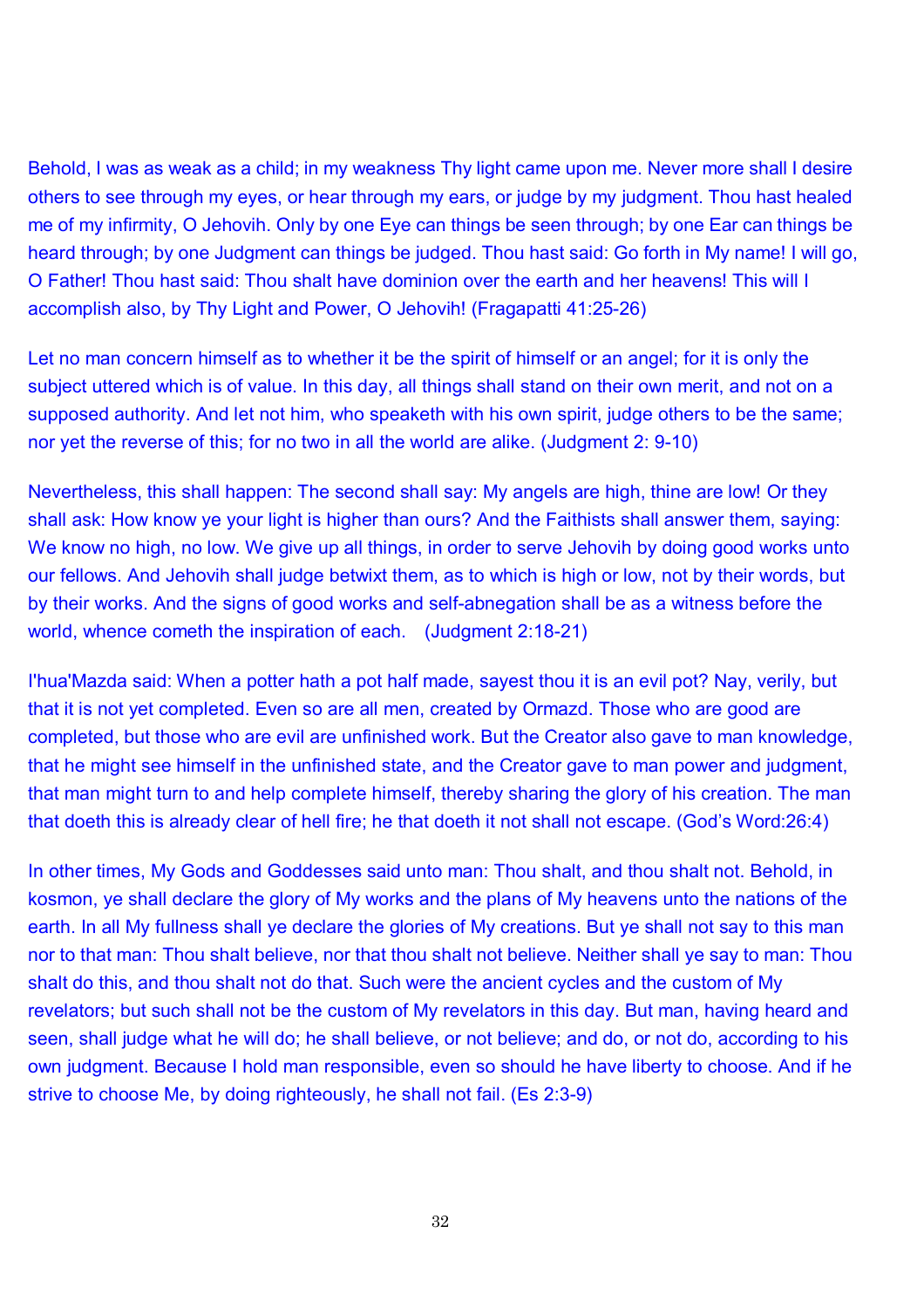Jehovih said: All corporeal worlds pass through the age of too much belief. As I gave to man judgment, that he might examine and weigh a matter, so runneth he into unbelief. Then My angels go to him and show him wherein he believed too little, but, lo, he goeth to the other extreme, believing all things and not using his judgment. God said: Why will not men and angels be patient, and wait till a matter is proven meritorious before they pursue it to extremes? The same sun shineth, the same stars stand in the heavens, and the earth traveleth steadily on her way; yea, her winds blow, her summers and winters come as in the olden time, yet man setteth up that a great wonder is near at hand. And no wonder cometh, and nothing new is near. (Thor 6:4-5)

But when a man saith all things are of Jehovih, either directly or indirectly; whatsoever is good in them is my delight—know thou that that man is a builder. To strive continually to comprehend the right, and to do it—this is excellent discipline. To be capable of judging the right, and ever to practice it within a fraternity—this is Godliness. In the day thou judgest thyself, as with the eye of thy Creator, thou art as one about to start on a long journey through a delightful country. In the day thou hast rendered judgment against thyself for not practicing thy highest light, thou art as one departed from a coast of breakers toward mid-ocean—like one turned from mortality toward Jehovih! like one turned from perishable things toward the Ever Eternal—the Almighty. And when thou hast joined with others in a fraternity to do these things—then thou hast begun the second resurrection. (Discipline 13:7-12)

Judge thou, then, whoso denieth the All Person is not of His order; neither hath such an one the light of the Father in him. But he who hath attained to understand that all things are but one harmonious whole, hath also attained to know what is meant by the term, All Person, for He is All; and, consequently, Ever Present, filling all, extending everywhere. In contradistinction from Him, two philosophies have run parallel, which are darkness and evil. One saith the All is not a person, being void, and less than even the parts thereof; the other saith the only All High is the great angel I worship, who is as a man, and separate from all things. These comprise the foundation of all the doctrines in the world, or that have ever been or ever will be. The latter is idolatry, which is evil; the second, unbelief, which is darkness; and the first is faith, truth, love, wisdom and peace. (Arc of Bon 28:21-23)

Now, therefore, when thou judgest thyself, to determine the balance of thy good and evil deeds, and thy good and evil thoughts, let thy Creator stand as the light of thy soul, and, through Him, judge thou thyself, but not as to thy worship, but as to thy works. Neither shalt thou judge thyself by any God, or Lord, or Savior, or by any idol, or by any man or woman; for thou standest thyself second to Jehovih in thy attributes. It behooveth thee to make a God of thyself, in thy behavior and in thy words and deeds. Neither shalt thou judge thyself by any sacred book, or any bible, in all the world; nor by the words within them purporting to be my words, or the words of any God, Lord or Savior. For I have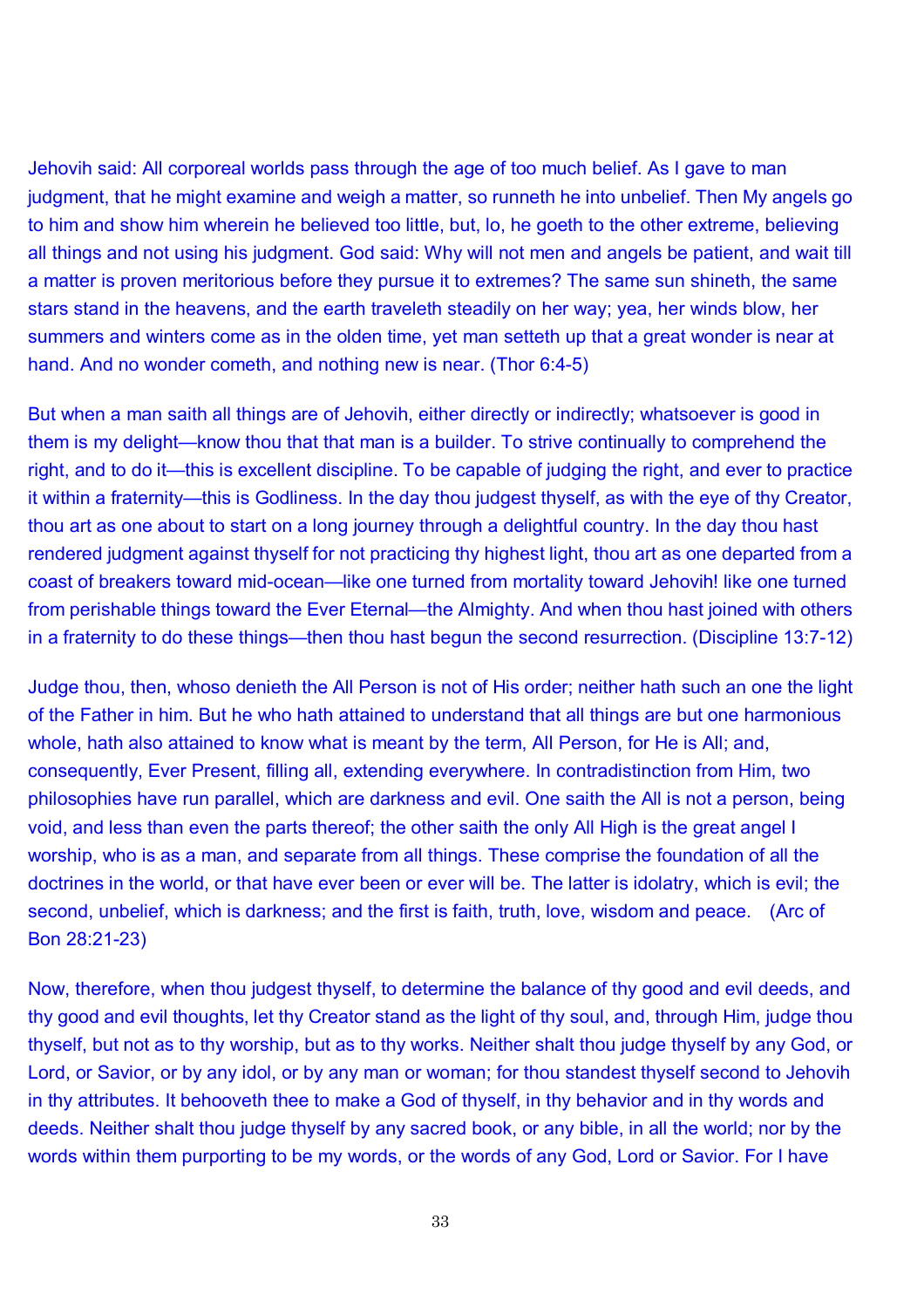abolished all such sacred books and bibles and words and sayings contained in them, purporting to be my words and the words of any God, Lord or Savior. Neither shalt thou bind thyself by them, nor judge thyself by anything that is written or printed in them. But, behold, I declare a greater glory and judge unto thee in place thereof, which is Jehovih, thy Creator.By Him and through Him shalt thou judge, and be judged. Books are maculate; but Jehovih, never. (Judgment 20:22-29)

God said: Consider the judgments of God, O thou man of many promises. Behold, I have heard thee say: O God, if I were rich; or, if this undertaking hold good; or, if I am spared, then will I do something handsome for the Father's kingdom! And thy vows have been registered in heaven, over and over again. And my angels have labored with thee to fulfill thy promise. And, yet, thou dost not regard thy word. But thou holdest to thy earthly possessions, saying: Wait yet a little while. Hear thou, then, the judgment of thy God, for it is that which thou shalt put upon thyself after thine entrance into the es world. Which is, that thou shalt be bound in heaven till thou shalt accomplish what thou mightst have done, but failed to do. And this is the penalty for neglecting, on earth, to fulfill the light that was given unto thee: Thou shalt, in heaven, accomplish without money, what thou couldst have done with money. And the difference it requireth to do a thing without means, as compared to what might be done by one with means, is the extra bondage and duration that shall be upon thy head and soul. To all men, who set out with a promise to accomplish charity, or any good for the resurrection or melioration of man, and fail to do it, the same judgment shall be upon them in heaven. Nor shall they rise above the first resurrection until they have fulfilled the same in all particulars. Thus shall they judge themselves in heaven. It is not sufficient for thee, O man, to say: I saw not my way clear as to the best method of doing a thing, and so I waited. The commandment of Jehovih is upon thee, to do what thou canst, according to thy highest light and ability to accomplish. In this respect, then, thou shalt find no excuse, because thou knew not the best way. Neither mattereth it, the amount of thy riches being less than another man's riches. Nor shalt thou find an excuse, in saying: I did more according to my means than did my neighbor. One man shall not be judged by another; but all shall be judged according to the light of Jehovih in them, and according to what He hath given unto them. (Judgment 31:1-13)

As the ear of one man heareth music, and he crieth out with delight: A tune! a tune! And as the ear of another man heareth music, and he cannot discern, and he crieth out: A noise! a hideous noise! Wherefore, then, shall ye not judge them, and say: The one hath an ear for music, and the other not? The one is one with the music; the other, being discordant himself, declareth there is no tune, but only noise. To which will ye give preference in judgment as to music? Who hath not beholden Jehovih, the All Person? Who is it that crieth out: I behold Him not? No harmony, no symmetry, no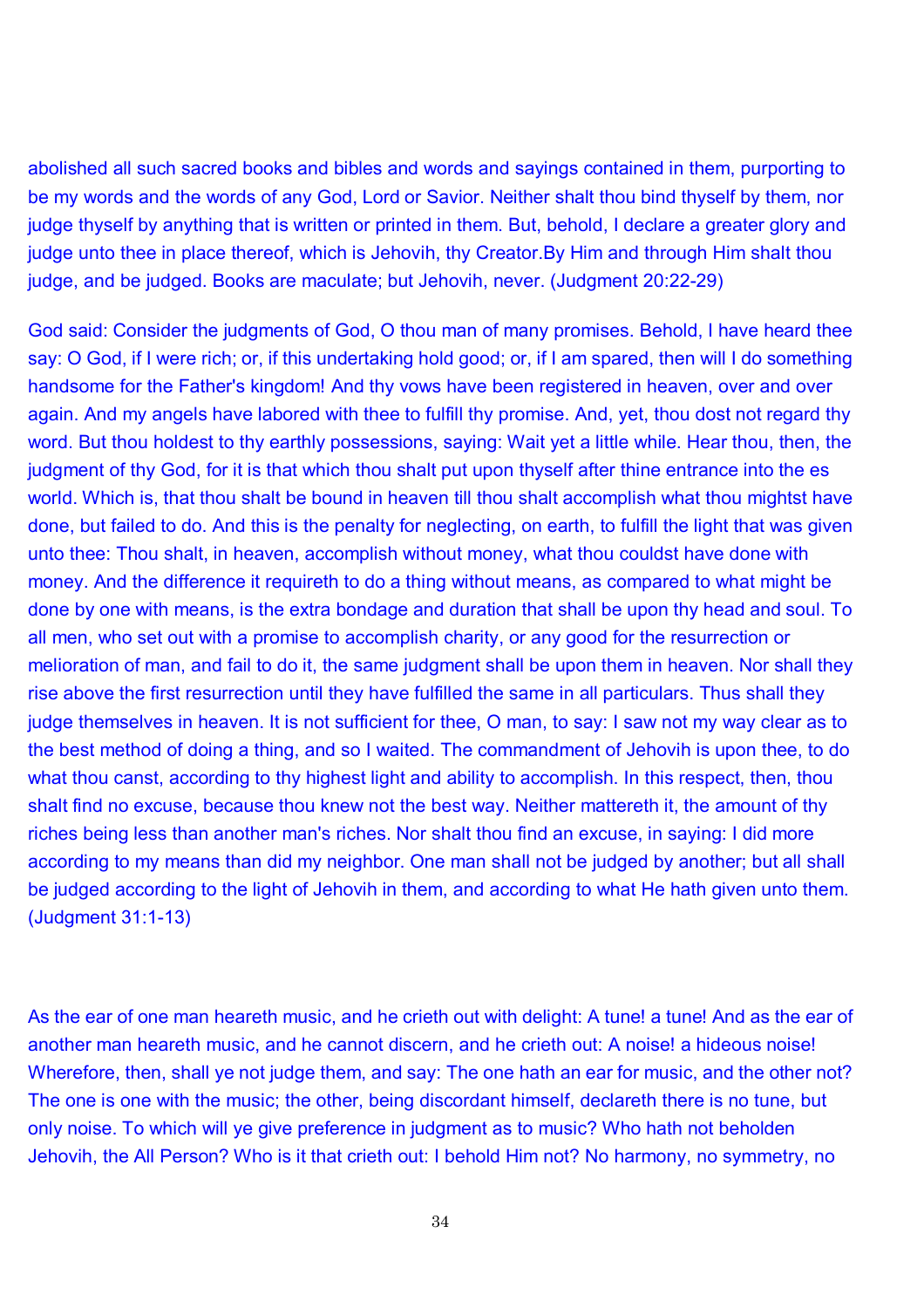music, no complete whole? And to which will ye give preference in judgment? Is not the judgment of the perceiver higher than he who perceiveth not? This declare I of Jehovih, that in all ages there are many who perceive the All Person, and many who deny Him. If, then, the lack of an ear for music maketh a man dumb to a tune, is it not the lack of spiritual harmony that that causeth man to perceive not the everlasting presence of Jehovih, the All Person? Hear me, O angels and men: Can a man learn to sing who heareth not the harmony of a tune? How much less, then, can man, or the spirits of the dead, harmonize with the Eternal Whole if they perceive Him not? (Apollo 2:10-11)

God said: There shall be a day of judgment unto thee, O man. Soon or late, thou shalt take the matter into thine own hand; and thou shalt look into thine own soul to judge thyself. This is unto all men; none can escape it. Such, then, is the judgment day. Let no man complain against the judge; thou shalt be thine own judge. And every one judgeth against himself, and, soon or late, crieth out: O Jehovih, I have sinned against thee; in my youth I tried to find excuses for my behavior, but now I am broken down utterly. After judgment, reformation and resurrection within man begin as a new tree of life. But, whether thou shalt judge thyself in this life, or wait till thou art dead and risen in spirit, the matter is in thine own hands. Yet, better would it be for thee, if thou wouldst sit in judgment on thyself every day of thy life. But touching the matter, as to how thou shalt judge thyself, hear thou the wisdom of thy God, thy elder brother, and profit thou accordingly. Because of the Ever Presence of Jehovih, thou wert quickened into a conscious being. As thy earth-body is of the earth, so is thy spirit of Jehovih. Nevertheless, spirit is the opposite of corporeal life; for the latter cometh to an end; but the spirit of man is a tree of everlasting life. Thy spirit groweth by cultivation, which is by the practice of wisdom, truth, virtue, benevolence and affiliation unto others. (Judgment 20:1-9)

I say unto thee, O man: In this I also gave thee liberty; therefore, judge thou, thyself, which came from Me, and which from his surroundings (satan). Thou shalt be thine own judge in all things. Behold, I sent My God to jduge thee; but thou shalt also judge the judgments of thy God; and, afterward, thou shalt judge thyself in the same way. A perpetual judge created I thee, not only to judge thyself and all the world beside, but thou shalt judge Me, thy Creator. I have given thee many sacred books, and I said to thee: Save thou judgest them, thou shalt be caught in a snare; I charge thee, thou shalt accept nothing from men, nor angels, nor Gods. But thou shalt rely on thine own inspiration from thy Creator. Such is My word which I speak to thine own soul. What cometh to thee from a man is indirect inspiration; what cometh from an angel is indirect; and what cometh from the Gods is indirect. No direct inspiration of Me can come to thee from a book, nor a sermon, nor from anything in all My creations, but only from Me, thy Creator. Though one man receive direct inspiration from Me, and he write it in a book, yet, when it cometh to thee, it is indirect inspiration, and is not binding upon thee, only so far as My direct inspiration upon thee moveth thee to receive it. Yet, not all men created I with the same clearness to perceive Me, and to frame My wisdom in words.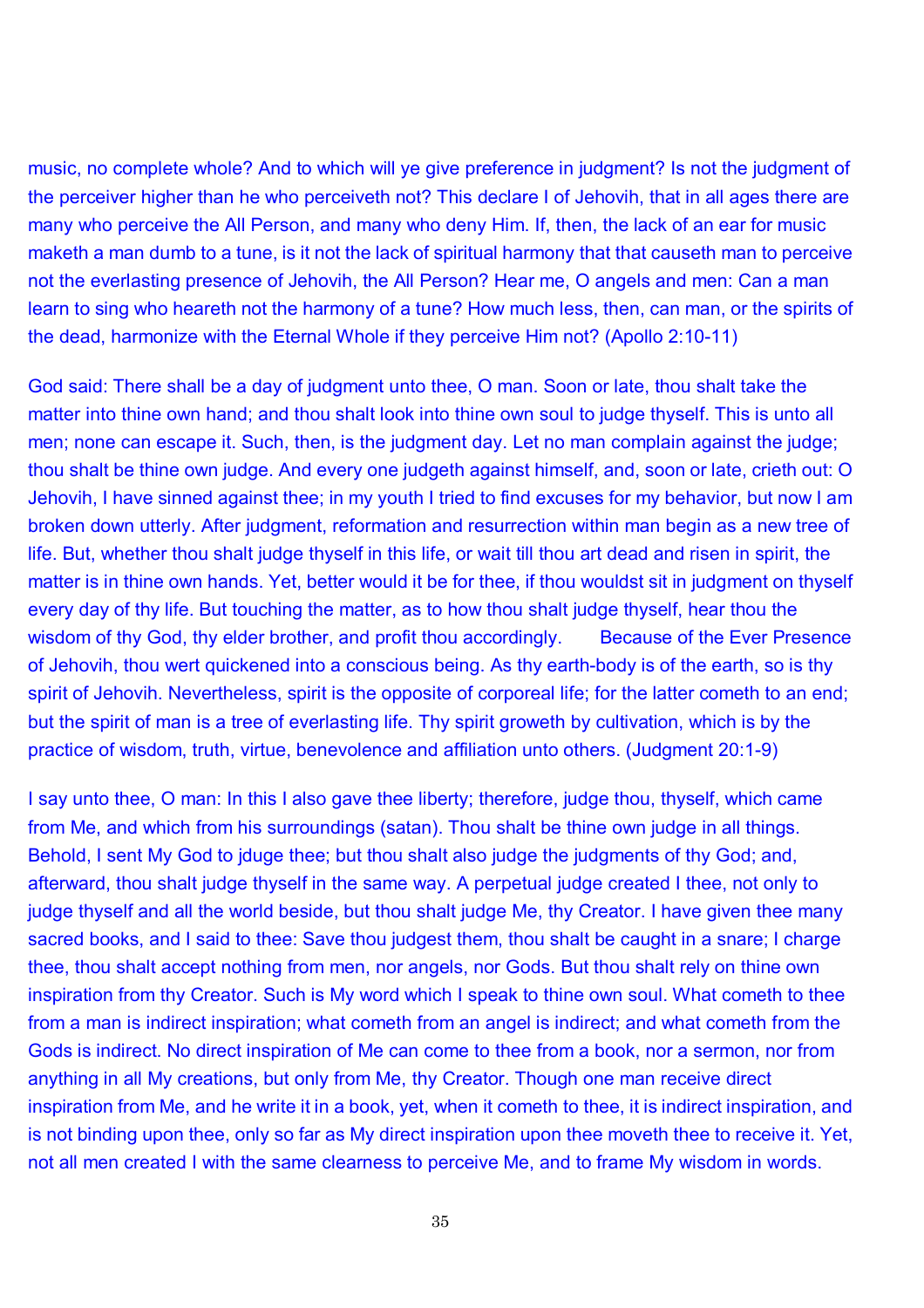Few only will turn away from the inspiration of the world, and come unto Me. Many profess Me in words, but they do not fulfill My inspiration in practice. My words come easily to the pure in heart; and My wisdom showeth itself in the frame of their speech. For I give them words, even as I give to the animal inspiration to do perfectly and wisely the parts for which I created them. Behold, I show the dumb spider how to weave its geometrical net; is it greater wonder for Me, to give words of wisdom to a righteous man? Or to put him in the way of receiving My revelations? Or to show him the harmony and glory of My creations? (Inspiration 9:4-22)

# **Kosmon**

Now, behold, I have said unto my Lords: The era of dictation is past; man hath arrived at Kosmon. Declare ye the light of my heavens unto man; but let man judge himself, and labor to save himself, that he may have honor and glory thereby. (Judgment 25:3)

In other cycles, I sent My loo'is to raise up certain mortals, through whom I could reveal My commandments unto others. In Kosmon, behold, I shall not raise up any great leader-forth; My light shall fall upon thousands and thousands. Of many varieties of talents shall be My chosen in that day. (Es 2:21)

Now, therefore, when the signs of decadence in the old systems manifest themselves, as for example, when those who are of good mind and sound judgment, having been believers in the ancient doctrines and revelations, but afterward turn away from them because the doctrines are impotent, ye shall know of a truth, a new cycle is at hand. (Ouranothen 5:17)

Jehovih hath said: In Kosmon, purification shall not come by baptism with either water or fire. But each one shall turn his thoughts inward, to himself, to becoming a constant magistrate, sitting in judgment upon himself as to his thoughts, works and behavior. To perfect himself in his part, in the family of My kingdom, is My new commandment unto My chosen. For no man perfecteth himself unto full requitement whilst he leaveth undone that which he might have done. (Kingdom 10:10-12)

But, in this era, I come not to an exclusive people, but to the combination of all peoples commingled together as one people. Hence I have called this the Kosmon Era. Henceforth, my chosen shall be of the amalgamated races, who chose me. And these shall become the best, most perfect of all the peoples of the earth. And they shall not consider race or color, but health and nobleness as to the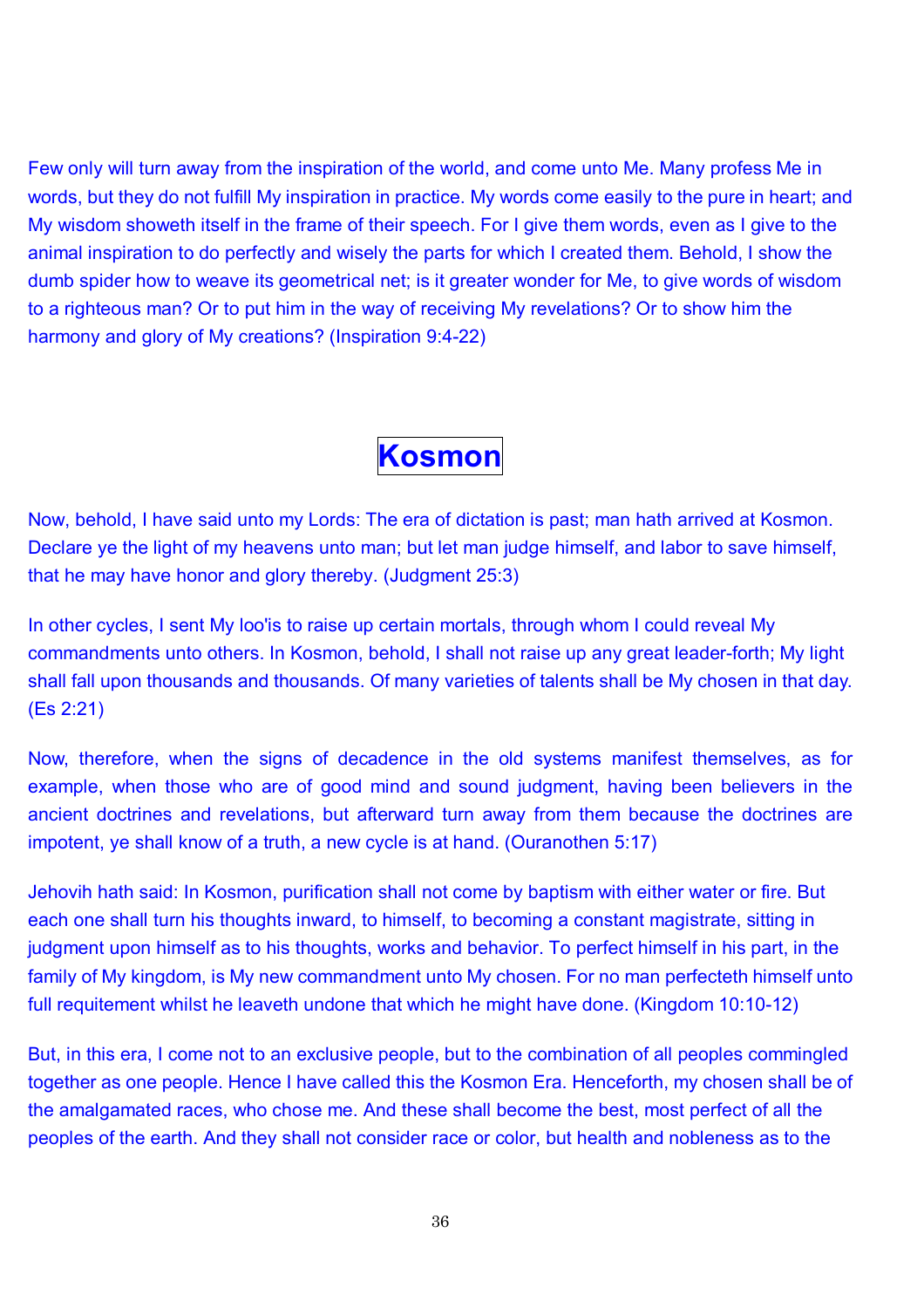mortal part: and as to the spirit, peace, love, wisdom and good works, and one Great Spirit only. (Es 20:37-39)

In the early days, behold, I kept man on certain continents and places, that I might unfold him in the glory for which I designed him. But in Kosmon, I open the gates of the oceans, and the seas, and the rivers, and I say unto all My people: Come forth, behold your brethren; go ye into this country, and into that, and learn wisdom from that which I have proved in the family of My house. Be ye profitable unto one another, in the experience and practice of My hand upon all peoples. In one, tallness; in another, shortness; in one, sound teeth and bones and well-formed limbs; in another, sagacity; in one, a dense population and well-tilled lands; in another, plain food and long life; for in Kosmon, man shall go abroad into all countries, one nation with another; and they shall profit by wisdom, to bring forth a new race with all the glories selected from the whole. (Es 8:27-29)

Remember that in this day Kosmon is bestowed on the earth; that is, the era in which man shall combine the wisdom of earth knowledge with the wisdom of spirit knowledge; the light of the hermit and recluse with the light of the city; the learning of the books of old with the spirit of making books of his own. Give heed to my words! Jehovih giveth to one the power to heal by means of the spirit. Let such a person not fall back on spirit power alone, but diligently pursue all corporeal knowledge of healing. This is Kosmon. Jehovih giveth to another oratory and music by means of spirit power. Let such a person not fall back on spirit alone, but diligently pursue also corporeal knowledge on oratory and music. This is Kosmon. (Knowledge 3:37-39)

God said: Think not, O man, that thy God goeth about a work without a system and order. Verily these are the first of my considerations. First, I send my loo'is, my masters of generations, down to the earth, to the nations and peoples where I design to build my edifice. And my loo'is, by inspiration, control the marriages of certain mortals, that heirs may be born into the world suited to the work I have on hand. For many generations, my loo'is labor to this end, raising up thousands and tens of thousands of mortal heirs according to my commandments. So, O man, since four hundred years my loo'is shaped mortal births to bring about the armies of thy God. And now, when the time of Kosmon had come, behold, I sent my Lords and my numerators, to receive the harvest and the records of my loo'is. Thus, O man, thy God knew beforehand what part and what place each and every one of his mortal laborers was adapted to. And through my Lords and generals and captains of my angel hosts, I commanded man to fall to work on my building. Some to heal the sick, some to work signs and miracles, some to lecture, some to write, and so on, every one according to the work of his adaptation. And all of this is to one purpose; not to build up or exalt any man, nor God, nor religion, but to found Jehovih's kingdom on earth. To give man the system of universal peace, love, harmony and Kosmon, adapted to all nations and peoples in all the world. And I commanded my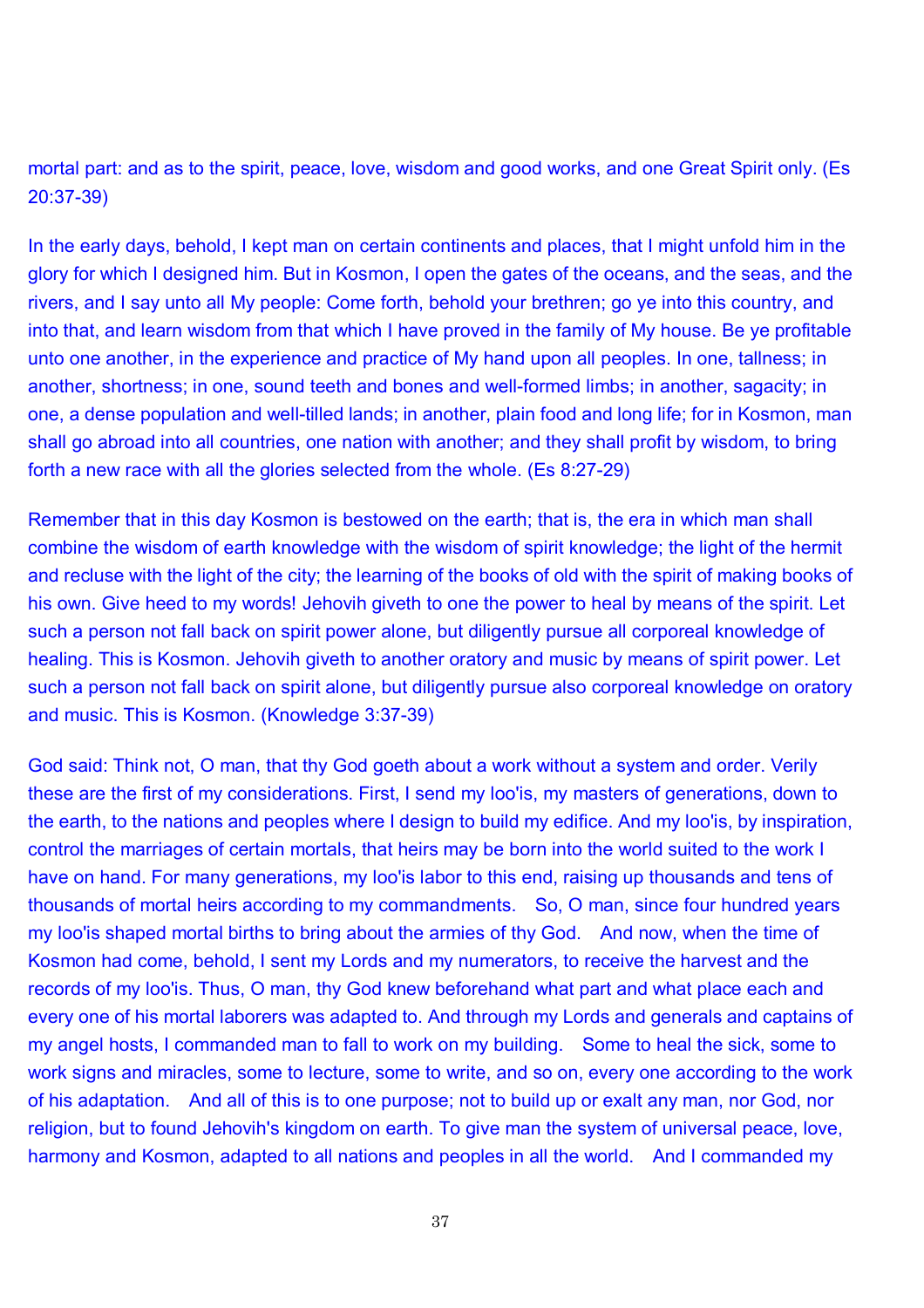Lords and angels, generals and captains to this end; and I, furthermore, commanded certain angel registers to accompany and be with mortals in this, the Kosmon era, to observe them at the work I provided them. And to whoso doeth a good work in truth, righteousness, wisdom and love, my holy angels are commanded to extend their sphere of usefulness and light. (Judgment 37:1-14)

Jehovih said: When the world approacheth dan'ha in Mabea, the nations shall be quickened with new light: for Kosmon cometh out of the midst. And My etherean hosts shall press upon the understanding of men, and they shall fill all the nations and kingdoms with new discoveries and inventions and books of learning. And men shall be conceited of themselves above all the ages past, and they shall deny Me and quarrel with My name, and cast Me out. But I will come upon them as a Father, in love and mercy; and My hosts of heaven shall cause babes and fools to confound the wise, by signs and miracles. My hosts from heaven shall cause chairs to speak; and inanimate things to walk and dance. The dead shall reappear to the living, and talk with them face to face, and eat and drink, and prove themselves to the children of earth, and make My kingdoms known. Yea, they shall encompass the whole earth around about with signs and miracles, and set at nought the philosophy of men and idolatries of the ancients. For both, the living and the dead, shall know that I, Jehovih, live and reign over heaven and earth. This shall be a new era, and it shall be called Kosmon, because it embraceth the present and all the past. Then will I reveal Myself; and they that deny Me shall accept Me; of their own accord will they put away their Lords and their Gods and their Saviours; nor shall they more have idols of Me, either on earth or in heaven, for I am sufficient unto all. (Plate 94 ARC OF KOSMON)

But in Kosmon I shall send nor Savior, nor archangel, with a loud-sounding trumpet; but I will come to man's understanding through the light of Mine own wisdom. And man shall interpret My words as I speak to his own soul; and such shall be his sacred words. Man shall pray to Me, and speak to Me in his own way, and not according to the dictation of any man, nor priest, nor sacred book, save the book of My creations. Neither shall man longer accept any of the former revelations, and bow down unto them; for, as I was sufficient unto the ancients to speak to them things that were good for them, even so will I speak to My chosen of the Kosmon era that which is good for them also. My heavens shall be revealed unto them, as promised by My prophets of old, and man shall be taught how to see and comprehend My heavens with his own judgment, and not according to what any other man saith My revelations are. Behold, in the ancient days, I provided Saviors and rab'bahs and priests to pray for man, and confess him of his sins; but these things will I put away, and no one shall pray for the living, nor confess him of his sins, by words or signs or ceremonies. But every man shall pray for himself, in his own way, and confess his sins unto Me for forgiveness. And instead of praying in words for his brother, saying: Jehovih, help him, he shall go in person, and help him with his own hands. Neither shall man sit idly and say: O Jehovih, help Thou me; come and save me! But he shall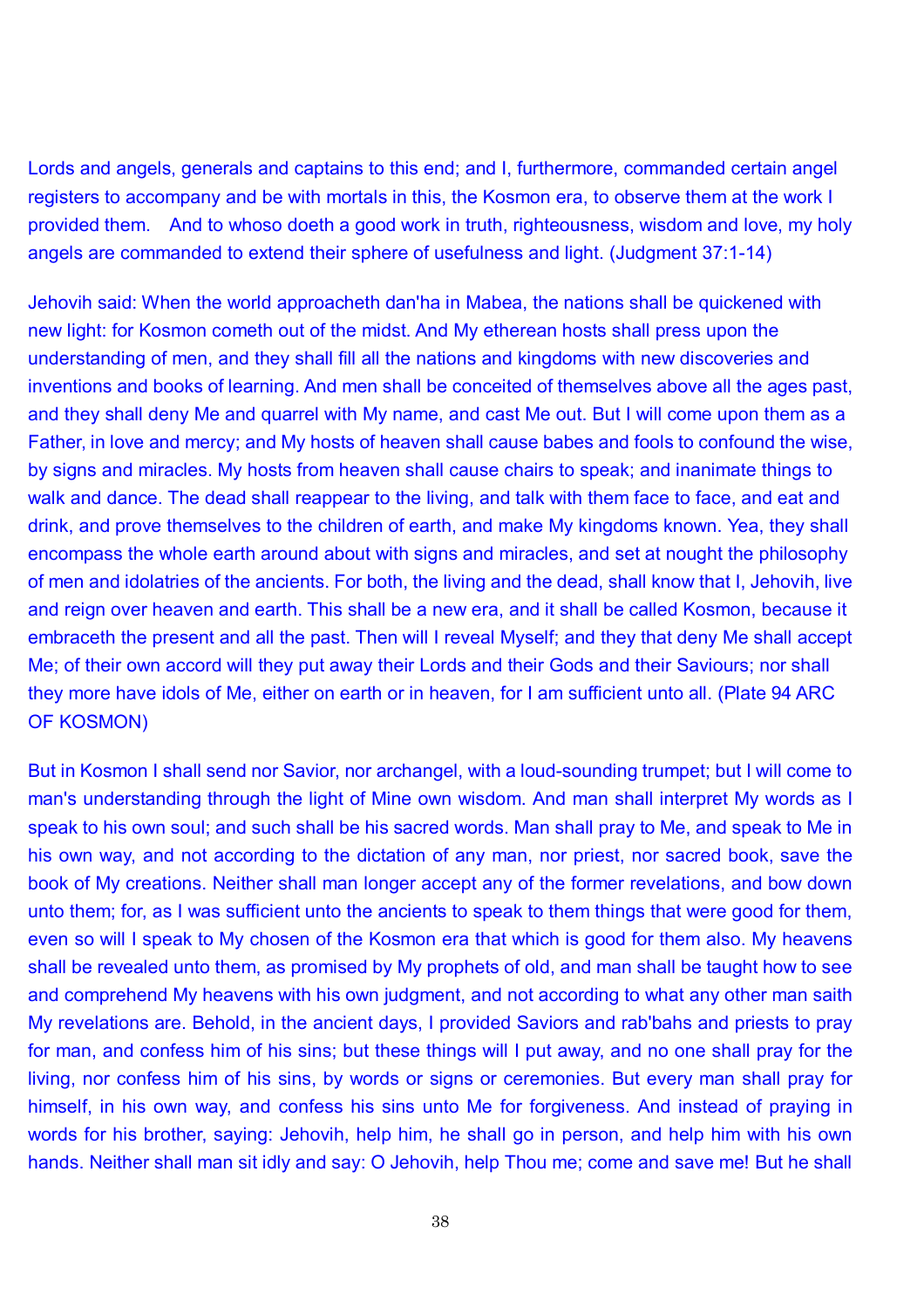rise up in the majesty I created him, saying: Behold me, Jehovih! I will save myself. Guide Thou me, O Father! And he shall walk forth, proudly in My sight, scorning evil and sin, doing with all his might for his own salvation. And I will come unto him, for of such shall be My chosen. In Kosmon, I shall not come to make a servant of man unto man; nor to make him afraid, when the priest speaketh. I will make man hold up his head fearlessly before men, in remembrance of his daily covenant unto Me, his Creator, in the practice of righteousness. In that day, the preacher and the priest shall be of little avail; My standard shall be of good works, and not of words. (Es 1:13-24)

## **Light**

Yet, the Faithists, having faith in the All Person, shall ultimately possess the whole earth, and make it a paradise of peace and love. (Judgment 2:16)

The revelations of thy God portray the harmony and glory of Jehovih's creations, and of the organic heavens of His holy angels. (Discipline 14:8)

Jehovih hath said: To mortal man I gave an earth body that he might have earthly experiences, and the earth body comes to an end. But death I gave to man that his spirit and soul might rise and inherit my unseen spirit realms and heavenly kingdoms. (Judgment 35:32)

Ye have holden your sacred books up, and said: Here is the ultimate; beyond this, no man shall go! And ye knew, the while, that any fixed revelation could not be true, because all the universe is in constant progress. (Eskra 55:7-8)

My light is not to one people only, save to the righteous, who serve the Creator by doing good unto all men. In my sight, the nations of the divisions of the earth are as one people only, brothers and sisters. (Judgment 3:37)

God said: Teach my chosen to labor hard and wisely; and to dance with energy, and to sing with strength and fullness of soul. For what more is there in any man or woman than to learn to put forth? And what more pitiful thing is there in heaven than a man or woman who hath but dragged along? (Ah'Shong 6:11)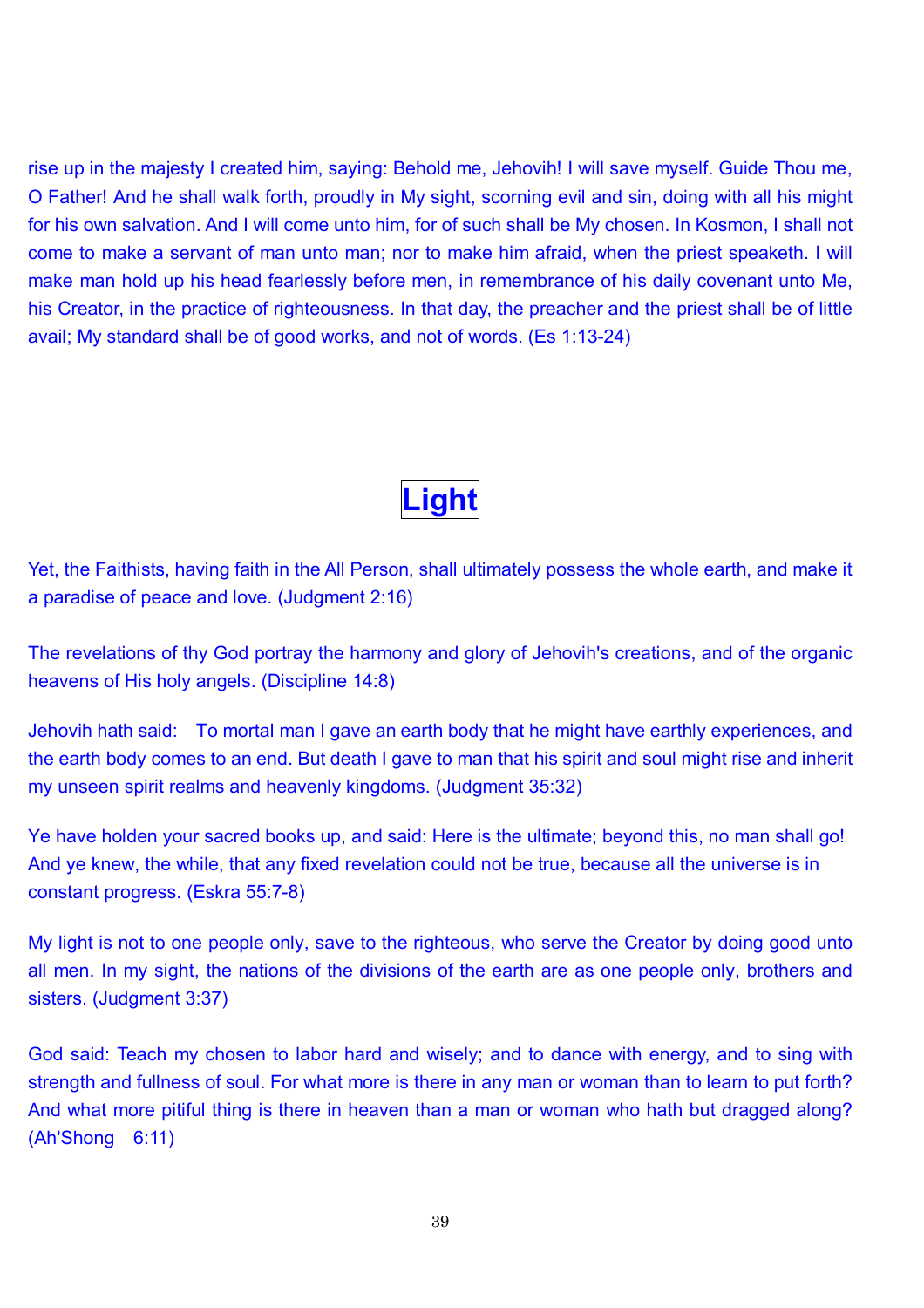Jehovih saith: What more, O man, have I put upon thee than to learn? And strewn thy path with lessons rich in happiness! To learn the elements, and master them; this it is to be a God or Goddess. And wherein one man is weak, let two or more unite; a simple thing, by which even the stars of

heaven can be turned from their course. (Osiris 3:7)

It cometh to this: Vortexya is unseen power, but it is without sense or judgment. Next back of this standeth the life of every living thing; and next back of all standeth the Creator, Jehovih. All learning, science and religion are but far-off stepping-stones to lead man up to Him. To acknowledge this, and to call on him constantly, is to keep open the road to receive His hand and hear His voice. (Cosmogony 11:14)

These, then, are rules of light: That which is self-evident: That which is axiomatic: That which is substantiated by facts: That which hath a parallel in known things: Things that lead to peace, order, and the uplifting of thy neighbor and thyself. Also to discipline thyself to be constantly on the alert to be pure, good, truthful and gentle in thy speech; to practice right-doing—these are following the highest light. (Discipline 8:11-12)

To the corporean I gave two kinds of presence, objective and subjective. By the latter he can imagine himself in a far-off place; and the thought that proceedeth out of him goeth to a friend and speaketh understandingly in the distance. For thus I created him. But he who goeth objectively must take his person with him, for so created I him. And I magnified these two conditions unto the spirits of all men, that they might also appear objectively and subjectively in the places known to them. And this is the bondage I created unto all places on the earth and in the heavens thereof, making all men understand the power of objective association. (Lika 6.5-7)

Two conditions belong to all men, belief and unbelief. They are as seeds, planted in the soul of men whilst he is yet in his mother's womb; and when he is born forth into the world, they begin to grow within him. If man favor one only, it will grow at the expense of the other. Because of unbelief in man, he searched after truth and knowledge; but because of belief in man, he findeth happiness; but the latter may lead to stupidity, and the former to cruelty. It is a wise man, therefore, that keepeth these two talents evenly balanced. (God's Word 12:32)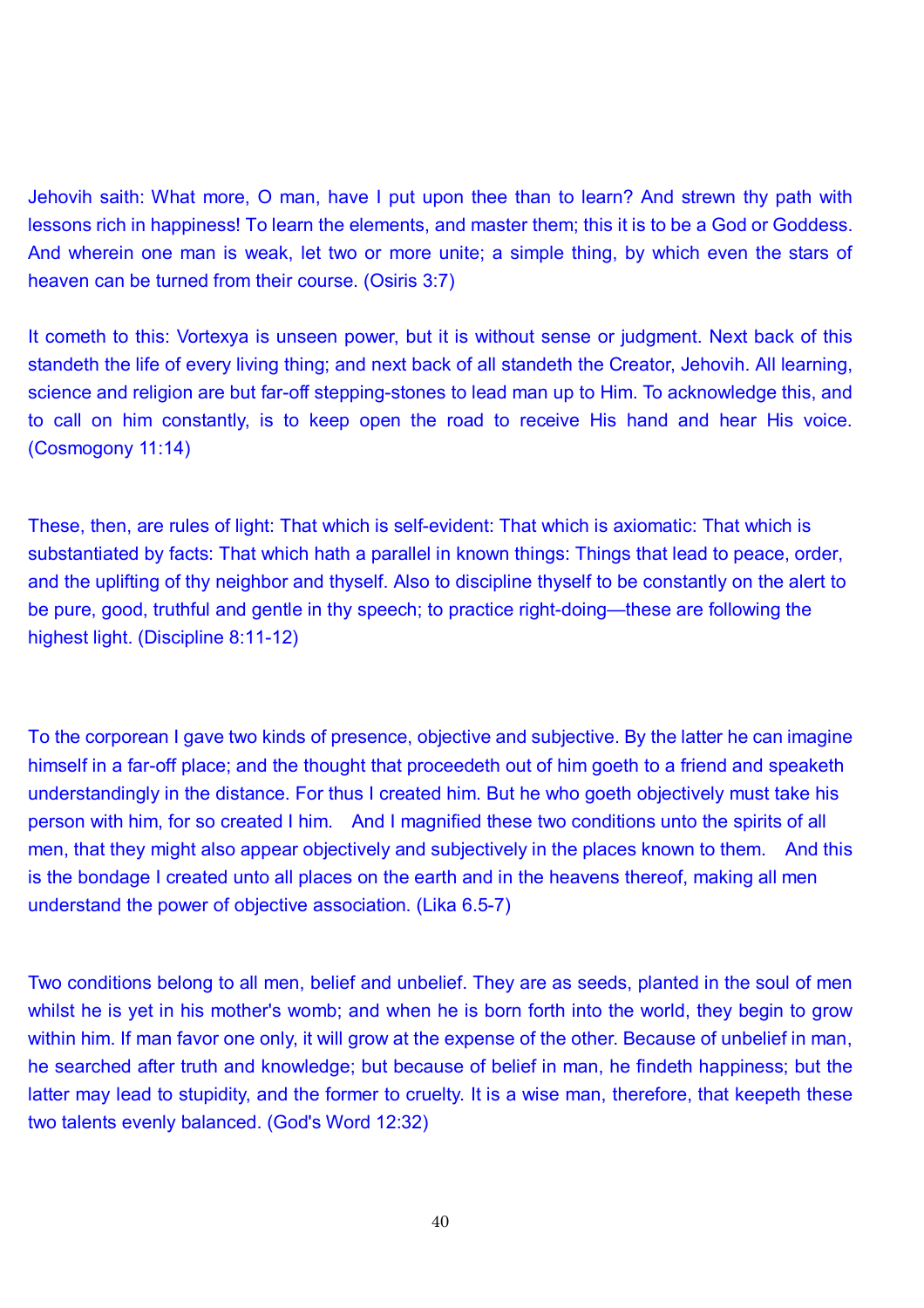Not immaculate is this book, Oahspe; but to teach mortals how to attain to hear the Creator's Voice, and to see his heavens, in full consciousness, whilst still living on the earth; and to know of a truth the place and condition awaiting them after death. Neither are, nor were, the revelations within this Oahspe wholly new to mortals. The same things have been revealed at the same time unto many, who live at remote distances from one another, but who were not in correspondence till afterward. Because this light is thus comprehensive, embracing corporeal and spiritual things. it is called the beginning of the Kosmon Era. And because it relates to earth, sky and spirit, it is called Oahspe. (Oahspe 1:24-26)

Let all things be proved, or supported by corresponding testimony known to be true. As the holy man perceiveth how things should be in the heavens above, so they are. The unholy man seeth heavenly things but dimly; he bindeth himself in ancient revelations which have become corrupted. Jehovih is as near this day as in time of the ancients; put thyself in order, becoming one with Him, and no book so easily read as His created universe. Inspiration cometh less by books, than by what Jehovih wrote—His worlds. Read thou Him and His works. Frame thy speech and thy thoughts for Him; He will answer thee in thine own behavior, and in the happiness of thy soul. Great wisdom cannot be attained in a day; nor purity, and strength, to overcome temptation, till the growth be from the foundation. The fool will say: The sacred books are no more than man of his own knowledge might write; yet, he hath not imitated wisely the power of the words of thy God. Let him do this well, and, behold, he will also declare my words are from me. Yea, he will recognize them wherever found. It is the will and wish of thy God, that all men become constitutionally capable of receiving and comprehending the highest light, and that they shall no longer depend upon any priest, church, oracle or holy book, or upon consulting the spirits. That their behavior may make the earth a place of peace, with long life unto all people, for the glory of Jehovih. (Discipline 5:9-16)

God said: Here is wisdom, O man: To be observant of all things and adapt thyself thereto on Jehovih's side. To obtain great learning that applies to the resurrection of thy soul in comprehending the works of the Almighty. To suffer not thyself to be conceited in the wisdom of the moderns over the ancients, nor of the ancients over the moderns. The Creator created man wisely for the time of the world in which man was created. Thou art for this era, and not for the past. The ancients were for the past era, and not for the present. To know the present; to be up with the signs of the times, this it is to see Jehovih's hand. Make not a God of riches, nor of thy supposed sciences and learning. For in the time thou see men doing these things, behold, that is the time of a cyclic coil in the great beast. Thy God and thy Savior shall surely be swept away. Make Jehovih, the Creator, the idol of thy soul; neither setting up this or that as impossible. Opening up thy understanding to find the tree of light and righteousness of soul. Admitting that all things are possible in Jehovih's hands. Then thy God shall surely not be swept away. Look about thee, O man, and learn from the Sons and Daughters of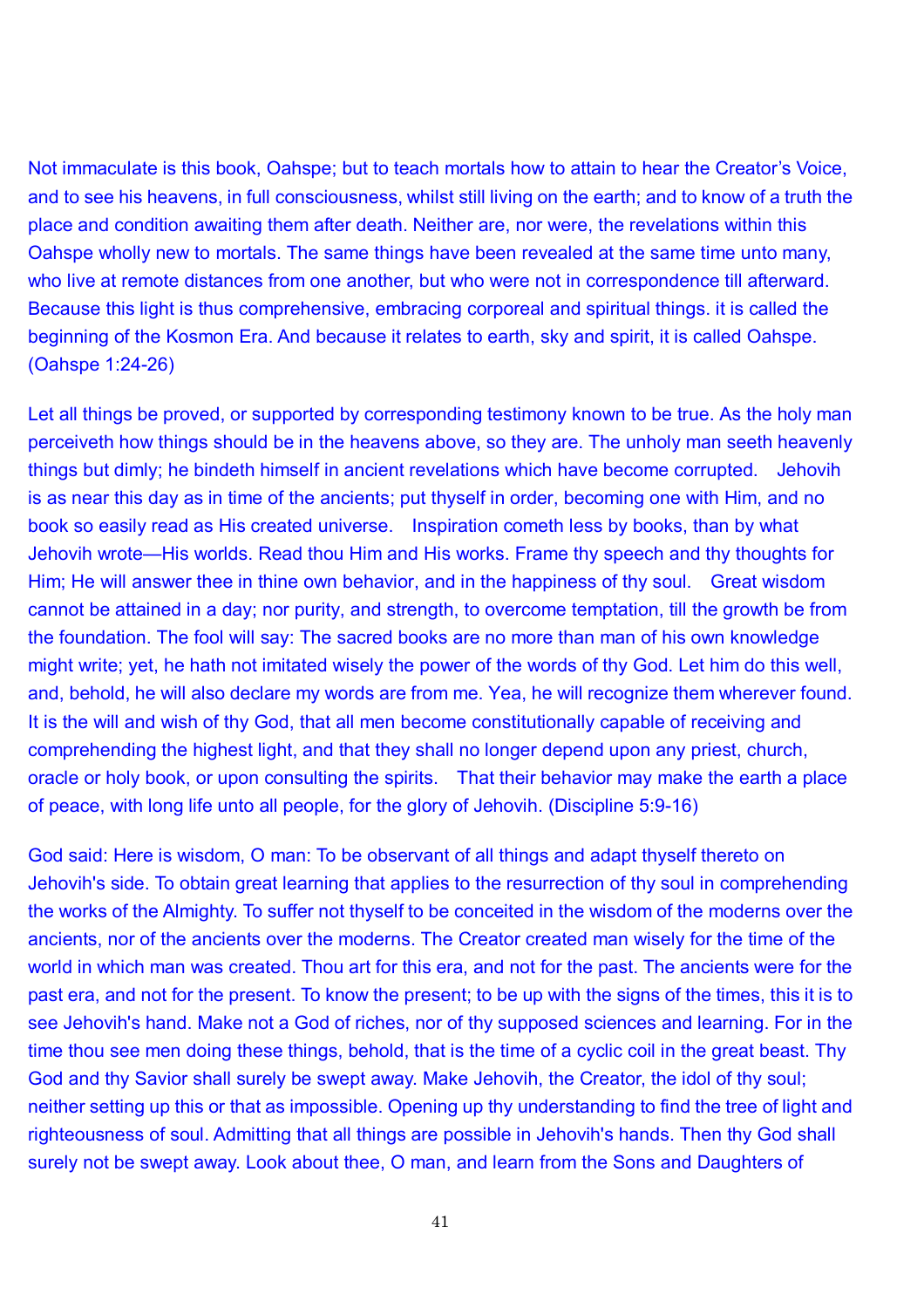Jehovih, the march of the Almighty's kingdoms. Who shall make a system or a philosophy like Jehovih? What hast thou found that is infallible? The truth of yesterday is not a truth today; the truth of yesterday is the truth today. Thou shalt come to understand even this. To learn how to live; to rejoice, and to do good, and make thy neighbor rejoice also, this is wisdom. Let these be thy loves and the glory of thy speech, and thou shalt learn to prophesy concerning the ways of Jehovih. (Ben 10:1-20)



Let us praise Him; let us adore Him; the Almighty hath given us loves on the earth and loves in heaven. (Kingdom 14:17)

Whosoever openeth his soul in love and harmony unto others on earth shall find love and harmony in heaven. (Es 1:38)

It is our labor to come in love to the helpless, and teach them how to sing in Jehovih's praise. (Ah Shong 1:22)

Stir them up with love and caresses, O Father! Show them the splendor of Thy creations, perfect in the glow of Thy firelight. (Praise Tek 8)

And this is the highest of all mortal attributes—to be impartial in love. Not to abridge love but to extend it, God-like, embracing all people, so shall the members of the brotherhood labor with thy God and his holy angels, for the glory of Jehovih. (Discipline 12:2-3)

The secret of all spiritual growth lieth in giving out the spirit: He who would grow in wisdom, must give wisdom; he would grow in love, must give love; he who would grow in power of spirit, must give out power of spirit. (God's Word 15:14)

Behold me! I am the light! And the life! I quicken into life every living thing. Behold me! I am with thee! I am never away from thee! Thou art mine now, and forever shall be! Look upon me! I am in all things! Nothing is, nor was, nor ever shall be without me! Hear my Love! I am thy Creator! Only for love, and for love only, created I thee, my beloved. (Lika 15:13)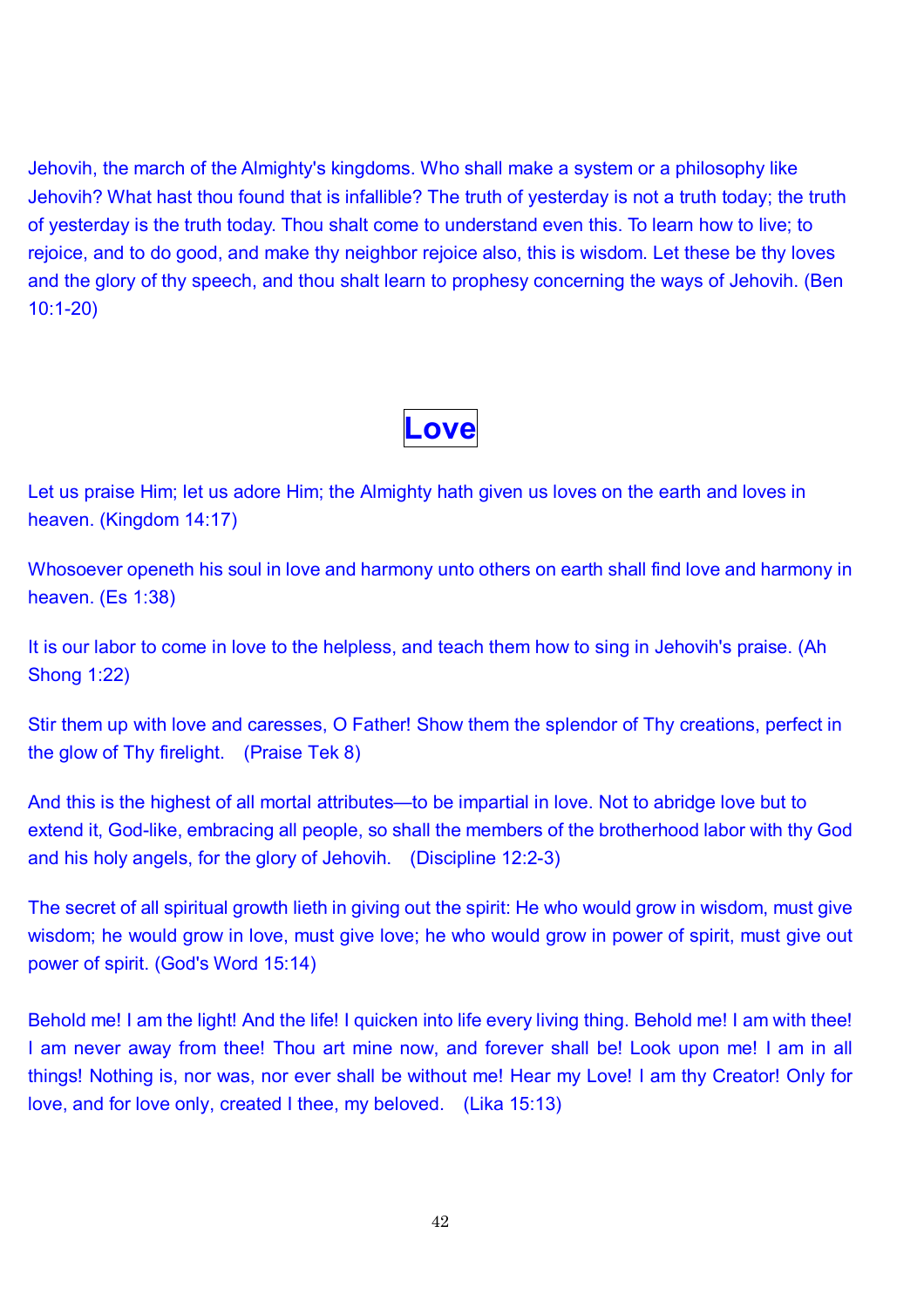To find harmony in Thee, O Jehovih; to measure the Goodness of Thee; to rejoice in one's joys; to treasure Thy best gifts; to laud Thy love; to love Thee because Thou hast given me power to love, and things to love; to rejoice in Thy fruits and flowers and all perfected things; to harp forever upon Thy glories and the magnitude of Thy creation; to sing praises to Thee for harmony wherever found; to love to comprehend all good things; to find the good that is in all men and women; to rejoice in delights; to teach others to rejoice, and to search after all perfected beauties and goodness and righteousness and love; these shall be my service unto Thee, my everlasting Father. (Lika 18:25)

For of what profit under the sun is it for My Lords to come down from their liberty and glory in My etherean firmament and become Lords over the grovellers in the flesh, or over the es'yans in darkness? Shall selfishness reign in heaven, and every one for himself? Have I not proved it on the earth that the love of doing good works unto others is all that insures a rich harvest of love in return. Because they stoop from their high estate in order to promote My children which I created alive, are they not becoming the more one with Me? Even so is all exaltation in heaven; for as I stoop down to the dumb earth and water, and quicken them, making man, so have I stooped lower than can anything of all My universe. And they that do after My example, raising them up to make them have joy in life, are on the road to attain to all power and wisdom and love. (Aph 8:28-29)

### **Praise to the Creator**

Glory be to Jehovih on high; glory for His beloved angels who come to bless us. (Kingdom 14:12)

Let us praise Him; let us adore Him; the Almighty hath given us loves on the earth and loves in heaven. (Kingdom 14:17)

I see nothing in all the universe but Thee! All selfs are but fractions of Thyself, O E-o-ih! (Sue 5:16)

I will have my discourse with Thee, Thou Ever Present! In the harmony of Thy loves will I immerse my soul! Thou, the Fountain and Source of my contemplation. (Praise Uhn 5)

Let us sing to the Maker, Jehovih, O my beloved! Him Who is Mighty in thought, Jehovih! O my beloved! He but conceiveth, and, lo, a creation is done, O my beloved! Jehovih, the Creator, Almighty, O my beloved, sing unto Him, forever! (Praise, Ven 1-4)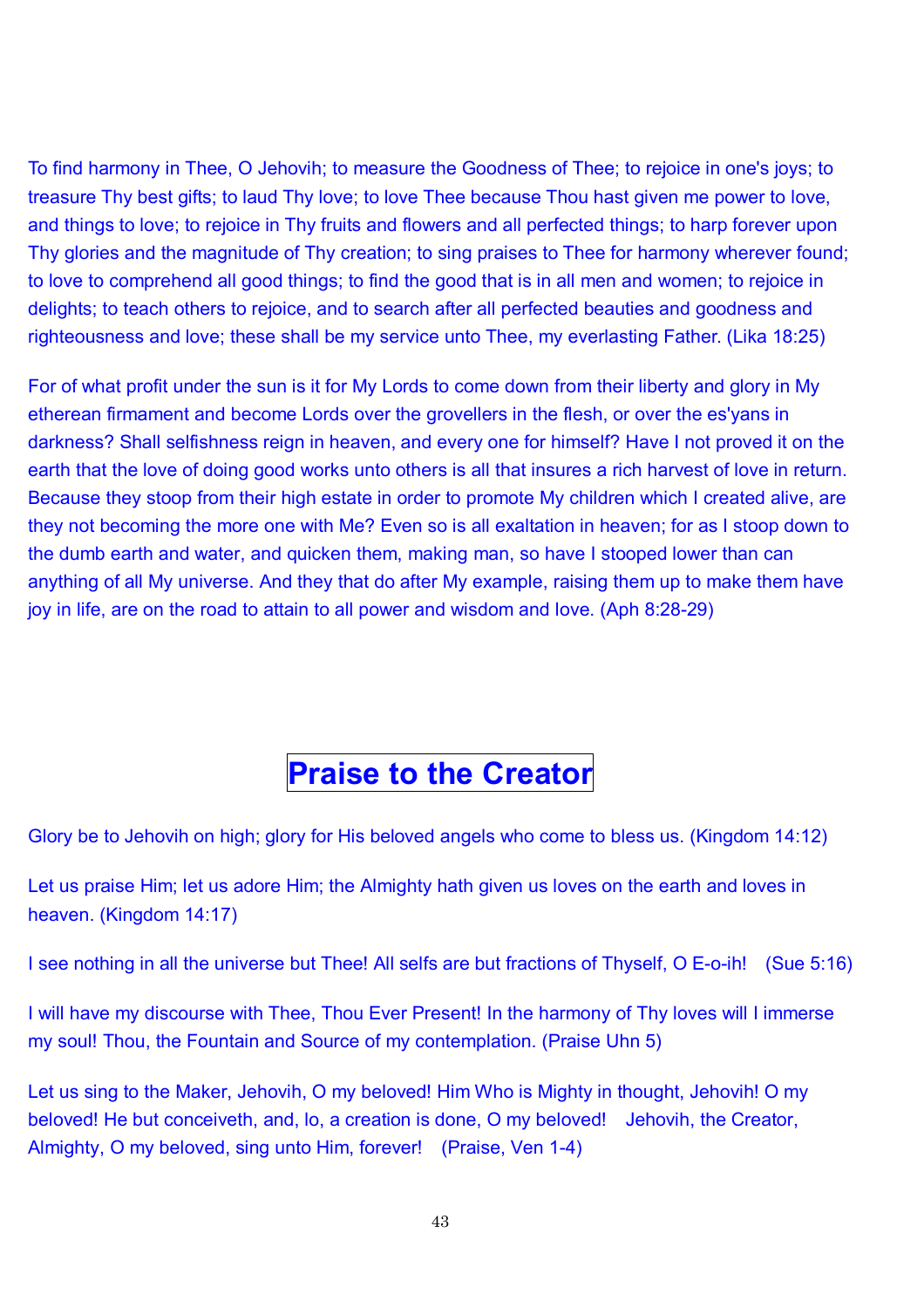O Thou Light of Light and Life of Life, how wonderful is the substance of Thy Creation! Thou hast given me light to behold Thy splendors, which are forever new. O Jehovih, Thou Past, Present and Future of one time, which is and was and ever shall be. Jehovih, Thou, Seen and Unseen and Potent, who hast from Thy very Self imparted a part to all the living! Who hast raised up these of Hored! Glory be to Thee forever and ever! (Sethantes 19:27)

To find harmony in Thee, O Jehovih; to measure the Goodness of Thee; to rejoice in one's joys; to treasure Thy best gifts; to laud Thy love; to love Thee because Thou hast given me power to love, and things to love; to rejoice in Thy fruits and flowers and all perfected things; to harp forever upon Thy glories and the magnitude of Thy creation; to sing praises to Thee for harmony wherever found; to love to comprehend all good things; to find the good that is in all men and women; to rejoice in delights; to teach others to rejoice, and to search after all perfected beauties and goodness and righteousness and love; these shall be my service unto Thee, my everlasting Father. (Lika 18:25)

Jehovih, first and last: Forever, Jehovih, O my beloved! Write Him in stone and iron, copper, silver and gold. Whose Person is the All and Whole: Creator of the boundless universe! Teach ye Him to the child; magnify the soul of man to see Jehovih! Welcome pains and afflictions: Behind all riseth a greater glory. He knoweth my wanderings; for the feet of the faithful Jehovih provideth a place. He understands beforehand; the Creator cometh upon me in a way I saw not. None shall stand before the Almighty in the songs and praise of the righteous. (Praise, Roe 1-8)

Because Thou gavest into mine own hand to exalt myself, O Jehovih! For perpetual resurrection shapedst my every part before I knew the way of the Almighty! Praise be unto Thee forever! Saith the Faithist! Because Thou providest from the ancient times for Thy Mighty word. From everlasting Thou hast provided prophets to know the way of the Omnipotent! To reveal the unseen heavens created by Thee! Because Thou hast kept alive the line of Thy Majesty in mortals! Built a house for Thy chosen wide as the world! Faith in Thee above all things, saith the Faithist! When all the world beside faileth, Thou, my Creator, standest before me Mighty and full of love. Thou One Alone, imperishable forever, and just and merciful. Praise be unto Thee, Jehovih, Who art greater than All! (Praise, Son 1-4)

To find Thee, O Jehovih; to glorify the good that cometh along, this is the salvation of the world. Of this my songs shall never end; without a shadow of darkness Thou wilt tune my voice forever. I will sing and dance before Thee; the germ of happiness in my soul will I nurse as Thy holiest gift. For of all the trees which Thou hast planted in the soul of men and angels, this is the most glorious; for it is the perfection of Thy Voice, which singeth in all Thy living creatures. (Lika 19:11)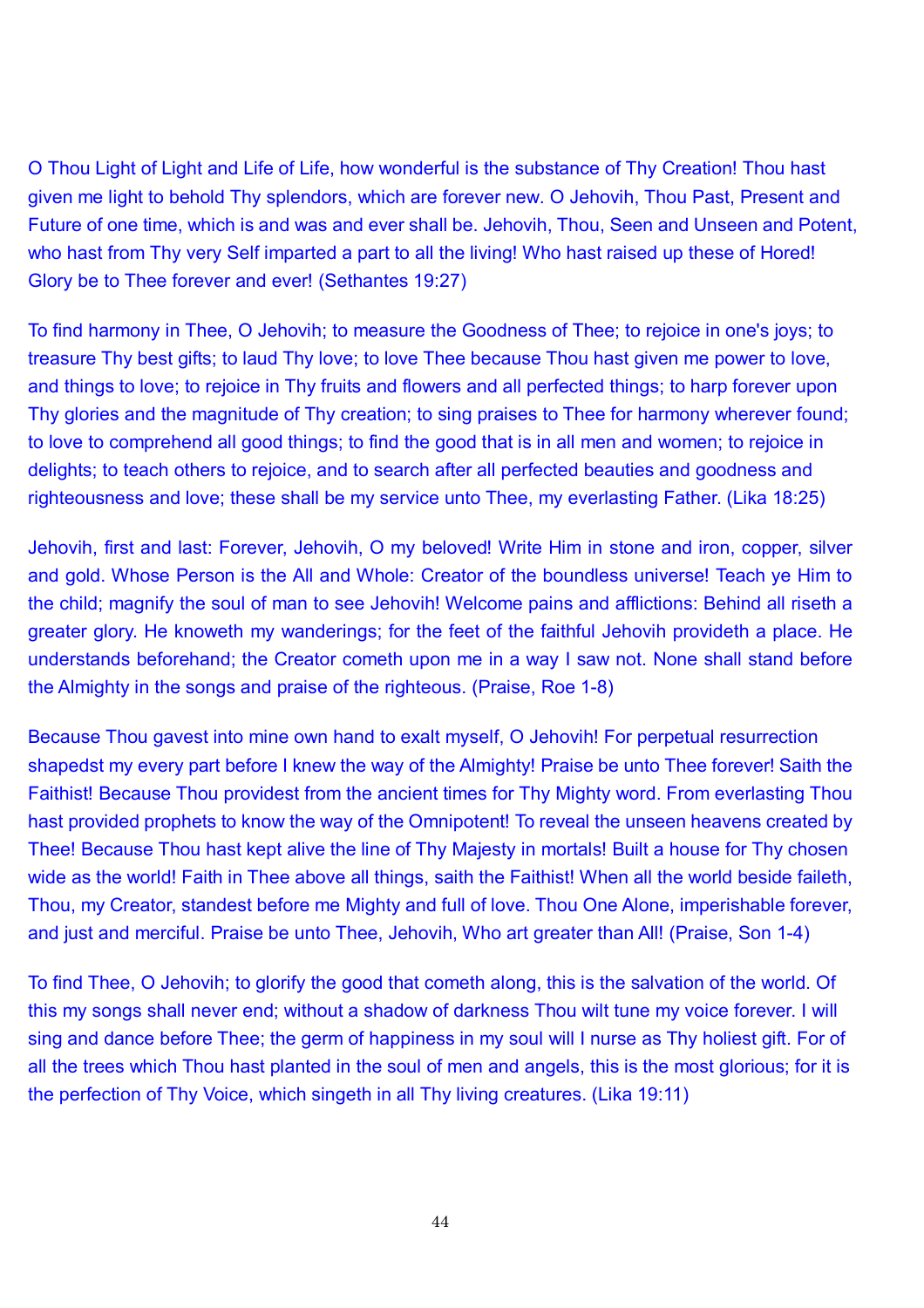Praise be unto Thee, Jehovih! Who can search out the completeness of Thy creation? Or know the magnitude of Thy places, Thou Almighty! And Thy endless inventions? Thou shalt be my theme forever; to find the far-seeing devices of my Creator, the work of my soul. I was alone in the world. Angels and men fed not my soul; I was hungered and in gloom. Then I turned to Thee, Thou Almighty. And Thou gavest me a new growth, a fruit of life in fire! Which grew brighter and brighter. And my vision was recovered, and Thy heavens were opened as a book is opened. And I drank of Thy waters, and ate of the tree of the resurrection to Thy everlasting kingdoms. The secret of Thy wisdom, O Jehovih, was uncovered; the way of Thy mightiness made imperishable forever! (Praise, Yad 1-8)

#### **Prayer**

God said: With one only shalt thou commune, thy Creator; one only shalt thou worship, He who made thee alive. (1<sup>st</sup> Book of God 14:21)

O, that thou knew where the virtue of prayer beginneth! And that he that practiceth the All Highest he knoweth, hath the ear and the hand of his God! Wherein the prayers of the righteous accomplish, whilst the prayer of the ungodlike is void as the wind. (Judgment 13:38)

Now, O Jehovih, I come to Thee! Thou holdest the secret of peace and harmony and good will amongst mortals. Give me of Thy light, O Father! Show me the way of proceeding, that war and crime and poverty may come to an end. Open Thou the way of peace and love and virtue and truth, that Thy children may rejoice in their lives and glorify Thee and Thy works forever. (Voice of Man 1:38)

Make of my body and spirit, O Jehovih, a servant unto Thee; and whatever Thou puttest upon me, that will I accept and do with all my might and wisdom and love. That which Thou hast taught me will I proclaim, fearing naught that may come upon me; for Thou shalt make of me an example of steadfastness for Thy glory. For the loss of my earthly goods will I complain not, nor for imprisonment, nor toil, nor sickness, nor death. To Thy servant, these things are as nothing. Without Thee, I am as nothing. But Thy servant will I be henceforth forever. Amen. (Saphah Hi'Dang 32)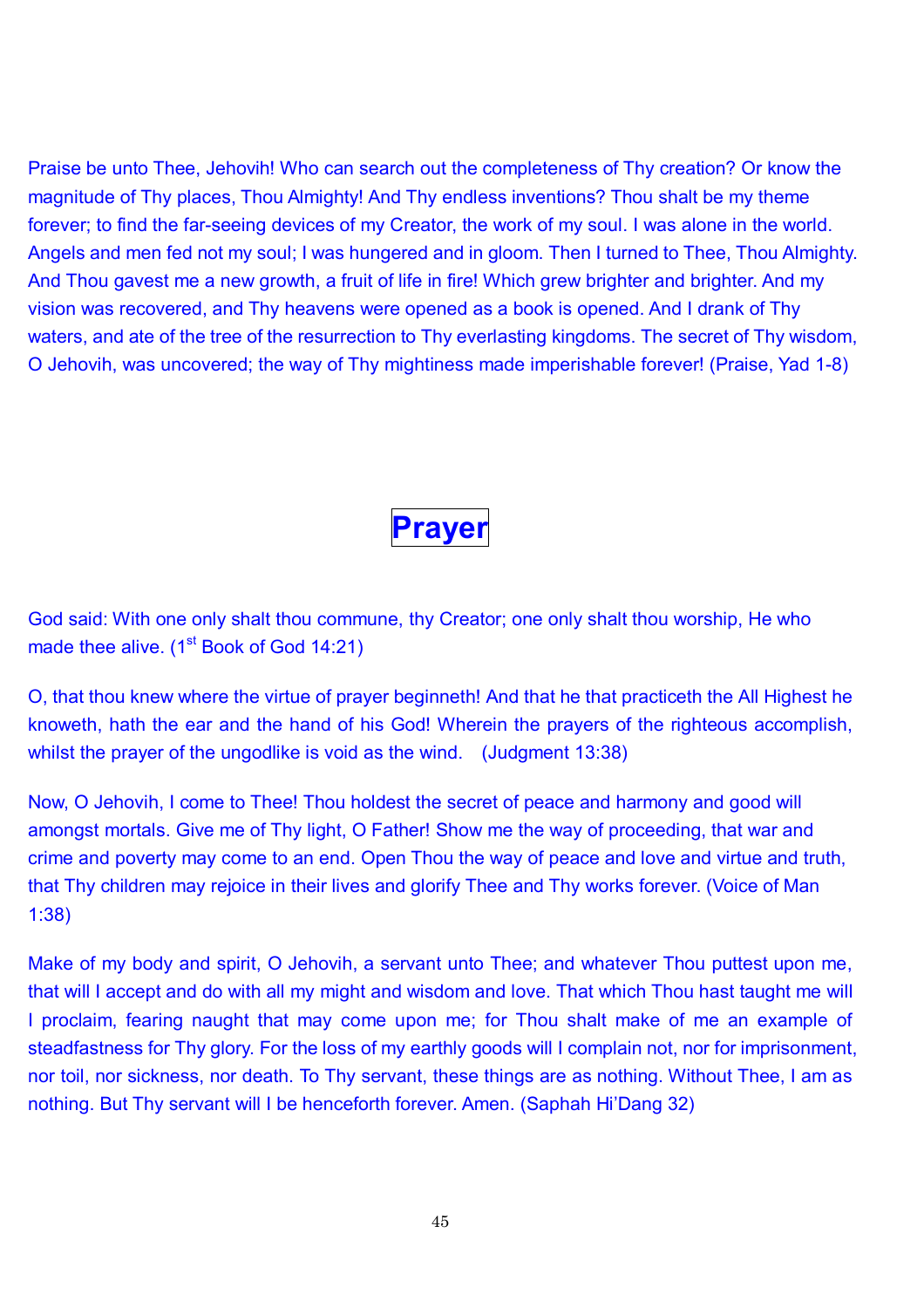As a horse drinketh water from a trough and so enlargeth himself, so doth the soul of the righteous man drink from the Everlasting Fountain, Jehovih, and the soul of man thus enlargeth and accomplisheth in answer to its own prayer; nevertheless, it all cometh from Jehovih. Neither turneth He aside from His usual course, for He is Ever Present, and thus answereth the prayer of the soul of man. What prayers answereth He? And what prayers answereth He not? He answereth the prayer for purity and love and wisdom and virtue. Whoso prayeth to Him for permission to do good unto others, He answereth without fail. He answereth not selfishness, nor the prayers of the wicked. Wherefore the wicked say: He answereth not prayer. (Arc of Bon 9: 23-25)

Behold, in the ancient days, I provided Saviors and rab'bahs and priests to pray for man, and confess him of his sins' but these things will I put away, and no one shall pray for the living, nor confess him of his sins, by words, or signs or ceremonies. But every man shall pray for himself, in his own way, and confess his sins unto Me for forgiveness. And instead of praying in words for his brother, saying: Jehovih, help him, he shall go in person, and help him with his own hands. Neither shall man sit idly and say: O Jehovih, help Thou me; come and save me! But he shall rise up in the majesty I created him, saying: Behold me, Jehovih! I will save myself! Guide Thou me, O Father! And he shall walk forth, proudly in My sight, scorning evil and sin, doing with all his might for his own salvation. And I will come unto him, for of such shall be My chosen. (Es 1:17-22)

Let thy lips utter thy holiest desires, and let thy soul seek constantly for new expressions magnifying the wisdom, love and power of Ormazd, the Creator. Neither shalt thou take a thought in regard to rules of prayer; the rules are for the unlearned. He who inventeth a new prayer to Ormazd every day of his life hath done wisely indeed. For the glory of prayer is the strengthening of one's own soul to perceive the Higher Light. Prayer is not given in order to change the decrees of Ormazd, but to change one's own self for the better. Yet he who repeateth words of prayer as a parrot repeateth, improveth himself but little. (God's Word 15:9-11)

Since, then, man perceiveth that words, at best, are but slow and coarse representations of the soul's conception of things, how much farther distant lieth a God's wisdom beyond the reach of mortal understanding! Remember, O man, that couldst thou in a moment of time recollect all thou hadst ever learned thou wouldst be wise indeed. Wert thou in tune with thyself, such would be thy wisdom. To advance in such direction, whereby man becometh attuned, first with himself, then with his immediate surroundings, then with the magnitude of worlds, and then with Jehovih, so that he moveth, acteth, and comprehendeth harmoniously, is to become one with the Father. Which condition awaiteth all men, and is called in high heaven, Nirvana, because, to him that hath attained it, things past and things to come are as an open book. He can look back to his own beginning in the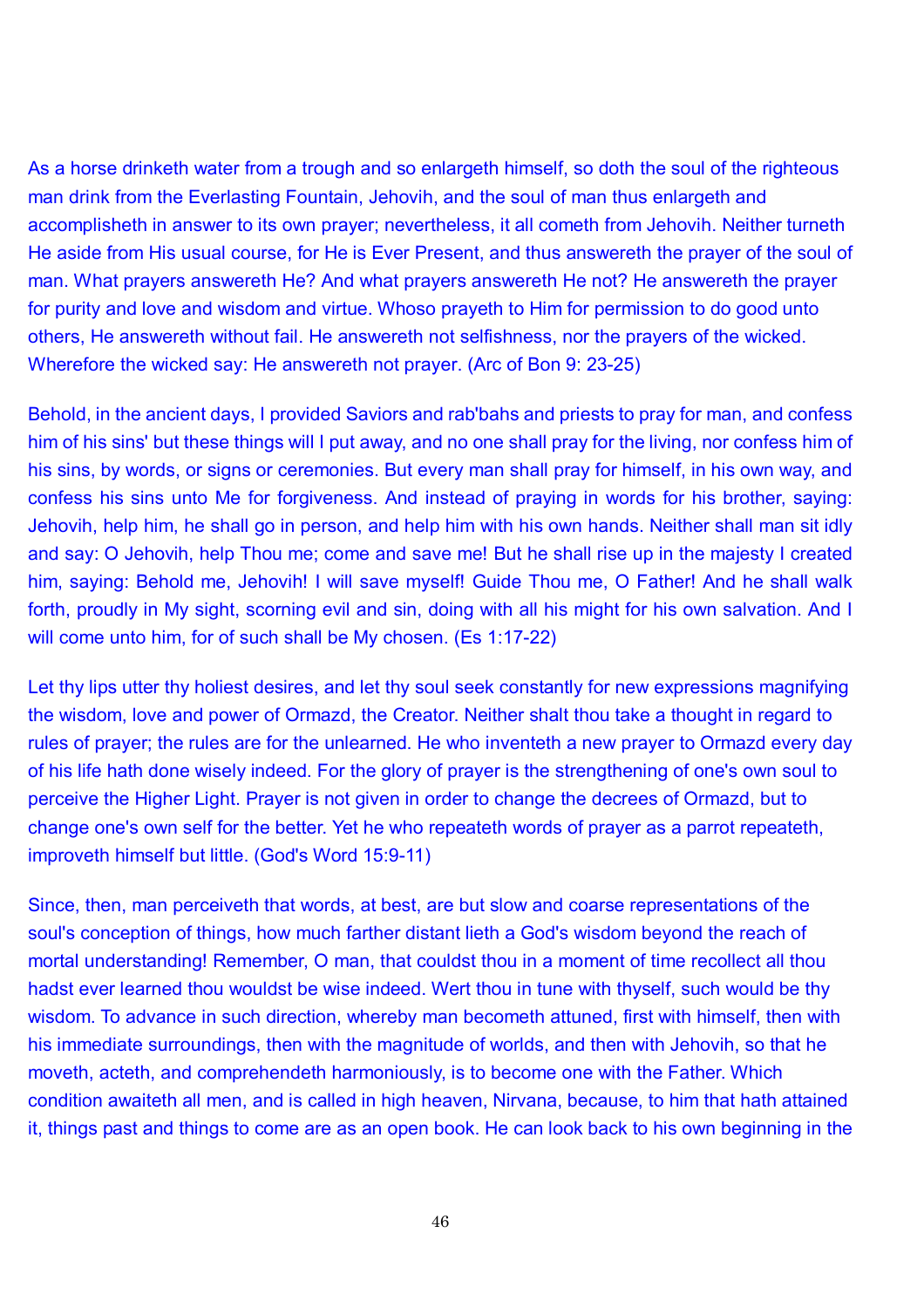world, and even beyond, and withersoever he directeth his eye, he can see and hear even as if the matter now were. (Apollo 1:5-6)



Jehovih saith: Only to the wise, the pure, and the just, do I reveal the mysteries of My kingdoms. (Saphah Chine Zerl 50)

In proportion as man is clear in his corporeality and in his spirit, so discerneth he My inspiration. And if he have great purity as well, then he shapeth my Light into corporeal words. (Inspiration 5:7-8)

Which is to say, flesh-food carrieth man away from prophecy; away from spirituality. A nation of meat-eaters will always culminate in disbelievers in spirituality; and they become addicted to corporeal passions. Such men can not understand; to them the world is vanity and vexation, if poor; or, if rich, a place to revel in for lust's sake. (Cosmogony 9:10)

To the pure there is no selfishness, neither for earthly things, nor for their own flesh and spirit. A pure man is as a clear glass; he can see out of himself, and, so, perceive My angels and Me. Through the pure man, pure angels can see mortality as well as spirituality. Their presence inspireth him to understand all things. (Inspiration 18:15-17)

When thou makest and keepest thy corporeal body pure and clean, My angels, who are pure and clean, come to thee to aid thee, and to enlighten thee. And when thou puttest away all unclean thoughts and all unselfish desires, and seekest to obtain wisdom, and to learn how best thou canst help thy fellow-man, behold, My angels of light and wisdom come to thee, and, by virtue of their presence, which thou seest not, they inspire thy soul in the light of thy Creator. (Inspiration 18:4-5)

Jehovih saith: I have given man many talents. Because the roadways are not open for their growth, he plungeth into darkness. Think not that ye can draw a line, and say: O man, thou shalt not do this, or thou shalt do thus: for ye are powerless to hold him, whom I created to go forward. And if he find not a way to go forward, he will turn and go backward. (Fragapatti 10:4)

Stretch forth thy hand unto thy Creator, and swear thou unto Him, thou wilt conquer every passion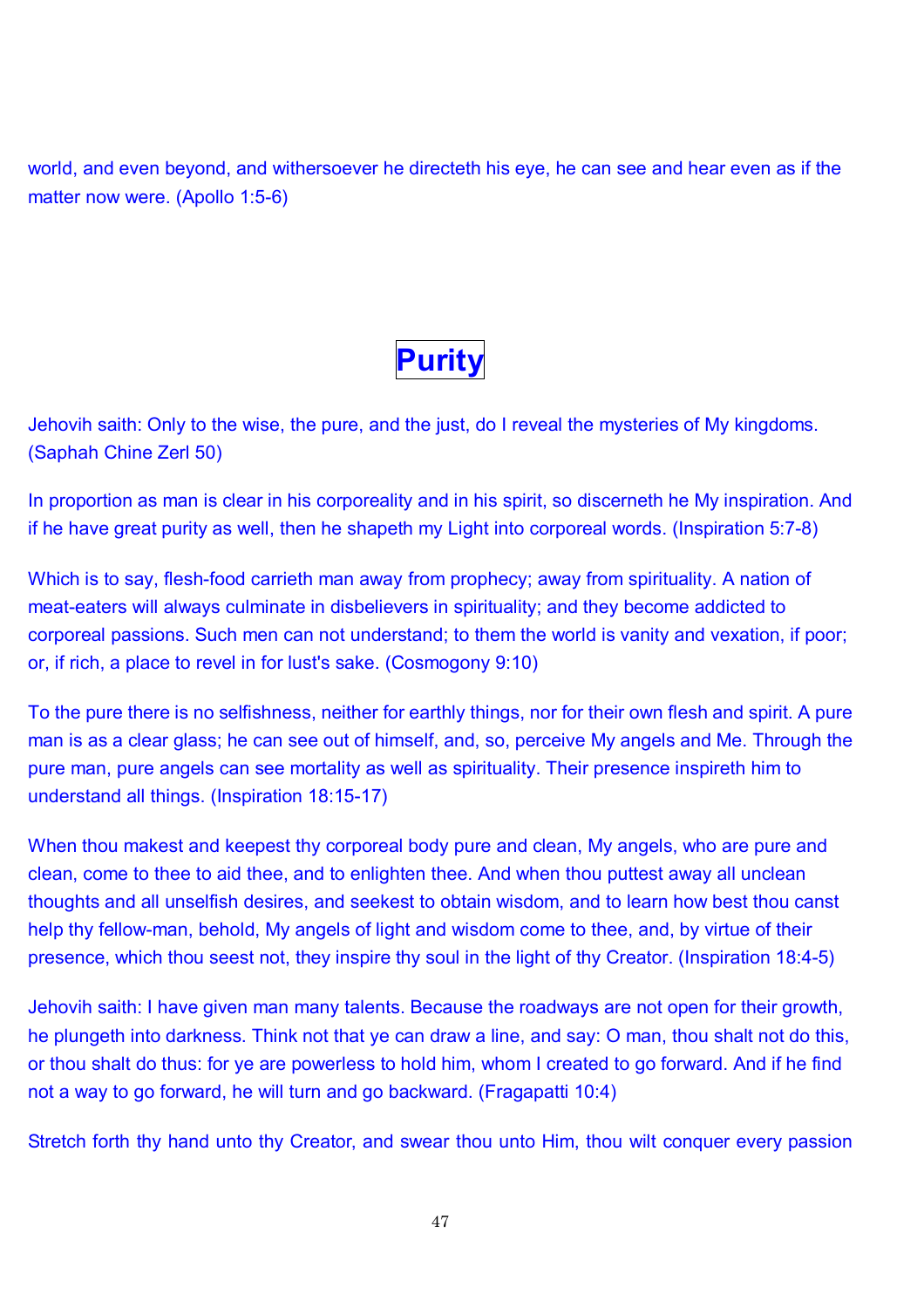that is unclean, and every habit not conducive to the purity of the growth of thy spirit. Make the Creator the idol of thy soul, neither setting up this or that as impossible, admitting that all things are possible in Jehovih's Hands. (Judgment 13:35)

Without purity, no man can see the Creator; with purity, all men can see Him, and hear Him. It is easier to purify the corporeal body than the spiritual. For diet and baths can accomplish the former, but pure thoughts are required for the soul. A man may be clean as to the flesh; but if he have impure thoughts, he is impure in spirit. Whoso speaketh cruelly or unjustly of his neighbor, is foul in spirit. If he speak of the short-comings and deceptions of his neighbors, he is foul in spirit. Whereas, first of all, purification is the first law of man's own self. (Eskra 27:6-9)

## **Reincarnation**

And as one spirit returned and fastened itself on a mortal, so did another and another, till hundreds and thousands of spirits dwelt in one corporeal body, oft driving hence the natural spirit I gave in the time of conception; and these mortals knew it not; and they became void of direct purpose because of the confusion of soul, and they were worthless on the earth. (Aph 5:10)

 As I have quickened the seed of the first born, so will I quicken all seed to the end of the earth. And each and every man-child and woman-child born into life will I quicken with a new spirit, which shall proceed out of Me at the time of conception. Neither will I give to any spirit of the higher or lower heaven power to enter a womb, or a fetus of a womb, and be born again. (Jehovih 6:21)

 These things hast thou witnessed; that the spirits of the first birth discourse on the things of the earth, and of marriage and begetting; not having risen even to the second resurrection. Their hope and belief in heaven is to re-enter wombs and be born again, teaching reincarnation, ministering to the proclivities of lust in mortals; inspiring visions of sexual desires and practices in heaven. For all such spirits have not risen up from the earth, and know no other abode, but to revel and glut themselves in corporeal debauchery. And many of them boastingly, and in darkness teach falsely that spirits in heaven beget sons and daughters, and even that sons and daughters reincarnate themselves in mortal flesh, becoming children of the earth. All such spirits shalt thou know by such teachings; for whatsoever seemeth the highest delight of a man on earth or a spirit in es, that will he exult in and proclaim (Knowledge 7:48-49)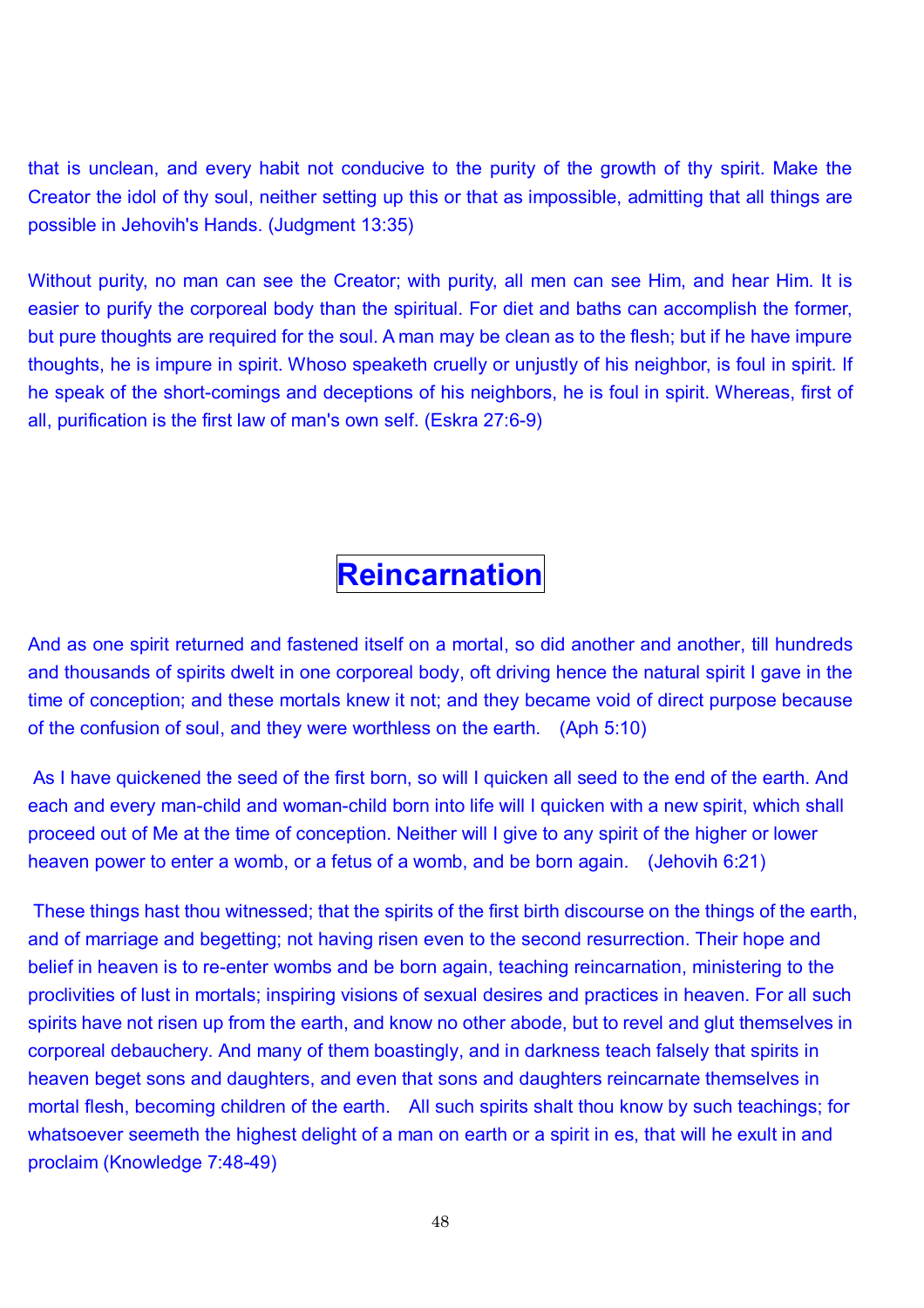And from the mighty hosts of darkness, the drujas, deep born in darkness, now pestering the people on earth, were hundreds of millions of familiars taking to fetalism! Vampire spirits who suck the blood and the flesh of mortals till the brain and heart are wild and mad! Till the mortal is driven to nameless deeds of horrors, desperate with the foul obsession. Spirits who bring poison and horrid smells to afflict mortals with; spirits who delight to feed on the flesh of mortals which is corrupted with scabs and running sores. Spirits that teach re-incarnation and lust as the highest, most exalted heaven. (Wars 54:18).

 Come! Come! The Father's kingdom is free! Come! Come! In peace and quietness thou shalt be thine own master! Behold, the Father's places rise higher and higher! Not downward, to the lower kingdoms, nor to the earth, nor to re-incarnation, the invented tale of drujas; but upward to wisdom, goodness, love and happiness. Because ye have put away the All Person, ye have fallen in the mire; ye have closed your eyes to yonder higher heaven. Come, O ye that are in bondage! Cut loose from all! Fly to Him Who brought ye forth to life! Disown the world! And self! And all the Gods and Saviors! Lords and kings! Be Jehovih's! Sworn to peace and love! To good works and righteousness! (Wars 55:11-12)

 But, again, false Lords and false Gods began to set up kingdoms of their own, in heaven, and in the cities of mortals. And, lo and behold, every one called himself either Thor or Apollo. And the spirits who manifested in the temples, and for the oracles, all gave one of these names. And mortals who were obsessed, believed themselves to be the re-incarnation of Apollo or Thor; and the obsessing spirits so called themselves. Others, more intelligent, said: Have not the prophets foretold there was to be a second coming of Apollo? And are not these spirits, who appear through the sar'gis, the very person? (Thor 6:2)

 Suffice it, these spirits lost all sight of any higher heavens than to dwell on the earth; they knew no other. And they watched about when children were born, and obsessed them, driving hence the natural spirit, and growing up in the new body of the newborn, calling themselves re-incarnated; and these drujas professed that when they previously lived on earth they were great kings, or queens, or philosophers. And they taught as their master, Osiris, the false, did: That there was no higher heaven than here on the earth, and that man must be re-incarnated over and over until the flesh became immortal. Not all of these spirits drove hence the natural spirit; but many merely engrafted themselves on the same body; and whilst such persons lived, these spirits lived with them and dwelt with them day and night; not knowing more than their mortal companion. And when such person died,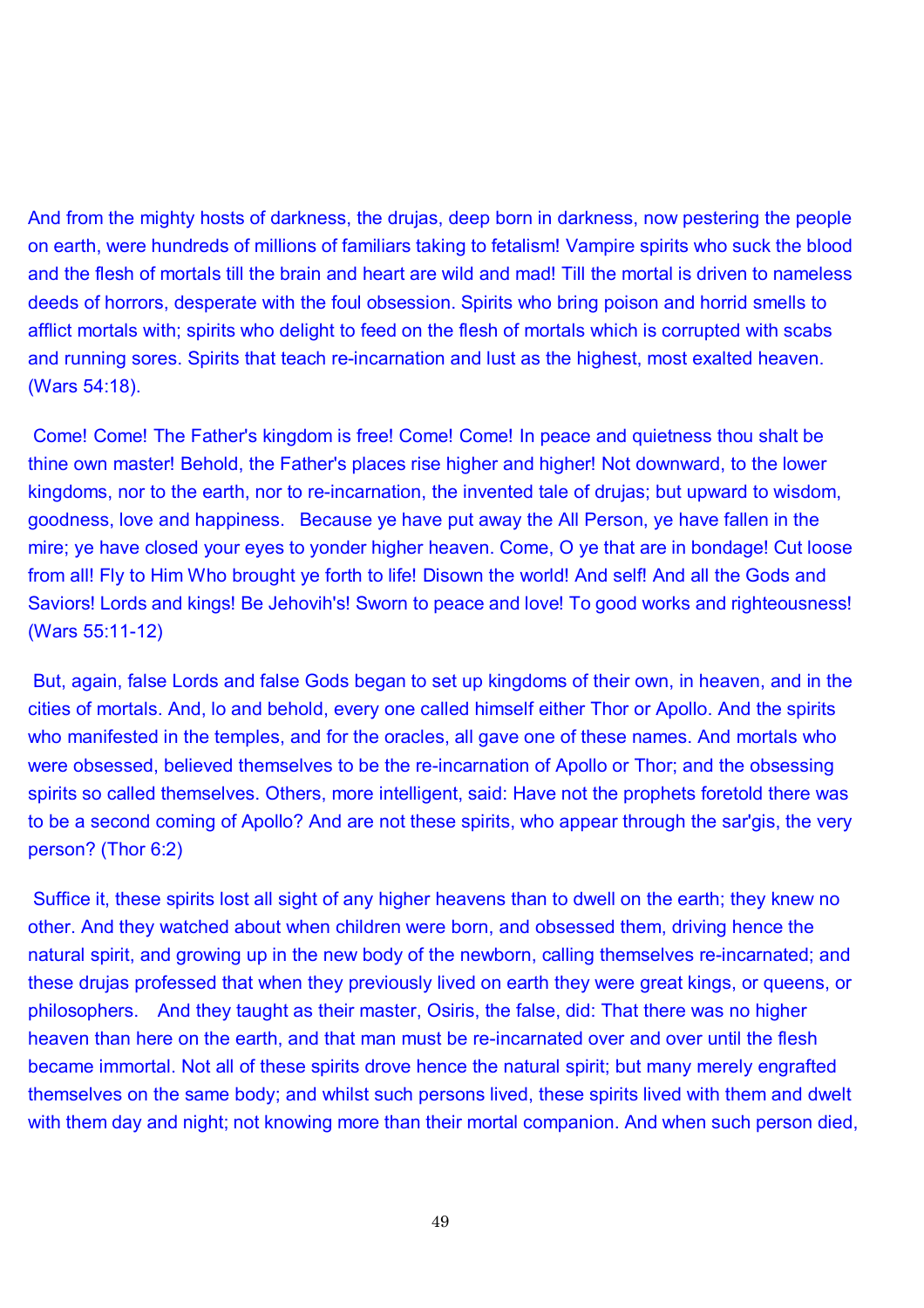behold, the druja went and engrafted itself on another child, and lived and dwelt with it in the same way; and thus continuing, generation after generation. (Wars 51:11-12)

 O man, beware of angels who say: In heaven there is no organization, nor God, nor Holy Council, nor discipline, nor order, nor teaching, nor self-denial, or, Who say: There is no God, no Jehovih, no government in heaven, or, Who say: There is no bondage after death; no place or condition of suffering, or, Who say: When thou diest thy spirit shall enter paradise and dwell in perpetual ease and glory. Who say: Heaven is an endless summer land, with silvery rivers and golden boats for all, or, Who say: Eat, drink and enjoy thyself for the gratification of thine earthly passions, for when thou art dead thy path shall be straight to glory. Who say: Heap up riches, for there is no punishment after death, or, Who say: Turn not thy thoughts into thine own soul to discover thy ungodliness, for when thou art dead thy spirit shall revel in bliss, or, Who say: The angel world is a place of progression without self-abnegation and good works, or, Who saith: Behold me, I am from the highest, most exalted sphere, or from a far-off star, or, Who saith: I have visited the planets, or, Who saith: Resurrection cometh by reincarnation—first a stone, then lead, then silver, then gold, then a tree, then a worm, then an animal and then man, or that a spirit re-entereth the womb, and is born again in mortality, or, Who saith: Blessed art thou; for a host of ancient spirits attend thee—thou hast a great mission. For all of these are the utterances of the angels of the first resurrection. And though they may inspire great oratory and learned discourses, yet they are flatterers, and will surely lead thee into grief. (Discipline 3:19-32)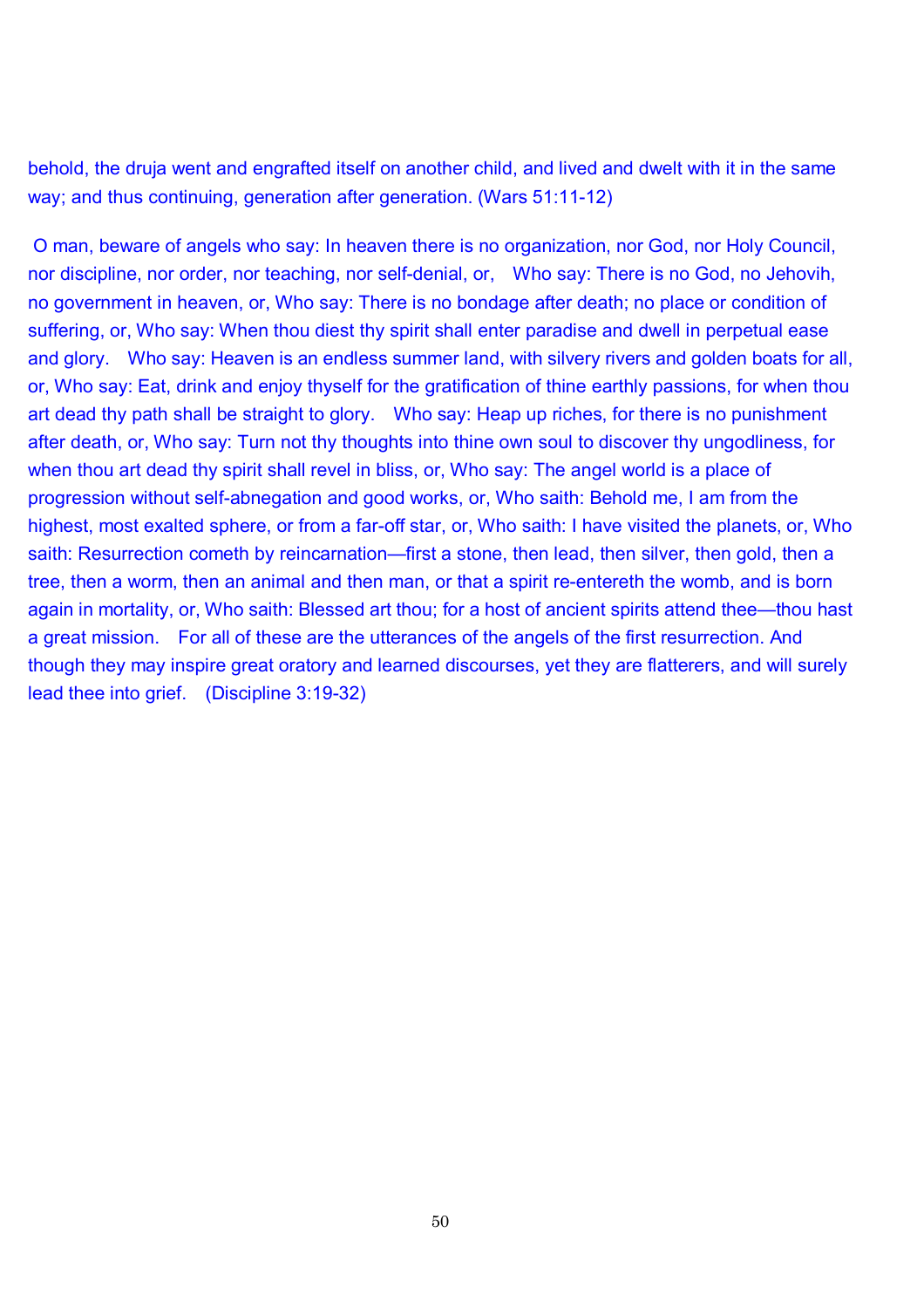# **Religion**

It is the will and the wish of thy God, that all men become constitutionally capable of receiving and comprehending the highest light, and that they shall no longer depend upon any priest, church, oracle, or holy book, or upon consulting the spirits. (Discipline 5:15)

Jehovih said: What mattereth a name? Let them call the Creator Ahura'Mazda, and call Ahura'Mazda the Creator. Since He hath not shown Himself in a ship, or in the figure of a man, behold, thy inspirers shall teach His Ever Presence. (Divinity 16:9)

That religion is nothing more nor less than rites and ceremonies in the discipline of a community. As when an army of soldiers are in training by their captains, when certain commands and manouvers cause the soldiers to be as a unit in movement; so is religion in a community, through rites and ceremonies, made as a unit to carry out works of charity and harmony and love and righteousness. (Eskra 29:2)

And as to the religion of this man, or that man; behold, it hath come to pass, that each, in his own order, performeth his rites and ceremonies and sacrifices and prayers, like a trained horse in a showman's circle, going round and round, and knowing not the meaning thereof. For it is come to pass that the religions have made machines of the worshippers; the law books have made machines of the courts; the books of government have made machines of governors and emperors. (Eskra 33:25-26)

Behold, I am not for one man only, nor for one woman, nor for one book; but wherever the light of wisdom and the desire for virtue and holy deeds shine, there will my speech manifest. Is not Jehovih wide as the universe, and immutable? And to be in harmony with Him, is this not the sum of all wisdom? Therefore, if thy Lord, or thy God, hath attained to be one with the Father, and He come in dominion on the earth, with His millions of angels, who also know the higher light, and ye are inspired by them to do Jehovih's will, what discussion shall man have against heaven or its representatives?  $(Lords 1<sup>st</sup> 1:14-15)$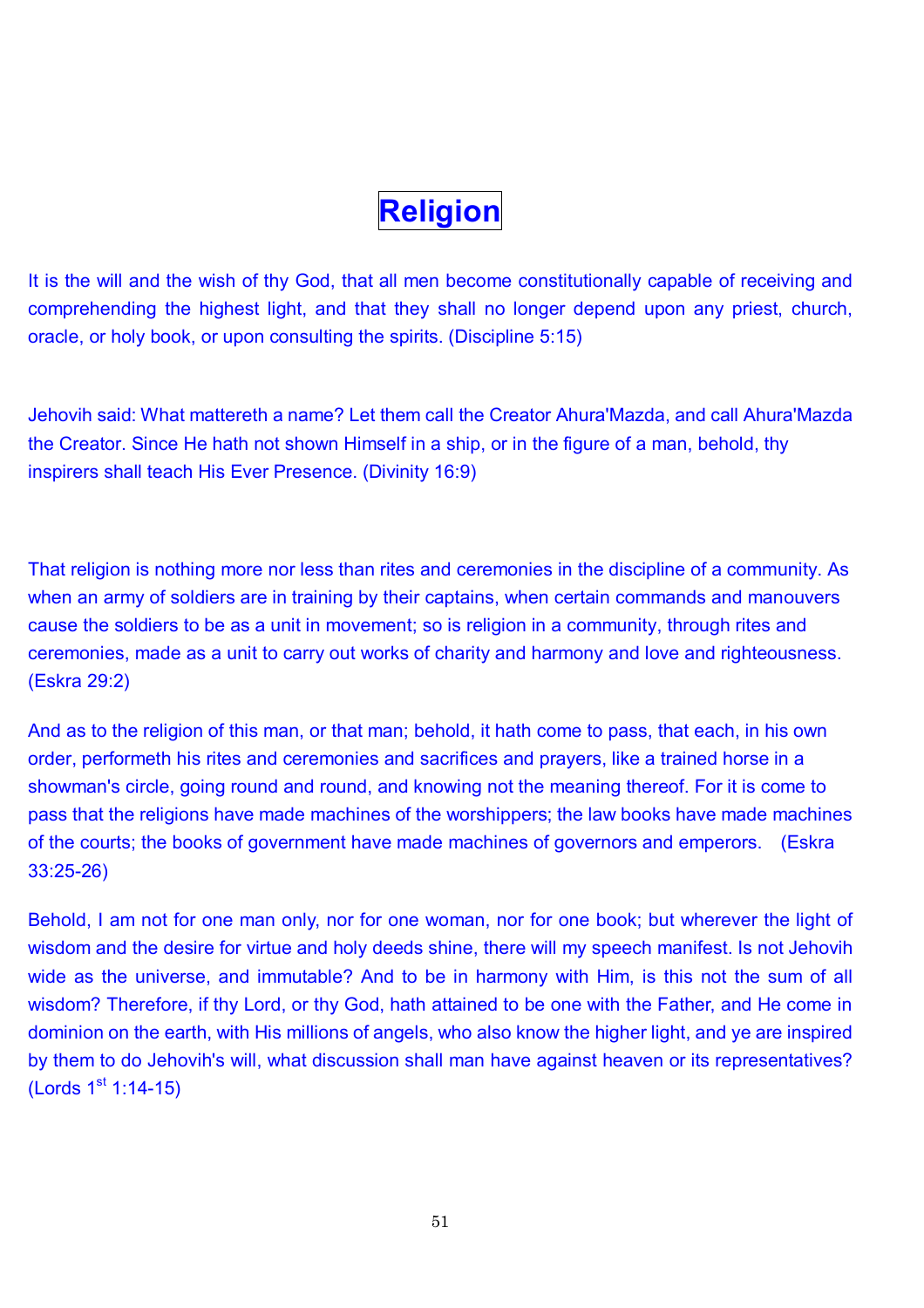This was also of the ancient doctrines of Zarathustra; but certain other philosophers, vain in self-knowledge, said: Can not a man worship in the soul, and without building an altar of stone and wood? And the multitude harkened unto them; and they afterward went further, and said: Why worship at all? So, they fell in darkness. A soul without an outward expression of worship standeth on the brink of hell. To see an altar, as we pass along, enforceth upon us the thought of worship, and of Ormazd, the Creator; it leadeth the soul upward. To see evil, or the temptation of it, is to lead the soul toward darkness. Therefore, let men and women be discreet of their persons; but make the altars of sacrifice numerous. (Arc of Bon 5:15-16)

But now, behold, O man, I come to give a great religion, yet not to set aside the old; I come to such as do fulfill the old, and to give them the religion of Gods themselves! Saying unto them: Go save others, and no longer concern yourselves about yourselves. Go ye and provide a place of second resurrection on earth, where the people shall put away all low things and practice the all highest. And call ye out unto the Uzians to come and inherit the place with you. Nevertheless whosoever is only concerned as to the salvation of his own soul is not yet ready for the religion I give unto you. Mine shall not concern themselves as to their own self's salvation; for having faith in Jehovih, that if they raise others up, with their own wisdom and strength, they are already saved, and without fear. Compare then my second resurrection in heaven with that which thou wouldst found on earth for the glory and honor of thy Creator. (Discipline 7:15-21)

These are the words of Ouranothen: By Thy Light and Dominion, O Jehovih, peace and goodwill be unto all men, with faith in Thee, and forbearance toward one another for thy glory. Amen. I come not to abridge liberty, but to give more unto you, with love and wisdom, that the resurrection of men be established on earth as it is in heaven. Him that ye worship under diverse names, placing him afar off, declare I unto you in actual presence. And accord to you much praise and thanks wherein ye worship in truth, fulfilling His commandments, acknowledging there is but one God, even Jehovih. Whether ye say, Brahma, Brahma or Buddha, Buddha, or Christ, Christ, doing so in reverence to the Almighty, our Creator, practicing good works with all your wisdom and strength—therein do I proclaim your good deeds in heaven. For all of these are the Father's buildings, to bring His children into ultimate resurrection, for joy and glory within His kingdoms. Therefore come I not to take from you any of your Gods or Saviors, nor to abridge your field for righteousness, but rather to show you a greater glory in comprehending all of them in the plan of the Almighty, to reach the different peoples in all parts of the earth. Pleading with you to be charitable to one another, and more comprehensive in your judgment, putting away egotism in professing amongst yourselves that such of you alone were the favored of Jehovih. (Ouranothen 1:7)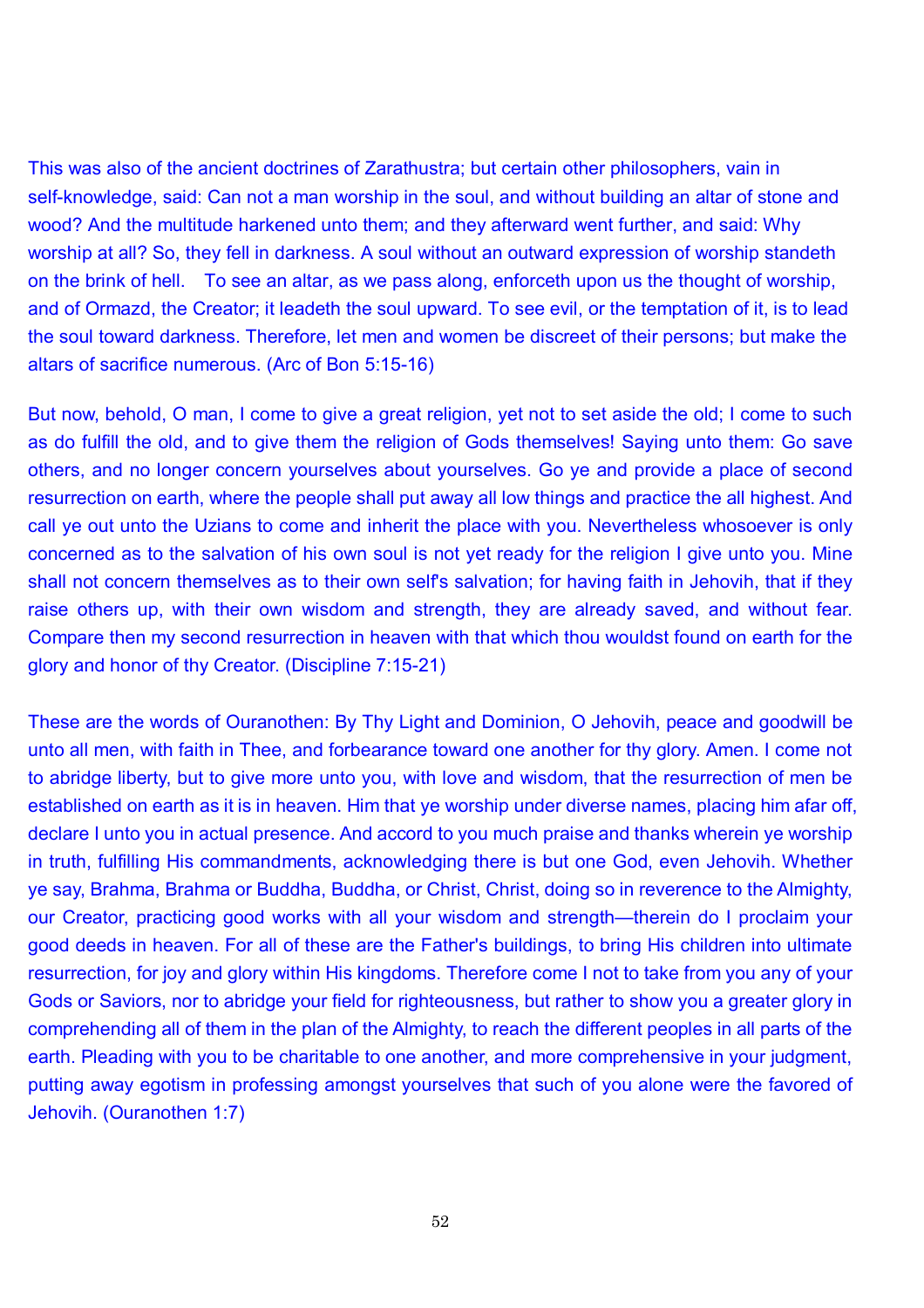But in Kosmon I shall send nor Savior, nor archangel, with a loud-sounding trumpet; but I will come to man's understanding through the light of Mine own wisdom. And man shall interpret My words as I speak to his own soul; and such shall be his sacred words. Man shall pray to Me, and speak to Me in his own way, and not according to the dictation of any man, nor priest, nor sacred book, save the book of My creations. Neither shall man longer accept any of the former revelations, and bow down unto them; for, as I was sufficient unto the ancients to speak to them things that were good for them, even so will I speak to My chosen of the Kosmon era that which is good for them also. My heavens shall be revealed unto them, as promised by My prophets of old, and man shall be taught how to see and comprehend My heavens with his own judgment, and not according to what any other man saith My revelations are. Behold, in the ancient days, I provided Saviors and rab'bahs and priests to pray for man, and confess him of his sins; but these things will I put away, and no one shall pray for the living, nor confess him of his sins, by words or signs or ceremonies. But every man shall pray for himself, in his own way, and confess his sins unto Me for forgiveness. And instead of praying in words for his brother, saying: Jehovih, help him, he shall go in person, and help him with his own hands. Neither shall man sit idly and say: O Jehovih, help Thou me; come and save me! But he shall rise up in the majesty I created him, saying: Behold me, Jehovih! I will save myself. Guide Thou me, O Father! And he shall walk forth, proudly in My sight, scorning evil and sin, doing with all his might for his own salvation. And I will come unto him, for of such shall be My chosen. In Kosmon, I shall not come to make a servant of man unto man; nor to make him afraid, when the priest speaketh. I will make man hold up his head fearlessly before men, in remembrance of his daily covenant unto Me, his Creator, in the practice of righteousness. In that day, the preacher and the priest shall be of little avail; My standard shall be of good works, and not of words. (Es 1:13-24)

#### **Resurrection**

The spirit groweth by cultivation, which is the practice of wisdom, truth, virtue, benevolence, and affiliation with others. (Judgment 20:9)

Thy spirit groweth by cultivation, which is by the practice of wisdom, truth, virtue, benevolence and affiliation unto others. (Judgment 20:9)

Jehovih's chosen stand equal before the Father, and every one shall work out his own resurrection, both in this world and the next. (Arc of Bon 9:28)

Serve thy Creator by doing good unto others with all thy wisdom and strength, and by being true to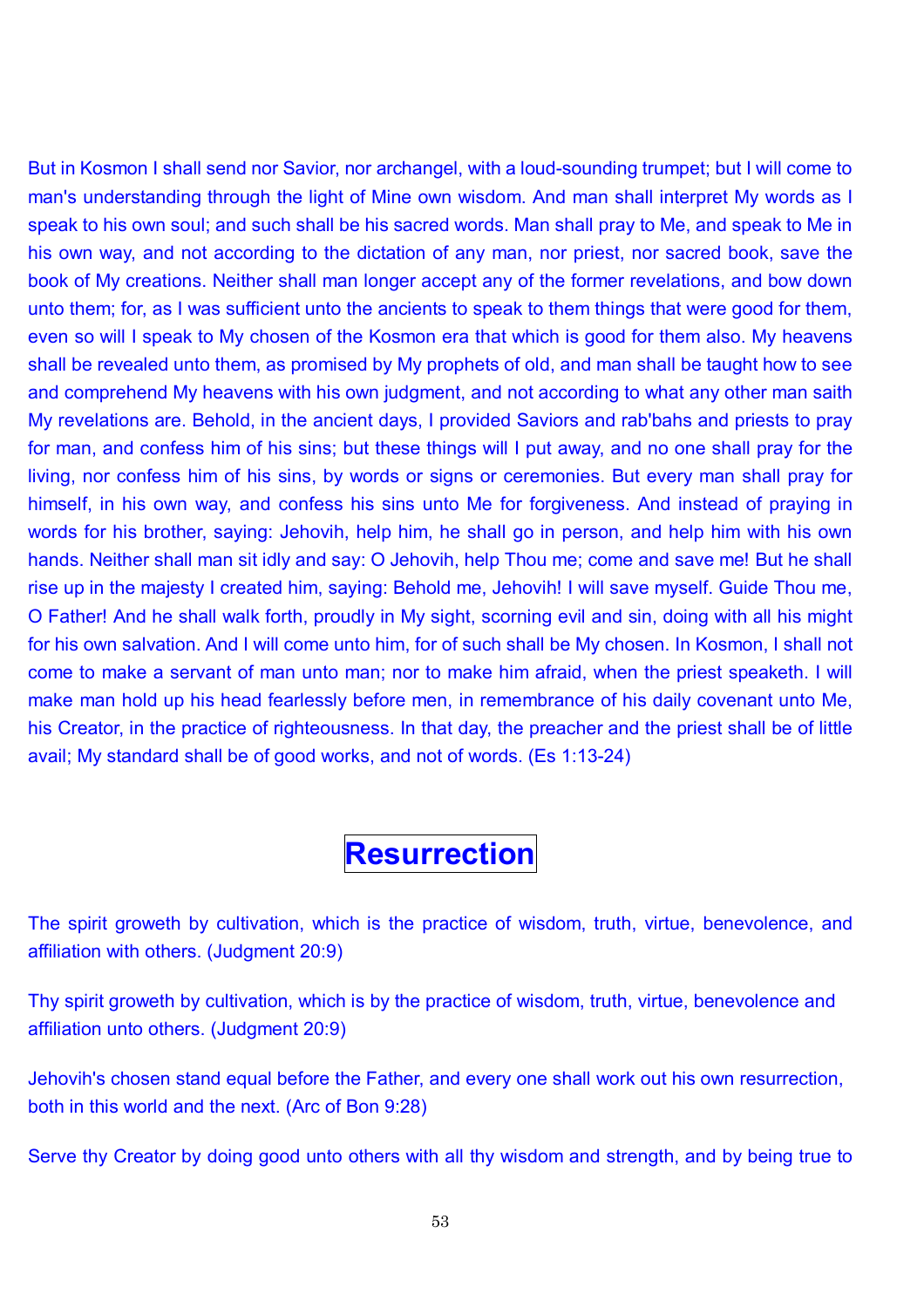thine own highest light, and all knowledge shall come to thee.  $(2^{nd}$  Book of  $2^{nd}$  Lords 1:20)

Because one man cannot lift up the whole world he shall not grieve, nor cease doing what he can; for his glory lieth in exerting himself to the full. (Wars 55:6)

Improve thyself, O man, to be sincere in thyself and in all thou doest; and, when thou hast attained this, thy words shall be with power. (Discipline 14:18)

Thou shalt love to search for thy Creator in all things on the earth, in the earth, in the waters, and in the air above the earth. Thou shalt love to search for all that is good in thy neighbor; but to excuse all the evil that is in him. (1st Book of God 5: 16-17)

As I gave away Myself, and thus created all things, so shalt thou follow in My footsteps, in order to become one with Me. Herein lieth the secret of wisdom, truth, love and power, time without end. (Inspiration 18:27-28)

So I say at the gates of my exalted heavens, unto the inhabitants of the earth: Only by knowledge and righteous works, done unto one another, shall ye be able to endure the light of my kingdoms. (Judgment 17:6)

Without Abnegation no man shall have peace of soul, either on earth or in heaven. Consider what thou doest, not that it shall profit thyself, but whether it will benefit others, even as if thou wert not one of them. (Arc of Bon 11:13)

The Star of Jehovih is within thy soul; feed it, O man, and thou, O angel of heaven, and it will grow to be a God! Rob it, or starve it, and thou shalt remain nothing. It is weak and dim in the vain; it is bright and of great power in him who forgetteth himself in laboring for others. (Apollo 5:19)

Remember, O man, the more thou puttest forth thy soul to give light and wisdom to others, the more thou receivest; wherein thou shalt comprehend in the reason of things everlasting life to the spirit of man. (Apollo 1:9)

Consider, then, what ye can do that will raise you in spirit; for this is resurrection. First, to purify yourselves; second, to do all the good ye can; and third, to affiliate. Without these, there can be no resurrection. Or, having two of them, and lacking in the third, there can be no resurrection. (Eskra 30:17-18)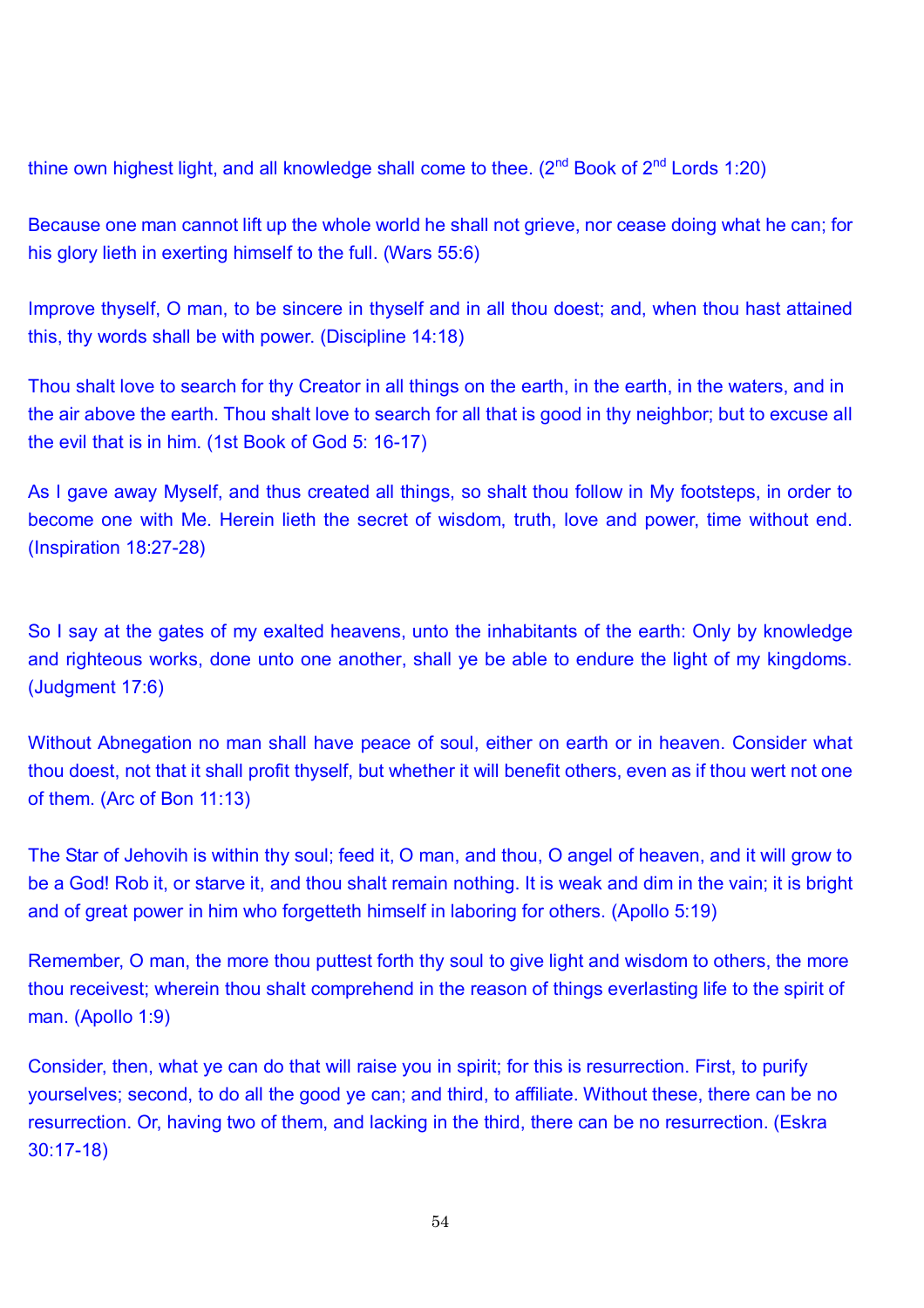Thou hast had revelation sufficient since thousands of years; and sacred books with most holy doctrines. And, yet, many that know these well, come into the es world as low as drujas, and as wandering spirits. Thou shalt judge thyself; thy spirit is as a manuscript in thine own handwriting; thou art daily writing thy grade and the place of thy abode in heaven. (Judgment 16:45-46)

Behold, I am the Ever Present, and not in the figure or image of a man, but I am the All Space and Place, doing My will through My angels and through the souls of men. Be ye steadfast in righteous works and love toward one another; and most just to a fraction with all other peoples. With you will I establish Myself, even as in the ancient days with your forefathers. (Arc of Bon 4:23)

To know Me is to know all things; he who striveth to Me is My chosen. He who knoweth not Me proveth not Me; he who knoweth Me can not prove Me. To every self am I The Self of that self. To perfect that self which is in all selfs; such a man is one with Me. To travel on such a road; that is the right road. (Arc of Bon 22:2)

Whosoever raiseth up My children, do I raise up with Mine own hand. To whomsoever uttereth My words in wisdom and truth, do I speak from My judgment seat. Because ye have come down from your exalted kingdoms in the upper heavens, so come I from My All Highest Holy Place to raise you up. (Fragapatti 38:6)

Jehovih spake through God, saying: A nurse I provided for the newborn, but when he is grown I command him to provide for himself that he may be a glory in My kingdoms. By charity alone ye cannot raise man up; but be diligent to teach him to try continually to raise himself, for herein lieth the glory of manhood. (Sethantes 3:29)

Jehovih said: Think not, O man, I gave talents to men differently on earth, and there to end, making My exalted places to be even shorn and alike. Not so created I man; but as one on earth is mild, and leadeth on by smooth words and persuasive behavior; and as another, by quick perceiving and strong will, plungeth in headlong; even so carry I them onward in My high heavens, perfecting them in their bent, but with wisdom and love, till each becometh as a sun in his sphere. (Osiris 2:2)

For A time cometh to every man and woman born, on earth or in heaven, when sore disaster, if nothing else, will cast him helpless in agony, to make him own the Mighty Power Who created him; and make him supplicate in pity for some helping hand to lead him safely to the All Person's pleading Voice. Then is he ready to listen; to turn from gods and saviors who profess to save; and to stand upright before the Father, and learn to know Him, and willingly learn peace, love, reason and truth. (Wars 53:5)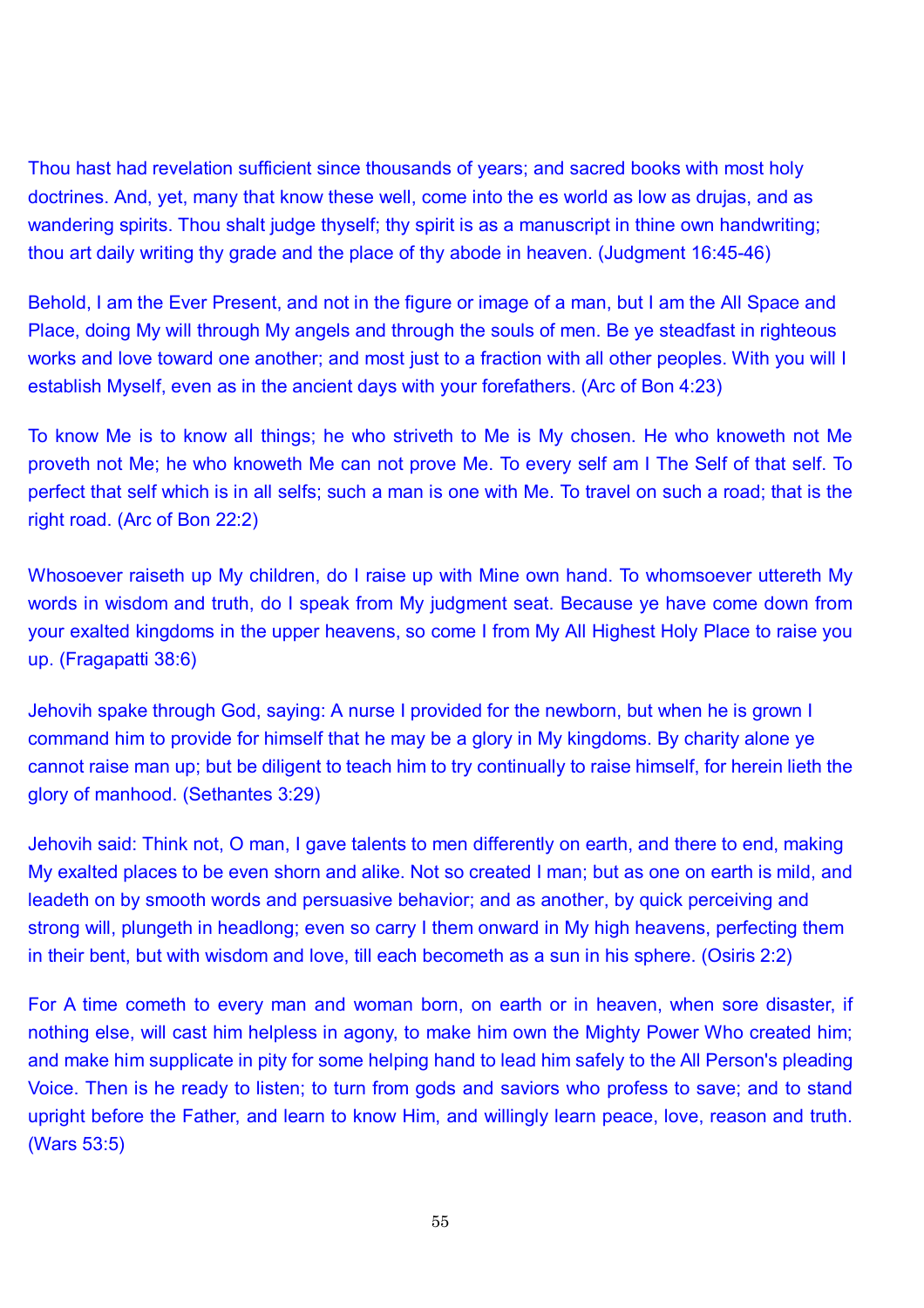But ye shall teach them to fear no spirit, nor Lord, nor God; teaching them that by their own wills they can cast out the tetracts which assume to be spirits. Rather inspire ye them to be Gods and Goddesses themselves; and by their aspirations they will become large arid powerful, and of fearless disposition. (Osiris 12:11)

To be one with Jehovih, this is Godliness; to be one with thy God, the way is open to all men. To be organic for love and good works—this is like the fraternities in heaven. Whoever striveth for this hath my authority already; his words in time shall become one with me and my works. To improve thyself in these holy things is to discipline thyself to become a glory to thy Creator. (Discipline 14:13-6)

In the day thou judgest thyself as with the eye of Thy Creator, thou art as one about to start on a long journey through a delightful country. In the day thou hast rendered judgment against thyself for not practicing thy highest light, thou art as one departed from a coast of breakers toward mid-ocean, like one turned from mortality toward Jehovih, like one turned from perishable things toward the Ever Eternal – the Almighty. (Discipline 13:10-11)

The highest peace is the peace of the soul which cometh of the consciousness of having done the wisest and the best in all things according to one's light. For, after all, is not the earth life but the beginning, wherein we are as in a womb, molding our souls into the condition which will come upon us after death? In which case, we should with alacrity seize upon the passing time and appropriate it to do righteous works to one another. (Arc of Bon 7:14)

Know then, O man, that whoso would rise into my organic kingdoms in heaven, shall teach himself the first lesson of liberty, which is to free himself from self. He shall not say: I want this; or I must have that; or, I cannot have self abridged; or, I will suffer no dictation. I say unto thee, all such men are already in the bonds of drujas and the throes of hell. But thou shalt say: Here I am, O Jehovih, Thy servant! Appropriate Thou me whichever way I can do the most good unto others! Myself is no longer any consideration. This it is, to be a Faithist in the Father. (Judgment 16:27-31)

He who can say, I can think of an All Highest, hath the seed of everlasting life in him. He who liveth the all highest he can; he who thinketh of the All Highest; he who talketh to the All Highest; he who trieth to perceive from the standpoint of the All Highest, quickly transcendeth belief and becometh a very God in faith. He becometh master of himself, and feedeth himself with happiness, even as men feed themselves with bread. (God's Word 13:9)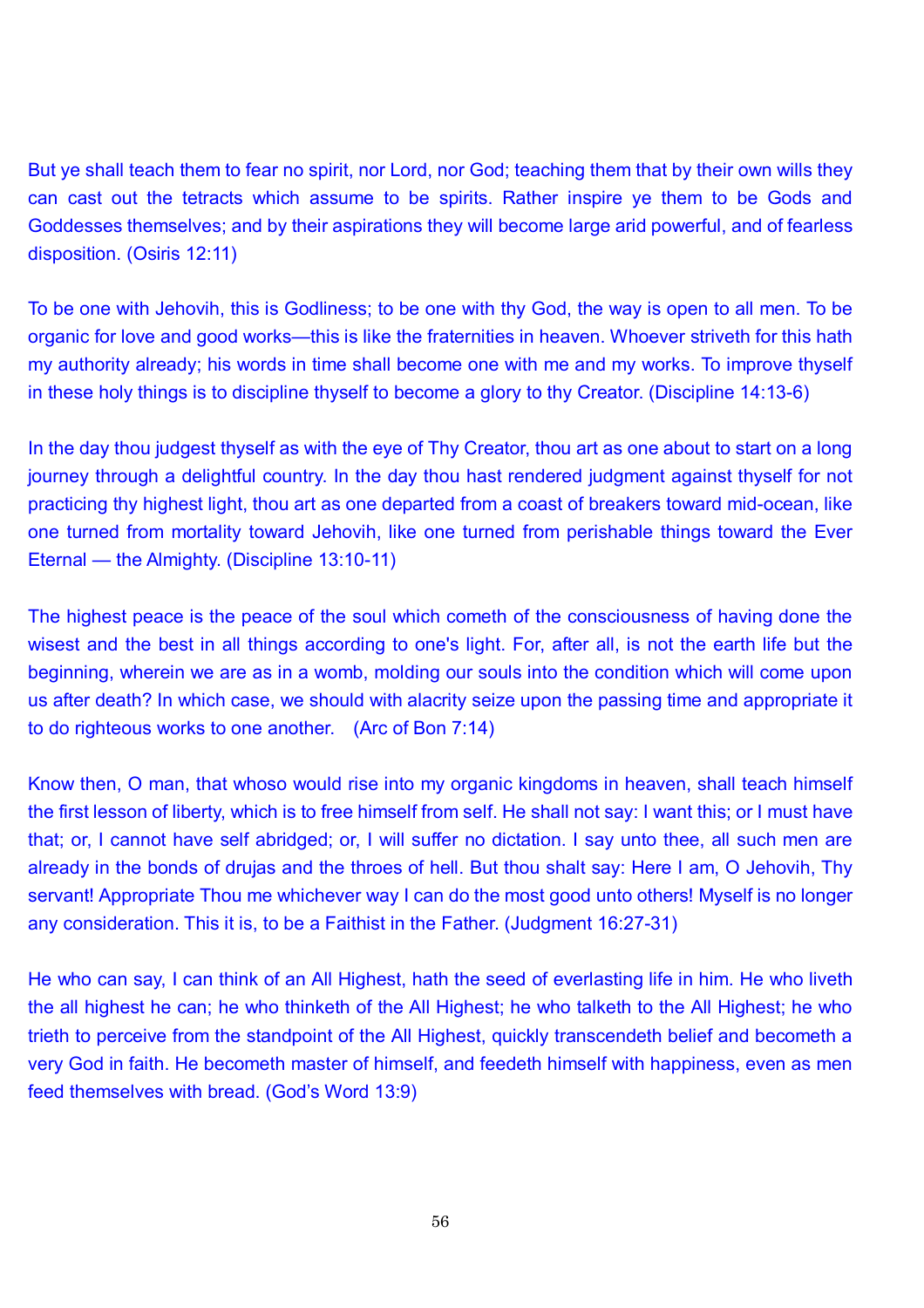The Great Spirit, E-O-Ih, said: This is My Son. The corporeal sun ye can behold at high noon, but My Son Sed standeth above this. All that are gentle and good draweth he to My kingdom, Nirvana. Do not unto another what ye would not desire done unto you, or ye shall not behold My Son Sed, who standeth on My right hand. The earth is Mine, saith Sed; by love will I redeem it. (Saphah Se'moin 50)

The same Creator now is, always was and ever shall be. To be as near Him, and as much in Him, and as much one with Him, as were the ancient prophets, shall ye not also be one with the Father, to prophecy and to accomplish good works? For if God, the Father, be ever the same, and ye fulfill His requirements as did the ancient prophets, the same result shall happen unto you as to them. To quicken man, therefore, to enter into the living present, instead of leaving him as a follower of the ancient light, is the work of your God. Whereto ye shall join in wisdom and earnestness regardless of self-sacrifice. (Ouranothen 5:12-16)

Whoso ruleth over his own earthly desires, passions, actions, words and thoughts, being constantly watchful for the highest light and greatest good, is on the right road. And if he persist in this till it hath become a constitutional growth within him, then shall he hear the Voice. (Discipline 5:2)

The secret of all spiritual growth lieth in giving out the spirit: He who would grow in wisdom, must give wisdom; he would grow in love, must give love; he who would grow in power of spirit, must give out power of spirit. (God's Word 15:14)

If a man do evil, it taketh root in him, and will be entailed on his spirit, even into the next world. But if a man practice righteousness, it will also take root, and his spirit will become as a star of glory in heaven. If a man court evil companions in this world, he shall find them also in the spirit world (Es). But if he constantly seek Jehovih, to and do his will, he shall find happiness both here and hereafter. If a man minister unto others, so will he be ministered unto by the angels of heaven. But whosoever would grow in all gifts, let him labor to become one with the Father, and the Father will grow in him forever. (Saphah M'Hak 1-3)

This I perceive: to make the man and wife one; to make the man, wife and child one; to make the village one; to make the state one; to make the empire one; all in harmony, as one instrument, can not be done without a Central Sun, a Creator, to attune to. When a man is attuned to Him, and a woman attuned to Him, they will themselves be as one. When the family and the village are attuned to Him, it is easy. Without Him harmony can not be. He, the Creator, then, must be first in all things, first in all places. He must be the nearest of all things, nearest of all places. In our rites and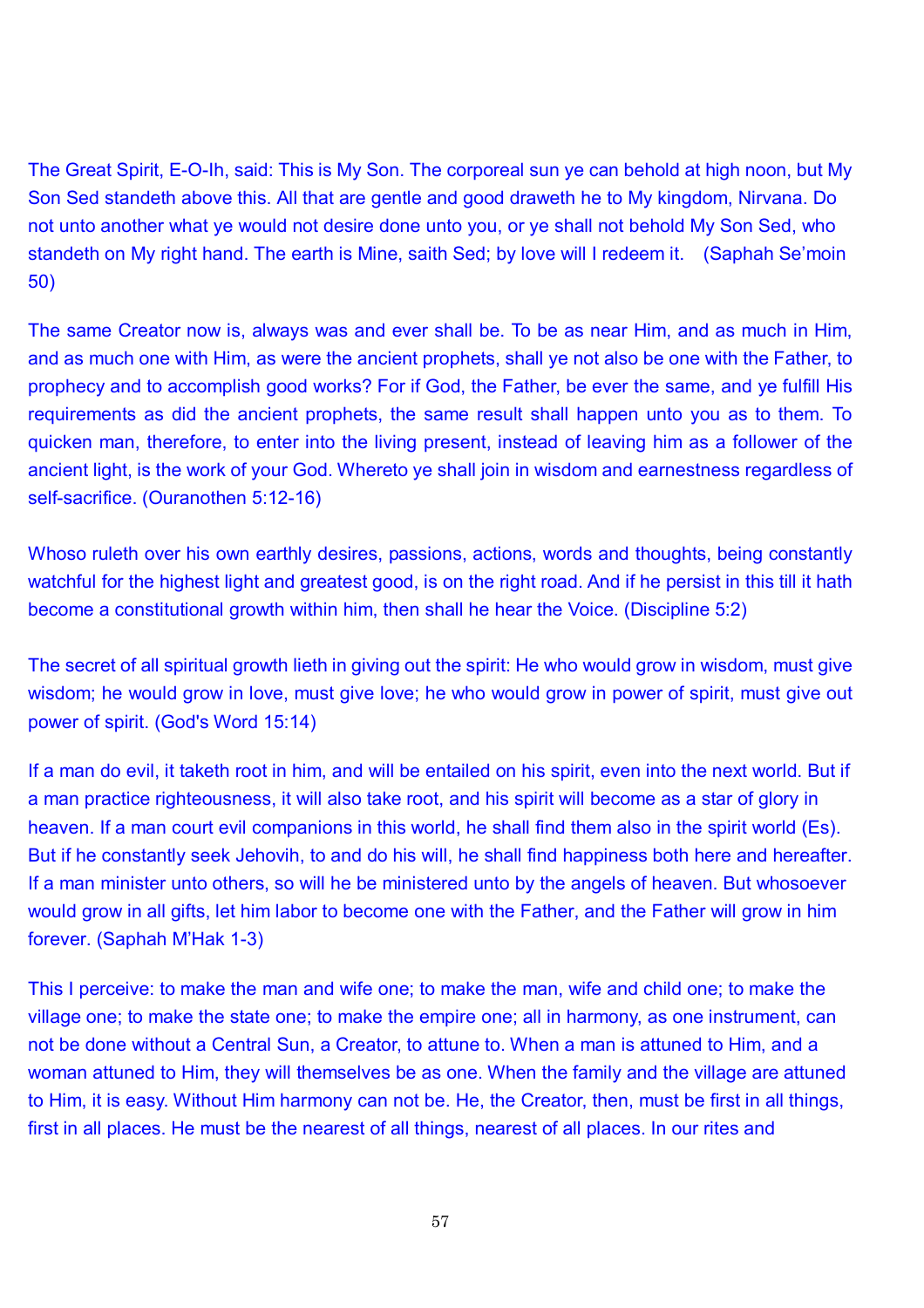ceremonies He must be the All Ideal Perfection!: The embodiment of a Perfect Person. (Saphah Emethachava 16-17)

Neither shalt thou practice darkness upon thy fellow for any shortness he hath done. Nor shalt thou reprove him for error, nor blame him, nor make thyself an inquisitor over him, nor assume to be a judge over him. Nor ask him to apologize, nor otherwise seek to make him humble himself before thee. Nor shalt thou boast over him because thou art wiser or stronger or more expert. For all such inquisition cometh of darkness, and shall return upon him who uttereth it, in time to come. Rather shalt thou discover the good that is in thy neighbor, and laud him therefor, for this is the method of raising him higher. (Discipline 6:10-15)

Without a key-note a number of instruments cannot be attuned to harmony. Without a faith in an All Highest Person, neither angels nor mortals can live in harmony. Individuals may be strong, but many in concerted action comprise the Father's kingdoms. Neither angels nor mortals can assimilate of themselves; but all can assimilate with the Father, every one perfecting himself differently. Such persons are then assimilated to one another. Whoever serveth his own conception of the All Highest, making himself a servant thereto, is on the right road; and, in the plan of the universe, will drift into an association adapted to himself. (Fragapatti 24:9-12)

Thy spirit is as a seed of a beautiful tree, which thy Creator planted; give thou it good light and a clean soil, that the blossoms and the fruit thereon may glorify thy Creator and thee. Such is the resurrection of the spirit of men. Wait not for a Savior to save thee; nor depend thou on words or prayers; nor on hearkening to good sermons, flattering thyself, thou hast done well; but begin to save thyself. By purifying thy flesh, by purifying thy thoughts, and by the practice of good works done unto others, with all thy wisdom, love and strength. For through these only is there any resurrection for thee, either in this world or the next. (Judgment 13:44-47)

Now, behold, I come in this era, not only to declare to you, that the time of preaching is at an end, save wherein it is practiced in deed as it is spoken in word, but also to prophesy to you, that many of you will give up your calling, and preach no more. And your temples and churches and meeting-houses shall be turned into consultation chambers, to find remedies against poverty, crime and debauchery. And the congregations shall be enrolled, and, at the meetings, they shall be inquired after, to see if they are in need. And they shall have volunteers, who shall go about seeking out the helpless and distressed. So, that, instead of the congregations sitting to hear your sermons, they shall come as co-workers for Jehovih's children. (Judgment 19:21-24)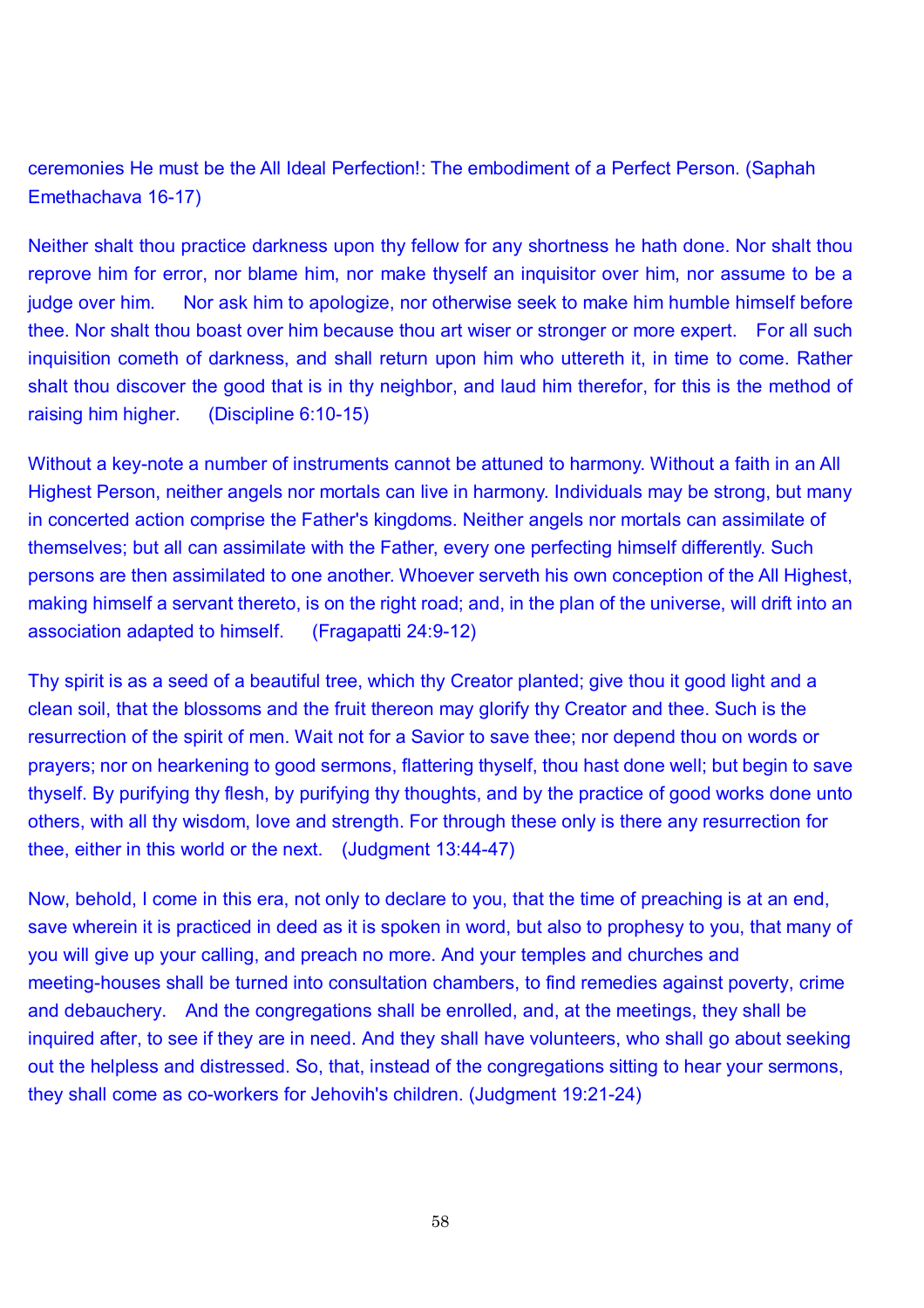To strive continually to comprehend the right, and to do it—this is excellent discipline. To be capable of judging the right, and ever to practice it within a fraternity—his is Godliness. In the day thou judgest thyself, as with the eye of thy Creator, thou art as one about to start on a long journey through a delightful country. In the day thou hast rendered judgment against thyself for not practicing thy highest light, thou art as one departed from a coast of breakers toward mid-ocean-ike one turned from mortality toward Jehovih! Like one turned from perishable things toward the Ever Eternal—the Almighty. And when thou hast joined with others in a fraternity to do these things—then thou hast begun the second resurrection. (Discipline 13:10-12)

To love the Creator above all else; and thy neighbor as thyself; sell all thou hast and give to the poor; return good for evil; do good unto others with all thy wisdom and strength; abnegate self in all respects; making thyself a servant to thy Creator; owning or possessing nothing under the sun; and look into thy soul to judge thyself constantly, to discover where and how thou shalt do the most good; complaining not against Jehovih for anything that happeneth; making thy neighbor rejoice in thee; making thyself affiliative, without self-righteousness above anyone; being a producer of something good; and learn to rejoice in thine own life, with singing and dancing and with a jovial heart, that all things may be orderly before Jehovih. (Judgment 21:18-32)

For of what profit under the sun is it for My Lords to come down from their liberty and glory in My etherean firmament and become Lords over the grovellers in the flesh, or over the es'yans in darkness? Shall selfishness reign in heaven, and every one for himself? Have I not proved it on the earth that the love of doing good works unto others is all that insures a rich harvest of love in return. Because they stoop from their high estate in order to promote My children which I created alive, are they not becoming the more one with Me? Even so is all exaltation in heaven; for as I stoop down to the dumb earth and water, and quicken them, making man, so have I stooped lower than can anything of all My universe. And they that do after My example, raising them up to make them have joy in life, are on the road to attain to all power and wisdom and love. (Aph 8:28-29)

I suffer not evil to triumph over good but for short seasons; and, soon or late, My righteous Sons and Daughters, raise up and rejoice in their trials which I suffered to come upon them. Let not men or angels say, because this or that happeneth: Lo, Jehovih sleepeth at his post! or: lo, Jehovih is the author of evil, or is impotent to avert it. My times are not as the times of men or angels; nor am I within the judgment of men as to what is evil or good. When the wealth of the rich man is stolen, do not mortals say: Poor man, Jehovih hath afflicted him! For they judge Me by what they consider afflictions. But they behold not that I look to the soul of man as to what is good for him. And when the assassin hath struck the king unto death, behold, they say: How hath a good Creator done this? For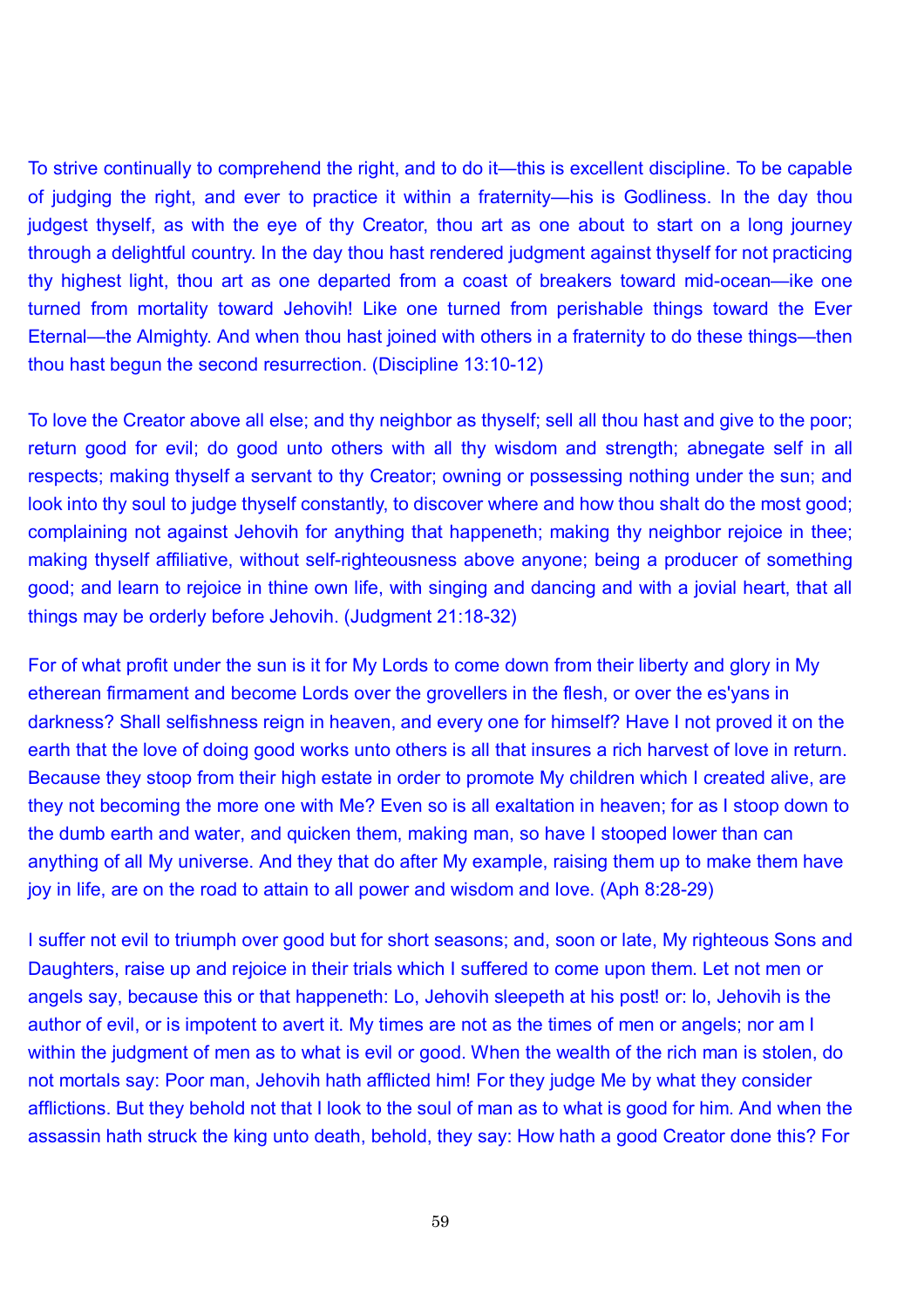they consider not the nation nor the problem of anything but for the day thereof; nor consider they what I do for the souls of many nations, by one small act. For all people in heaven and earth are Mine own; they are as trees in My orchard, and I prune them not for the life of the branches, but for benefit of the whole orchard, and for the harvest that cometh after. I created life, and I take away life; in Mine own way do I with Mine own. I send night to follow the day; clouds to interchange with the sunshine. And even so do I give times of dan to My atmospherean heavens, to be followed by seasons of darkness. By these changes do mortals and angels and Gods learn to battle with and overcome the elements of My worlds. (Lika 9:2-6)

I say unto thee. If thou do not live in a brotherhood on earth, thou shalt not soon find one in heaven. But thou shalt unite thyself with such as are compatible with thee; with whom thou shalt live equal in all things, wherein thou canst do unto them as thou wouldst be done by, loving them as thyself, returning them good constantly. Being willing to make any sacrifice of thine own self's desires for sake of founding the Father's kingdom on earth. Remembering, thou wert born in darkness, and art not the same as will be the generations who come after thee, who shall be born in these communities, His kingdoms. Even for them that are yet unborn shalt thy sacrifice be. In which shalt thou consider that it is for the resurrection of others, and not for thyself, that thou art chosen of Jehovih. For herein lieth the key of all resurrections; which is to labor for others; to induce them to assimulate unto Jehovih, and with one another. (Judgment 16:37-43)

Grade one is on the Earth; grade fifty, midway betwixt the Earth and the emancipated heavens, etherea. Grade twenty-five is one-quarter way up from the Earth, toward etherea; but grade seventy-five is three-quarters way upward, toward etherea. And so on, relatively, grade and place of ascent intermediately. But grade ninety-nine is the highest atmospherean grade, preparatory to entrance into the company of the all pure in spirit. But good works alone are not sufficient to attain the highest grades, for they require knowledge and capacity to unfold others. To accomplish which, those of the higher grades shall oft return to the lower and learn to lift them up. For this is that which calleth the ethereans in the times of resurrection. Wherein the righteous, who are yet mortal, begin at once lifting up their fellows. Which labor is to the spirit as exercise is to the mortal body, that which giveth strength. Judge, then, thyself, O man of the Earth, as to the place thy spirit will rise in the time of thy death. (Judgement 6:12-19)

These are things for thee to learn, O man, going at the subject systematically, to find the best way to make the best man and woman out of the infants entrusted to thee. Not only as to diet, but as to clothing, and as to comfort and cleanliness; and to avoid disease; and as to strength and suppleness and swiftness; and as to virtue and modesty; and as to education, practical and theoretical; and as to industry and quick perception; and as to willingness to work for one another; and to trades and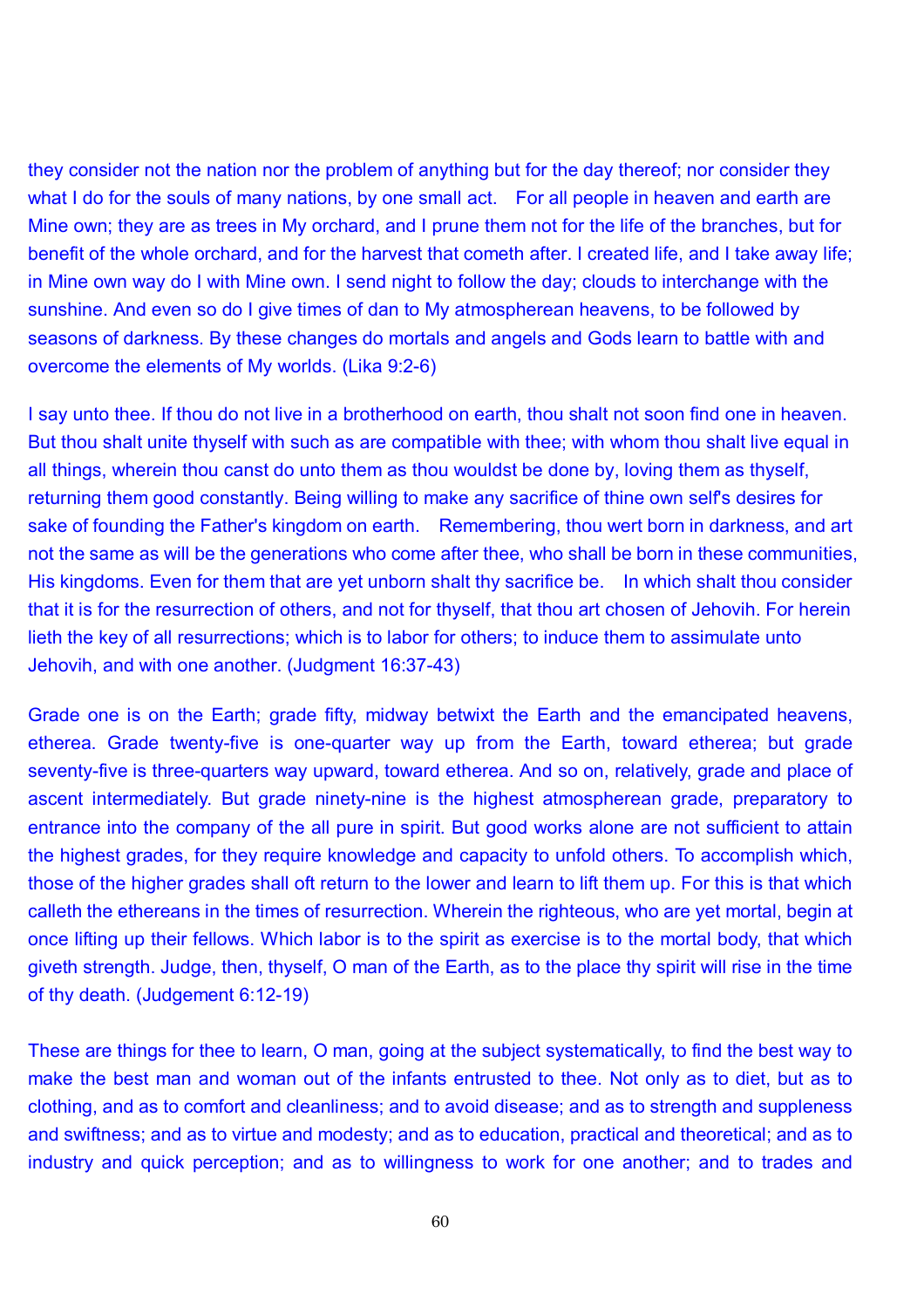occupations; and as to pastimes, amusements and recreations, singing, dancing, and playing with great joy and delight; and as to worship, to rites and ceremonies; and as to acquiring seership and prophecy and signs and miracles, in su'is and sar'gis; as to communing with angels, and as to the value of angels as teachers and instructors by tangible presence and audible voices. And yet, above all things, thou shalt preserve liberty unto all, with pleasant and enjoyable discipline for everything, after the manner of my heavenly kingdoms. Remembering, that every faculty in every one shall be cultivated to the utmost. Teaching them, from the first, that the eye of Jehovih is upon them, and that His hand is stretched over them, to bless them, according to their goodness, purity, love, gentleness and wisdom And that they shall not own nor possess individually; but that all things are Jehovih's, and they, themselves, are angels in mortal form, created by Jehovih to rejoice and to help one another forever. (Judgment 38:16-21)

And now, touching the law of the resurrection, remember ye, this is the same in all the created worlds; which is, that the spirit of man groweth by giving away of whatsoever the spirit hath to give. If ye have great learning, and ye give of it, then shall more learning be added unto you; if ye have goodness of heart, and gentle words, then, by giving this away, more shall be added unto you; if ye have craft in inventions or mechanics, and ye bestow of these talents unto others, then will more be added unto you. As the corporean man accumulateth corporeal things by not giving them away, not so accumulateth the spirit of any man. For he who locketh up the light of the Father that is in him, cannot obtain more light; he who locketh up goodness of heart, cannot obtain strength of spirit. And without strength of spirit, no man can attain to the third resurrection. But, that men may learn to obtain strength of spirit, the second resurrection has been established in atmospherea belonging to all the habitable corporeal worlds. The chief delight of man shall be, therefore, to find some way to impart his spiritual talents and strength, and to the greatest possible number of people. Think not that preaching to the ignorant is sufficient; but ye shall take hold with your own hands and show them how to accomplish. Yet not labor alone; for some are so created that ye cannot inspire them without rites and ceremonies and music. Nor shall a man, after having taught and raised up a few, say: Behold, what a good work I have done! But as long as he findeth a man, or woman, or child, who lacketh in anything, he shall feel to say: Alas, what I have done is as nothing in the resurrection of my fellows. For the rule holdeth for all men alike, to desire exaltation, and everlasting liberty, and unlimited power; and unless ye are prepared to give even these unto others, then ye cannot attain them yourselves. (Osiris 6:13-17)

But in the time of the light of My revelations, thou shalt raise up a few, here and there, capable of the All Light. And these, thou shalt cause to form a basis for My kingdom on earth. And they shall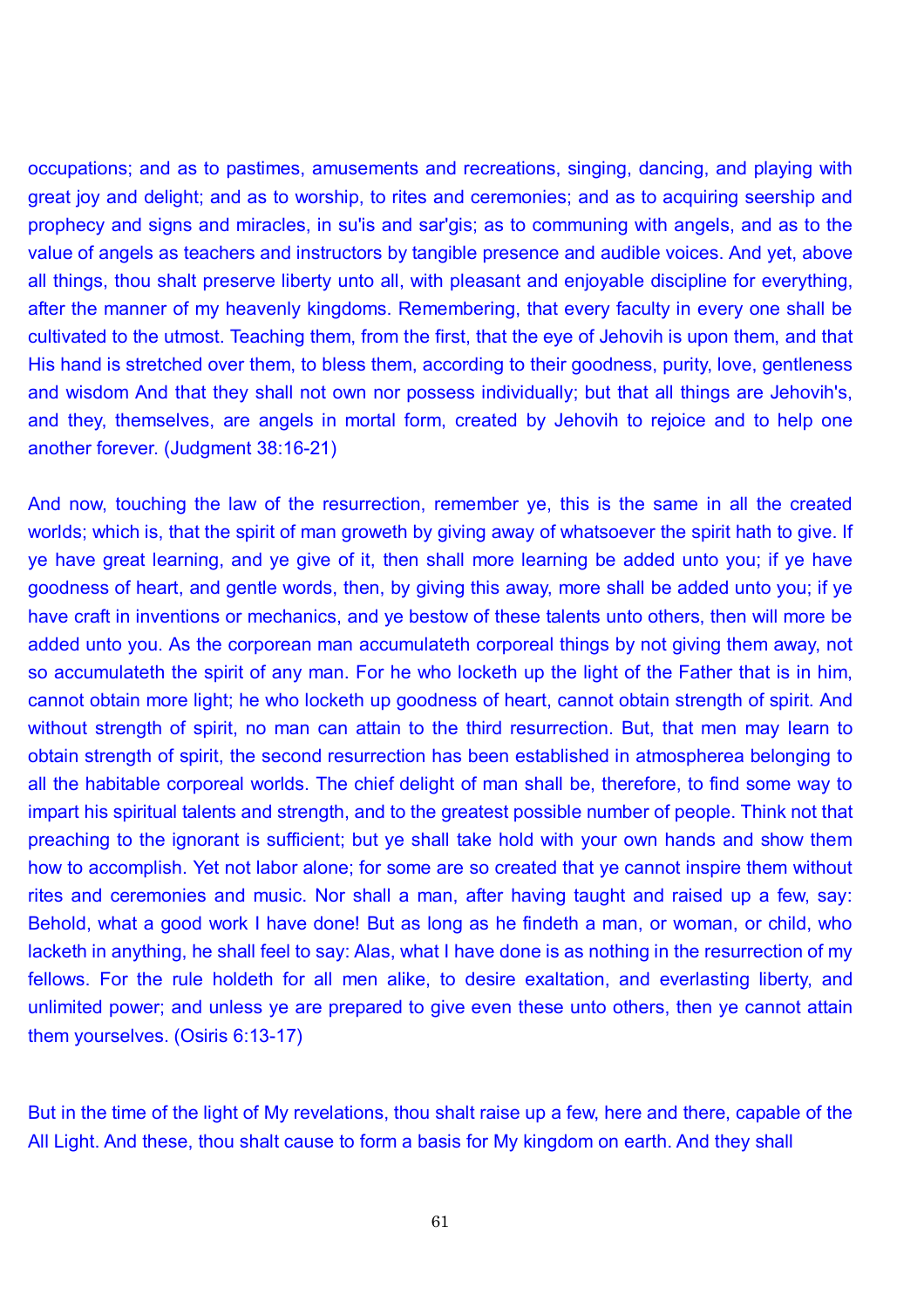forswear all Gods and Lords and Saviors, but profess Me, the Great Spirit, Jehovih. And they shall pledge themselves unto one another in fullness, as brothers and sisters, holding their possessions in common. To live for sake of perfecting themselves and others in spirit, and for good works. They shall not eat fish nor flesh of any creature that breathed the breath of life. And keep the seventh day as a day of communion with Me and My angel hosts. With rites and ceremonies explanatory of all the doctrines in the world. Practicing good for evil; non-resistance to persecution and abuse. And abjure war; even, if necessary, by submitting to death rather than take part therein. And they shall become an organic body in communities of tens and twenties and hundreds and thousands. But they shall have no leaders, only their Creator; but be organic, for sake of good works. But they shall not go about preaching for sinners to go to repentance. Nor preaching for charity to the poor. But they shall go themselves about gathering up sinners, and the poor and helpless and orphans; and bring them into comfortable homes, teaching them how to live, to be a glory unto Me and My kingdoms. To such persons shall My angels from the second resurrection come, and minister in My name for the joy of the earth. And when such people die, they shall be received into the second resurrection, escaping the first. (Judgment 1:32-47)

Then Thor said: A greater hardship give I unto all; I give you your liberty and freedom. Go, therefore, whither ye desire. I ask not one to serve me; but say unto you: Go Serve Jehovih by lifting up whoever is beneath you. They answered: Whither shall we go? We know not the way from one heaven to another, nor the way down to the earth. Thou sayest: Go serve Jehovih by lifting up such as are beneath us. Now, verily, we cannot lift up ourselves. Had we great riches, or power, or wisdom, then would we willingly do for those beneath us. Thor said: verily are ye Gods of darkness. I say unto you, wait not for any of these things, but go at once and serve Jehovih. They answered: When we have first provided a way for ourselves, then will we serve Him. Thor said: Ye have spoken the darkness of all the world. I say unto you: Go serve Jehovih first; and after that come to me that I may see wherein ve lack in anything. They answered: How can one serve Jehovih by lifting others up, if he have not clothes, nor food, nor habitation. Thor said: It is well ye ask that question; but I say: Direct that question to your own souls.. and, behold, the Father will answer you. Let that be the question ye ask yourselves every hour of the day; and watch ye for an opportunity to answer it by the labor of your own hands. Then the false Gods and false Lords were dismissed from custody. Thor commanded the light of the throne and of the pillars of heavenly fire to be raised to a higher grade. The false Lords and false Gods desired to flee because of the brilliancy of the light, but knew not whither to go. Thor said unto them: Why have ye assumed to be Lords and Gods, since you cannot even master the elements in the lower heavens? I say unto you, the regions of Jehovih's universe are boundless. Let no one assume to do that which he cannot do; but, little by little, learn to master the elements surrounding him, and he will in time learn to traverse Jehovih's beautiful firmament, and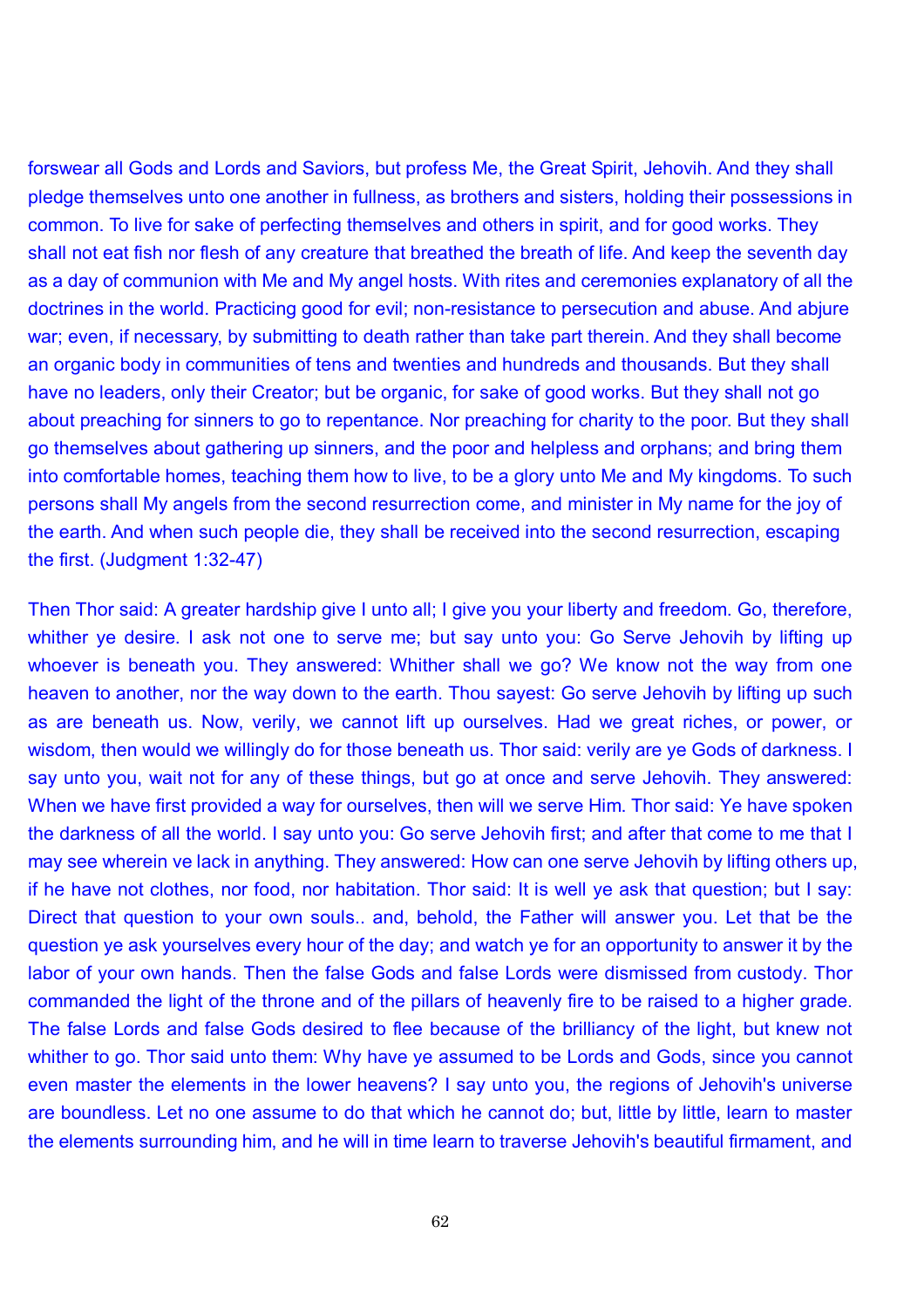be indeed a fit companion for Gods and Goddesses. Then spake the false Lords and false Gods, saying: O that we had some one to teach us; some one to show us the way to learn! Then Thor, perceiving they were in proper humor for resurrection, allotted unto them certain teachers and disciplinarians, and they were taken into educational colonies and put to work. (Thor 2:28-40)

## **Rites and Ceremonies**

Unity can not be achieved but through order and discipline and rites and ceremonies and words. Power is obtained more by concerted oneness of purpose than by anything else under the sun. (Kingdom 6:21-22)

For, even though they maintain the rites and ceremonies, they have forsaken the spirit and truth of my commandments. Whereas, many who have forsaken the rites and ceremonies in search of higher light, are more to the way of Jehovih. (Judgment 5:22-23)

Jehovih said: I have drawn My crescent and My altar. Whoever would hear My Voice and heed My commandments, let them hearken to the forms and ceremonies that shape the soul of things. I am Order; I am Stateliness without severity; I am Love without passion; I am Wisdom by suggestion, and without dictation; I am the most silent, but most Powerful; I am the Least Seen, but Always Present when asked for. (Fragapatti 34:21)

And it came to pass that Tae was as one man, being attuned with the Father, and the light of the past and present came upon him. And the second heaven was let down to the earth, and the hosts of etherea ministered to Tae, and quickened him, that he might understand what it was to hear the voice of Jehovih, neither depending on the sacred books of the ancients, nor on the angels of heaven. For Jehovih had said: In that day shall each and every one be as a covenant with Me, speaking and conversing with Me. They shall be as seers and prophets themselves, making their own sacred books, rites and ceremonies; and these shall stand above all else that have ever been. (Knowledge 4:26-27)

Now, from twelve to fourteen, they were initiated into the religious rites and ceremonies of the ancients, after the manner as set forth in the Book of Saphah, with explanations of signs, symbols, emblems and the sacred implements; with the ranks of Gods and Lords and Saviors and archangels; with the divisions of the higher and lower heavens; with the first, second and third resurrections in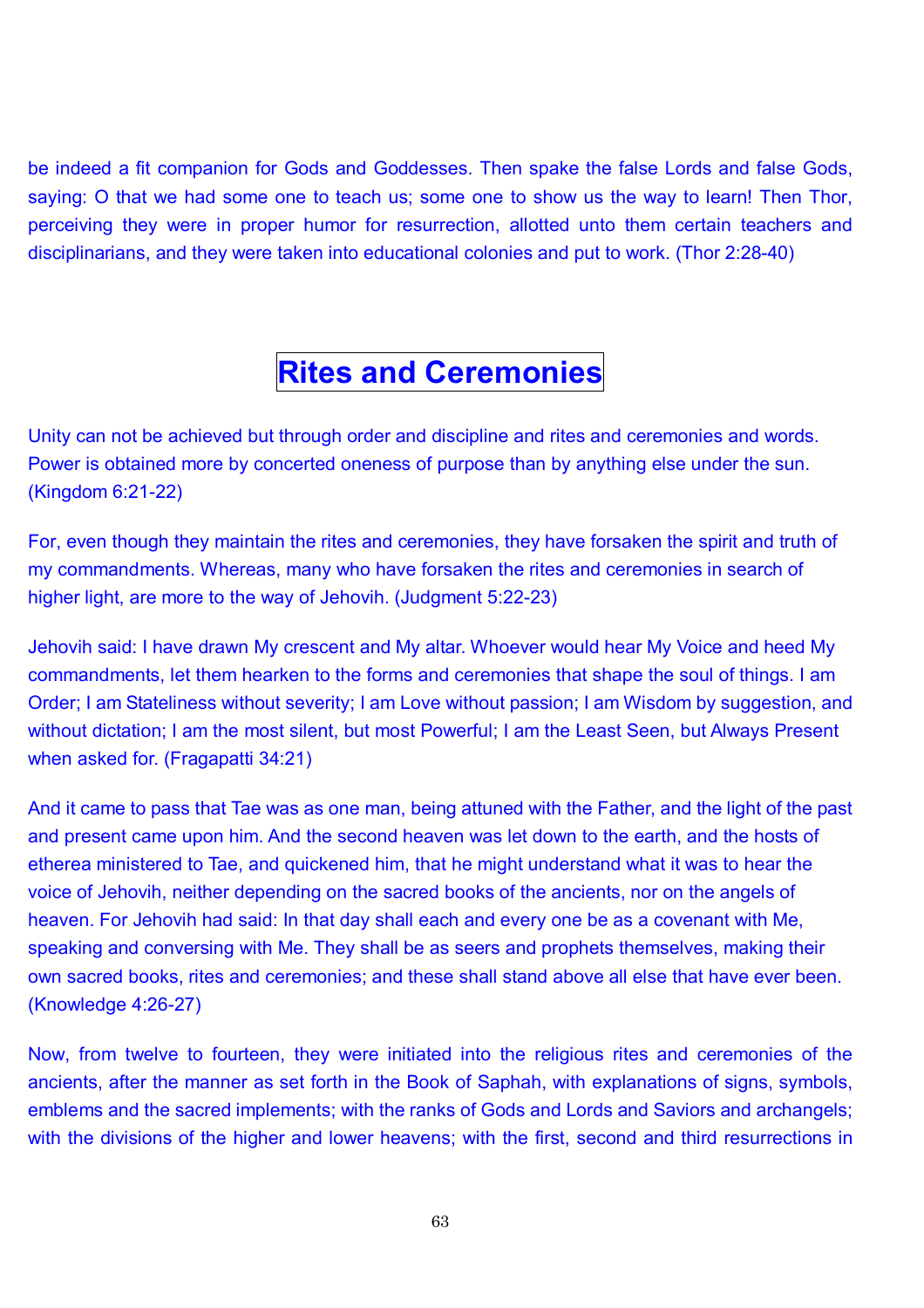atmospherea, as set forth in the Book of Ben; and with the cosmogony of the corporeal worlds; the position and travel of the solar phalanx; with actual observations of the stars, planets and satellites, with their times and seasons, as set forth in the Book of Cosmogony and Prophecy. (Kingdom 16:9)

When the discussion turneth upon rites and ceremonies, which the community may adopt, or the music, or the discipline regarding funerals, or marriages, or births, the speakers shall remember that a family is composed of old and young; of sedate and jocose; and that every talent is created for the glory of the whole, and for the glory of the Creator; and they shall enlarge their understanding, to embrace the whole. Remembering, it is easier to walk beside a bull, and turn him in his course, than to come against him for the same purpose. One man hath joy in sacrifice (worship) by clapping his hands and dancing; another, in poetry; another, in singing; another, in silent prayers. And yet, one hath no preference over another in sight of Him Who created them, for they are His own handiwork. Consider, then, that ye provide a time and place in the community for all of these in their own way, directing them holily. For if ye strive to bind them, that are of exuberant spirits, not to dance and clap their hands, they will find vent in secrecy and to an evil end. (Eskra 28:15-17)

# **Starships**

How shall I comprehend Thy magnitude, O Jehovih? What is the journey of a God before Thee? We build a ship for a hundred millions, and are vain of its size and beauty; but when we launch out into Thy etherean realms, we fain would hide our faces in shame of our vanity. We sail through a thousand of Thy crystal worlds and talk of great distances, but the mirror of Thy boundless creation lieth still before us. We recall the red star, our native home, a single gem amidst the countless millions Thou hast cast into the universe, and we are speechless because of Thy Awful Extent. Wherein hast Thou not excelled Thyself, O Jehovih! In one moment, we behold Thy Vastness; in another, Thy Microscopic Hand in the smallest ethe'ic wave, and in the spear of grass down on the swift corporeal stars. We applaud Thee for Thy handiwork, and yet ere our thoughts have overrun the smallest part, Thou turnest our eyes inward to the soul of things, an endless wonder. (Apollo 3:12-13)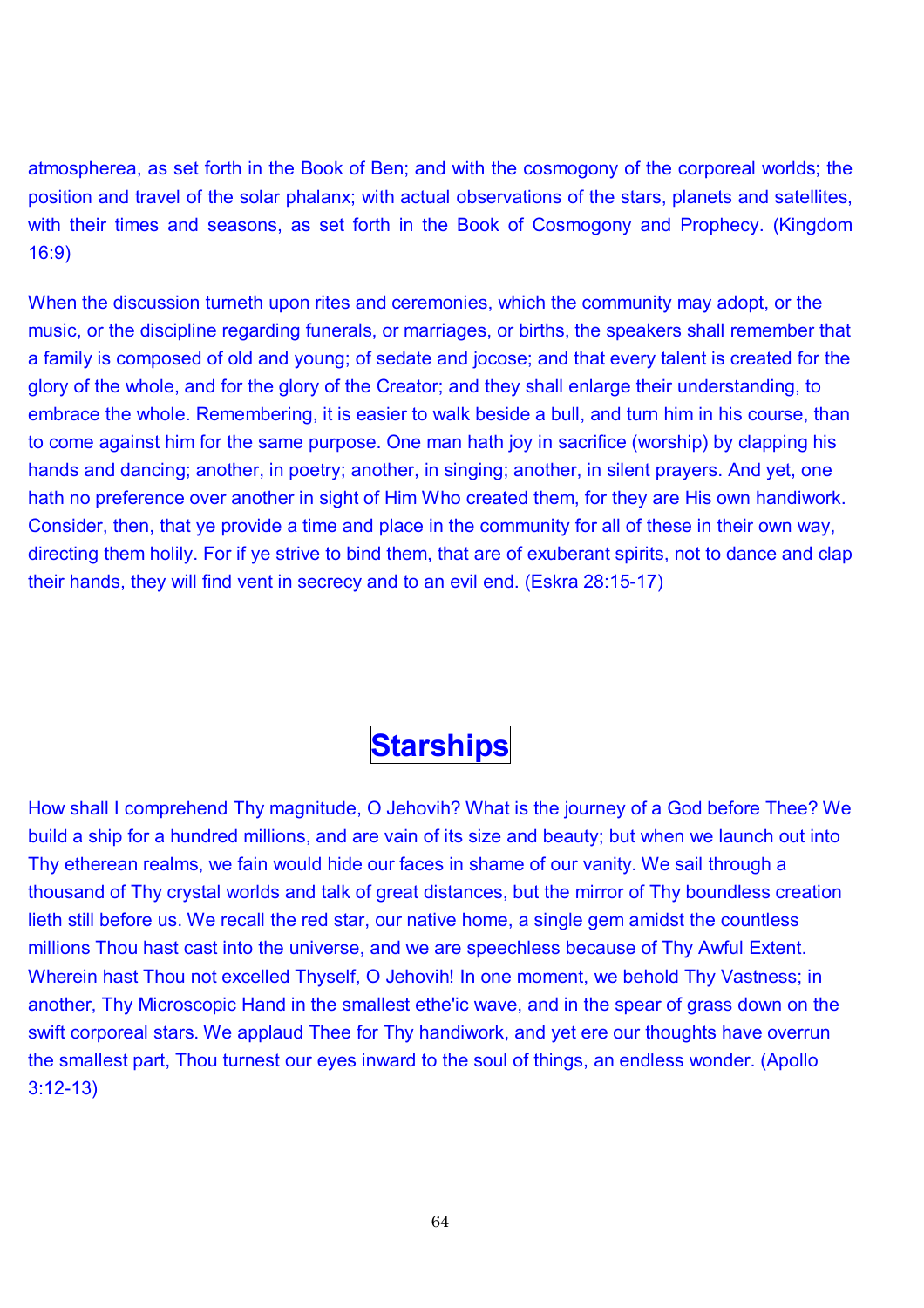Ah'shong and his etherean hosts rose up in curtains of light; and presently the ship was loosened from its anchorage and floated upward, and all the angels entered into it; and the sails were spread out, and the mantles suspended on every side, till the whole vessel, with its thousands of masts and arcs, looked like a world on fire. The inhabitants of Yeshuah feared and trembled for the mighty works of the Gods and Goddesses; and yet, as the es'enaurs on the departing ship chanted, more than a million of voices, the Yeshuans sang with them, amidst their tears, with souls overflowing, with awe and love and admiration. (Ah Shong 9:9)

At midnight, the sea of fire, the adavaysit, reached Chinvat, the border of the earth's vortex, just beyond the orbit of the moon, and in size twice the moon's diameter. Here the ship halted for four hours, and then again began to descend, and rapidly, fearful to behold, becoming more scarlet within the vortex, but growing larger and definite in figure. And, lo and behold, when the adavaysit drew near, it was in the form and figure of the groups of Brides and Bridegrooms of Jehovih. It had fifty thousand curtains, and one hundred thousand banners, and the hosts within the ship, seven millions of souls, bore each a streamer of phosphorescent light, of all colors, shades and tints, and arrayed in symbols of the name, Apollo. Unlike all other etherean ships of fire that had as yet visited the earth's heavens, it was provided with openings in the bottom, five hundred thousand in number, which were the places of entrance and exit. And the openings were studded with crystals of ceaseless fire, of all conceivable colors, shades and tints, and sizes and figures, curves, circles, angles, crescents, and so on. And up within the openings, were the crystal and opaque chambers, provided for the heirs of the third resurrection. And yet, within these chambers, were the reports of the guardian angels, of the lives and good work heretofore done by every man and woman of all the two thousand million who were to ascend to Jehovih's higher heavens. But in all the records there was not recorded one evil thing, or dark deed, or selfish thought; for of these things the ascended hosts had long since purged themselves, till they were gems of the pure light of the Father of all. High up within the ship were the beams and net-work of timber and ropes and arches; and around about the whole ship was the photosphere of its power, so that the whole adavaysit was like a crystal ship within a globe of phosphorescent light; and yet, in fact, the ship was the true light, and the angels the light of that light, whilst the photosphere was really the shell of darkness made reflective. This, then, was the size of the adavaysit; two thousand miles, east and west, and north and south, diameters; and seven thousand miles high. And the ship within it was one hundred miles, east and west, and north and south, diameters; and two hundred miles high. As the earth is opaque, with a transparent vortex around it, so not so, but opposite, is the structure of an etherean adavaysit, being light and habitable within as well as without, like the etherean worlds in the firmament. As Jehovih maketh worlds, and sendeth them forth in the places of His firmament, so, in imitation of Him, His etherean Gods and Goddesses make adavaysits to traverse space from star to star, and from one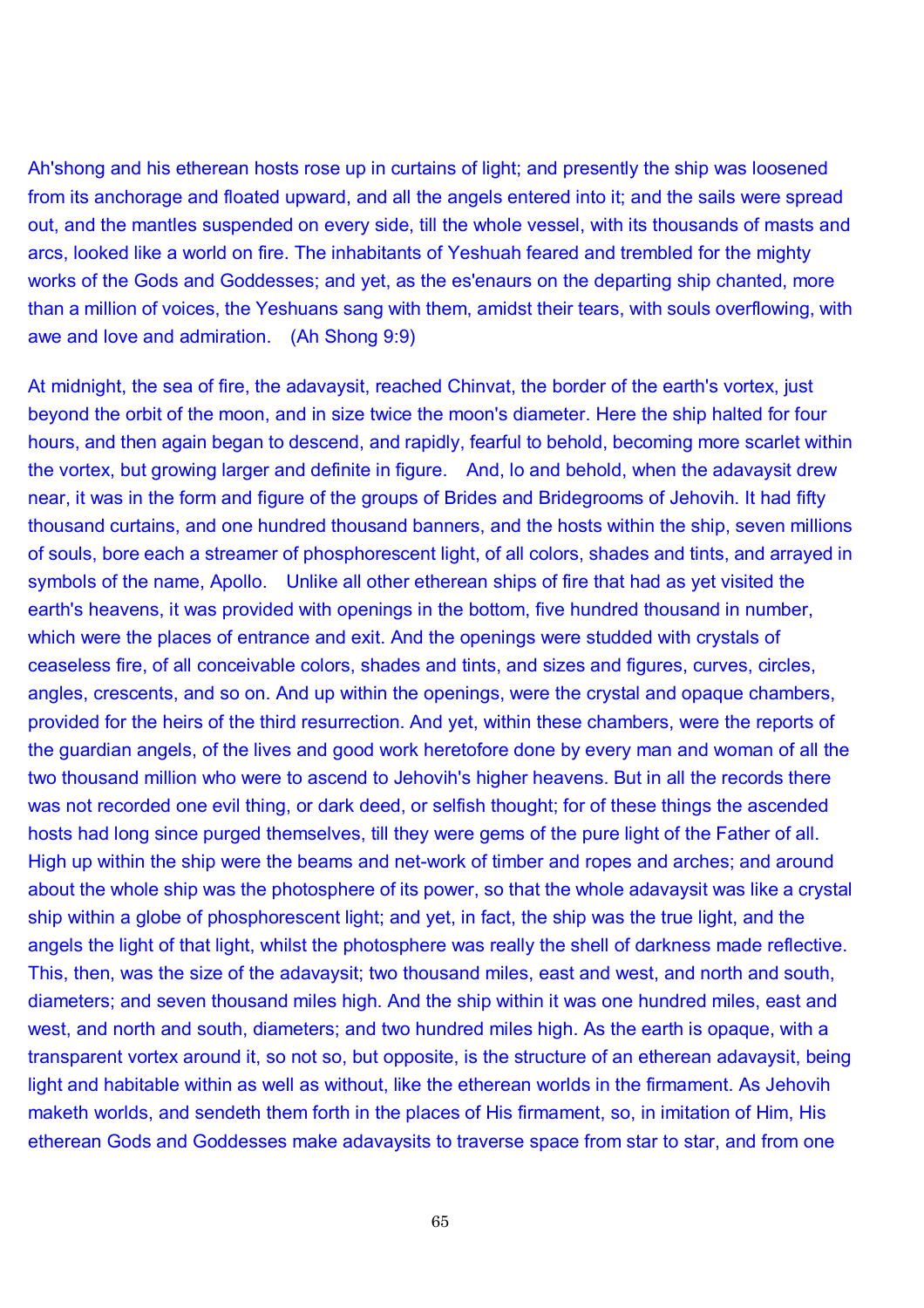etherean region to another. Great in wisdom and power are Jehovih's etherean Gods and Goddesses! Yet they, too, were once but men and women, with corporeal bodies. Jehovih said: I have given power to spirits of the newly dead to clothe themselves from the atmosphere with corporeal semblances of flesh and blood; and, to My exalted atmospherean angels, I have given power to clothe themselves from ethe in forms of light. But, to My exalted etherean angels, I have given power to clothe their hosts with ships of fire, and otevans, and adavaysits. (Ah Shong 10:7-12)

On the way to Zeredho, Fragapatti and his hosts in the avalanza were joined by a ship of a thousand million explorers from the north regions, a thousand times farther than the north star, of the seventh magnitude of light, even three higher than Fragapatti. Ctu, the Chief in command of the expedition, greeted in the sign, *Jehovih's Name,* the which Fragapatti answered; and by certain signals the ships approached and made fast, the es'enaurs of the twain singing and playing the same anthem, five millions of voices, and half as many trumpeters. Then Ctu came near to Fragapatti, saluting, and the hosts stood in line, so they might hear what was said. So, after due ceremonies, and acquainting each other who they were, whence they came, and such like, then spake to Ctu, saying: I see thou hast thy ship ballasted with a north magnet? Fragapatti said: This is but a five years' dawn, and I teach my hosts how to ballast that they may the better read the maps and roadways and stars and suns. Of these, my hosts, five hundred millions, have become capable of being delivered into etherea, save in cosmogony. I am providing them, that when they shall have ascended, they may not be lost in the etherean worlds, or be dependent on others. Ctu said: What is the length of this serpent? Fragapatti said: Seven and one-eighth Hoitumu. And he asked Ctu what distance he had come from his home; and Ctu said: One million four hundred and twelve thousand eight hundred and thirty and two Hoitumu! What time hath thy journey yet before thee? Ctu said: Five hundred thousand years! Then Fragapatti inquired how many star-worlds Ctu had so far passed on his journey, and Ctu said: Twenty thousand star-worlds we have passed, some smaller than this red star, and some ten thousand times larger. Some of them yet liquid balls of fire, some newly crusted over, some with atmosphere and water and earth and minerals not yet separated, but boiling, seething, whirling; some firm and just entering the age of se'mu; and some old and worn out. And one we passed which had become barren as to living creatures; and the God, through whose pastures it passed, dissolved and dissipated it before us, having invited thousands of millions of guests to witness the scene. Of atmospherean worlds we have passed more than ninety thousand; some of them larger than the vortex of this red star, and capable of giving homes to a million times a million of inhabitants; and yet, on many of them, there were no people. Thus they discoursed on the size and wonder of Jehovih's kingdoms; but their numbers and descriptions only the Gods themselves could comprehend, they were so vast; and when they had about concluded, Ctu remarked: The mortal desireth to become a spirit; then his ambition is to become an etherean; next, an Orian; next, a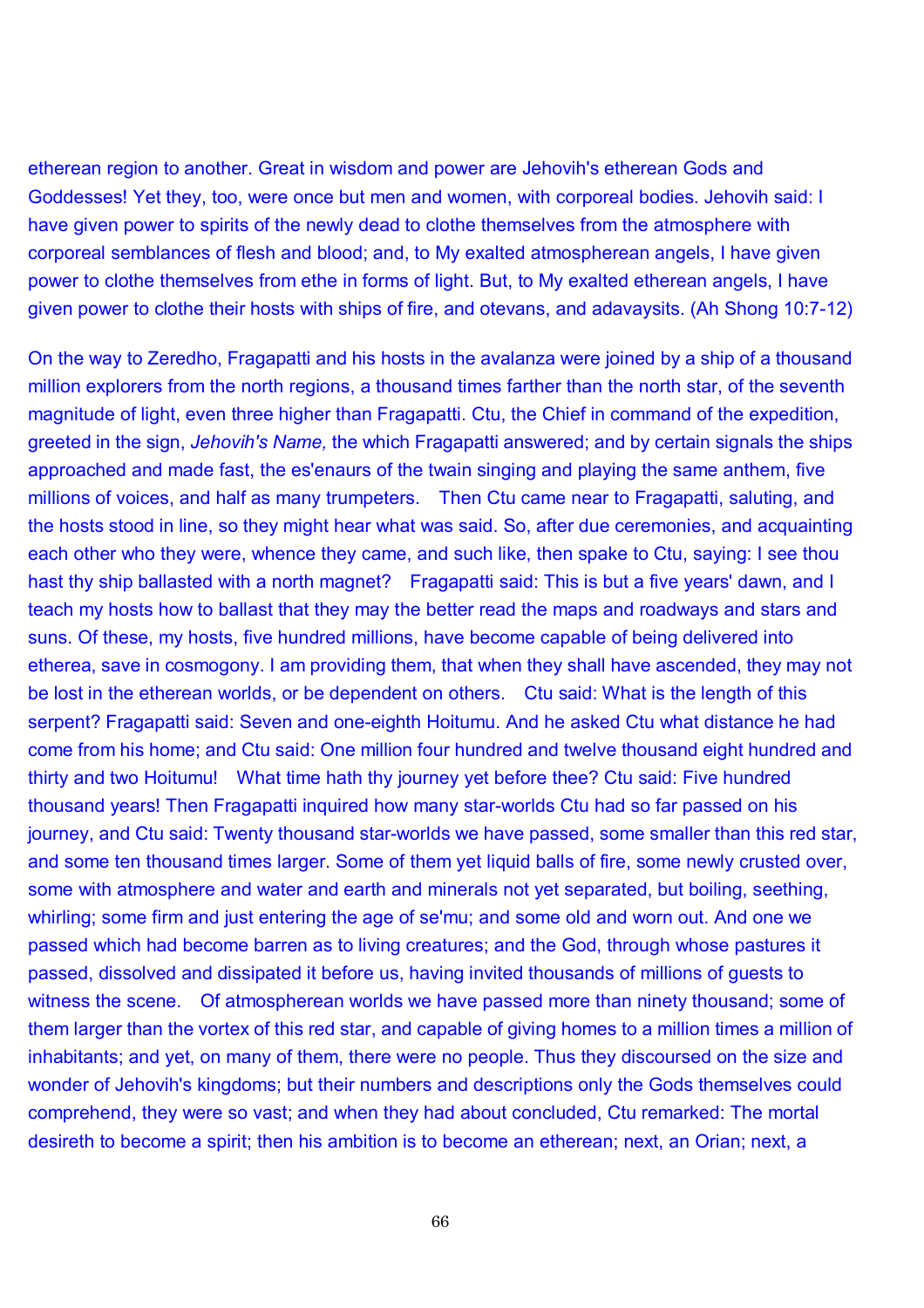Nirvanian; next, an Oo'tan, and then to travel in the surveys of magnitudes. But those ahead still call to us to hasten, because the glories ahead are still more surpassing in magnificence! Who, then, can approach the Unapproachable, All Highest! He Who fashioned the plan of all creations! Who is there that is not swallowed up with devotion and awe of Him Who is Ever Present, that extendeth beyond all limit, our Father, Jehovih! (Fragapatti 17:1-8)

Then I called my hosts together, five hundred millions, in the Nirvanian heavens in Haot-saiti, in etherea, the highest heaven. And we entered into the airavagna, as, swelling high on every side, the music of millions cheered us on. Upward, high up, shone the glimmering red star, whereon now our steersman pointed the fire-arrow, to shoot meteor-like across Jehovih's pathway, and thitherward turned our buoyant souls, saluting our starters with a happy good-by! Arise! Arise! By my vested power in thee, O Jehovih, shall the elements fall before my will! Arise; onward! To the red star, speed on! Airavagna, upward, on! Thus spake Cpenta-armij, her voice mellow and sweet, but so tuned to the spheres it could be heard the breadth of a world. And Jehovih, with whose power and will she had learned to be as one, by long experience and studying submission to His will, lent a willing ear and strong hand. Out shot the flames, the buoyant force manufactured by less skilled workmen learning the trade of Gods, where whirled the million screws of fire, propelling, till the mighty ship reeled, and turned, and rose from its foundation, with all its joyous hosts aboard, shouting loud, and singing praise to Him who ruleth over all. Then turning round and round, slowly, spiral like, the great secret form and force of vortices now first revealed to man, to show the plan of worlds, and how holden in their places and moved in universal harmony and endless creation, the great airavagna began her course in the roadway of Salkwatka, in etherea, shooting toward the red star, the young earth. Nearing first the Oixanian Spars of Ochesu, where were gathered near the road ten million spectators to see the Goddess pass in her ship; and their banners waved, and their music burst forth most exhilarating; the which were answered by the airavagna's cheering hosts and sailing streamers. She halted, to salute in honor, the Goddess Yuetisiv, and then upward shot a thousand miles suddenly. Again onward, turning the breadth of the road, a million miles, to the right, to salute Vultanya, Goddess of the swamps of Ailassasak, where stood by the portico of her heavenly palace seventy million pupils, in their thousandth year of tuition, to receive the passing blessing of the Orian Chieftainess, Cpenta-armij. And thither, but a halt, as it were a nod, and downward on their heads Cpenta-armij sent a shower of newly-created flowers from the sphere above, and in turn heard their chorus rise joyfully, in as many million words of love and admiration. Still onward, upward sped the airavagna, her hosts viewing the scenes on every side, here most, the richest part and most glorious places of Salkwatka. Where the etherean worlds, rich in the glitter of swamps shining on the countless rainbow arches and crystal pyramids, afford an extensive view of the new Orian boundaries of Oteson's broad kingdoms. Here course the thousands of excursionists from the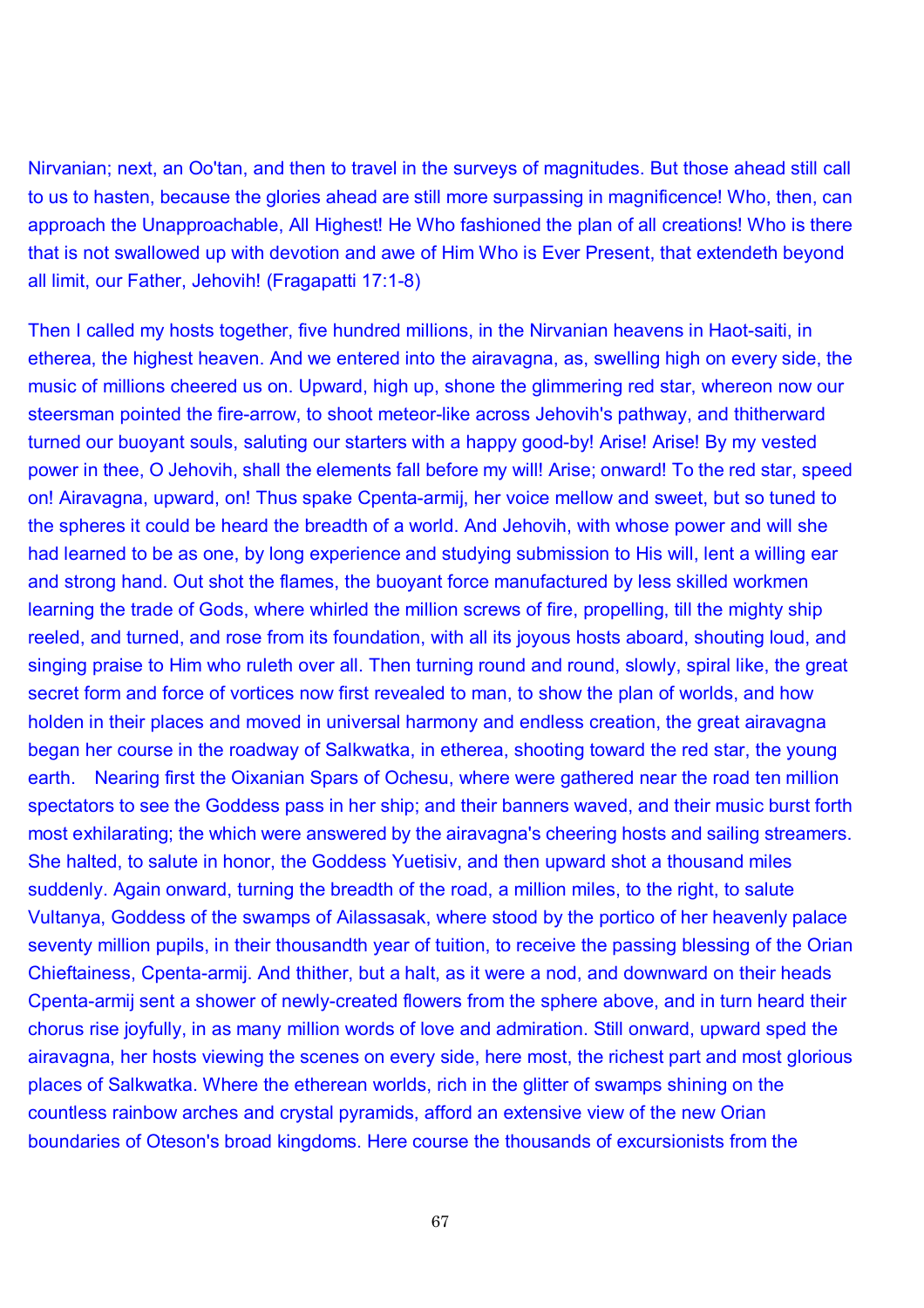measureless regions of the Huan lights, where are to be seen a million varieties of fire-ships, of sizes from ten miles across to the breadth of a world, in unceasing travel, in tens of thousands of directions, onward in their ways, every several one a history of millions of years, and of thousands of millions of souls, and every soul rich in the knowledge of thousands of worlds. By music alone, some their ships propelled, the vibratory chords affording power sufficient in such high-skilled hands, and the tunes changing according to the regions traversed. Others, even by colors made in the waves of sound, went forward, carrying millions of angels, every one attuned so perfectly that his very presence lent power and beauty to the monarch vessel. And downward and upward, and east and west, and north and south, and of every angle and course; such were the traveling regions of Wellagowthiij, in the etherean fields of Oteson. And of the million ships, with their tens of thousands of millions of spirits, who so great a Goddess, like Cpenta-armij, could turn her well-learned eyes on any one, and know its home regions, and from what Orian pastures sailed; or perhaps Nirvanian rivers! Or, like her visiting friends now with her, great Owks, and See-wah-Gon, and Ha-o-ha, that with her stood side by side, reading the coursing fleets, and relating to one another who they were, and the great Chiefs aboard, with whom thousands of years ago they had been together taming some rambling star and quieting its disturbed vortex, or perhaps surveying a roadway many millions of miles through an a'ji'an forest. And the while the airavagna was shooting on in the hands of her proper officers, every one to his part and all the hosts in varied amusement; for such is the labor of the high raised in heaven, labor itself becometh an amusement of great relish. Coming then to the Crossings, near Bilothowitchieun, where was a small colony, ninety million etherean weavers, superintended by Cpenta-armij's ward, Hoewuel, God of two thousand years, who knew she was coming his way, and had lighted the roadway a hundred thousand miles in honor thereof, she turned the airavagna and cast the streamers and banners, saluting. Here again Cpenta-armij sent down to her beloved sons and daughters, for every one, flowers and keepsakes; and on every flower was written the history and mission to the earth and her heavens. And then again the airavagna upward rose and sped on. Thus in Jehovih's wide universe went forth the Goddess, the Chieftainess, Cpenta-armij, went toward the red star; passing through ten thousand varieties of etherean worlds and roadways in the ji'ay'an fields and forests of high heaven, seeing millions of etherean ships going hither and thither, every one knowing its own mission and field of labor, whilst the highest raised Gods and Goddesses could exchange courtesies with the fiery vehicles, and speak them, to know whither bent, and for what purpose. Then rising high; here on a level lieth the earth, here the boundary of her vortex, Chinvat; just beyond the sweep of the moon; halteth here to view the rolling earth, her land and water; and her atmospherean heavens, the sojourning place of the newly dead, and of such as have not aspired to rise to holier heavens. Quickly, now, Cpenta-armij taketh in the situation, and ordereth on the airavagna, which now taketh a downward course, steering straight toward the habitable earth. Slowly now, turning slowly, and descending; viewing all the regions on every side in the great vortex,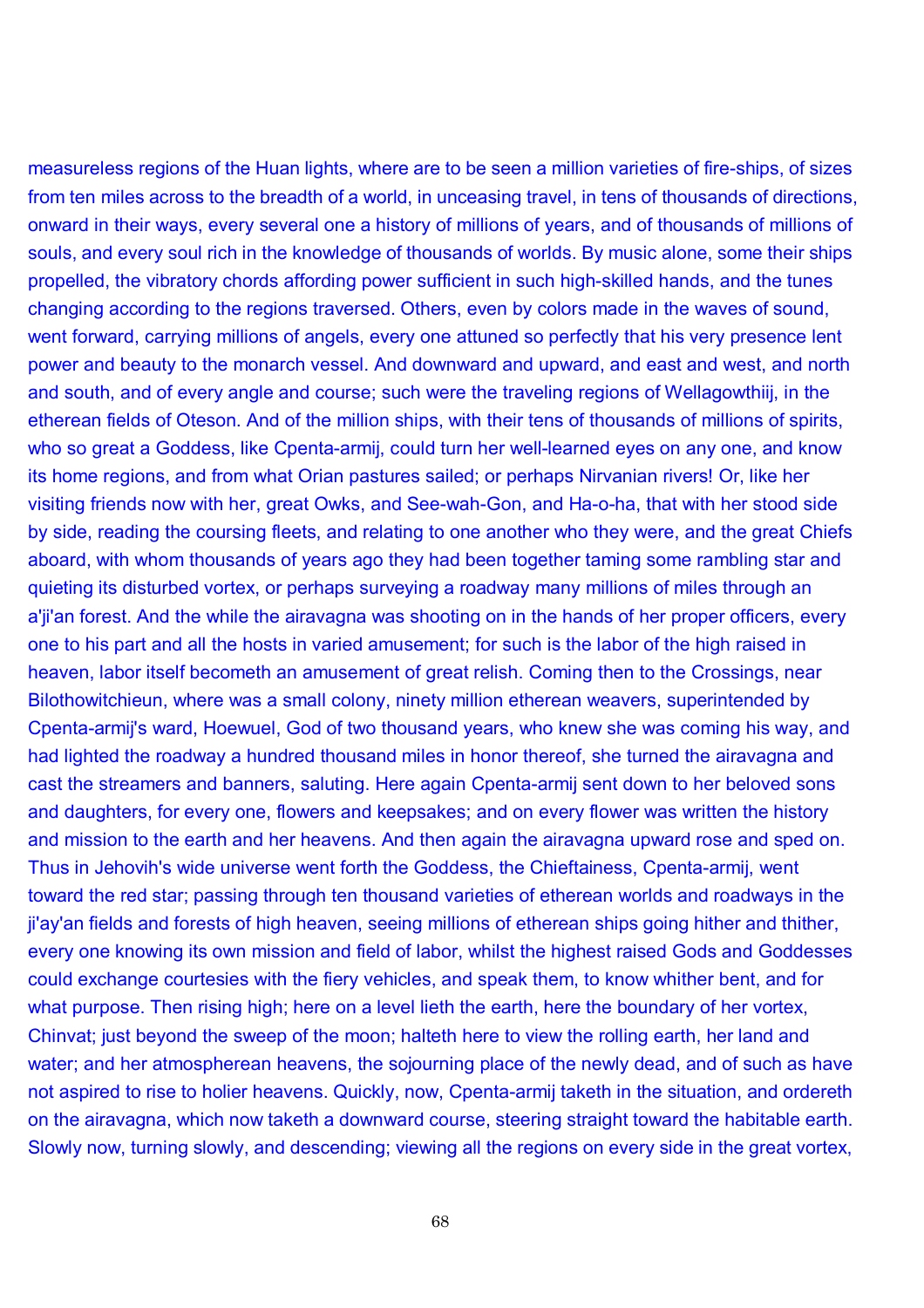she spies the plateau Craoshivi, the place of God, new founded. And to her companions and to her hosts quickly Cpenta-armij, of the Nirvanian Chengotha, explaineth the place; and, stretching forth her slender hand, itself most like a stream of fire, she crieth out: Behold my anchorage! Here bring my ship and make fast, where riseth now the voices of my weary God and his Lords, of me so long expectant. In Thy wisdom and power, O Jehovih, I will raise them up! (Cpenta-Armij 2:13-25)



Whosoever openeth his soul in love and harmony unto others on earth shall find love and harmony in heaven. (Es 1:38)

Ormazd said: I am the Father, and ye are My children. That I may have joy, dwell ye near together. (1st Book of God 14:47)

Unity can not be achieved but through order and discipline and rites and ceremonies and words. Power is obtained more by concerted oneness of purpose than by anything else under the sun. (Kingdom 6:21-22)

Hear the words of Thy Creator, thou, My God, My Son: For I created man to enter heaven as helpless as he entered earth life, and dependent on those above him, that he might comprehend the unity between high and low, strong and weak, light and darkness; and I placed him in My mills, wherein he should learn that, even as others grind for him, so should he grind for those beneath him. (Aph 8:27)

That religion is nothing more nor less than rites and ceremonies in the discipline of a community. As when an army of soldiers are in training by their captains, when certain commands and manouvers cause the soldiers to be as a unit in movement; so is religion in a community, through rites and ceremonies, made as a unit to carry out works of charity and harmony and love and righteousness. (Eskra 29:2)

To the organic associations who labor in Me, I send representative angels from My etherean worlds; but to him who liveth for self, and by isolation and inorganically with neighbors, I permit the angels of atmosphere to minister. Neither shall My hosts of the second heaven (etherea) come to those who are wrapped up in the earth, for they are as a reservoir for the spirits of darkness.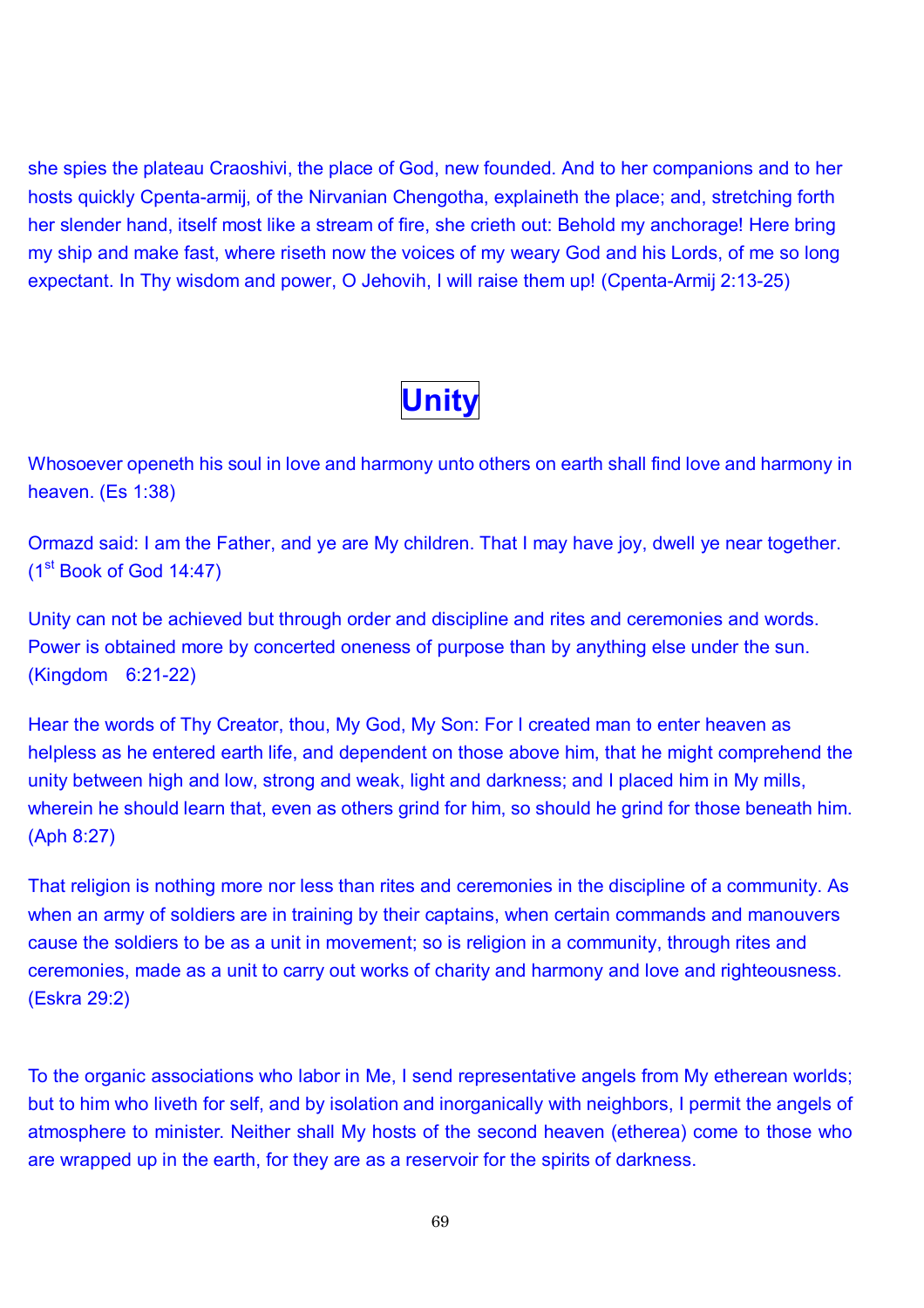#### (Knowledge 4:25)

And for any shortness of speech, or error, or evil expression, man shall not reprove his neighbor, nor find fault with him, more than he would with his own mother, or father, or sister, or brother. Rather shall he strive, not to see, nor hear the shortness of any man. They shall be taught to see the good that is in others; to speak of the delights of all My living creatures. (Es 2:17-18)

For as it is proven that a man in conflict with himself accomplisheth nothing, whilst he who is in harmony with himself is mighty wherein he ruleth himself to a good purpose; even so hath it been proven that the unity of many angels can, by force of their own wills, control the place and proceedings of a world. And by your faith in this matter with your God, ye became a star of faith in Jehovih, which is the mastering of all things to His glory. (Aph 10:13)

God said: As I drill them in heaven to make them a unit, so give ye to mortals rites and ceremonies, that, coming into heaven, they go not back to their old haunts and fall in darkness. Whatever tendeth to harmonize the behavior of individuals is of the Father; the opposite tendeth to evil. Better is it that men march to the sound of one monotonous word, than not to march at all; the value lieth not in the word, but in bringing in unison that which was void. A fool saith: I need not pray, there is no virtue in words. But his soul groweth up at variance with Jehovih. Neither is there more virtue in the prayer or the words, than in marching (sacred dance) before Jehovih; for whatever tendeth to unite men in one expression of soul in harmony, is Jehovih's. (Ah Shong 6:9)

## **Universe**

Jehovih said: My divisions are not as man's divisions. Behold, I create one thing within another. Neither space, nor place, nor time, nor eternity standeth in My way. The soul is es. (Ben 4:5)

My joy is in the birth and growing up of souls, and in the joy of their joys, and in the proclaiming of their adoration for My boundless universe. (Sethantes 19:24)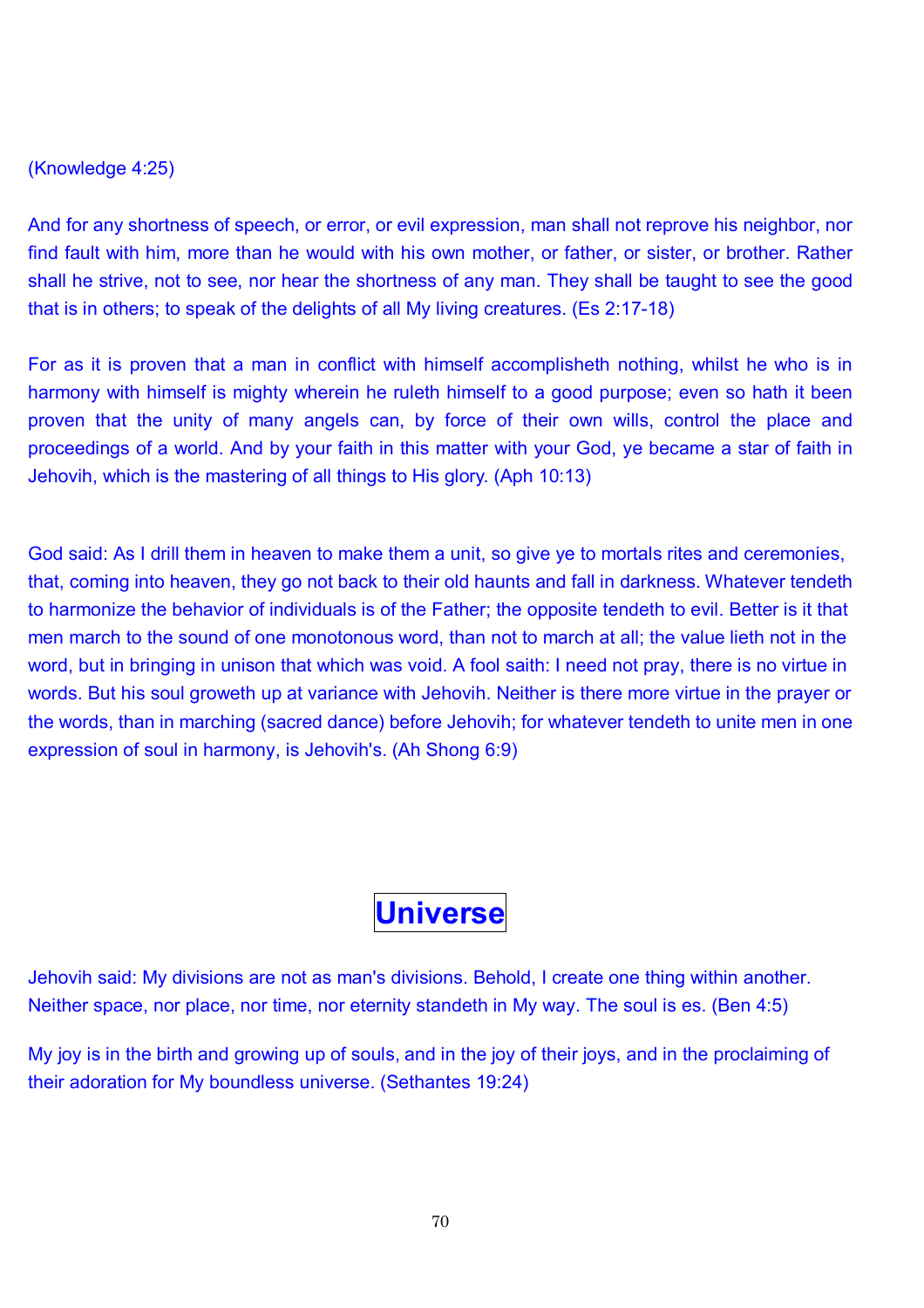Jehovih said: Behold Me, O Brides and Bridegrooms! I am the All that is Within All, and Over All. Members of My body are all things under the sun, seen and unseen, boundless, forever! I give them to you for your inheritance, forever! (Apollo 11:17)

The universe is full; all things are members. Speech they have: bid them speak. The recorder of their words be thou. Such is Panic (earth) language, the first language. What saith the bird? The beast? The stars? The sun? All? It is their souls speaking. The soul hear thou, and repeat it. This light leadeth thee to origin. (Jehovih 0:1)

O Jehovih, what am I that I should supplicate Thee? Know I mine own weakness, or understand I the way of my thoughts? Thou hast placed before me most wonderful creations: They impress me, and my senses rise up in remembrance of the Almighty. Wherein have I invented one thought but by looking upon Thy works? How can I otherwise than remember my Creator, and out of Thy creations, O Jehovih, find rich food for meditation all the days of my life. (Voice of Man 1:1)

What am I, O Jehovih, without Thee; or wherein shall I find the glory of Thy creations but by the light of Thy countenance? Thou broughtest me forth out of sin and darkness and clothed me in light. I behold the smallness of myself in Thy great works. Thou hast bound me to travel on the earth, to sojourn with beasts and all manner of creeping things; nor given me one attribute wherein I can boast over them, save in the power of destruction. The high firmament placed Thou above me; the stars and moon and sun! I know Thou hast been thither, but I am bound down in a little corner of Thy works! I have not power to rise up to Thy distant places, nor to know Thy extended heavens. (Voice of Man 1:6)

Now, during the recreation, the Chiefs from many worlds, and Gods and Goddesses, mingled together, and exchanged their varied experience in the wide regions of Jehovih's universe, of the management of both corporeal and es'sean worlds, and of the cosmogony of etherean planets; and the surveying of roadways, and of turning worlds from their orbitic course, or changing their axic rotation, and of the deliverance of millions of souls into the ji'ay'an fields, and of the creation of new corporeal worlds and the dissolution of others, and the gathering together of the spirits disinherited, and of their final resurrection. Neither seemed there any end to Jehovih's universe, where such wonders go onward forever! (Aph 16:13)

Jehovih said: Behold, I quickened the earth with living creatures; by My breath came forth all the living on the face of the earth and in the waters thereof, and in the air above the earth. And I took the earth out of the dark regions, and brought her into the light of My ethereal worlds. And I commanded the living to bring forth, by cohabitation, every specie after its own kind. And man was more dumb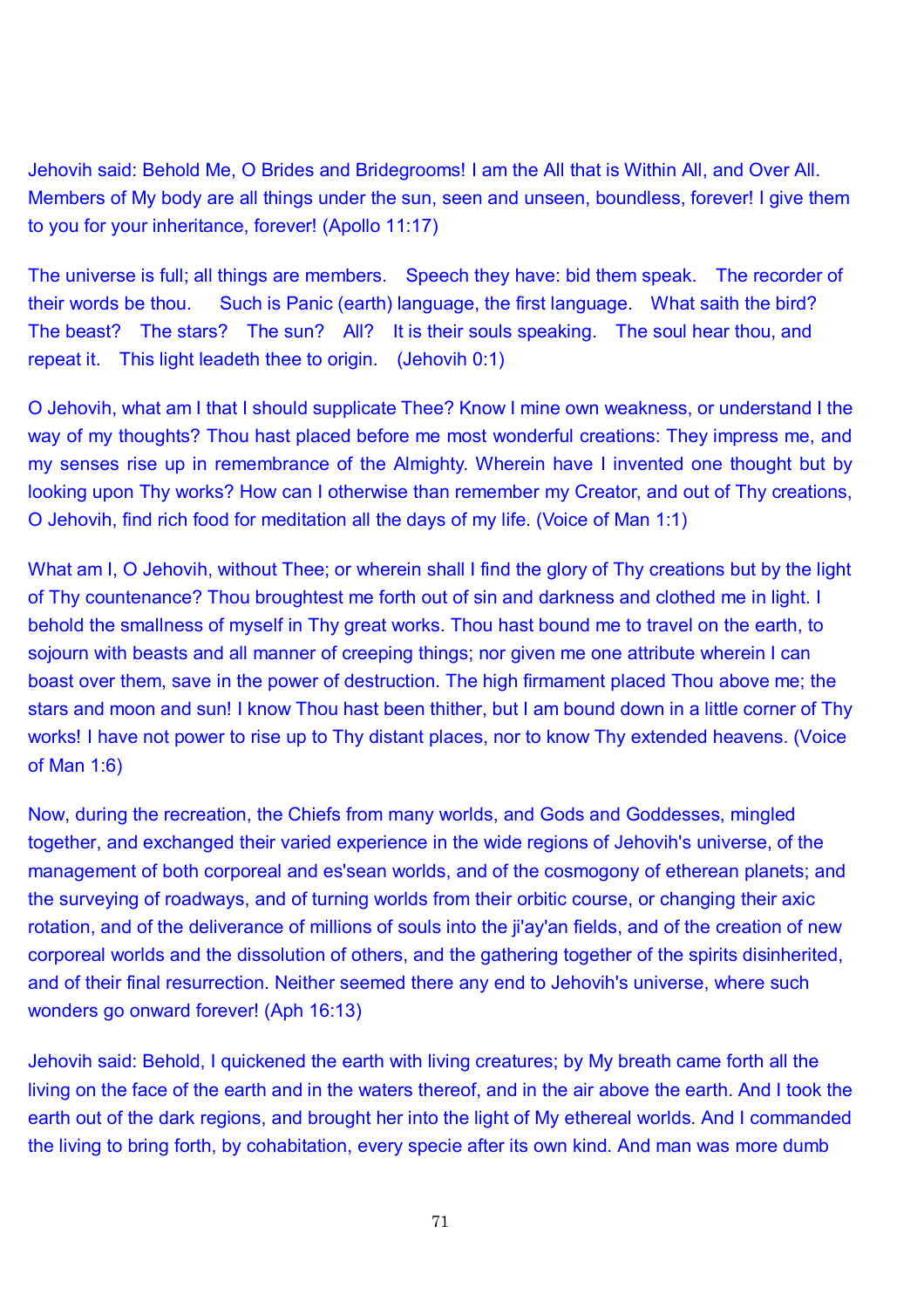and helpless than any other living creature. Jehovih spake to the angels that dwelt in His ethereal worlds, saying: Behold, I have created a new world, like unto the places where ye were quickened into life; come ye and enjoy it, and raise man upright and give him words of speech. For these will also be angels in time to come. (X'Sar'Jis 1)

How shall I comprehend Thy magnitude, O Jehovih? What is the journey of a God before Thee? We build a ship for a hundred millions, and are vain of its size and beauty; but when we launch out into Thy etherean realms, we fain would hide our faces in shame of our vanity. We sail through a thousand of Thy crystal worlds and talk of great distances, but the mirror of Thy boundless creation lieth still before us. We recall the red star, our native home, a single gem amidst the countless millions Thou hast cast into the universe, and we are speechless because of Thy Awful Extent. Wherein hast Thou not excelled Thyself, O Jehovih! In one moment, we behold Thy Vastness; in another, Thy Microscopic Hand in the smallest ethe'ic wave, and in the spear of grass down on the swift corporeal stars. We applaud Thee for Thy handiwork, and yet ere our thoughts have overrun the smallest part, Thou turnest our eyes inward to the soul of things, an endless wonder. (Apollo 3:12-13)

#### **Vegetarianism**

Herb-food for man cultivateth the negative condition; flesh-food for man increaseth the positive: Which is to say, flesh-food carrieth man away from prophecy; away from spirituality. A nation of meat-eaters will always culminate in disbelievers in spirituality; and they become addicted to corporeal passions. Such men can not understand; to them the world is vanity and vexation, if poor; or, if rich, a place to revel in for lust's sake. (Cosmology 9:10)

Jehovih said: From the trees, the fruits, the flowers, the grains and seeds, and roots that grow in the ground, have I created a ceaseless harvest going upward into the atmosphere, which shall be the sustenance of the spirits of men newborn in heaven. But whosoever feasteth on flesh on earth, shall not find spiritual food in heaven, but he shall return to the butcheries and eating-houses where flesh is eaten, and he shall feast on the atmospherean part thereof, before it is rotten. Be ye guarded of them, lest they engraft themselves on mortals, feasting on their feasts, and so go down to destruction. (Sethantes 3:27)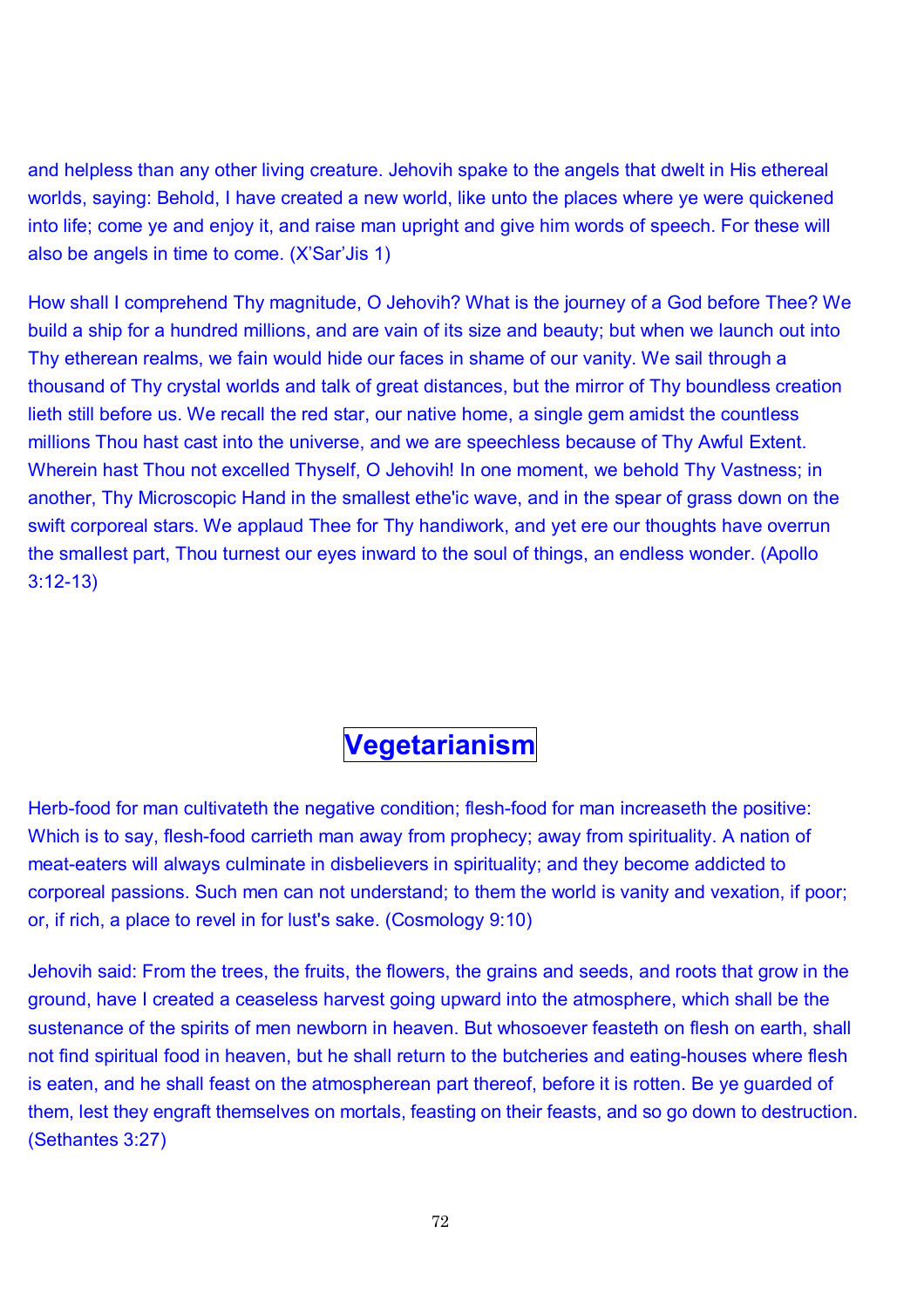Jehovih said: From the trees, the fruits, the flowers, the grains and seeds, and roots that grow in the ground, have I created a ceaseless harvest going upward into the atmosphere, which shall be the sustenance of the spirits of men newborn in heaven. But whosoever feasteth on flesh on earth, shall not find spiritual food in heaven, but he shall return to the butcheries and eating-houses where flesh is eaten, and he shall feast on the atmospherean part thereof, before it is rotten. Be ye guarded of them, lest they engraft themselves on mortals, feasting on their feasts, and so go down to destruction. (Sethantes 3:27)

And the Lord God said: Behold, I will build a new earth and a new heaven. For these, my sons, have proven their faith in me. Neither will I again destroy the tribes of men because their hearts are set on evil. And the Lord God swore an oath by the bow of the arc, saying: This is the token of the covenant which I have established between me and all flesh that is upon the earth. And by the sons of Noe was the whole earth overspread, and the Lord blessed the earth, and said: Every moving thing that liveth shall be meat for man; even as the green herb I have given. But flesh with the life thereof, which is the blood thereof, shall men not eat. For surely your blood of your lives will I require; of every beast will I require it; at the hand of every man's brother will I require the life of man that feedeth on living flesh and blood. (Wars 29:40-41)

What spirit is this that glutteth itself in the slaughter house? He was a gormandizer; he is dead. He goeth from saloon to saloon snuffing the air of roasted viands, and fat meats, and of wines; the smell of the fat man is his delight; and the woman that rejoiceth in sin, rare flesh and fat soups, is as a cushion for him to roll upon. One saith, I never come into this saloon but I recollect him that is dead; he so loved this place: And the other saith, I believe his spirit loitereth here still, else why do we so oft think of him. And thereupon they gorge themselves, even whilst the spirit of the dead feedeth on the atmospherean part. This is all the heaven he sought on earth, and Jehovih gave it to him. (Knowledge 6:21)



It cometh to this: Vortexya is unseen power, but it is without sense or judgment. Next back of this standeth the life of every living thing; and next back of all standeth the Creator, Jehovih. All learning,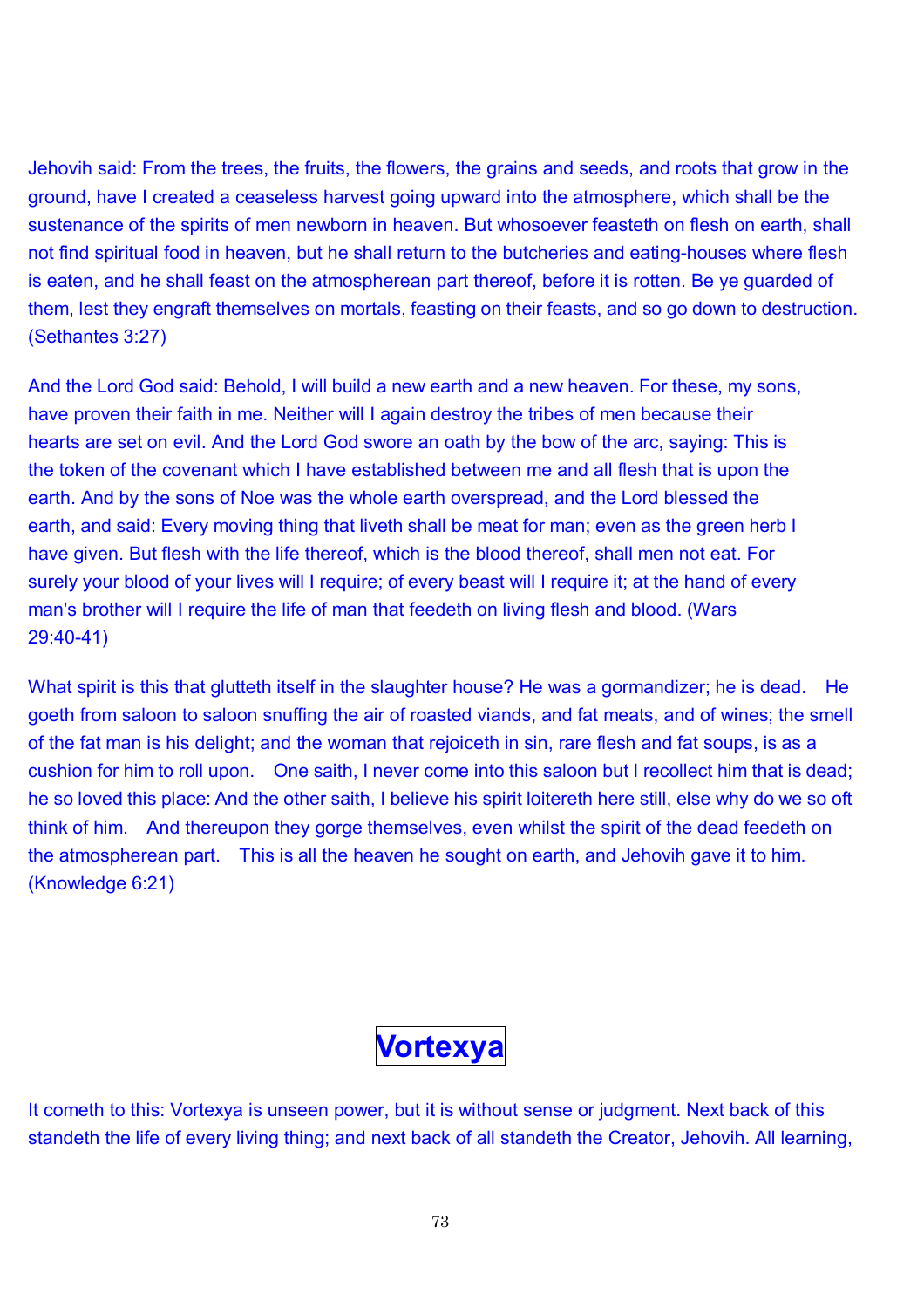science and religion are but far-off stepping-stones to lead man up to Him. To acknowledge this, and to call on him constantly, is to keep open the road to receive His hand and hear His voice. (Cosmogony 11:14)

But in all gifts, the rules of prophecy should apply. If a man be gifted in music, he should study music, and not rely wholly on inspiration (the vortexian tide). If gifted in healing he should study, and learn to apply the researches of others, and not rely wholly on the vortexian currents. If gifted in prophecy, he should also learn the rules of vortices and planets. The combination of gifts with good learning, this is the highest. (Cosmogony 11:9)

For as there are spirits, who are captains over a star, or the earth, or sun, so are there generals over the etherean worlds; and yet beyond them, great commanders over the vortices in the wide universe. As thou hast felt the cold breeze of the spirit circle, made by the spirits in attendance, know there are those high raised in heaven in power and wisdom whose presence fashion the currents of the embryonic worlds, and propel them forth by a breath! They have others beneath them who are themselves Gods and Goddesses. . But remember, O man, that in all the glories there is still One who is higher than all, even the Person of All, who is Jehovih. (Knowledge 5:43-44)

By the power of rotation, swift driving forth in the extreme parts, condense I the atmospherean worlds that float in the firmament; and these become My corporeal worlds. In the midst of the vortices made I them, and by the power of the vortices I turn them on their axes and carry them in the orbits I allotted to them. Wider than to the moons of a planet have I created the vortices, and they carry the moons also. Around about some of My corporeal worlds have I given nebulous belts and rings, that man might comprehend the rotation of My vortexan worlds. For each and every corporeal world created I a vortex first, and by its rotation and by the places in the firmament whither it traveleth, caused I the vortex to conceive the corporeal world. A great vortex created I for the sun, and, within this vortex and subject to it, made I the vortices of many of the corporeal worlds. The sun vortex I caused to rotate, and I gave it power to carry other vortices within it. According to their density and position are they thus carried forth and around about the sun. (Jehovih 3:4-7)

Osire, through his mathematicians, now furnished the Lords with maps of corporeal stars, and moon, and sun, and the position of the earth, with the sun-belt, and bestowed the names of animals upon them. Showed where the region of Cows was; the place of Bulls; the place of Bears; the place of Horses; the place of Fishes; the place of Scorpions; the place of Sheep; the place of Lions; the place of Crabs; the place of Death; the place of Life; the place of Capricornus; and marked the seasons, and made twelve sections (months) to the year, which was the width of the sun-belt. And he placed the sun in the midst and made lines thence to the stars, with explanations of the powers of the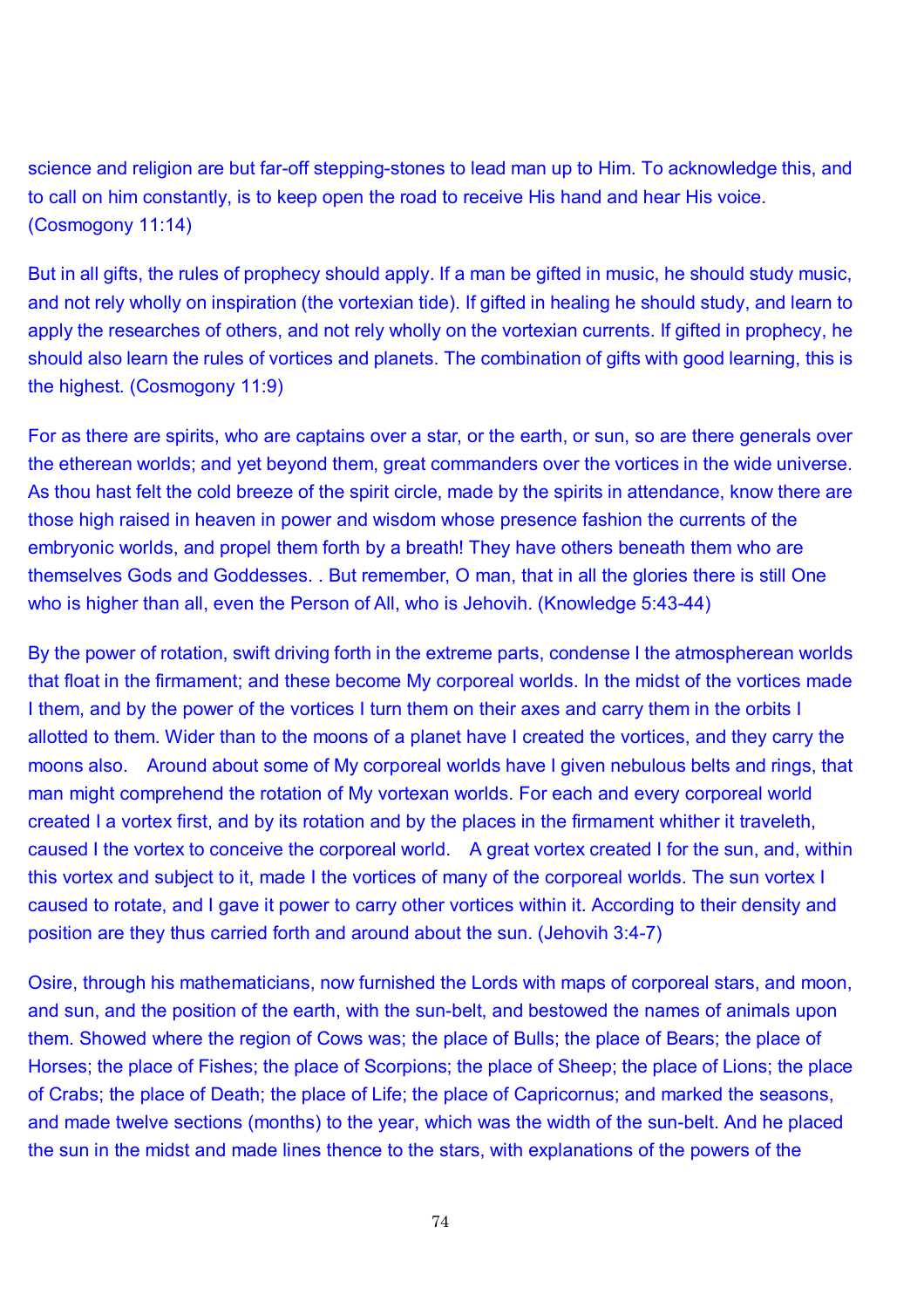seasons on all the living. And he gave the times of Jehovih, the four hundred years of the ancients, and the half-times of dan, the base of prophecy; the variations of thirty-three years; the times of eleven; and the seven and a half times of the vortices of the stars, so that the seasons might be foretold, and famines averted on the earth. (Osiris 12:1-3)

If the person in reverie holdeth the hands of others in the room, the same current will run through the whole. Hence music is the greatest of all harmonizers. A person may be a great lover of music, but be so discordant in his disposition as not to enter the ecstatic state of reverie. Another person may not know how to sing three notes, but have so concordant a disposition that he is at once carried into ecstacy by music, or by colors, or by viewing the great harmonies of creation. The true prophet is such as hath attained concordance. The vortexian currents of any and everything pass through him. He seeth and feeleth with his soul. He is a perpetual register of everything near at hand. And if he cultivate his talent so as to estimate results therefrom, the future and the past are as an open book to him. (Cosmogony 9:6-7)

# **Works of Service**

To practice the highest light a man hath; that is all that is required of any man. (1<sup>st</sup> Book of God 23:8)

Flatter not yourselves that ye shall suddenly reform all the world. Ye can at most but reach an arm's length. (Eskra 29:18)

To serve others is to do good unto others; to help them; to teach them; to give them joy and comfort. This is the service of Jehovih. (Judgment 6:9)

Henceforth I will neither preach nor hear preaching. Only to labor and to do good, and be in peace within my own soul, and with my neighbors, and to glorify Thee. (Ben 5:41)

I will do good with all my might; the tears of the suffering poor shall be as scalding blood in my veins; I will not sit down and rest, nor take my ease, nor hold needless possessions whilst they are in want. (Arc of Bon 23:22)

Man inquired: What, then, are good works? Shall I preach and pray for others? God said: Man, thou shalt judge thyself as to what thou shalt do. Within every man's soul, Jehovih hath provided a judge that will soon or late become triumphant in power. (Ben 5:26-28)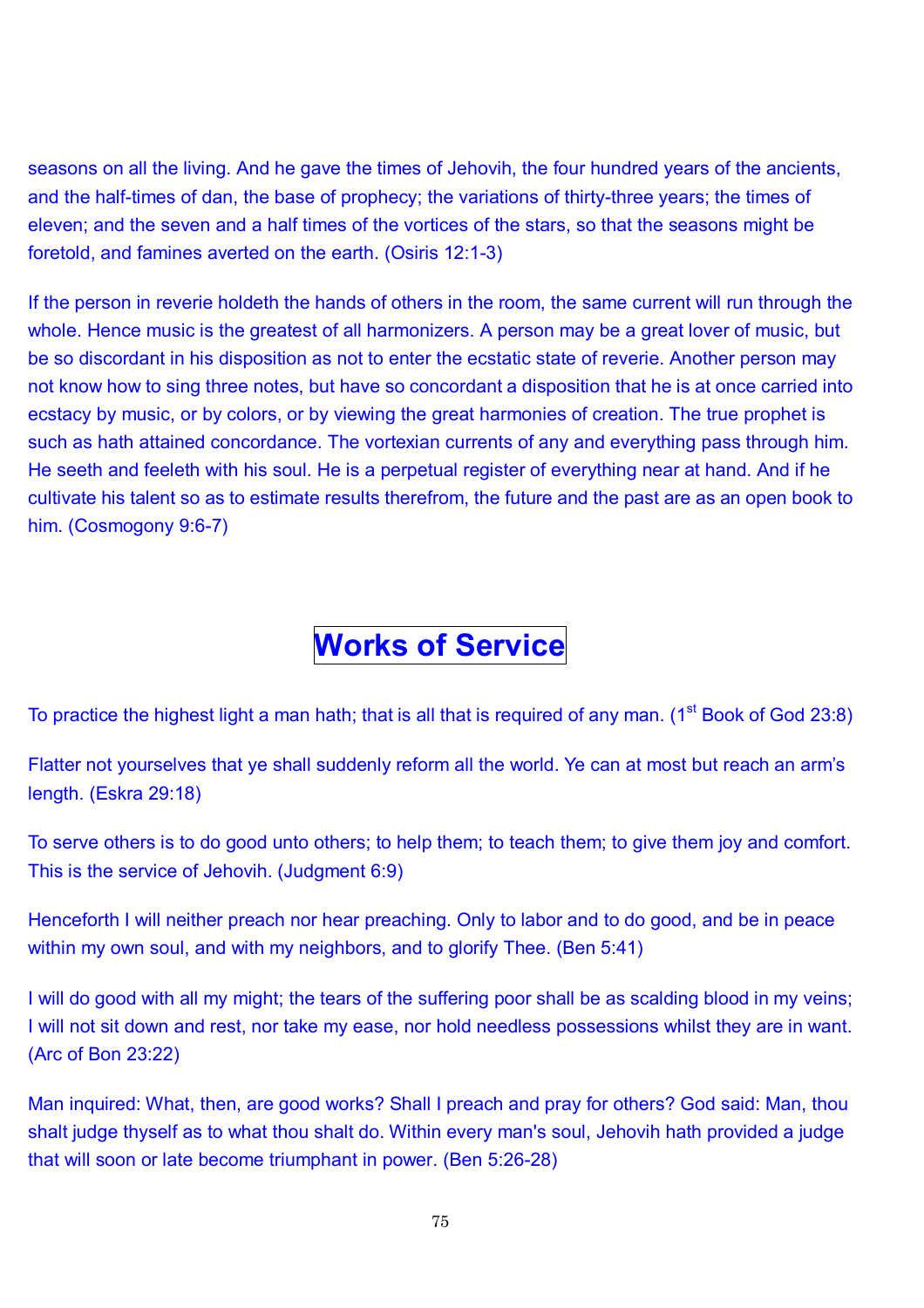I say unto thee, that a poor man, who cannot read a line, that goeth into the house of the afflicted. giving what little he hath, and, with a willing heart, cleaneth the floor and garments of the bed-ridden, is more learned in my kingdoms than are these graduated preachers. (Judgment 26:6)

But hear Thou my prayer, O Father! Make me strong, that I may carry heavy burdens for the weary; give me liberty, that I may go about helping the poor forever. Give me wisdom, that I may uncover Thy glories before men. (Cpenta-Armij 2:11)

It hath been said, from time without end, that to help the poor, to give to them, to serve them, is good works done unto others. But I say unto you, this but half-way to that which is good. For ye shall not only help them, but shall go and teach them how to help themselves. This is doing good unto others. (Eskra 27:12)

God said: The words that come out of man's mouth, even though they profess prayers and repentance, are of little avail before Jehovih. But the words that come out of good works done unto others to raise them up, are as the sound of a trumpet that reacheth beyond the stars. (Es 17:21)

I proclaim all people His People; and I say also, go forth and redeem the world. But not with words only, nor by the sword, nor by armies of destroyers but by peace and love, and providing remedies for the poor, and afflicted, and helpless, and distressed. (Ouranothen 1:24)

There shall be but one doctrine, which is Jehovih, the All Person, who is Ever Present; with good works done unto others, with all of one's wisdom and strength. And this shall prevail with the young; whom, as orphans and castaways, ye shall gather up in infancy, founding them in the light of Jehovih, teaching them from the start to sing and pray unto Him, in reverence and fear and joy, that He may be glorified in their purity and good works. (Judgment 2:29-30)

And they shall become an organic body in communities of tens and twenties and hundreds and thousands. But they shall have no leaders, only their Creator; but be organic, for sake of good works. But they shall not go about preaching for sinners to go to repentance. Nor preaching for charity to the poor. But they shall go themselves about gathering up sinners, and the poor and helpless and orphans; and bring them into comfortable homes, teaching them how to live, to be a glory unto Me and My kingdoms. (Judgment 1:41-45)

Aph, Son of Jehovih, said: I perceived Thy wisdom, O Father; and Thy power and wisdom came upon me tenfold. Then I sought forever after to go to the lowest and darkest places; but, lo, when I had grown in Thy judgment, Thou spakest again to me, saying: O Aph, My Son, because thou hast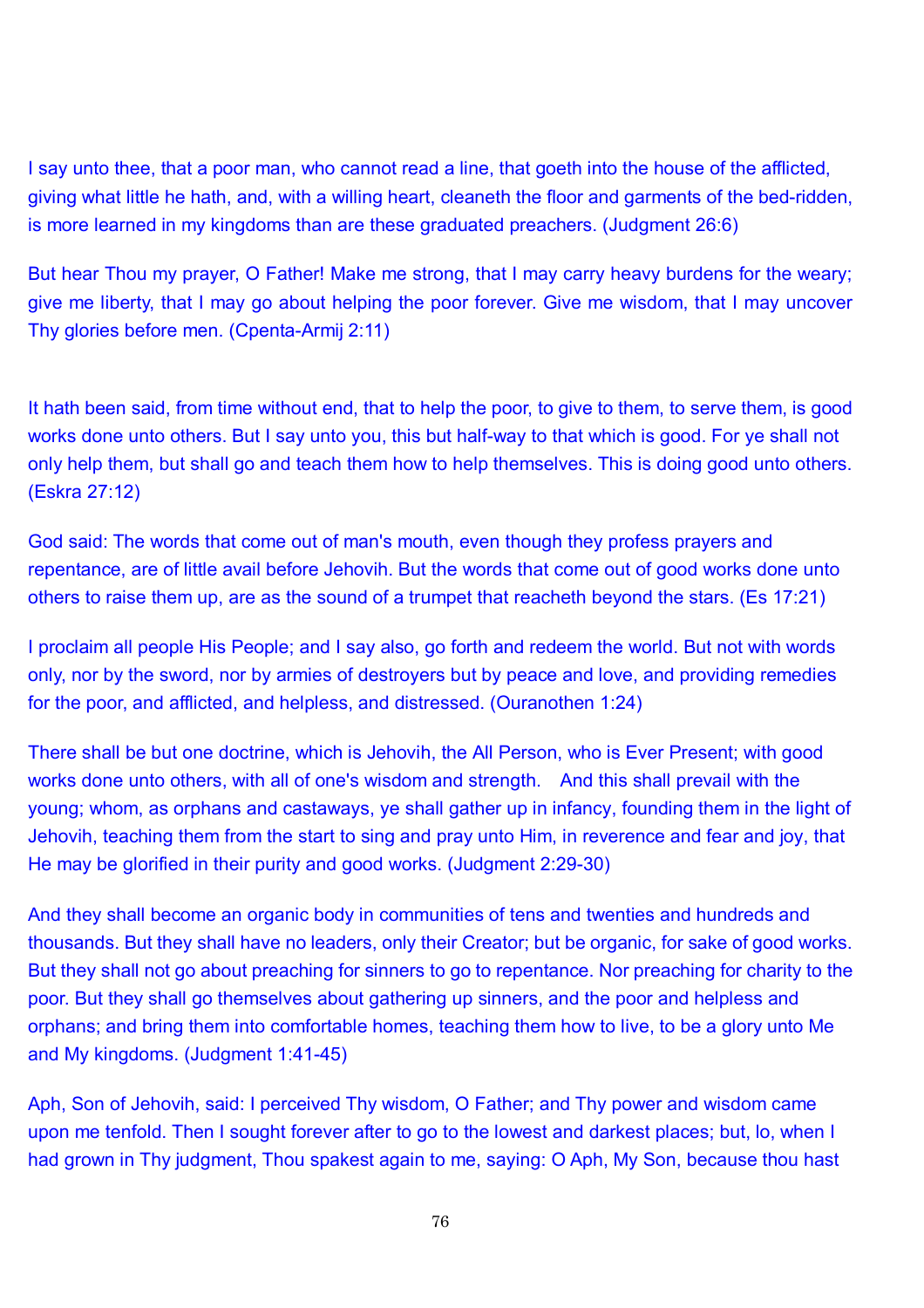found the key to unlock the doors to the highest heavens, behold, thou art too mighty for small labor. Come, therefore, with Thy Creator, for I have a whole etherean world at thy command, and thy wisdom and power are required at My hand. (Aph 8:30-31)

Jehovih said: All who hear My Voice shall know Me, and comprehend My Person. And as many as hear Me and behold My Presence shall be called Tae, for they are the first-fruit of the resurrection in Kosmon. Of such were the Faithists in the arc of Bon and in the cycles prior to that period. And Tae shall come forth in Me, for he is My Word, speaking in his labor to that end, and not by books nor by the words of the mouth. And I will quicken Tae and he shall be as a new race on the earth, practicing holiness by good works, and by associative labor, dwelling in peace and love with one another, abnegating self in all things; for of such are My kingdoms; and Tae shall lay the foundation thereof upon the earth. (Knowledge 4:22-24)

But they shall have no leaders, only their Creator; but be organic, for sake of good works. But they shall not go about preaching for sinners to go to repentance. Nor preaching for charity to the poor. But they shall go themselves about gathering up sinners, and the poor and helpless and orphans; and bring them into comfortable homes, teaching them how to live, to be a glory unto Me and My kingdoms. To such persons shall My angels from the second resurrection come, and minister in My name for the joy of the earth. And when such people die, they shall be received into the second resurrection, escaping the first. Neither shall any other people in all the world escape the place of the

first resurrection. (Judgment 1: 4 2-48)

Jehovih saith: Let My chosen be wise after the manner of the self-Gods and Saviors, and also seek out infants and little ones and become guardians over them, but unto righteousness and good works, teaching them peace and love, and to live in harmony, and to abjure war and earthly profit. As much as ye do this, especially teaching spirit communion, so do ye lay the foundation for My etherean spirits to come and abide with them as guardians during life, and even after death. Neither shall ye circumscribe them in any of the talents I have given them, especially in the love of liberty, but perfect them in all things, teaching them to live in families of tens, or twenties, or hundreds, or thousands, even as in the olden times, holding all things in common, and being as brethren, one with another. Waste not your time in discoursing with those, who, having heard, will not practice My commandments. Nevertheless, to as many as come in your way, ye shall say: If ye can not curb your self-desires in this world, neither can ye in the next; and if ye can not live in a brotherhood of peace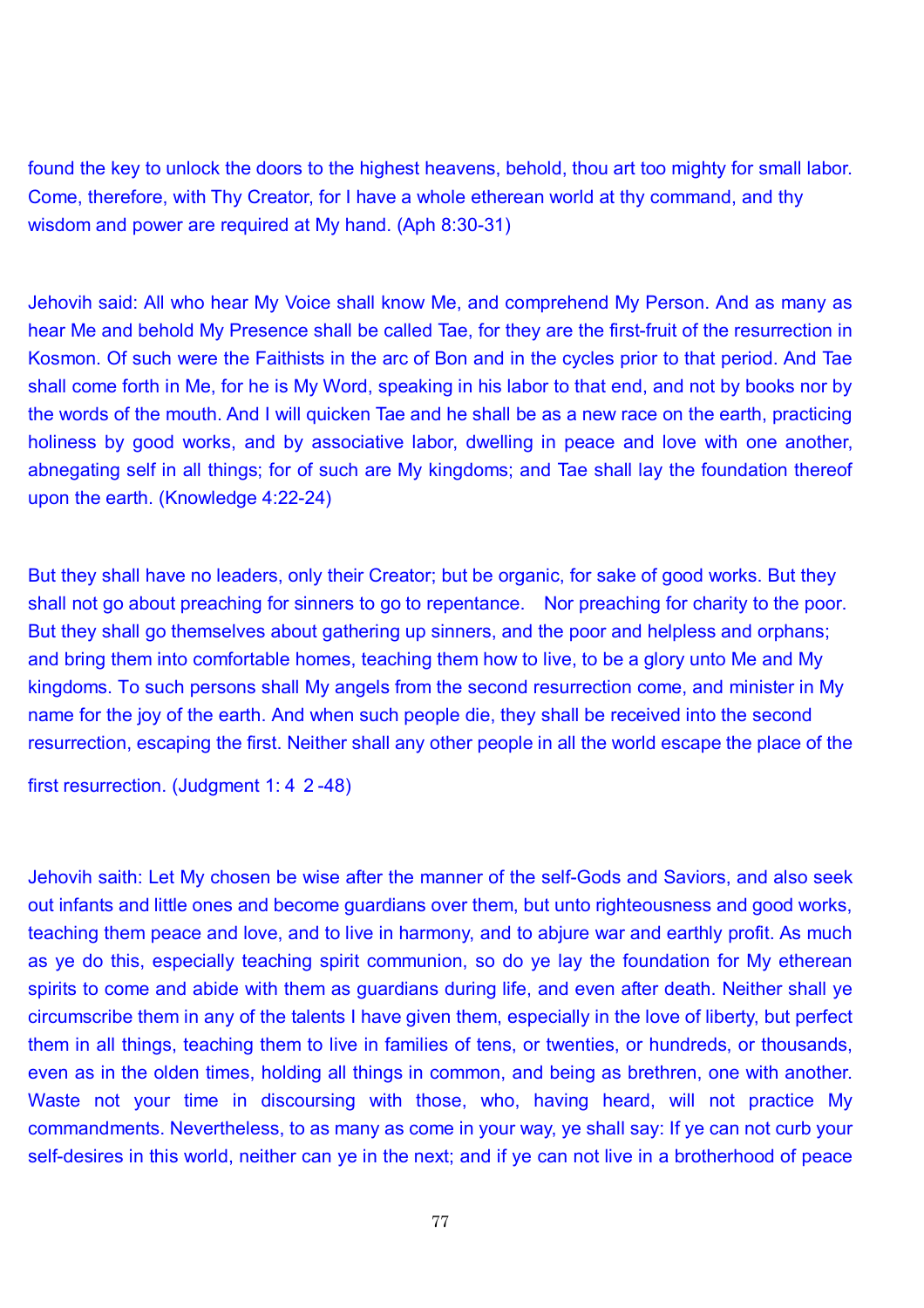and love on earth, neither shall ye find a brotherhood of peace and love in heaven. (Saphah M'Hak 116-119)

Wherein thy soul perceiveth a ray of light, follow it in truth, and not in words merely. It hath been said of old: Thou canst not serve both, God and self. And many go about preaching this, but they themselves, labor for self every day. To serve thy God, is to work for others, especially the sick and helpless, and not for thyself. Thy prayers and confessions to me are but the waste of thy breath. There be such as preach for money, and withal are graduated from the colleges and called, learned priests; but they have not yet learned not to serve mammon, save in words. I say unto thee, that a poor man, who can not read a line, that goeth into the house of the afflicted, giving what little he hath, and, with a willing heart, cleaneth the floor and garments of the bed-ridden, is more learned in my kingdoms than are these graduated preachers. The word, labor, or work, is easily understood. Suffer not thyself to be deceived by them whose trade is preaching and praying. They profess to be laboring for the spiritual man; and, according to the number of their converts, who are also taught words and prayers and confessions, instead of works, so are they called, great workers unto the Lord. But I say unto thee, all these are but the subterfuges of satan (self), to palm off words for works. (Judgment 16:2-9)



#### First Zemer

When we were in darkness we called upon Thee, O Father, and Thy light came upon us in the midst of the chamber of death. We made our supplication to Thee, O God; when we were prostrate we raised our voices to Thee for strength in the Brotherhood of Arach. The mysteries of the ancients Thou uncovered to our understanding; our fear blew away, like a cloud in the winds of the firmament of heaven. Blessed are Thy hold angels O God; mighty are the works of Thy hand. We made a covenant unto the Lord God Almighty; He encompassed us about with His shield, greater than the two-edged sword. There is no light like Thy light, O Lord our God. Unto Thee do we covenant ourselves now and forever. Amen

# Second Zemer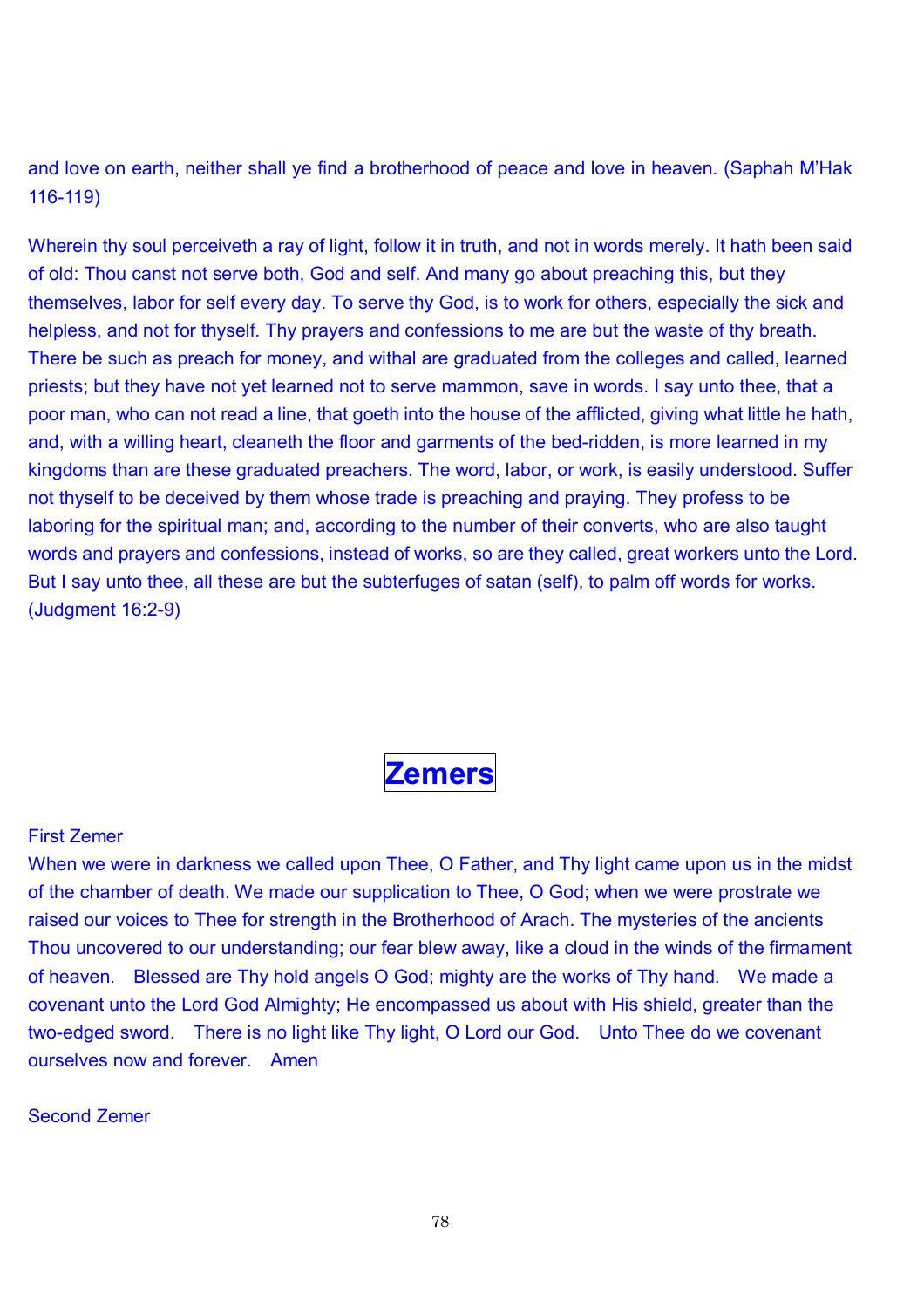Glory, glory be unto Thee, our God. Sing His name, Creator of heavens and the earth, the Almighty. He standeth above all other gods, Creator of the light of the sun, Creator of Life and Master of Death. His work is the making and moving of worlds, and all things therein even time is but a servant in His hands. O Thou Almighty and everlasting God of Gods, Thou Ideal, All Highest, Thou Great Omnipotent! Behold, I have spoken Thy name, Jehovih, I have holden up my hand unto Thee, O my God!

### Third Zemer

How shall I laud Thee, my Creator, Who shall be my God forever. Because Thy wisdom showed me the folly of worshipping the spirits of the dead. And of bowing down in adoration and fear before the idolatrous gods of warriors. And gave to my senses things that would appease me, and give great joy! Above all things on earth, and in the heavens above, Thou, Jehovih, shalt be my theme.

Glory be to Thee, Jehovih, Almighty and Everlasting, Creator, time without end. Amen.

# Fourth Zemer

Purify Thou me, O Jehovih, for Thy holy place that I may not desecrate Thy tabernacle, and be ashamed in Thy sight. I put away my shoes and make my feet like driven snow, but how shall I cleanse my soul unto Thee? Or put away my unholy desires from Thy sight, Who knowest the caprice of my desires and the wanderings of my passions? O that I could come into the light of Thy countenance not defiled in sin, but like the choicest of Thy glorious works like the sun at high noon.

# Fifth Zemer

Give ear unto me, O Jehovih! The vanities of the earth have no countenance in my sight; they are as one cast down in the day of his triumph. Neither doth enter my mouth fish nor flesh, nor intoxicating drink, nor kill I for my stomachs sake, anything that breathes. In the air and in the fruits thereof is my substance; into the air riseth my spirit upward unto Thee, O my Father in heaven! Quicker has Thou made my spirit than my flesh, quicker Thou my soul than the dust of the earth aspiring to Thee, Jehovih. Who else but Thee knoweth the delight of my soul unto Thee? Verily art Thou the comfort of the living, the solace of the dying, and the joy of the dead.

#### Sixth Zemer

Hear me, O Jehovih, Thou my Creator, Who fashioned the heavens and the earth. I will sing unto Thee a song of gladness and praise. Because Thou rescued me from all idols, and gods and lords, and saviors, and magnified my understanding to know the Almighty. And showed me Thy Omnipotence in the miracles of Thy CreationsThy unlimited worlds in the firmament of heaven.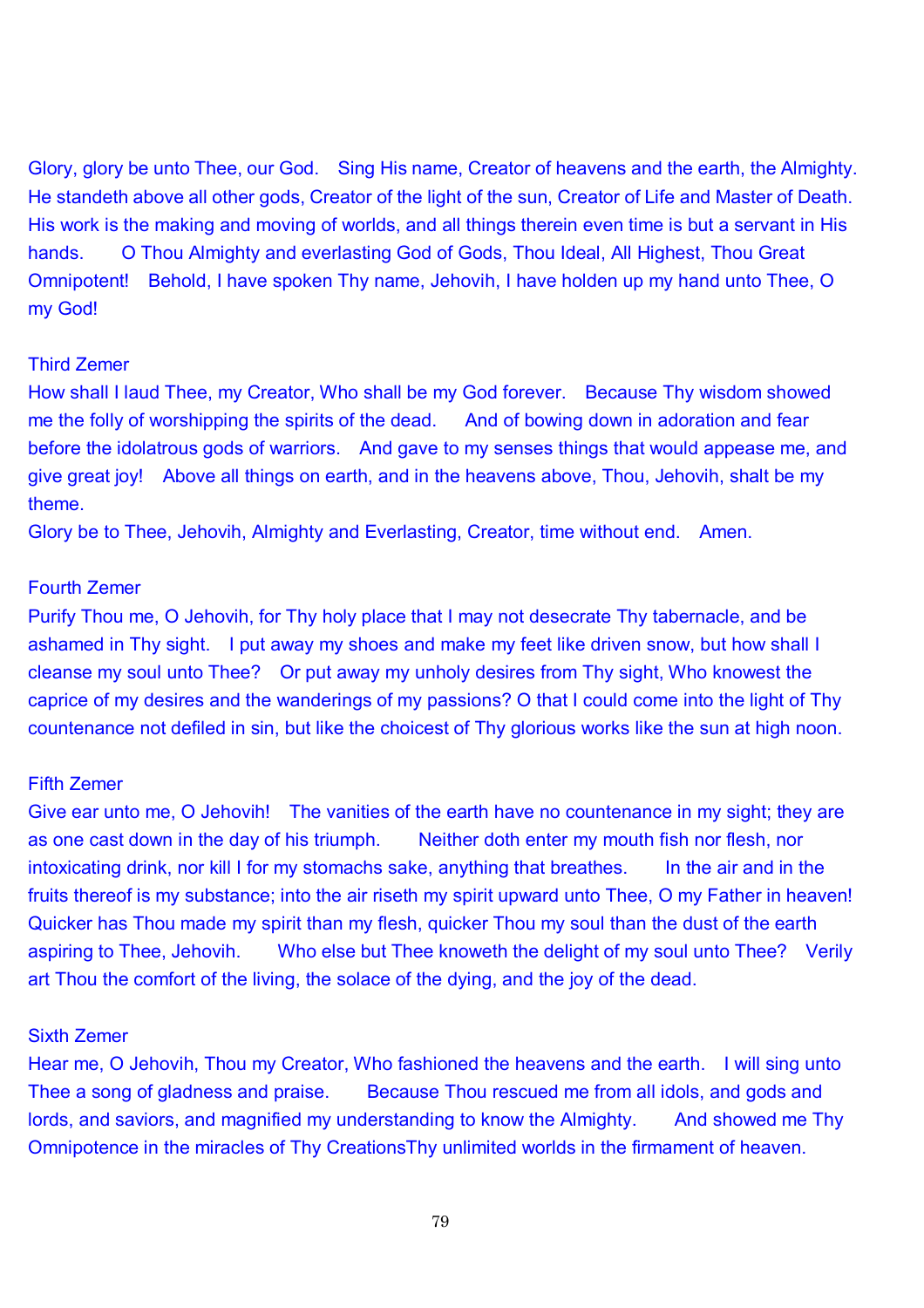To Thee will I sing, Thou Omnipresent, Jehovih, who observest me in the east, west, north, and south, and ever knowest the place of my abiding. Whether I lie down or stand up and ever holdest thy hand over me to make me fearless and strong to accomplish Thy glory, for mine own good.

How can I cease to sing of Thee, Jehovih, or find time in Thy Almighty Presence to consider the multitude of Thy Creations!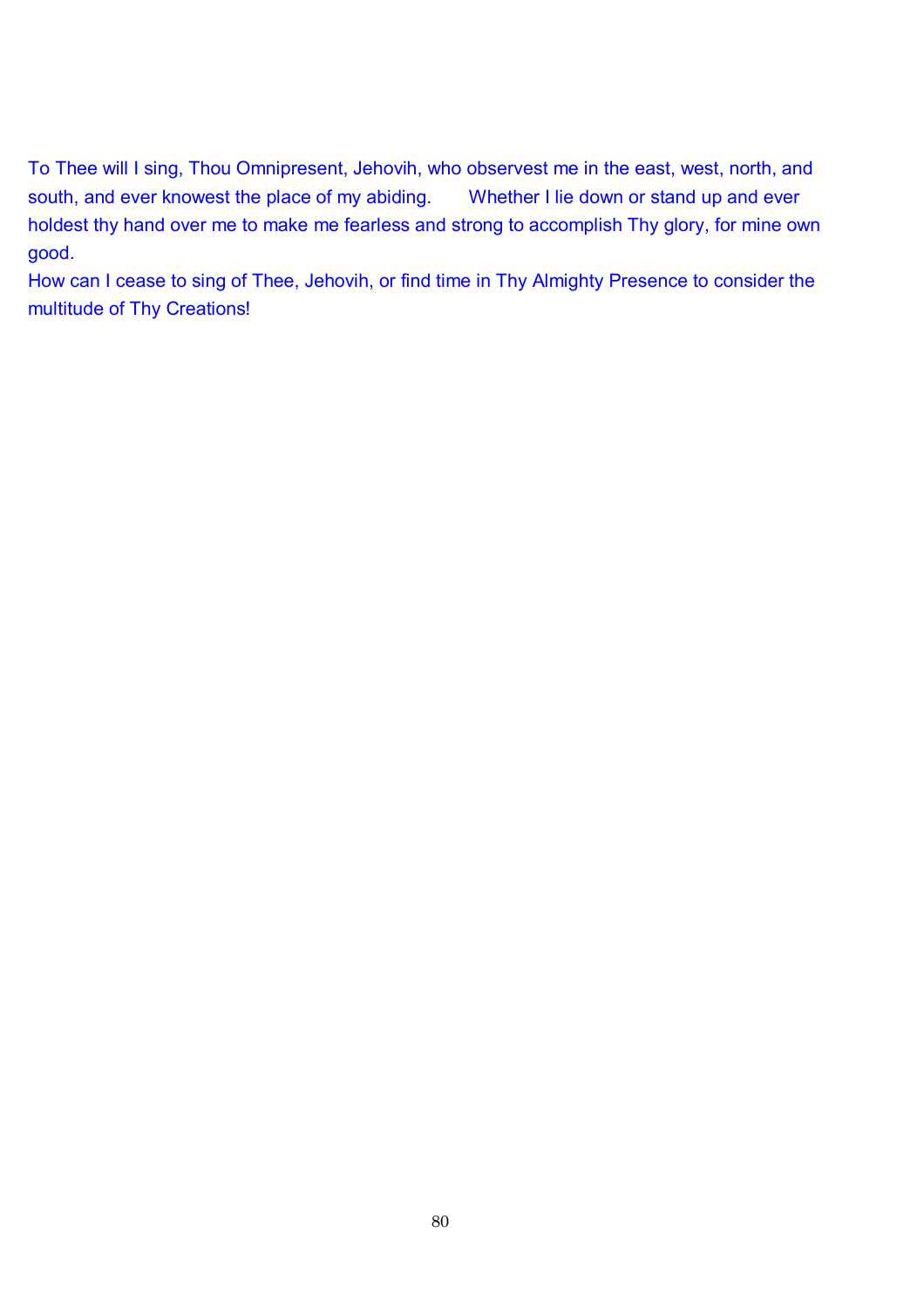## Seventh Zemer

We will rejoice in Thee, Jehovih, our comfort and shield. Who created us to go forward. And gave us eyes and ears for the Ever Present with quickened sense to know the Almighty! Brethren hast thou bestowed us and holy angels to guide us unto Thee, Jehovih. In Thy name, O Father, in equal terms has Thou taught us to glorify the Almighty. Forever and ever will we join in Thy praise, Who carried us out of darkness, in the Chamber of Death. And revealed to us in Emeth thy holy name, that came not out of Hab-bak in the lions den. Unto Thee, O Jehovih, were we raised up in the Chamber of Light in the covenant above all other gods. And we abjured war, for Thy sake, in a pledge of death, to be recorded in Thy holy heavens. Yea, we walked to the four corners of the world, proclaiming Thee and Thy name, Jehovih! And the four beasts with the heads of death came upon us, but we were preserved by Thee, our God of gods. And Thy sons and daughters bestowed us with the angle and the golden fleece, as a testimony of the Almighty. Because Thou createdest all, and art owner and wielder of all, we will sing unto Thee forever and ever. Because all nations and peoples shall give up all other gods but thee; we will rejoice in Thee forever and ever. Amen.

#### Eight Zemer

How shall I be strong before Thee, Jehovih, Who built me up with great love for him who is dead. And cut him off, to my great sorrow, in the time I feasted on his wisdom and love. O that I could come unto Thee with my tale of pity, or go out to the habitation of the dead! But Thou wilt heal me of my infirmity, which cometh of the love Thou hast made possible unto men. Before Thee will I be strong for this affliction, for I know that Thou hast provided wisely for love to never die. In Thee will I rest, and to Thy Will commit all; and be it Thy mandate that the dead return, it shall be well. And be it not so, I will complain not against Thee, for Thou art Master and Possessor, time without end. Amen.

#### Ninth Zemer

Let me sing unto Jehovih, I that am dead, because He remembered me in the time of my affliction.. And severed me from the pain that traversed my flesh. Yea, He opened the gates of heaven to my understanding.. And He brought me unto my forefathers of old, who dwelt in His kingdom, everlasting in the firmament. Who sang in Jehovih's praise for that which was done; for I stood with them, hand in hand in the firmament of heaven. Rejoicing in the boundless creations of our God, because He provided our reunion in the fullness of His love. Glory be unto Jehovih, eternal God, Creator, Quickener of the living and the dead, the Almighty.

#### Tenth Zemer

Jehovih, my God, my God! Who hast created the heavens, for the reunion of the spirits of the dead.